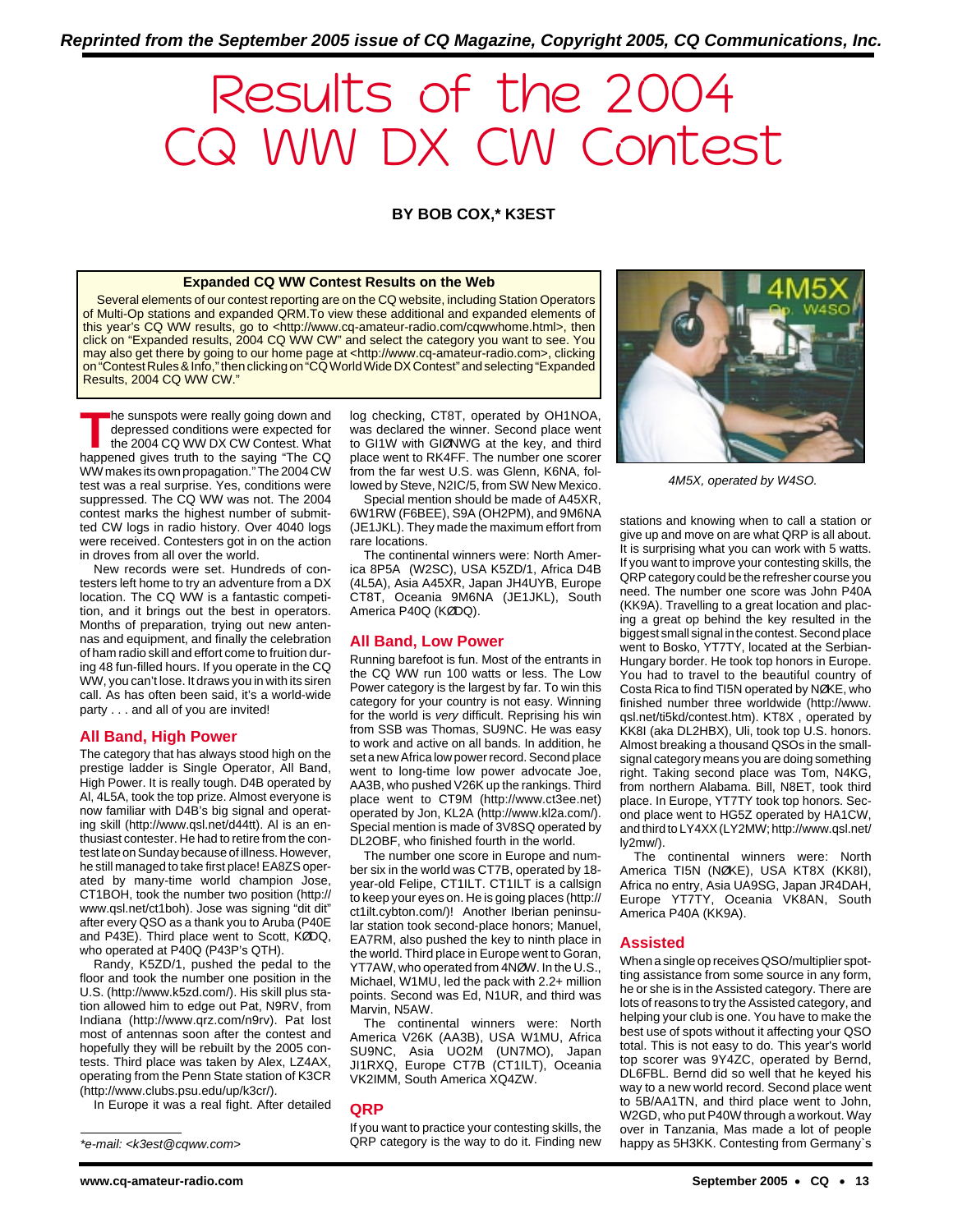

Chris, A45SR, put Oman on the map.

most southern corner, Manfred, DJ5MW, submitted the the number one score from Europe (http://www.dj5mw.de). Two Zone 16 callsigns battled for second and third place. Finishing number two was Vlad, RX4HZ. Third place in Europe was taken by UW8M, operated by UR5MID (http://uw8m.narod.ru/index.html).

If you are familiar with U.S. Assisted operators, you know the callsign K3WW. This year Charlie again took the top spot as number one USA (http://www.k3ww.com/). Not too far away geographically was Noah, K2NG, who took second place. The third-place position went to NI1N located in southwestern Virginia.

The continental winners were: North America K3WW, USA K3WW, Africa 5H3KK (JE3MAS), Asia 5B/AA1TN, Japan JF1PJK, Europe DJ5MW, Oceania VK1AA, South America 9Y4ZC (DL6FBL).

#### **Multi-Single**

Each year contesters band together and travel to compete in a multi category, of which Multi-Single is the most popular. A real battle occurred in this category in the 2004 contest. Three FB stations with top operators went head to head. Three different continents took top honors. Putting Aruba on the map, P40L was a three-man team from northern California. They keyed their way to the top. Second place went to EA6IB located on Ibiza among the Balearic islands. Ideally located from a holiday and contesting perspective, EA6IB is always loud (http://www.qsl.net/ea6ib). Third place went to long-time Asian top scorer UA9AYA. Located on the outskirts of Chelyabinsk, UA9AYA put Zone 17 in a lot of logs.

The top Oceania score was the Japanese team at AH2R. They set a new Oceania record. Another team that deserves special mention is the Russian team at 8Q7DV (http://www.fotki. com/8q7dv). They provided a double multiplier for lots of people. First place in Japan was JA7YAA, who took away the combined SSB/CW MS trophy (http://www.ja7yaa.org. tohoku.ac.jp/index.html).

The number one scorer in Europe was the above-mentioned EA6IB. That team was followed by two Slovakian teams. At number two in Europe was the HF contest station situated in the heart of Europe, OM7M (http://www. qsl.net/om7m). They started seriously operating MS in 1999 and their results prove their skill. Just a little behind in third place was OM8A (http://www.qsl.net/om8a).

In the U.S. the number one score was submitted by K1IR. Jim's team from Sudbury, Massachusetts led all the rest to reach the top of the scores list. Second place went to K8AZ. Tom's crew is always competitive and his northeastern Ohio station did its usual fine job. Third place in the U.S. went to W2FU in New York.

The continental winners were: North America VP2MZM, USA K1IR, Africa C91F, Asia UA9AYA, Japan JA7YAA, Europe EA6IB, Oceania AH2R, South America P40L.

## **Multi-Two**

The M2 category continues to grow in popularity. You have to have a good plan and operators if you want to try for the top spot. You cannot do better than to set a new world record the first time you enter a new category. The multinational team of HC8N would make Darwin proud, as it evolved to new heights and set a new Multi-Two world record. Operating from the heights of an extinct volcano with antennas really in the clouds, HC8N is to be congratulated (http://hc8n.info/). The Caribbean Contesting Consortium, PJ2T, took second place from the island of Curacao (http://www.pj2t. org). Third place went to CT9L representing the Rhein-Ruhr DX Association team. Three European teams have taken up the M2 challenge. Finishing number one was club station RU1A. Founded in 1956, this callsign has been a beacon from northern Europe. Did you ever wonder where IQ4A went? They changed into IR4X. Sitting on a mountain overlooking the plains of central Italy, IR4X tooksecond place. Third place in Europe went to the UU7J contest team in the Crimea (http://www.uu7j.com).

The number six world score and number one USA M2 score was submitted by K4JA. This was Paul's last contest from his location located in northeastern Virginia (http://www.k4ja. com). What a way to go out! Second place went to Sig's N3RS team from the Philadelphia area. Made up of seasoned veterans, this Frankford Radio Club powerhouse always finishes near the top. Third place went to K1AR. John's team ventured into M2 and found they had lots of fun. Finally, Akira, JA8RWU, decided to try his luck in the M2 category and ended up with the new Japan record.

The continental winners were: North America K4JA, USA K4JA, Africa CT9L, Asia RT9W, Japan JA8RWU, Europe RU1A, Oceania no entry, South America HC8N.

## **Multi-Multi**

What makes up a good Multi-Multi team? Take a lot of work, a lot of planning, and friends coming together from all corners of the world and you have a Multi-Multi effort. Usually planning begins early in the year, as was the case with this year's winner, 5U5Z, the Voodoo Contest Club. This group of friends has placed western Africa on the map for a decade or more. They are to be congratulated for their dedication. The 5U5Z gang made it into almost everyone's log.

It is quite unusual for the second- and thirdplace winners to be from the U.S. Second in the world and number one in the USA was K3LR (http://www.k3lr.com). This was K3LR's first CW win in the CQ WW and it is very special to all the team members! Wow, number two world and number one U.S.! Tim's team from

western Pennsylvania just edged out the number-three world score of W3LPL. This was a real competition. Third place in the U.S. went to KC1XX, who experienced some aurora-like conditions (http://www.kc1xx.com).

The number one scorer from Europe was the DFØHQ club call of the Ilmenau Contest Club. The number world IARU champion certainly showed its skills in the CQ WW (http://www. df0hq.de). Second place went to the LZ9W Contest Team. They were loud and they could hear**.** The GMDX Group Contest Team, GM5A, made Scotland proud by finishing third in Europe (http://www.gmdx.org.uk/).

The continental winners were: North America K3LR, USA K3LR, Africa 5U5Z, Asia UP5G, Japan JA3YBK, Europe DFØHQ, Oceania ZL6QH, South America no entry.

## **Clubs**

Radio clubs are an important glue in contesting. They provide friendships, construction skills, and advice. Contesters can talk for days about their contesting experiences, a feature for which clubs are well suited. To end up with the huge scores achieved by the winners takes an enormous effort.

The 2004 winners amassed many of top scores in the world. The world's highest club score came from the Frankford Radio Club. This famous club draws upon a winning strategy every year. Second place was taken by the Yankee Clipper Contest Club. Getting all your members on the air helps everyone. Third place went to another East Coast powerhouse, the Potomac Valley Radio Club.

Every year in Europe there is a friendly battle in Germany for the top DX club score. The 2004 top DX club score came from a club in southern Germany, the Bavarian Contest Club. Second place was taken by the club from central Germany, the Rhein-Ruhr DX Association. Third place went to Contest Club Finland.

The total points accumulated by the six clubs was over 1.48 billion! That's a lot of people on the air. A great job was done by all the clubs.

## **Team Contesting**

What do five contesters from anywhere in the world have in common? Besides the fun of contesting, they can make a team. Register your team before the contest and you are all set to enter the Team Contesting category. As you can see in these results, the teams can be made up of members from all over the world.

1. Neiger's Tigers Team No. 1 (51,375,582): 8P5A (W2SC), EA8ZS (CT1BOH), D4B (4L5A), P40Q (KØDQ), TO4A (N6TJ).



CT7B, operated by Filipe, CT1ILT.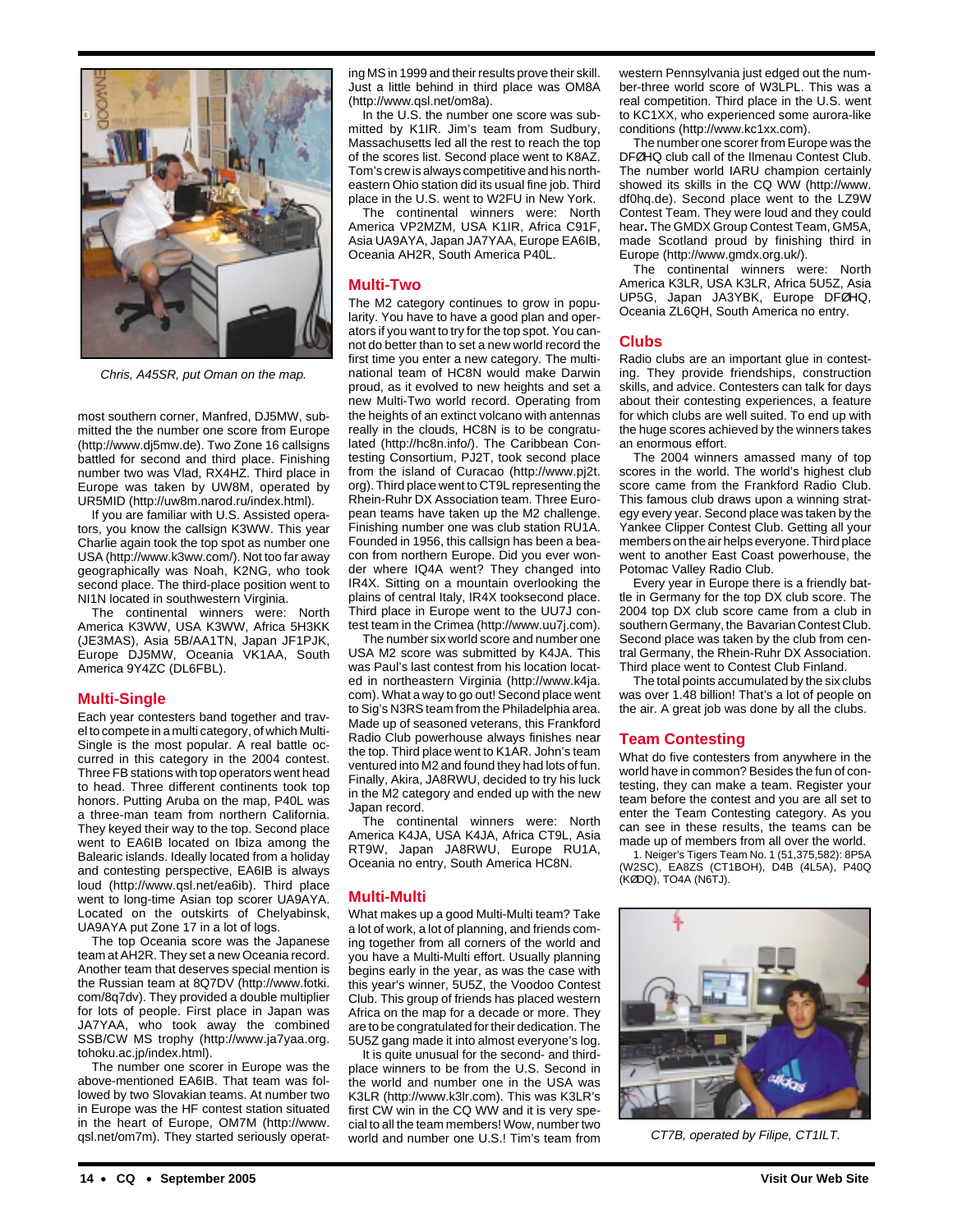## Where in the world will you find a Butternut antenna?

**Just about anywhere!**



Whether it's for your main home station antenna, a DXpedition antenna, or the portable antenna you use with your mobile home, your Butternut is ready to deliver big antenna performance in an efficient, reliable, compact design. Used in over 160 countries throughout the world and on countless DXpeditions.

**Every ham needs at least one!**

**Butternut verticals are available to cover all bands from 160 to 6 meters**

**Check our web site** www.bencher.com for the full line of finely crafted Butternut and **Bencher products.** 

**Bencher Butternut** 832 Anita Street Antioch, IL 60002 **Call or write for Free color brochure:**  $347 - 8333 - 31$ Fax: 847-838-3479

2. Team Horizontal (27,029,341): K1DG, K5ZD/1, K2UA, N9RV, VY2NT (K6LA).

3. Neiger's Tigers Team No. 2 (20,907,259): KQ2M/1, K1ZZ (N6ZZ), K6NA, 6W1RW (F6BEE), IR7G (N6AA).

4. CCF Team Sibelius (17,874,372): CT8T (OH1NOA), ES5TV, OH1F (OH1MDR), OH6NIO, 8R1K(OHØXX).

5. WWYC The Big 5 (11,697,680): CT7B (CT1ILT), ON5ZO, OZ1AA, DJ1YFK.

6. Have-CW – Will Contest (6,410,105): ZS1EL, ZS4TX, VE1OP, N5KA, K5UN. 7. VKCC East (6,349,200): VK2NU, VK9AA,

VK2BAA, VK2IMM. 8. VKCC North-East (6,223,522): VK4DX,

VK1AA/4, VK1KI (K1KI). 9. CCF Team Nurmi (3,540,900): EA8EW (ES2RR), OHØV (OH6LI), OH6AC (OH6CS), OH6BG.

10. CCF Team Sauna (2,713,381): OHØB (OH2UA), OHØI (YL2KL), OH2U (OH2IW), OH4A (OH6QU).

11. CCF Team Finlandia (2,096,246): EA8EA (OH2MM), OHØZ (OH5DX).

12. N1MM Logger Users Group (1,510,539): KE5CTY, ZZ8Z (PY8AZT), VA7ST, N7OR.

13. VKCC South-West (1,581,689): VK6LW, VK3YB, VK4AN, VK6DXI.

14. CCF Team Sisu (948,825): OH2LU, OH4MFA. 15. CCF Team Terva (943,730): OHØM (OH1MM), OH2BH (OH1WZ), OH4MCV, OH6XX.

16. CCF Team Mannerheim (762,684): OH2BO, OH6KXL, OH6OS, SMØW (SMØWKA).

## **Records**

On the CQWW.com web page are the all-time records for each continent and country. Setting a new record is difficult and challenging. Take a look at your country's records and choose a record you can try to beat. Congratulations to the following stations which set new world and continental records.

**World:** 14 CN2KM(SM2EKM), 1.8 IH9U (IN3QBR), Q1.8 LY5A (LY2PAJ), AA 9Y4ZC (DL6FBL), A3.5 HA5A (HA7ANT), M2 HC8N.

**Africa:** 14 CN2KM (SM2EKM), 1.8 IH9U (IN3QBR), LA SU9NC, L3.5 6W7RV (F5CW).

**Asia:** 14 A61AJ (N2AA), 7 A61AJ (S53R), AA 5B/AA1TN (RW3QC), A1.8 UA9AT.

**Europe:** 7 T9/9A5E, L3.5 OHØI (YL2KL), Q7 OM7DX, Q3.5 SP6GCU, Q1.8 LY5A (LY2PAJ), A3.5 HA5A (HA7ANT).

**Japan:** M2 JA8RWU.

**North America:** 14 3E1A (DJ7AA).

**USA:** L3.5 N4IJ, **Oceania:** 14 KH7X (KH6ND), A14 VK1AA, A1.8 VK6VZ, MS AH2R.

**South America:** AA 9Y4ZC (DL6FBL), A7 PY2WC, A3.5 PY2NDX, M2 HC8N.

## **Special Mention**

The CQ WW sure brings out the desire to travel for many ops. Thanks to the many DXpeditions and the efforts of hundreds of con-.<br>testers who made the contest experience more interesting for all of us this time. Here are some

calls you probably worked: VP2ETL, V26K, C6AKQ, C6AOQ, C6AWS, SU9NC, 8P5A, V31JP, VY2NT, VE6JY, J79A, HI3KM, TO4A, 3E1A, KP4KE, KP3/VE7AHA, V47KP, PJ7/K4MA, IH9P, IH9U, EA8EW, EA8EA, EA8/ OH4NL, EA8/DJ1OJ, EA8/PC8E, EA8/LY1DF, D4B, SU8BHI, CN2KM, CN2R, V51/DL5XL, S9A, 6W1RW, ST2T, 3V8SQ, 3V8SF, XU7ADE, XU7ADF, 5B/KIØBP, VU2WAP, HL2/ JH1FXF, XW8KPL/RU3DX, HSØZAR, HSØZDR, A61AJ, UK/JI2MED, 9M2/G3TMA, 9M2/G4ZFE, OHØZ, OHØV, OHØB, OHØM, OHØI, OHØRB, ZA/Z35M, OE2G, T9/9A5E, 9A9D, J45KLN, SX5R, J43J, JI1NJC/TF, EI/SP4Z, IR7G, IØ/N6CY, LX/ G3VQO, CT8T, YO2/DL1CW, MW5A, VK1KI, 9M6NA, 9M8YY, KH2/WX8C, K1ER/KH6, KH6/ NØCO, KH6/WØCN, YEØX, VK9AA, VK9NW, DU9 /NØNM, ZK1DRA, P40Q, P40J, 5K5Z, 8R1K, CW2A,



EA8ZS, operated by Jose, CT1BOH.

TI5N, 5H3KK, 5B/AA1TN, HSØZDJ, 4U1ITU, EI/AB2E, P40W, PJ4M, 9Y4ZC, 4U1UN, VP2VVV, VP2MZM, C91F, 8Q7DV, LX7I, AH2R, P40L, VP8WWW, J7OJ, VP9I, V31RM, VP5W, YI9KT, OD5/DJ5CL, 9N7BCC, GJ2A, HC8N, PJ2T, 5U5Z, HS72B, 3D2XA, 9Y4TBG, EA6/DH5CM, and HP1/DL6MYL.

One fun aspect of the contest is the competition that takes place within a country or other locality. Two friends or more go at it to see who will come out on top. By looking carefully at the results you can see many such competitions.

## **Comments**

The number of CW logs received for the 2004 contest reached an all-time high mark of approximately 4040. Over the years the number of CW logs has not declined; it has grown. The activity on CW is most apparent to anyone who tunes across the spectrum during the CQ WW CW contest. There is activity wall to wall on all the bands. CW is certainly an eloquent mode.

The percentage of electronically received logs continues to rise. The CQ WW Contest Committee wants to thank all of the entrants who took the time to submit their log via the CQWW robot. Your effort to submit an electronic log allows for a fairer adjudication process (please send in your log no matter how small). Submitting an electronic log is easy. Send your SSB log and summary to <cw@ cqww.com> (SSB to <ssb@cqww.com>). Please send your log in Cabrillo format. If you did everything okay, you will get back an acknowledgment and a tracking number. The number of entrants who have a problem with log submission has decreased greatly.

Thanks to the sharp eyes of you, the CQ WW entrants, several corrections were made to the final UBN/NIL reports which are available at CQWW.com. We appreciate your input. It helps make the contest as accurate as possible.

In the CW section of the 2004 contest there were several stations that were flagged as having potential problem logs. It takes a great deal of time to research a "flagged" log to find out what the entrant was doing. The CQ WW Contest Committee has a lot of data at its figure tips. We have compiled averages for the number of packet hits that should occur in a non-packet vs. an Assisted log for each category for Europe, the U.S., and DXpeditions. Each has its own average. Using this information plus some very sophisticated software, we run all the logs through several programs to create a list of logs that require further inquiry. The

(Continued on page 99)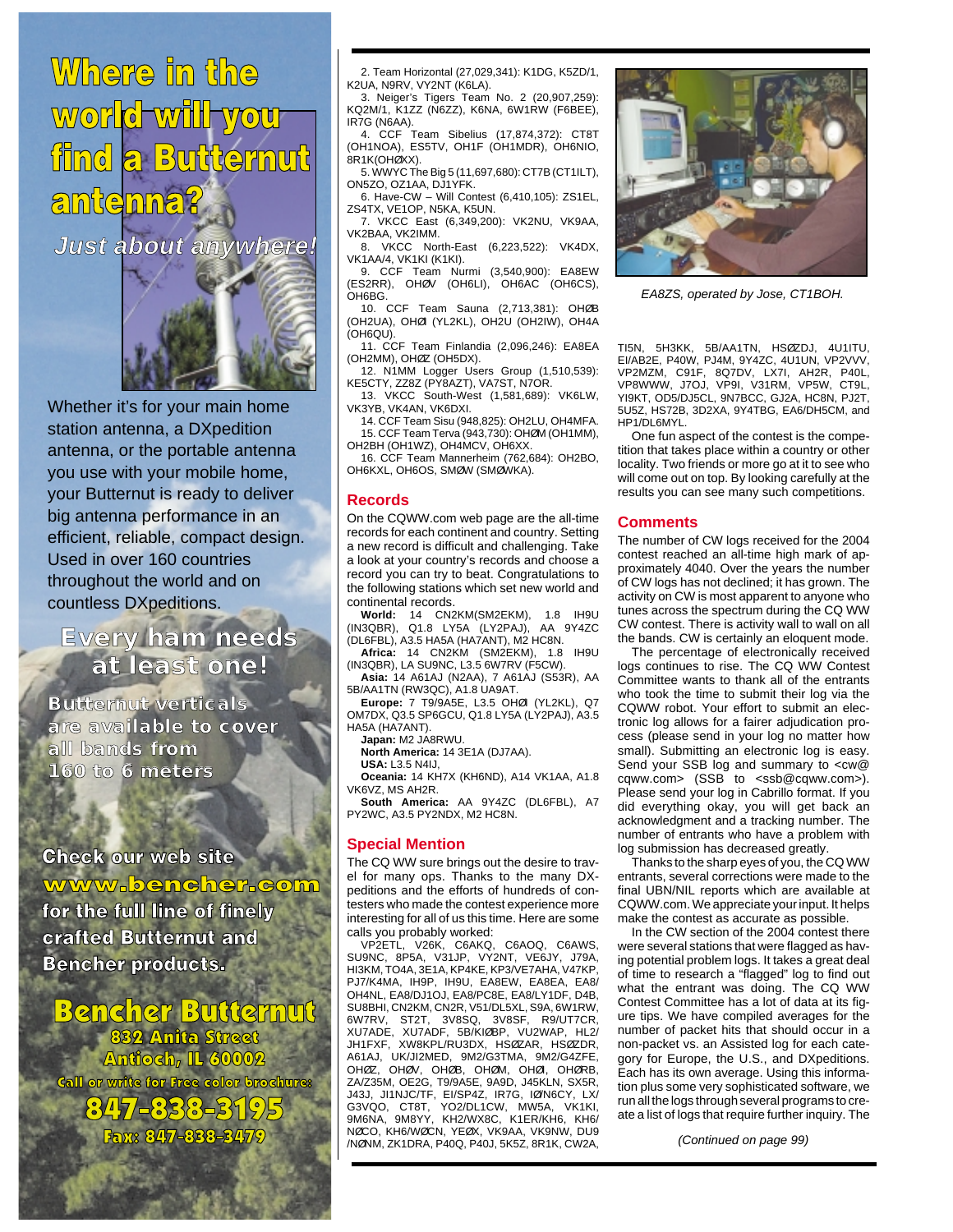## Results of the 2004 CQ WW DX CW Contest (fom page 16)

## **CW TROPHY WINNERS AND DONORS**

**SINGLE OPERATOR ALL BAND World D4B (Opr: Alexander Teimurazov, 4L5A)**

**Donor:** W9IOP Memorial (Albert Kahn, K4FW)

**World Low Power Thomas Poland, SU9NC Donor:** Slovenia Contest Club

**World QRPp P40A (Opr: John Bayne, KK9A) Donor:** Gene Walsh, N2AA

**World Assisted 9Y4ZC (Opr: Bernd Och, DL6FBL) Donor:** Robert McGwier, N4HY

**USA Randall Thompson, K5ZD/1 Donor:** Frankford Radio Club

**USA Low Power Michael Zak, W1MU Donor:** North Coast Contesters

**USA – Zone 3 Glenn Rattmann, K6NA Donor:** Central Arizona DX Association

**USA – Zone 4 Patrick Barkey, N9RV Donor:** The Society of Midwest Contesters

**Canada VC3L (Opr: Ron Vander Kraats, VE3AT) Donor:** CQ magazine

**Carib./C.A. 8P5A (Opr: Tom Georgens, W2SC) Donor:** Chuck Shinn, W7MAP

**Europe<br><b>CT8T (Opr: Timo Klimoff, OH1NOA)**<br>Donor: W3AU Memorial (Pete Raymond, N4KW)

**Europe – Low Power CT7B (Opr: Filipe Monteiro Lopes, CT1ILT) Donor:** Scott Jones, N3RA & Tim Duffy, K3LR

**Scandinavia<br>19 OH1F (Opr: Timo Pohjola, OH1MDR)<br>Donor: W3FYS Memorial (Chas Weir, Jr., W6UM)** 

**Russia RK4FF Donor:** Roman Thomas, RZ3AA

**Africa EA8ZS (Opr: Jose Carlos Cardoso Nunes, CT1BOH)\* Donor:** Gordon Marshall, W6RR

> **Asia Chris Dabrowski, A45XR Donor:** Chuck Shinn, W7MAP

**Japan<br>Masaki Masa Okano , JH4UYB<br>Donor: Tack Kumagai, JE1CKA** 

**Japan – Low Power Hiroyuki Ueno, JI1RXQ Donor:** Western Washington DX Club

**Oceania 9M6NA (Opr: Saty Nakamura, JE1JKL) Donor:** Chris Tran, ZL1CT

**South America P40Q (Opr: Scott Redd, KØDQ) Donor:** Venezuela DX Club

**SINGLE OPERATOR, SINGLE BAND World – 28 MHz**

**Pedro Alberto Cano Pereira, CX5BW Donor:** Joel Chalmers, KG6DX

**World – 21 MHz Bernie Van Der Walt, ZS4TX Donor:** Lew Sayre, W7EW

**World – 14 MHz CN2KM (Opr: Jan Erik Holm, SM2EKM) Donor:** W2JT Memorial (North Jersey DX Assn.)

**World – 7 MHz Robert Orehoci, T9/9A5E Donor:** Alex M. Kasevich, VP2MM World **–** 3.5 MHz CN2R (Opr: James Sullivan, W7EJ) Donor: Fred Capossela, K6SSS

**World – 1.8 MHz IH9U (Opr: Mauro Tomazzoni, IN3QBR) Donor:** Kenneth Byers, Jr., K4TEA

**USA – 28 MHz Bill Tippett, W4ZV Donor:** Wireless Institute of the Northeast

> **USA – 21 MHz Bertram Aaron, K2BA/5 Donor:** Wayne Carroll, W4MPY

**USA – 14 MHz Saul Abrams, K2XA Donor:** Northern Illinois DX Association

**USA – 7 MHz Bill Kollenbaum, K4XS Donor:** W6AM Memorial (Jan Perkins, N6AW)

**USA – 3.5 MHz K7RAT (Opr: Tree Tyree, N6TR) Donor:** Bill Feidt, NG3K

**USA – 1.8 MHz David Patton, NN1N Donor:** Kat Obermann Memorial Dave Patton, NT1N & Mark Obermann, AG9A

**Canada (14 MHz) VE6JY (Opr: Gary Caldwell, VA7RR) Donor:** Radio Amateurs of Canada

**Carib./C.A.(14 MHz) C6AKQ (Opr: Robert Patten, N4BP) Donor:** Bill Hein, NT1Y

**Europe – 28 MHz OHØZ (Opr: Ari Korhonen, OH5DX) Donor:** Jay Pryor, K4OGG

**Europe – 21 MHz 9A8ØA (Opr: Zdravko "Emil" Balen, 9A9A) Donor:** Robert Naumann, N5NJ

**Europe – 14 MHz Ranko Boca, YT6A Donor:** G3FXB Memorial (Maud Slater)

**Europe – 7 MHz OHØB (Opr: Toni Linden, OH2UA)\* Donor:** Ivo Pezer, 9A3A

**Europe – 3.5 MHz SN3A (Opr: Czeslaw Dubicki, SP3HLM) Donor:** K3VW Memorial (Frankford Radio Club)

**Europe – 1.8 MHz<br><b>Jerzy Stanisz, SP3BQ**<br>Donor: Pat Barkey, N9RV & Terry Zivney, N4TZ

**Japan – 21 MHz Akito Nagi, JA5DQH Donor:** DX Family Foundation

**Japan – 14 MHz Hiroyuki Inaba, JS3CTQ Donor:** Chris Terkla, N1XS

**Asia – 14 MHz A61AJ (Eugene Walsh, N2AA) Donor:** JA4WFM Memorial (Alexander Teimurazov, 4L5A/D4B)

**MULTI-OPERATOR, SINGLE TRANSMITTER World P40L (Oprs: KX7M, N6XI, W6LD) Donor:** Anthony Susen, W3AOH

**U.S.A. K1IR (Oprs: K1IR, K1LZ, K1OA, K1VR, KE1J, W1VE) Donor:** Douglas Zwiebel, KR2Q

> Canada<br>VE7GL (Oprs: VE7GL, VA7OO, VA7AO,<br>VE7IJH, VA7VZZ, VE7HJJ) **Donor:** Eastern Canadian DX Assn.

**Carib./C.A.<br>
<b>VP2MZM (Oprs: K2DM, K3ZM)**<br> **Donor:** Lone Star DX Association

**Africa**<br>C91F (Oprs: AA4NN, W4GMY)<br>Donor: Harry Booklan, RA3AUU

**Asia**

**UA9AYA (Oprs: RA9AB, RW9MG/9, RZ9AZ, UA9AR, UA9BA, UA9CDV, UN4L, UNØL) Donor:** Steve Merchant, K6AW

Europe<br> **EA6IB (Oprs: EA3AIR, EA3AVV, EA3KU,<br>
EA5BM, EA5GX, EA6BF, EA6FB, EA6FO)<br>Donor: Bob Cox, K3EST** 

**Japan JA7YAA (Oprs: JE7HLZ, JHØNZN, JG7PSJ, 7M1JAS, JO7DJT, JO7FTJ, JI5RPT) Donor:** Vienna Int'l Amateur Radio Club – 4U1VIC **Oceania – Pacific Rim AH2R (Oprs: JI3ERV, JR7OMD, JR3RVO, JO1DFG) Donor:** Junichi Tanaka, JH4RHF

**South America CP6CW (Oprs: CP6UH, KMØO, NØAT, NØSTL, WØOR, WØZR) Donor:** Araucaria DX Group

**MULTI-OPERATOR, TWO-TRANSMITTER**

**World<br><b>HC8N (Oprs: N5KO, K6AW, HA1AG, K1TO)**<br>**Donor:** Ranko Boca, YT6A

**USA K4JA (Oprs: K4JA, AJ9C, K7SV, KA9FOX, KE9I, KO9A, WE9V) Donor:** Northern Neck Contest Club

**Europe RU1A (Oprs: RU1AA, RW1AC, RV1AW, RA1AIP, RK1AM, UA1ARX, RA1AR, RN1AM) Donor:** Aki Nagi, JA5DQH

**MULTI-OPERATOR, MULTI-TRANSMITTER World 5U5Z (Oprs: GØMTN, G3PJT, G3SXW, G4BWP, G4PIQ, K5VT, KC7V, N7NG) Donor:** K2GL Memorial (Doug Zwiebel, KR2Q)

**USA K3LR (Oprs: K3LR, K3UA, K0RF, N2NC, K3EST, WØUA, N5RZ, K8CX, N3SD, KL9A, W2AU) Donor:** N6RJ Memorial (Bob Ferrero, W6RJ)

Europe<br>DFØHQ (Oprs: DL1AUZ, DL1DTL, DL3OI, DL3TD,<br>DL4MM, DL5ANT, DL5AXX, DL5YY, DL7VOA,<br>DL8WAA)

**Donor:** Finnish Amateur Radio League

**Japan JA3YBK (Oprs: JH3PRR, JG3KIV, JI3OPA, JP3PZD, JO3LDN, JH3AIU, JH4NMT, JR4ISF, JF4FUF) Donor:** Ryozo Goto, JH3JYS

**Oceania ZL6QH (Opr: ZL1AZE, ZL1BYZ, ZL2AGY, ZL2BSJ, ZL1CT, ZL1TM) Donor:** Prairie DX Group

> **WORLD - SSB/CW COMBINED HC8L/HC8N (69,753,125) Donor:** WØID/WØUN Alpha Award

**USA - MULTI-MULTI SSB/CW COMBINED W3LPL (34,641,108) Donor:** N8SM Memorial (Operators of K3LR)

**JAPAN - MULTI-SINGLE SSB/CW COMBINED**

**JA7YAA (8,083,290) Donor:** Vienna Int'l Amateur Radio Club – 4U1VIC **CONTEST EXPEDITIONS**

**World Single Operator S9A (Opr: Pertti Simovaara, OH2PM) Donor: Yankee Clipper Contest Club** 

**World Multi-Single 8Q7DV (Oprs: RA9CKQ, RW6AN, UA9CDC, UA9CLB, UA9DD, UN9LW) Donor:** Carl Cook, AI6V

**World Multi-Multi – Jim Neiger, N6TJ Award 3D2XA (Oprs: K2KW, N6BT, KE7X, AG9A, WA6O, W2VJN) Donor: Alexander Teimurazov, 4L5A/D4B** 

**SPECIAL – SINGLE OPERATOR AWARD World SSB/CW Combined D4B (Opr: Alexander Teimurazov, 4L5A/D4B) (34,038,802 points ) Donor:** Hrane Milosevic, YT1AD

**World All Band: Under 21 years old CT7B (Opr: Filipe Monteiro Lopes, CT1ILT) Donor:** Chuck Shinn, W7MAP

**CLUB World SSB/CW Frankford Radio Club (387,506,863) Donor:** W1WY Memorial (CQ magazine)

**Non-USA SSB/CW Bavarian Contest Club (263,199,539) Donor:** N6AUV Memorial (Northern California Contest Club) \*Second place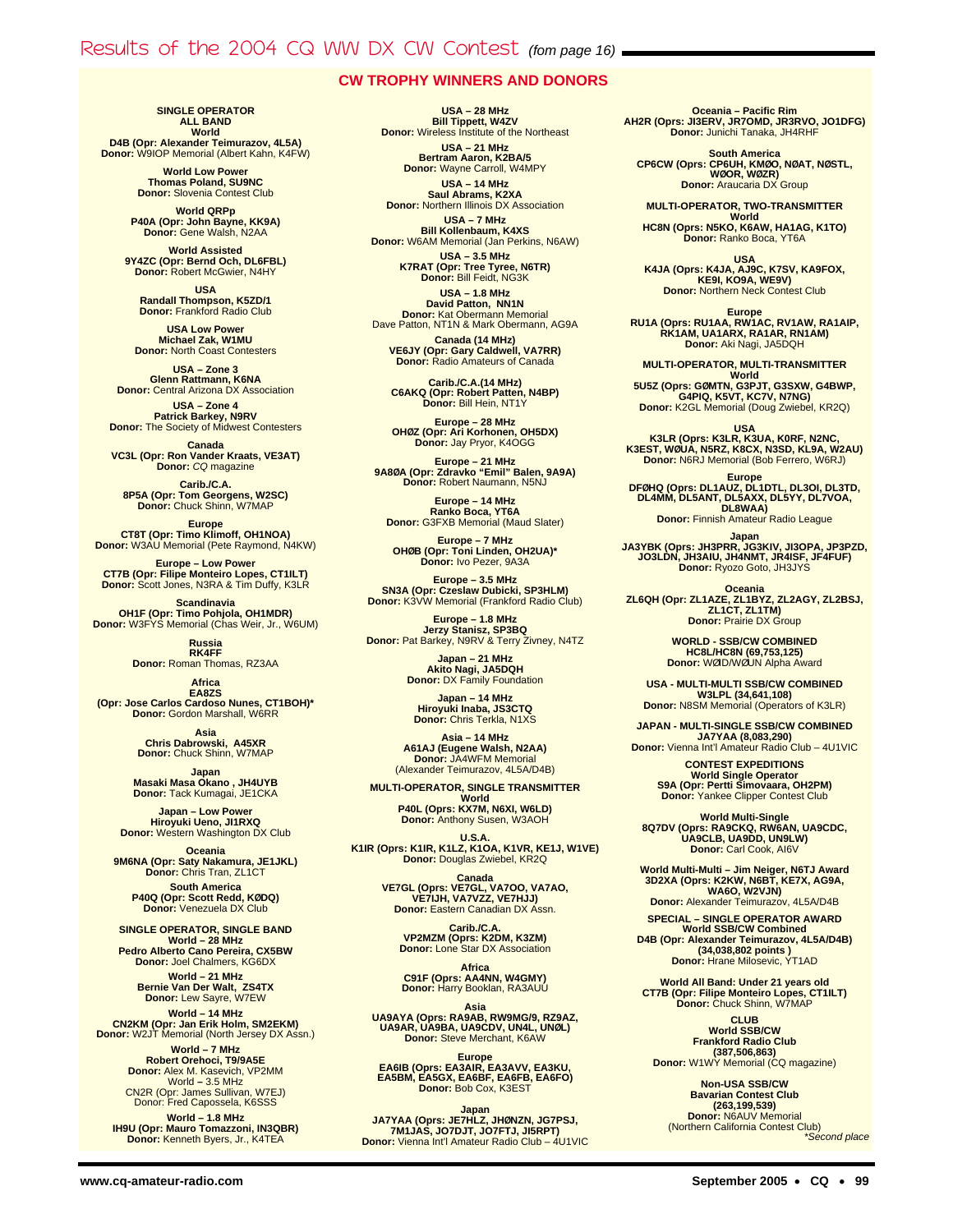## **BAND-BY-BAND BREAKDOWN—TOP ALL BAND SCORES**

**Number groups indicate: QSOs/Zones/Countries on each band**

#### **WORLD TOP SINGLE OPERATOR ALL BAND**

| <b>Station</b> | 160       | 80        | 40          | 20          | 15          | 10          |  |
|----------------|-----------|-----------|-------------|-------------|-------------|-------------|--|
|                |           |           |             |             |             |             |  |
| D4B            | 91/13/47  | 186/17/48 | 1478/27/93  | 1470/34/112 | 1952/33/114 | 2062/31/105 |  |
| <b>FA87S</b>   | 144/7/33  | 569/17/66 | 1886/33/103 | 1144/28/98  | 1248/34/99  | 1361/33/103 |  |
| P400           | 94/11/23  | 459/21/69 | 1885/26/92  | 981/31/92   | 2016/27/9   | 971/25/78   |  |
| A45XR          | 141/12/43 | 466/22/68 | 1336/33/100 | 1010/36/109 | 1757/38/111 | 837/32/102  |  |
| 8P5A           | 151/11/22 | 672/22/76 | 1079/28/85  | 1434/35/94  | 1810/30/91  | 1376/26/89  |  |
| <b>VY2NT</b>   | 340/13/53 | 984/21/87 | 1369/28/94  | 1478/33/106 | 798/23/86   | 251/20/47   |  |
| S9A            | 24/7/17   | 53/15/35  | 450/24/74   | 1086/35/111 | 1556/33/100 | 1559/25/86  |  |
| CT8T           | 181/8/49  | 732/18/70 | 1526/26/92  | 882/28/97   | 1220/29/99  | 896/30/96   |  |
| 6W1RW          | 9/5/9     | 77/11/38  | 437/23/72   | 1122/30/95  | 1509/33/108 | 1109/27/91  |  |
| <b>9M6NA</b>   | 38/10/12  | 270/19/53 | 1008/31/9-  | 826/35/85   | 1282/35/95  | 502/26/73   |  |
|                |           |           |             |             |             |             |  |

#### **WORLD MULTI-OPERATOR SINGLE TRANSMITTER**

| <b>P401</b>        | 115/11/29 | 731/25/85   | 1631/33/121 | 1229/40/130 | 1758/32/117 | 1226/28/96 |
|--------------------|-----------|-------------|-------------|-------------|-------------|------------|
| FA6IB              | 69/16/67  | 1095/32/109 | 1769/37/138 | 1643/38/144 | 1558/37/135 | 571/34/116 |
| <b>UA9AYA</b>      | 24717/57  | 917/26/92   | 1219/35/125 | 960/37/121  | 980/36/122  | 725/31/96  |
| AH <sub>2</sub> R  | 21/15/20  | 297/28/65   | 1261/33/105 | 980/39/119  | 2016/37/115 | 704/36/88  |
| 807 <sub>D</sub> V | 35/13/30  | 433/21/68   | 1526/32/106 | 653/35/122  | 1391/33/117 | 1217/31/98 |
| OM7M               | 333/21/83 | 1133/32/118 | 1428/39/144 | 1009/39/138 | 806/37/138  | 215/34/108 |

#### **WORLD MULTI-OPERATOR TWO TRANSMITTER**

| HC <sub>8N</sub>  | 276/14/39 | 1114/28/94  | 2552/38/131 | 2219/40/140 | 3585/39/143 | 2683/37/132 |
|-------------------|-----------|-------------|-------------|-------------|-------------|-------------|
| <b>P.I2T</b>      | 329/16/45 | 720/25/89   | 2520/33/122 | 2224/39/136 | 2493/34/115 | 1902/30/102 |
| CT91              | 237/10/51 | 1189/22/87  | 2534/32/108 | 1717/37/129 | 2383/33/123 | 2215/31/109 |
| RT9W              | 362/15/57 | 1016/26/103 | 1501/36/129 | 1211/37/125 | 1353/33/124 | 960/31/99   |
| RU <sub>1</sub> A | 634/22/74 | 879/33/124  | 1791/39/148 | 1995/40/140 | 1443/40/135 | 412/34/107  |
| K <sub>4</sub> JA | 132/13/51 | 652/27/97   | 1598/38/141 | 1488/40/146 | 1478/34/137 | 389/30/102  |
|                   |           |             |             |             |             |             |

#### **WORLD MULTI-OPERATOR MULTI-TRANSMITTER**

| 5U57                           | 333/16/59 | 929/30/87                         | 2062/36/129 | 4276/39/155 | 4045/39/153 | 2602/36/137 |
|--------------------------------|-----------|-----------------------------------|-------------|-------------|-------------|-------------|
| K3IR                           | 160/16/58 | 654/31/103                        | 1441/40/152 | 1988/40/158 | 1411/38/147 | 568/33/112  |
| <b>W3I PI</b>                  | 228/15/54 | 909/29/101                        | 1575/37/139 | 1814/40/160 | 1548/37/149 | 613/32/109  |
| <b>DFØHO</b>                   | 878/18/70 | 1968/35/121                       | 2531/40/158 | 1905/39/145 | 1243/38/144 | 502/33/114  |
| <b>179W</b>                    |           | 852/17/70 1407/30/106 2749/36/141 |             | 2173/36/132 | 1835/36/137 | 636/34/115  |
| KC <sub>1</sub> X <sub>X</sub> | 225/14/50 | 958/27/103                        | 1322/39/139 | 1811/40/153 | 1285/34/136 | 468/31/109  |

| <b>Station</b>                | 160      | 80        | 40         | 20          | 15         | 10        |
|-------------------------------|----------|-----------|------------|-------------|------------|-----------|
|                               |          |           |            |             |            |           |
| K57D/1                        | 62/13/34 | 418/21/83 | 616/29/106 | 1174/37/124 | 803/31/108 | 131/23/68 |
| N9RV                          | 33/8/16  | 258/21/72 | 852/35/102 | 1125/40/116 | 889/32/113 | 175/24/71 |
| K <sub>3</sub> C <sub>R</sub> | 60/11/31 | 333/21/80 | 486/26/97  | 952/38/118  | 860/30/105 | 130/23/64 |
| W1KM                          | 46/11/24 | 692/21/79 | 487/24/80  | 840/32/96   | 684/26/91  | 132/23/65 |
| K1DG                          | 42/11/25 | 253/20/75 | 514/30/104 | 913/34/111  | 675/29/101 | 157/25/76 |
| AA1K/3                        | 45/11/29 | 357/19/70 | 537/24/86  | 776/37/112  | 890/26/98  | 117/20/59 |
| KT <sub>1</sub> V             | 56/11/34 | 412/21/72 | 647/27/90  | 829/33/98   | 613/25/90  | 139/23/68 |
| N2IC/5                        | 32/12/16 | 229/25/63 | 785/34/88  | 477/38/107  | 674/32/103 | 276/29/61 |
| K177                          | 40/10/24 | 300/24/79 | 483/29/101 | 655/31/100  | 645/27/90  | 225/26/85 |

**USA TOP SINGLE OPERATOR ALL BAND**

## K5GN 37/11/20 206/20/71 563/35/86 548/37/107 862/33/111 238/26/69 **USA MULTI-OPERATOR SINGLE TRANSMITTER**

| K1IR              | 37/13/34 | 489/21/85 | 766/33/120 | 1094/37/134 | 709/31/120 | 114/24/77 |
|-------------------|----------|-----------|------------|-------------|------------|-----------|
| <b>K8A7</b>       | 42/15/39 | 240/24/87 | 795/38/132 | 919/40/145  | 764/32/127 | 104/26/85 |
| W <sub>2</sub> FU | 34/12/31 | 447/22/86 | 544/34/118 | 706/40/138  | 827/35/124 | 105/24/75 |
| K300              | 22/36/12 | 341/24/86 | 540/29/98  | 730/38/141  | 832/31/115 | 88/24/76  |
| N <sub>4</sub> RV | 28/10/26 | 166/21/80 | 406/31/112 | 695/38/129  | 826/32/122 | 116/23/74 |
| <b>NØNI</b>       | 27/12/26 | 121/23/65 | 355/34/106 | 678/39/128  | 726/35/128 | 110/26/72 |

#### **USA MULTI-OPERATOR TWO TRANSMITTER**

| K <sub>4</sub> JA | 132/13/51 | 652/27/97 | 1598/38/141 | 1488/40/146 | 1478/34/137 | 389/30/102 |
|-------------------|-----------|-----------|-------------|-------------|-------------|------------|
| N <sub>3</sub> RS | 81/12/46  | 644/25/86 | 1259/38/129 | 1194/39/141 | 1408/35/132 | 292/26/92  |
| K <sub>1</sub> AR | 46/12/27  | 346/23/87 | 994/38/129  | 900/39/136  | 967/33/126  | 186/24/83  |
| N4WW              | 36/11/25  | 252/21/84 | 813/37/121  | 783/39/120  | 997/34/128  | 296/24/83  |
| W6YI              | 29/12/16  | 239/27/56 | 1154/38/125 | 654/39/131  | 695/35/113  | 313/30/66  |
| W8AV              | 47/10/28  | 215/21/79 | 422/33/116  | 1022/40/131 | 762/33/123  | 154/24/78  |
|                   |           |           |             |             |             |            |

#### **USA MULTI-OPERATOR MULTI-TRANSMITTER**

| 6/129 | 4276/39/155 | 4045/39/153 | 2602/36/137 | K3IR                           | 160/16/58 | 654/31/103 | 1441/40/152 | 1988/40/158 | 1411/38/147 | 568/33/112 |
|-------|-------------|-------------|-------------|--------------------------------|-----------|------------|-------------|-------------|-------------|------------|
| 0/152 | 1988/40/158 | 1411/38/147 | 568/33/112  | <b>W3I PI</b>                  | 228/15/54 | 909/29/101 | 1575/37/139 | 1814/40/160 | 1548/37/149 | 613/32/109 |
| 7/139 | 1814/40/160 | 1548/37/149 | 613/32/109  | KC <sub>1</sub> X <sub>X</sub> | 225/14/50 | 958/27/103 | 1322/39/139 | 1811/40/153 | 1285/34/136 | 468/31/109 |
| 0/158 | 1905/39/145 | 1243/38/144 | 502/33/114  | K9NS                           | 179/20/52 | 533/29/94  | 1113/39/135 | 1414/40/150 | 1331/36/138 | 477/31/102 |
| 6/141 | 2173/36/132 | 1835/36/137 | 636/34/115  | K <sub>1</sub> TT              | 125/14/53 | 662/25/96  | 584/34/123  | 1716/40/155 | 1185/35/127 | 354/26/94  |
| 9/139 | 1811/40/153 | 1285/34/136 | 468/31/109  | K <sub>1</sub> R <sub>X</sub>  | 121/13/43 | 679/26/94  | 800/37/125  | 1626/40/148 | 1058/34/131 | 339/26/89  |
|       |             |             |             |                                |           |            |             |             |             |            |

good news is that very few logs are flagged. Out of approximately 4040 CW logs only 40 were flagged. The great majority of the 40 were stations that innocently forgot to claim the Assisted category. The remaining logs remained suspicious. More sophisticated checking techniques were needed to prove that something was amiss. As you can imagine, this creates a lot of work. Fortunately, the CQ WW CC has dedicated members who are in the highest levels of contesting.

A problem that has been emerging over the last few years is the use of help in the contest. If you are single operator in  $\frac{an}{x}$  category, you cannot receive help in any way from another person. Each year we receive reports of someone allegedly having another operator spot or work QSOs for him. This is against the rules, and we will enforce CQ WW DX Contest Rule XII in such cases (see the 2005 rules elsewhere in this issue).

#### **Thanks**

Thanks to the dedicated CQ WW log checkers who help make the CQ WW the standard of contest log checking. Here is the present list: K1DG, K3WW, K3ZO, KR2Q, N2AA, N2NC, N3ED, N6ZZ, N9RV, W3ZZ, K1AR, KM3T, KT3Y, N5TJ, N5NJ, K6AW and N8BJQ. The DX advisors offered advice and sorted out potential problems: CT1BOH, DL6RAI, EA3DU, F6BEE, G3SXW, I2UIY, JE1CKA, OH2KI, OH2MM, PY5EG, S50A, UA9BA, VA7RR, VE3EJ, RA3AUU, E21EIC.

Dick, N6AA, and Larry, N6TW, once again spent countless hours dealing with incoming logs and making the CQ WW database the best in contesting. The CQ WW uses the software developed by Tree, N6TR. Additional software provided by WT4I was used. The CQ WW records are maintained by John, N2NC, and K3EST. Phil, N6ZZ, put in lots of hours making sure the database was as clean as possible. Thanks as always to John, K1AR, for his advice.

Congratulations to all the participants! See you in the 2005 contests.

73, Bob, K3EST

## **DX QRM**

Great fun! A big thank you to my hosts, the Scouts of Monastir! . . . **3V8SQ.** Definitely the most fun one can have in a contest with just one dipole! Hats off to all the great CW op callers who let us keep the rate up despite our weak signal. . . . **4U1UN.** Huge pile-ups at times made run tough, but it was a great contest. Poor antennas on low bands. I'll be back with a real setup! 6W1RW. First time on 160m in COWW. Happy with the result considering I was using an inverted Vee antenna. . . . **7S2E.** Wow, as usual the WW DX contest is the king of the contests! . . . **B4TB.** My 1st SOAB contest. Feels good, although met the tribander problem. See you next year! . . . **BA4RF.** What a hoot! First time as DX in CQ WW CW! . . . **C91F.** My fourth trip to CT8T. Again thanks to Santos family! . . . **CT8T.** Biggest thrill was working CX5AO and LU5FF on an almost dead 20m band Sunday night as country multipliers #100 and #101! . . . **DL4AAE.** Great to work my second CQWW CW on 160m and enjoyed the nice but different condx. Improved my antennas with a helium balloon and DX rate improved



VK9AA, operated by Bernd, VK2IA.

more than I thought. . . . **DL7CX.** Special thanks to my host John, EI7BA, for his hospitality, making it a wonderful contest. . . . **EI/AB2E.** Sunday saw the band close down very early here but it was interesting to see 10m during low sunspots. . . . **EI4CF.** In my 40th year of contesting, and CQ WW is still the top event. A real pleasure to operate from home for a change, but will hit the road again next year year. . . . **F5VHJ.** This was my first serious entry in a contest for some years and it was a chance to test my new antenna. The conclusion: it needs improvement! It was a joy to listen to D4B run the 40 metre pile-ups in the wee hours of Sunday morning, and a wonder how he can keep such a mess flowing so smoothly. . . . **GØRTN.** Enjoyable contest, even though conditions were a bit marginal for QRP, and 10m didn't really open. As usual the K2 worked superbly; it really is an ace contest rig. . . .**G3YMC.** Many thanks to the Jersey club GJ3DVC for letting us rearrange the shack and change all the antennas! No antenna was higher than 45 ft., but we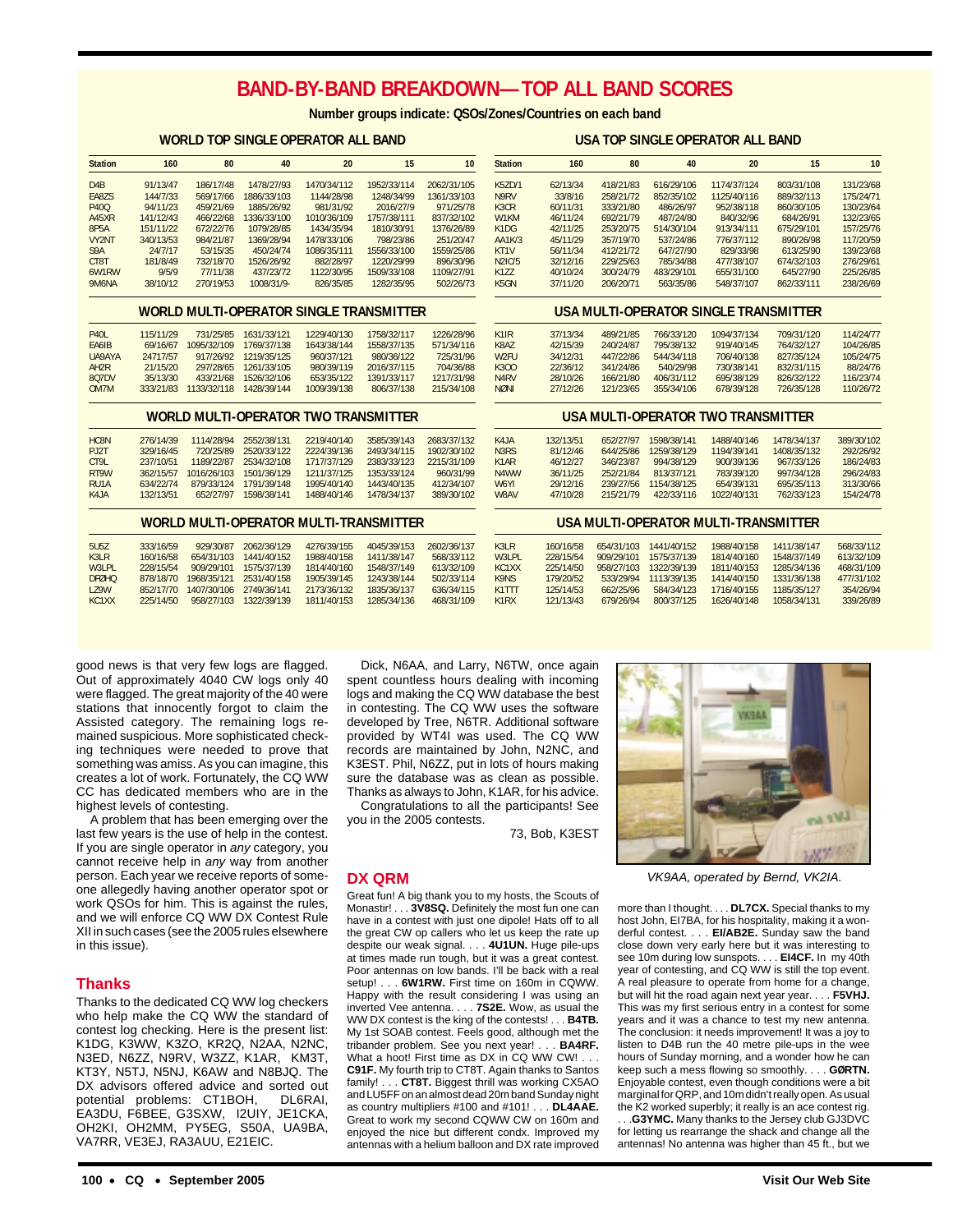## **EUROPE TOP SINGLE OPERATOR ALL BAND**

| <b>Station</b>    | 160       | 80          | 40          | 20          | 15                                       | 10         |
|-------------------|-----------|-------------|-------------|-------------|------------------------------------------|------------|
| CT8T              | 181/8/49  | 732/18/70   | 1526/26/92  | 882/28/97   | 1220/29/99                               | 896/30/96  |
| GI <sub>1</sub> W | 518/9/50  | 1014/22/75  | 1156/29/109 | 1170/29/95  | 884/27/104                               | 167/21/64  |
| RK4FF             | 192/12/47 | 786/24/94   | 1297/34/129 | 773/33/110  | 559/32/101                               | 284/29/80  |
| YP <sub>3</sub> A | 155/7/38  | 607/18/78   | 1100/35/115 | 975/33/106  | 969/34/113                               | 164/30/84  |
| IR <sub>7</sub> G | 209/10/50 | 506/20/67   | 1227/31/100 | 649/30/91   | 759/34/104                               | 347/25/59  |
| <b>FA5FV</b>      | 43/6/31   | 236/14/67   | 1255/29/106 | 635/33/102  | 1108/31/103                              | 532/28/75  |
| TM6X              | 119/10/52 | 431/21/74   | 810/27/103  | 791/31/88   | 647/34/99                                | 240/25/77  |
| ES5TV             | 363/15/53 | 572/25/84   | 1019/33/110 | 761/30/80   | 566/35/93                                | 256/21/65  |
| HA8A              | 199/10/49 | 514/19/70   | 897/34/104  | 753/31/105  | 570/35/116                               | 200/32/73  |
| OH <sub>1</sub> F | 201/7/46  | 335/20/73   | 669/30/92   | 1019/35/98  | 734/31/92                                | 159/19/60  |
|                   |           |             |             |             | EUROPE MULTI-OPERATOR SINGLE TRANSMITTER |            |
| FA6IB             | 69/16/67  | 1095/32/109 | 1769/37/138 | 1643/38/144 | 1558/37/135                              | 571/34/116 |
| OM7M              | 333/21/83 | 1133/32/118 | 1428/39/144 | 1009/39/138 | 806/37/138                               | 215/34/108 |
| OM8A              | 278/17/68 | 1085/34/119 | 1311/36/138 | 1323/38/135 | 783/36/129                               | 255/33/110 |
| <b>S50A</b>       | 159/13/60 | 681/32/109  | 1497/36/143 | 869/37/134  | 1099/37/126                              | 135/33/96  |
| HG1S              | 167/10/53 | 1091/29/99  | 1318/37/137 | 1334/37/133 | 826/36/123                               | 139/31/104 |
| RW <sub>2F</sub>  | 748/25/81 | 1008/31/113 | 1169/38/139 | 988/36/134  | 490/34/128                               | 180/32/110 |
|                   |           |             |             |             | EUROPE MULTI-OPERATOR TWO TRANSMITTER    |            |
| RU <sub>1</sub> A | 634/22/74 | 879/33/124  | 1791/39/148 | 1995/40/140 | 1443/40/135                              | 412/34/107 |
| IR4X              | 300/14/66 | 1301/32/113 | 2016/38/144 | 1836/38/136 | 1386/37/131                              | 387/34/105 |
| UU7J              | 515/19/70 | 1407/33/118 | 2140/36/138 | 2247/40/141 | 1586/35/128                              | 681/33/127 |
| <b>ES60</b>       | 676/16/67 | 1374/29/108 | 1502/38/138 | 1651/39/133 | 928/34/134                               | 237/28/86  |
| HG6N              | 582/16/66 | 1112/30/106 | 1236/37/137 | 1114/36/126 | 978/35/119                               | 305/32/98  |
| GJ2A              | 817/12/58 | 1440/16/80  | 1372/31/111 | 1408/33/107 | 1350/32/123                              | 424/26/92  |
|                   |           |             |             |             | EUROPE MULTI-OPERATOR MULTI-TRANSMITTER  |            |

| <b>DEØHO</b>      | 878/18/70  |             | 1968/35/121 2531/40/158 | 1905/39/145 | 1243/38/144 | 502/33/114 |
|-------------------|------------|-------------|-------------------------|-------------|-------------|------------|
| <b>179W</b>       | 852/17/70  | 1407/30/106 | 2749/36/141             | 2173/36/132 | 1835/36/137 | 636/34/115 |
| GM <sub>5</sub> A | 1022/14/63 | 1720/26/104 | 1920/35/128             | 2159/39/134 | 1350/32/124 | 347/26/92  |
| IY7A              | 843/13/59  | 1321/25/88  | 1464/33/133             | 1201/35/121 | 735/35/120  | 350/32/96  |
| 075F              | 613/10/51  | 1073/25/96  | 838/31/115              | 894/34/108  | 348/27/101  | 89/21/50   |
| UV21              | 318/10/50  | 822/17/75   | 567/28/90               | 1022/33/114 | 382/31/98   | 140/25/61  |

had a lot of fun with a small Multi-2 team. . . . **GJ2A.** This was my third QRP entry in CQ WW. It was great to make nearly 1000 QSOs with just 5 watts to simple antennas. . . . **GW4ALG.** A good time to be in HC8. For some reason, we really struggled to work EU on 20. . . . HC8N. Had fun, most at the end the last 90 minutes. My first CQWW November 1954 as I1YCZ/Trieste, license 5 months old. . .

. **IK2AIT.** 20m is still new to me since until February 2003. I wasn't allowed to transmit there because of my past license privilege, so I'm still learning the propagation using this good opportunity of CQWW contest. . . . **JJ1BDX/3.** What a contest! Had great fun. Loads of DX to be worked. First attempt at a big CW contest. See you all next time. . . . **M3CVN.** Tnx for another nice contest weekend. Unusual: no soldering iron during whole contest. . . . **OE3GSA.** Contest QTH went QRT just in time for the CW leg. Made some QSOs with indoor dipole for 15/20m. Great fun anyway! . . . **OE5OHO.** Second time ever I made over 1,100 QSOs during a single weekend, hi. Running 100W keeps my neighbors happy, hi. No CQ's, only S&P. Did I ever mention my shack is part of the bedroom? Tnx to my XYL. She must be getting used to have dits and dashes as a lullaby. CU agn in the next contest. Pse don't forget the QSL chore, guys! . . . **ON4CAS.** Great contest for little pistol. Low noise from aurora and nice to give out double mult! . . . **OX2KAN.** Great fun. Jacky, P43P, was the consummate host, as always. Spent most of pre-contest time repairing and setting up Jacky's station after separate lightning and tornado strikes. 168 second radio QSOs but still managed to miss lots of easy multipliers. . . . **P40Q (op KØDQ).** Being a 160m DXer is not good for overall score. .

. P40W (op W2GD). Had a great contest. Worked with my Banaba K2/100 and that little rig performed outstanding. Great filters which is needed on a crouded band. Little concerned about the impact of a packe cluster on a DX station. Not everyone can handle that big pile-up after being spotted. . . . **PA2R.** Thanks to Atilano (PY5EG/PY2OMS) who gave your unbelievable station at my hands. Really hard to work under these special situation, listening pratically to everybody, hi! . . **PS2T.** 10m was alive and kicking in spite of low solar flux. Saturday was better then Sunday, but Sunday offered some skewed paths and good EU backscatter for many multipliers. . . . **SM6FHZ.** I used the station of Martin, V51WM, on farm Otjikoko near Omaruruin the northern part of Namibia. I'd like to thank Martin and his wife Ursi for their generous hospitality. During the contest, a heavy thunderstorm with 45mm of rain hit the farm. It was really pouring! So I suffered very strong QRN on all bands during the contest weekend, particularly on the low bands. I am<br>sorry to those callers that did not make it through the static **V51/DL5XL**. sorry to those callers that did not make it through the static. . Awesome time! I just missed the 1m point mark, so something to shoot for next year. My kingdom for another hour! See everyone again next year. . . . **VE6TN.** Murphy's Law . . . who needs it when you can have an 8 hour power outage on

## **TOP SCORES IN VERY ACTIVE ZONES**

| Zone 3           | K1DG4,334,442            | OK1AVY 2,066,474  |
|------------------|--------------------------|-------------------|
| K6NA 2,249,808   | AA1K/3 4,214,421         | *SP4R1,909,200    |
| K6XX 2,094,344   | KT1V4,209,712            |                   |
| N7TT1,534,764    | K1ZZ3,940,670            | Zone 16           |
| WA7LT1,243,032   | KQ2M/1 3,649,088         | RK4FF 4,771,950   |
| KO7X956,940      | W1WEF3,572,316           | RW1ZA2,479,598    |
| KG7H942,630      |                          | *UA4FER2,183,800  |
| W6UM800,442      | Zone 14                  | UV5U 2,001,926    |
| *K6XV 693,294    | CT8T6,646,626            | *RW3GU1,766,682   |
| K7ZA671,606      | GI1W 5,215,284           | *UR3HC1,657,436   |
| VA7ST669,892     | *CT7B4741380             | RT3T1,627,909     |
|                  | EA5FV 4,448,125          | *RZ4AG 1,248,102  |
| Zone 4           | TM6X4,246,625            | UY5HF1,174,500    |
| N9RV5,847,400    | DL3YM3,530,565           | RN6FA1,152,039    |
| VC3L5247550      | MW5A3,378,080            | RD4WA1,131,140    |
|                  |                          |                   |
| VE3EJ4,322,120   |                          |                   |
| N2IC/5 4,050,496 | TM2Y3,242,400            | Zone 25           |
| K5GN3,761,008    | DJ1YFK3,233,508          | JH4UYB5,048,535   |
| VE3JM3,286,754   | *EA7RM3,152,800          | JA6GCE3,437,497   |
| VE3EY3,034,010   |                          | JE1CKA2,302,366   |
| K8GL 2,781,914   | <b>Example 20 Dec</b> 15 | JHØFUW2,161,614   |
| WXØB/5 2,584,944 | IR7G 4,456,917           | JH7XGN 1,917,552  |
| *VE3DZ2.537.536  | ES5TV 3,848,544          | *JI1RXQ1,369,695  |
|                  | HA8A 3,829,344           | JS10YN1,218,736   |
| Zone 5           | OH1F3,7253,34            | JK1OPL 1,172,600  |
| VY2NT7,789,028   | S57DX3,675,246           | *JA2AXB1,009,800  |
| K5ZD/1 6,070,659 | OH6KN 3,331,664          | JR3NZC890,109     |
| K3CR4,976,188    | *4NØW2,551,060           |                   |
| W1KM4,513,080    | S53XX 2,077,634          | <i>*Low Power</i> |

Friday night and Saturday morning, and then have your neighbour switch on an electric blanket on Saturday night just when the 160, 80, and 40 meter bands were in good condition, and completely wipe signals out, (except for the strongest stations). On top of that, you have to call in an arborist to top three trees which were preventing you from rotating the beam. Other than that really enjoyed the contest.

VE7NH. Many equipment failures, hence a small entry! Good fun while it lasted! ICOM IC735, tuned rain guttering on the side of the house as an antenna! . .

. **VK2BAA.** I have enjoyed operation on 80m during this contest very much. It is a band I started my hamming on, some 30 years ago. Time flies. . . . **VK6DXI.** Great fun as always. Nice conditions into Europe on the first nite but poor to North America. Roll on CQWW CW 2005! . . . **VK6VZ.** Fun to be one of three (3!) VK9s active for the event! . . . **VK9NW.** What a thrill it was to operate from Montserrat! . . . **VP2MZM.** Good long path conditions. . . . **WH2A.** Team contesting "Aztecas II" first time operation in the 80m band. Conditions were better on Friday night. Saturday night the band had more noise and opening to Europe was shorter. Many thanks to XE1V and XE3KKT for being great hosts. . . . **XE1NW.** I used small equipments in this year but Vy fun. Thanks to all QSOs. . . . **XU7ADE (op E21EIC).** First time to participate in 40m band. Hello USA! . . . **YC3MM.** Nice contest and good propagation on 80m. I was very surprised by the number of U.S. station that came on my CQ. I operated from my house located on mount of Zlatibor (at 889m ASL). It was very cold and windy before the contest and the antennas were damaged but I managed to fix it before the contest. . . . **YT2A.** Two young kids and wife, but managed 1100 QSOs on 40m! . . . **YU1LA.** Great contest. Few hours before the contest we decided to work Multi-2, without cluster, multiplier stations etc.. We have a nice fun as usual. Thanks to all who called us. . . . **Z37M.** Think that I broke my dupe record 120. Auto Morse "ain't what it used to be." Thanks to all concerned for running the contest. . . . **ZC4LI.** To stations far away (from ZK1): We hear you! We always don't answer because of QRM, so send your call only once, as we have to wait until everybody is finished sending before we can respond. Remember, if we are 459 to you (W, JA, even EU) you are 589+ to us. 747 contacts using a J38 key and a ballpoint pen. . . . **ZK1DRA.** Great contest as always! Lost power to the QTH for 3 days before the event. Conditions down since 2003. Highlights: being called by ZS6MG on 80m and 5U5Z on 10m. . . . **ZL6QH.** My second CQWW contest. This time using a vee beam directed towards North America. Two days of fun and madness! . . . **ZS1AN.**

#### **USA QRM**

Here's a tip from experience: Don't break a tooth right before the contest, and spend four hours Saturday morning in the dentist's chair, especially when working single band on a daylight-only band. . . . **AE9F/6.** 15 meters still the band to be on. . . . **KØBX.** Biggest thrill was working several JA's in the last two hours of the contest to bump my contact total above my goal of 1200. I also got a kick out of some rare DX that called me on my frequency, including S9, KH2, KL (not really rare, but sometimes hard to get zone 1 on several bands), TK, and HS. . . .

**K1KD.** Special thanks to those who took the time for a QSO with a weak signal instead of hitting the CQ button again! . . . **K2TA.** It's always a great experience to operate with the best CW contest operators in the world. . . . **K2ZR.** Thanks to all the great ops with great ears! . . . **K3UW.** First, the computer crashed. Then by the time I had the laptop working (several hours later) the transmitter smoked and died. Hooked up another rig and managed to get in a couple of hours. . . . **K4GM.** This was a tough contest if you had the overnight shift on 160 and 20 meters. Slow! Breaking in a few new ops and still enjoying the company of all. Thanks to all for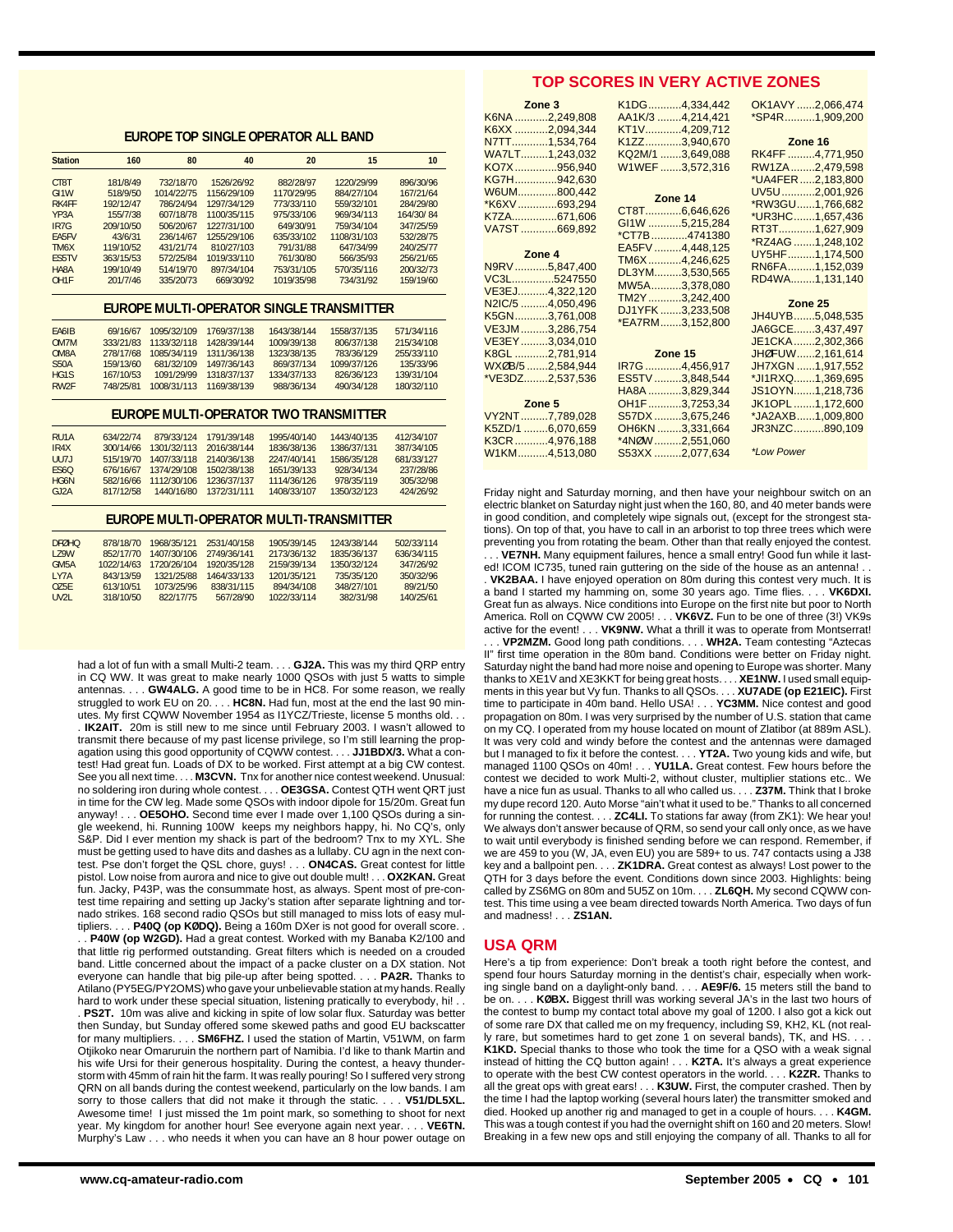the QSOs and spots. . . . **KB1H.** I ran a homebrew amp (25–50 watts) to a low (10m) dipole fed with ladder line. Not the best setup, but I had a lot of fun. The skill of most of the ops is simply amazing. . . . **KD5CMN.** The conditions this year were incredible for being so near the sunspot minimum. Put up a portable tower this year on top of a mountain. Unfortunately, punctured. Murphy is getting a sense of humor! . . . **KP4US.** Special thanks to A61AJ (op N2AA) for being extra patient and correcting "KI" to "KS" for my only new 40m DX on a wire vertical! . . . **KS7T.** CQWW CW is the contest! . . . **KT1V.** Was glad to finish 80m 4-square 10 minutes into the contest, but was so happy about it that forgot to run 40 meters. . . . **KU1CW/Ø**. With 4-week-old infant, bottle, burp cloth in one arm, his first contest. A truly single-handed effort! . . . **N2NI.** Now that was a good reason to have been working on my code speed! . . . **N3GNW.** Conditions not as good as CQWW SSB. More hours in the chair almost the same score. Have to work on my three S's: improve skills, improve strategy, stay in the seat! . . . **N3MX.** No chance to make a full effort this year, but this is one contest you just can't stay away from! . . . **N4GN.** If you're not moving ahead, you're falling behind. My low-power competitors seemed to be following this adage. N5AW added a 4-element SteppIR. N1UR replaced his Field-Day type setup with real towers. W1MU goes to his Maine QTH to be closer to the DX. I, on the other hand, just barely got back to my standard antenna setup by erecting my 80 and 160 antennas the week before the contest. So, while the leaders were falling only 300k or 600k off their last year's scores due to the declining propagation, my score dropped by 1 meg. I like to feel I'm performing a public service by not changing my station; that permits others to more accurately gauge their station improvements despite changing propagation. . . . **N4TZ/9.** What is with the

#### **TOP SCORES**

| World                         | LU5FC664,724                        | <b>Europe</b>                 | HG8I304,022                    | <b>USA</b>                |                               |
|-------------------------------|-------------------------------------|-------------------------------|--------------------------------|---------------------------|-------------------------------|
|                               |                                     |                               |                                |                           | 14 MHz                        |
| <b>All Band</b>               |                                     | <b>All Band</b>               | <u>S57L209,166</u>             | <b>All Band</b>           |                               |
| D4B13,605,364                 | CO8LY 567,936                       | CT8T6,646,626                 | YT1RA 192,172                  | K5ZD/16,070,659           | N7WA145,250                   |
|                               | EA8/LY1DF 515,247                   |                               |                                |                           | K9AW/484,600                  |
| EA8ZS11,484,894               |                                     | GI1W5,215,284                 |                                | N9RV 5,847,400            |                               |
| P40Q10,597,877                |                                     | RK4FF 4,771,950*              | 14 MHz                         | K3CR 4,976,188            | K1VSJ24,882                   |
|                               | 14 MHz                              |                               | YZ2A 489,372                   |                           | N1LW15,762                    |
| A45XR10,488,336               |                                     | YP3A 4,670,469'               |                                | W1KM 4,513,080            |                               |
| 8P5A 9,447,417                | CX5AO799,444                        | IR7G4,456,917                 | G6M 320,951                    | K1DG 4,334,442            | WA2ASQ12,154                  |
|                               | 3V8SF 708,246                       |                               | US7IGF 275,710                 |                           | WAØKDS/711,250                |
| VY2NT 7,789,028               |                                     | EA5FV4,448,125                |                                | AA1K/34,214,421           |                               |
| S9A7,499,328                  | 5K5Z 618,788                        | TM6X 4,246,625                | OK1EP 270,413                  | KT1V4,209,712             |                               |
|                               | SU8BHI571,956                       |                               | DL1LH256,247                   |                           |                               |
| CT8T6,646,626                 |                                     | ES5TV3,848,544                |                                | N2IC/54,050,496           |                               |
| 6W1RW6,610,774                | ZZ8Z 560,120                        | HA8A3,829,344                 | SV1BJW239,136                  | K1ZZ 3,940,670            | 7 MHz                         |
| 9M6NA6,316,800                | CX9AU 504,668                       | OH1F 3,725,334                |                                | K5GN 3,761,008            | W1RM264,920                   |
|                               |                                     |                               |                                |                           |                               |
|                               |                                     |                               | 7 MHz                          |                           | K3BU/2143,550                 |
|                               | 7 MHz                               | 28 MHz                        | YZ1W515,732                    | 28 MHz                    | K7WP62,964                    |
| 28 MHz                        | YZ1W 515,732                        |                               |                                |                           | WA1FCN/447,088                |
| CX5BW 1,196,103               |                                     | OH0Z 263,238                  | 4N1FG 508,680                  | W4ZV 237,600              |                               |
|                               | 4N1FG 508,680                       | RF4R239.612                   | LZ9R 293,832                   | K4MM67,574                | AA4GA41,356                   |
| CX6VM1,133,008                |                                     |                               |                                |                           | AD8J/3 33,575                 |
| 5B/KIØBP 528,220              | VE7SV 464,310                       | LZ9X 174,178                  | T94FC263,790                   | W9YYG 24,057              |                               |
|                               | A45WD403,795                        | EA5HT 154,854                 | S54A 249,312                   |                           |                               |
| PS2E415,758                   |                                     |                               |                                |                           |                               |
| OH0Z 263,238                  | LZ9R 293,832                        | 9A6A 146,765                  | YU1LA228,816                   | 21 MHz                    |                               |
|                               | JA6WFM/HI8296,370                   | HG8Z 108,406                  |                                | K2BA/'5 413,624           | 3.5 MHz                       |
| RF4R239,612                   |                                     |                               | 3.5 MHz                        |                           |                               |
|                               |                                     |                               |                                | W6YA291,688               | N4IJ<br>.67,728<br>.          |
|                               | 3.5 MHz                             | 21 MHz                        | OHØI 231,516                   | K4OAQ264,465              | NØAX/7 30,128                 |
| 21 MHz                        |                                     |                               |                                |                           |                               |
|                               | C6ATP  235,000                      | 9A80A760,416                  | YU7CB192,572                   | K2AAW/9 178,158           | <u>K2TA ……………………27,010</u>    |
| ZS4TX1,606,140                | OHØI 231,516                        | OH0V 670,806                  | <u>YT2A 159,430</u>            | K8JM175,558               | W7AT24,367                    |
| EA8EW 1,566,126               |                                     |                               |                                |                           |                               |
|                               | YU7CB 192,572                       | T97M590,226                   | SP5KEH141,350                  | NØVD 172,692              | K8DO 9,324                    |
| IH9P 1,480,720                | <u>YT2A 159,430</u>                 |                               | YZ5W 138,075                   |                           | NS3T8,967                     |
| 8R1K1,316,412                 |                                     | IU3X491,508                   |                                |                           |                               |
|                               | SP5KEH141,350                       | YZ5Z 449,226                  | HA8MD 132,114                  | 14 MHz                    |                               |
| ZC4LI 993,876                 | YZ5W 138,075                        |                               |                                |                           |                               |
| WH2A900,136                   |                                     | UR5IAW 294,600                |                                |                           |                               |
|                               |                                     |                               | 1.8 MHz                        | N2MF 595,170              | <b>1.8 MHz</b>                |
|                               | <b>1.8 MHz</b>                      |                               | OHØRB 56,355                   |                           | NA4W774                       |
|                               |                                     | 14 MHz                        |                                | W7WA486,066               |                               |
| 14 MHz                        | OHØRB 56,355                        | YT6A 901,458                  | ER5GB41,210                    | KØAV170,956               | K <sub>1</sub> IB 30          |
| CN2KM 2,023,740               | ER5GB41,210                         |                               | ES6PZ35,264                    |                           |                               |
|                               |                                     | OH4A 826,200                  |                                | W8TWA141,932              |                               |
| EA8EA 1,833,008               | 35,264<br>ES6PZ.                    | 9A5W 812,337                  | 9A3RE33,600                    | K0RI 105,868              |                               |
| 3E1A1,577,532*                | 9A3RE33,600                         |                               | UT1FA29,504                    |                           | QRP, All Band                 |
|                               |                                     | SO2R788.072*                  |                                |                           |                               |
| 4M5X1,304,206                 | UT1FA29,504                         | YZ9A 704,802                  | OL6T 29,315                    | 7 MHz                     | KT8X953,520                   |
| A61AJ 1,245,904               | OL6T 29,315                         |                               |                                |                           | N4KG 782,768                  |
|                               |                                     | G3TXF 699,524                 |                                | K4XS534,842               |                               |
| 4L8A1,162,560                 |                                     |                               | QRP, All Band                  | KT3Y473,026               | N8ET631,220                   |
|                               | QRP                                 |                               | YT7TY1,348,496                 |                           | KA1IS457,146                  |
|                               |                                     | 7 MHz                         |                                | W6NV293,112               |                               |
| 7 MHz                         | P40A 4,078,977                      | T9/9A5E 1,048,017             | HG5Z 1,159,878                 | AA7A280,460               | W6JTI431,235                  |
| A61AJ 1,655,109               | YT7TY1,348,496                      |                               | LY4XX905,464                   |                           | N1TM 216,381                  |
|                               |                                     | <b>OHØB</b><br>898,275        |                                | K7AO 251,328              |                               |
| T9/9A5E 1,048,017             | TI5N 1,295,256                      | F6ARC 778,260                 | RN6AL 739,276                  | N4CC 225,120              | KG5U 210,154                  |
| P40J936,720                   | HG5Z 1,159,878                      |                               | YT2T 695,622                   |                           | K4ORD156,524                  |
| OH0B 898,275                  |                                     | YT7A771,711                   |                                |                           |                               |
|                               |                                     |                               |                                |                           |                               |
|                               |                                     |                               |                                |                           |                               |
|                               | KT8X 953,520                        | OH2U 757,390                  | OK1VBA651,024                  | 3.5 MHz                   | NU4B 145,842                  |
| EA8PP 826,354                 | LY4XX905,464                        |                               | S52P 594,688                   | K7RAT 191,309             | K2JT140,822                   |
|                               |                                     | SK3W748,744                   |                                |                           |                               |
| F6ARC 778,260                 | N4KG 782,768                        |                               | LY5G531,456                    | K1LZ 140,990              |                               |
|                               | RN6AL 739,276                       | 3.5 MHz                       | HB9DAX461,898                  |                           |                               |
|                               |                                     |                               |                                | K6OY 128,520              |                               |
| 3.5 MHz                       | YT2T 695,622                        | SN3A541,650                   | OH4MFA 440,176                 | K5RX110,094               | <b>Assisted, All Band</b>     |
| CN2R 1,037,704                | OK1VBA651,024                       |                               |                                |                           | K3WW4,435,981                 |
|                               |                                     | OK2RZ511,820                  |                                | W5UN 92,773               |                               |
| EA8/OH4NL 693,264             |                                     | OH2BH408,455                  | <b>Assisted, All Band</b>      | N2GC 62,792               | K2NG 3,522,717                |
|                               | <b>Assisted, All Band</b>           |                               | DJ5MW 5,004,964                |                           | NI1N3,051,100                 |
| SN3A541,650                   |                                     | YU7AV 389,536                 |                                |                           |                               |
| OK2RZ511,820                  | 9Y4ZC14,581,665                     | OHØM 381,545                  | RX4HZ 3,622,592                | 1.8 MHz                   | KU1CW/03,024,558              |
|                               | 5B/AA1TN13,715,573                  |                               | UW8M3,288,976                  |                           | W2RE2,972,365                 |
| A61AJ 432,279                 |                                     | GØIVZ 376,740                 |                                | NN1N 27,432               |                               |
| OH2BH408,455                  | P40W 9,488,012                      |                               | DK3GI 3,249,372                | W2VO 7,350                | N1EU/2 2,875,640              |
|                               | 5H3KK5,470,958                      |                               | RA6CM 3,178,300                |                           | K2KQ/1 2,846,528              |
|                               |                                     | <b>1.8 MHz</b>                |                                | W3GH 5,040                |                               |
| <b>1.8 MHz</b>                | DJ5MW 5,004,964                     | SP3BQ 155,870                 | LY9Y 3,023,943                 | K7OX 2,784                | K3PH2,689,206                 |
|                               | PJ4M4,645,888                       |                               | UW5Q 2,982,554                 |                           | KQ3F2,658,225                 |
| IH9U274,032                   |                                     | ON4WW151,368                  |                                | KJ7WY1,020                |                               |
| SP3BQ155,870                  | K3WW4,435,981                       | YR21125,557                   | UA6LV2,880,889                 | K4PIC860                  | W2UP/32,640,330               |
| ON4WW151,368                  | RX4HZ 3,622,592                     | S57M118,464                   | SN8F2,754,000                  |                           |                               |
|                               |                                     |                               |                                |                           |                               |
| YR21125,557                   | K2NG 3,522,717                      | HA8BE 117,059                 | RZ3AZ2,659,377                 | <b>Low Power</b>          |                               |
| S57M118,464                   | RG9A 3,455,097                      | LY3UM114,777                  |                                |                           | <b>Multi-Op, Single Trans</b> |
|                               |                                     |                               |                                | <b>All Band</b>           | K1IR 6,249,717                |
| HA8BE 117,059                 |                                     |                               |                                | W1MU2,125,404             |                               |
|                               | <b>Multi-Op, Single Trans</b>       | <b>Low Power</b>              | <b>Multi-Op, Single Trans</b>  |                           | K8AZ 5,732,240                |
|                               | P40L13,592,412                      |                               | EA6IB 11,026,533               | N1UR 1,822,503            |                               |
| <b>Low Power</b>              |                                     | <b>All Band</b>               |                                | N5AW1,728,720             | W2FU4,897,353                 |
| <b>All Band</b>               | EA6IB11,026,533                     | CT7B4,741,380                 | OM7M9,028,938                  |                           | K3OO 4,710,015                |
|                               |                                     |                               |                                | AK2P1,668,080             |                               |
| SU9NC8,411,944                | UA9AYA10,647,435                    | EA7RM3,152,800                | OM8A 8,877,313                 | KØEJ/4 1,612,840          | N4RV 4,143,328                |
| V26K 7,468,593                | AH2R 10,283,700                     | 4NØW2,551,060                 | S50A 8,046,400                 |                           | NØNI3,516,498                 |
|                               |                                     |                               |                                | W1AO 1,570,465            |                               |
| CT9M 7,165,665                | 8Q7DV 9,244,364                     | YO3APJ 2,257,668              | HG1S 7,440,275                 | K2PS1,542,238             |                               |
| 3V8SQ 5,446,230               | OM7M 9,028,838                      | UA4FER2,183,800               | RW2F 7,225,119                 | N4TZ/9 1,486,448          |                               |
|                               |                                     |                               |                                |                           | <b>Multi-Op, Two-Trans</b>    |
| KP4KE 5,086,719               |                                     | SP4R1,909,200                 |                                | N2NL1,439,616             |                               |
| CT7B4,741,380                 |                                     | RW3GU1,766,682                |                                |                           | K4JA 12,901,632               |
|                               | <b>Multi-Op, Two Trans</b>          |                               | <b>Multi-Op, Two Trans</b>     | W3EF 1,427,736            | N3RS 9,921,186                |
| HI3K4,092,192                 |                                     | EA4NP 1,721,937               |                                |                           |                               |
| J79A3,596,216                 | HC8N 30,971,500                     | LY9A 1,672,825                | RU1A 13,021,632                | 28 MHz                    | K1AR6,675,226                 |
|                               | PJ2T22,440,300                      |                               | IR4X12,791,640                 |                           | N4WW5,658,241                 |
| EA7RM3,152,800                |                                     | UR3HC1,657,436                |                                | KM6Z 35,550               |                               |
| UO2M2,804,358                 | CT9L 22,157,172                     |                               | UU7J12,076,290                 |                           | W6YI 5,561,792                |
|                               |                                     |                               |                                | KW4CW 25,755              | W8AV4,636,816                 |
|                               | RT9W13,556,710                      | 28 MHz                        | ES6Q 8,842,550                 | W5GAI 21,097              |                               |
| 28 MHz                        | RU1A 13,021,632                     | CT1AOZ163,215                 | HG6N7,884,742                  |                           |                               |
|                               |                                     |                               |                                | AA1ZT18,200               |                               |
| LT7W 506,883                  | K4JA 12,901,632                     | 9A3VM 130,458                 | GJ2A 7,638,274                 | W1END13,504               |                               |
| CT1AOZ163,215                 |                                     | 9A7D 114,720                  |                                |                           | <b>Multi-Op, Multi-Trans</b>  |
|                               |                                     |                               |                                | K4WI 11,592               |                               |
| 9A3VM 130,458                 |                                     | RU4SS80,586                   |                                |                           | K3LR15,170,944                |
| 9A7D 114,720                  | <b>Multi-Op, Multi-Trans</b>        |                               | <b>Multi-Op, Multi-Trans</b>   |                           | W3LPL 15,067,008              |
|                               |                                     | 4N1N80,228                    |                                | 21 MHz                    |                               |
| RA9SO 94,168                  | 5U5Z 36,651,908                     | SX5R72,675                    | DFØHQ14,652,565                | WB4TDH238,176             | KC1XX 13,408,500              |
| RU4SS 80,586                  | K3LR15,170,944                      |                               | LZ9W 13,875,100                |                           | K9NS10,441,362                |
|                               |                                     |                               |                                | N2BA220,159               |                               |
|                               | W3LPL 15,067,008                    | 21 MHz                        | GM5A10,975,578                 | N4MO182,130               | K1TTT 9,651,102               |
| 21 MHz                        | DFØHQ14,652,565                     |                               | LY7A 6,915,660                 |                           | K1RX9,397,960                 |
|                               |                                     | YT7Z 454,020                  |                                | K2MFY134,563              |                               |
| V31LZ 748,500<br>EA8NN705,012 | LZ9W 13,875,100<br>KC1XX 13,408,500 | J43J 424,760<br>EA4KR 344,410 | OZ5E3,842,067<br>UV2L2,979,880 | KA7T122,484<br>K9WA98,413 |                               |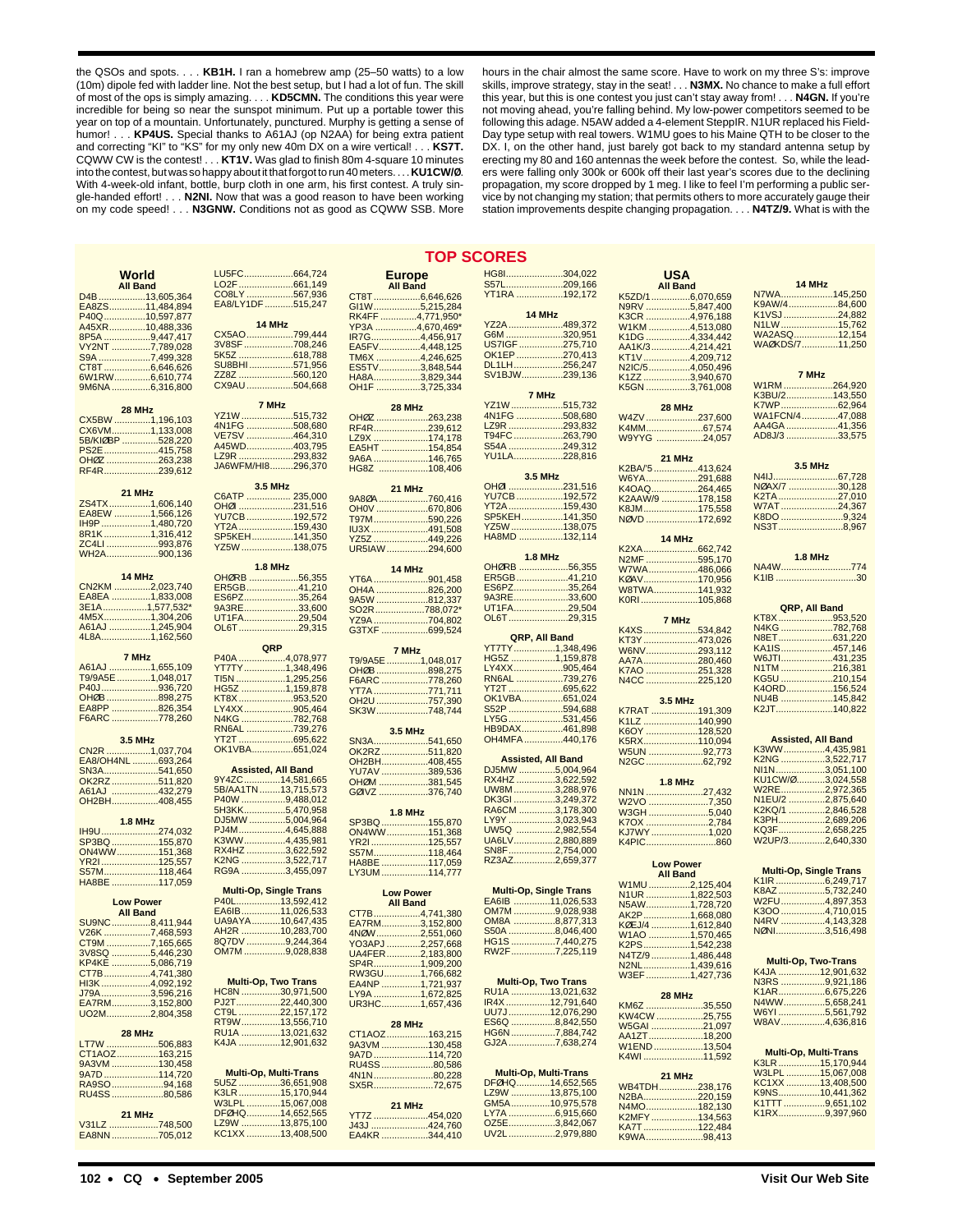#### **CLUB SCORES**

| DX                                                                          |            |
|-----------------------------------------------------------------------------|------------|
| Bavarian Contest Club (DL)  263,199,539                                     |            |
| Rhein-Ruhr DXA (DL)  226,830,817                                            |            |
| Contest Club Finland 116,455,732                                            |            |
| Contest Club Ontario 107,670,337                                            |            |
| Slovenian Contest Club 71,633,922                                           |            |
| Russian Contest Club  54,895,893<br>Ural Contest Group  51,215,002          |            |
| Araucaria DX Group (PY5) 48,119,972                                         |            |
| Croatian Contest Club 45,275,314                                            |            |
|                                                                             |            |
| Kaunas Techology University (LY) 35,023,776                                 |            |
| Central Siberia DX Club (UAØA)  33,254,835                                  |            |
|                                                                             |            |
| BC DX Club (VE7) 29,949,395                                                 |            |
| Tartu Contest Team (ES)  27,467,295                                         |            |
|                                                                             |            |
| Crimean Contest Club (UU)  24,990,702                                       |            |
| Tikirriki Contest Club (I) 24,295,101                                       |            |
|                                                                             |            |
|                                                                             |            |
| Latvian Contest Club 22,839,359                                             |            |
| Marconi Contest Club (I)  21,731,104                                        |            |
|                                                                             |            |
| Maritime Contest Club (VE1/9VY2) 19,190,125                                 |            |
|                                                                             |            |
| East Coast Canada CC (VO)  15,693,078<br>Ukrainian Contest Club  15,660,251 |            |
| Vrhnika Contesters (S5) 13,594,396                                          |            |
| Lithuanian Contest Group  13,302,065                                        |            |
| Bosnia-Herzogovina CC                                                       | 13,076,466 |
| South Ural Contest Club (UA9A) 12,641,320                                   |            |
| Southwest Ohio DXA  12,275,643                                              |            |
|                                                                             | 11,983,490 |
| Chiltern DX Club (G)  11,853,036                                            |            |
| Top of Europe Contesters 10,432,940                                         |            |
|                                                                             |            |
|                                                                             |            |
|                                                                             |            |
|                                                                             |            |
| Kiev Contest Group 6,539,847                                                |            |
| Sky Contest Club (YU)  5,470,757                                            |            |
| Guara DXG (PY7/8)  5,150,971                                                |            |
|                                                                             |            |
| University of Tokyo Contest Club 4,817,109                                  |            |
|                                                                             |            |
| Orenburg Contest Group (UA9S) 4,587,203                                     |            |
| Moscow Contest Club  4,339,282                                              |            |
| Temirtau Contest Club (UN) 3,765,124                                        |            |
|                                                                             |            |
| Mother Lode DXCC (W6)  3,213,941                                            |            |
|                                                                             |            |
|                                                                             |            |
| Z30M Contest Team  2,782,384                                                |            |
| Belarus Contest Club  2,781,325                                             |            |
| TuPY DX Group (PY2) 2,717,036                                               |            |
|                                                                             |            |
|                                                                             |            |
| Pizza & Pasta CC (I2)  2,359,670                                            |            |
| Alberta Clippers (VE6)  2,323,754                                           |            |
| Ivanovo DX Club (UA3U)  2,316,100                                           |            |
|                                                                             |            |
| Bloemfontein ARC (ZS) 1,954,143                                             |            |
| Jiangsu DX Club (BY)  1,923,254<br>Fox Contest Club (YU)  1,872,440         |            |
|                                                                             |            |
| Sao Paolo Contest Group  1,717,888                                          |            |
| Brimham Contest Group (G)  1,567,859                                        |            |
| Venezuela DX Club 1,512,576                                                 |            |
| Amateur Radio Club of Saipan 1,445,120                                      |            |
| Kemerovsky RC (UA9U)  1,426,423                                             |            |
| Banat DX Group (YU7)  1,417,984                                             |            |
|                                                                             |            |
| Siam DX Group (HS) 1,063,280                                                |            |
| Kiel Canal Activity Group (DL)  964,124                                     |            |
| Uirapuru DX Club (PY8) 823,617<br>Belokranje Contest Club (S5) 808,712      |            |
| Low Land Crazy Contesters (PA) 730,059                                      |            |
| Serpukhov RC (UA3)  722,684                                                 |            |
| Obninsk-QRU-Club (UA3X)  693,881                                            |            |

| Vladimir Radio Club (UA3V) 616,203  |  |
|-------------------------------------|--|
|                                     |  |
| Far East ARC (UA0C)  591,034        |  |
| Yaroslavl Club (UA3M) 581,329       |  |
|                                     |  |
|                                     |  |
| Mediterraneo DX Club (I8)  558,245  |  |
|                                     |  |
|                                     |  |
|                                     |  |
|                                     |  |
| ALRS St. Petersburg  426,451        |  |
| URE Cartagena (EA5) 399,144         |  |
|                                     |  |
| Noviomagnum DX Club (PA)  328,874   |  |
|                                     |  |
|                                     |  |
| Cocosolo Sibichi Club (V4)  287,806 |  |
|                                     |  |
| Wythall Radio Club (G)  159,530     |  |
|                                     |  |
|                                     |  |
|                                     |  |
| Arrow Communications (W8)  54,180   |  |
|                                     |  |
|                                     |  |
|                                     |  |
|                                     |  |
|                                     |  |

#### **USA**

| Frankford Radio Club (W3)  387,506,863                               |  |
|----------------------------------------------------------------------|--|
| Yankee Clipper Contest Club 331,489,157                              |  |
| Potomac Valley Radio Club (W3/4) 169,644,326                         |  |
| Northern California CC 116,712,815                                   |  |
| Florida Contest Group 71,416,703                                     |  |
| North Texas Contest Club 60,216,014                                  |  |
| Southern California Contest Club 50,222,126                          |  |
| Society of Midwest Contesters (W9/Ø) 49,255,436                      |  |
| North Coast Contesters (W3) 48,707,192                               |  |
| Minnesota Wireless Assn 45,082,827                                   |  |
| Southeast Contest Club (W4)  43,925,777                              |  |
| Mad River RC (W8) 27,515,488                                         |  |
| Western Washington DX Club  24,430,389                               |  |
| Willamette Valley DX Club (W7)  24,430,389                           |  |
| Carolina DX Assoc. (W4)  23,246,423                                  |  |
| Hudson Valley DXCC (W2)  20,877,990                                  |  |
| Central Texas DX & Contest Club 20,611,505                           |  |
| Tennessee Contest Group  16,932,596                                  |  |
| Grand Mesa Contesters (WØ) 13,415,575                                |  |
| Rochester DXA (W2) 11,152,776                                        |  |
|                                                                      |  |
| Kansas City DX Club 5,844,893                                        |  |
|                                                                      |  |
| Spokane DXA (W7) 4,263,065                                           |  |
|                                                                      |  |
| Northern Illinois DXA 3,658,372                                      |  |
| Kentucky Contest Group  3,206,487                                    |  |
|                                                                      |  |
| North Alabama DXC 2,601,155                                          |  |
|                                                                      |  |
| Sterling Park ARC (W4)  1,922,490                                    |  |
|                                                                      |  |
| Northern Rockies DXA (W7)  1,323,333                                 |  |
|                                                                      |  |
|                                                                      |  |
| Redwood Empire DXA (W6)  731,940                                     |  |
| Northern Arizona DXA 559,550                                         |  |
| West Park Radio Ops (W8) 523,666                                     |  |
| Order of Boiled Owls of NY  402,239                                  |  |
| South Jersey DXA (W2) 394,398                                        |  |
|                                                                      |  |
|                                                                      |  |
| Great South Bay ARC (W2)  295,817                                    |  |
|                                                                      |  |
|                                                                      |  |
|                                                                      |  |
| Central Oregon DX Club  189,274<br>Southeastern DX Club (W4) 142,116 |  |
|                                                                      |  |
|                                                                      |  |
|                                                                      |  |

A index going to 60! Wow! . . . **N6IC.** This was an amazing contest, full of surprises. . . . **N6WG.** Strange propagation. I could easily work ZL and 3D2 from Florida with 4 watts but had trouble into the normally easy parts of Europe! . . . **NA4CW.** My first time in WW DX CW, and I had a blast! Thanks to the many ops who were understanding about my sending. . . . **NO6E.** What strange conditions! 78 countries with only 75 watts and an aluminium rain gutter for an antenna. I love CW! . . . **W3UTD.** A great team. Integrated networking made a difference. A special hats off to AA7CQ for his low band efforts! . . . **W7VJ.** Small problem: XYL left the microwave oven door open; picked up RF and acted as a monitor. First case I ever heard of MOI! . . . **W9LYA.** Fifty-four years of contesting and I still enjoy putting in 40 hours in this one. . . . **WA7LT.** My first time using N3FJP contest software. Slick! Propagation was strange here in Michigan with aurora flutter and sigs in and out like twinkling stars! Wkg Madeira Island on 10 meters QRP through a pile-up using a dipole 6 feet off the ground was a huge thrill. Special tnx to several DX stns who hrd my weak sig and sent an as to other stns in order to complete the exchange. . . . **WA8REI.** Full-size 80 meter vertical not finished but did well with only four radials! Had lots of interruptions from kids and guests. Murphy hit hard when I was in the shower Sunday AM, though. Water pressure died! Only got washed on the right side (no kidding) before the pressure went to zero. Seems the windmill overcharged the batteries and the system shut down during the night! Had it rewired and operational in about an hour, but never made it back to the shower — after all, the bands were open and I was actually dressed. Spent the rest of the day precariously favoring the clean side. Quick note for next year: Turn the lights on when you enter the shack so when it gets dark and the action is hot you don't have to sit in the dark hoping the XYL will look in so she can turn them on! PS: Put deoderant in the shack for emergency usage. . . . **WT6G.** The ops from Croatia had excellent fists! Best I heard all weekend. . . . **WW9R.**

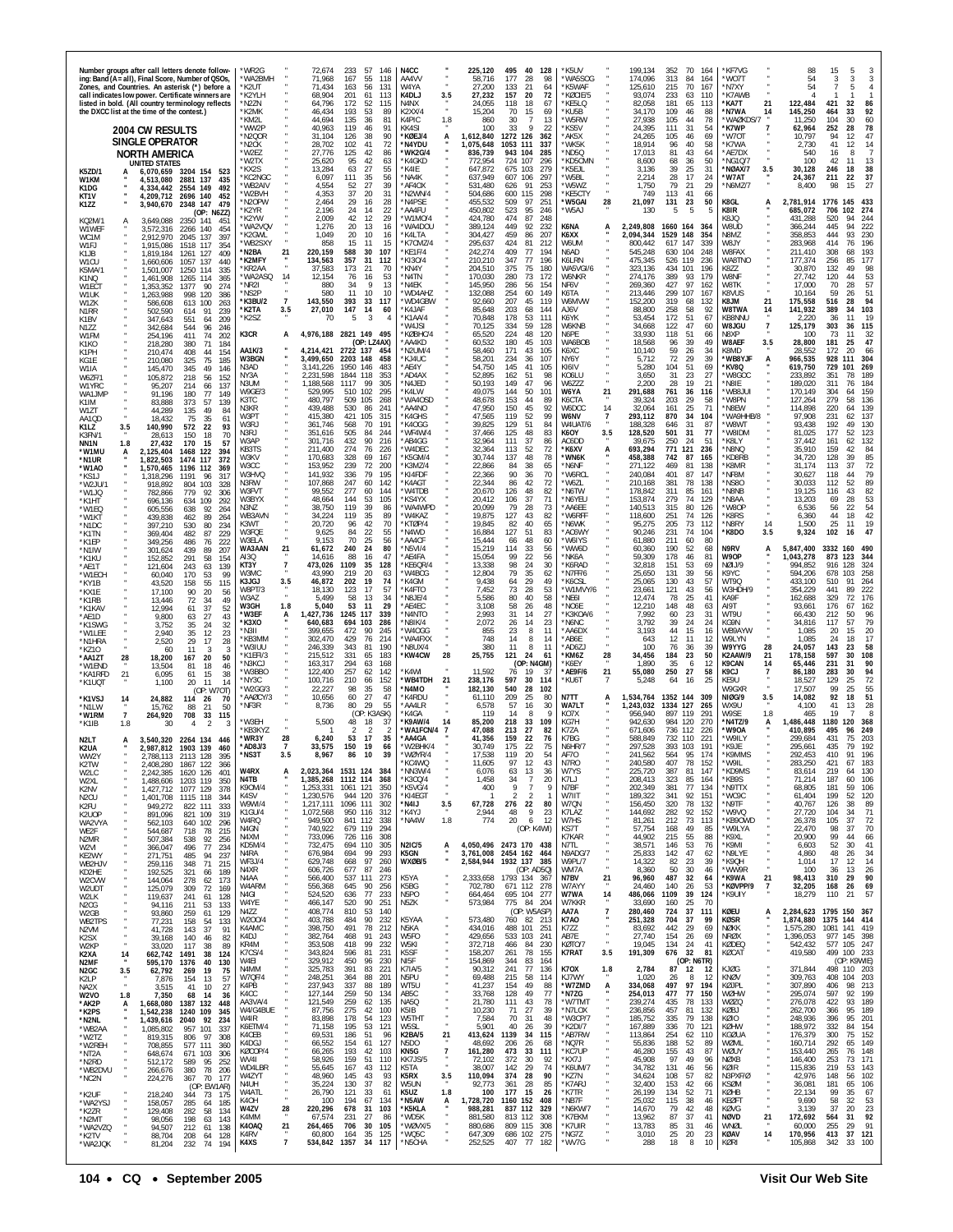| *CO8LY<br>21<br>567,936<br>2043<br>31<br>97<br>22<br>ZS4TX<br>*NØPFY<br>1,107<br>11<br>16<br>21<br>1,606,140<br>3070<br>39<br>141<br>'RKØSA<br>81,238<br>235<br>41<br>110<br>*JA1APX<br>26,487<br>120<br>48<br>61<br>*CO2JD<br>$\overline{7}$<br>229,112<br>1212<br>78<br>26<br>*JA1WHG<br>*ZS1AN<br>570,015<br>85<br>180<br>'uaøuv<br>72<br>23,058<br>844<br>72,735<br>206<br>123<br>133<br>56<br>66<br>*CO2UG<br>54,495<br>685<br>15<br>30<br><b>ALASKA</b><br>280<br><b>UAØQNV</b><br>238<br>'JM1KNI<br>*ZS1AJS<br>86,064<br>41<br>91<br>68,904<br>51<br>81<br>22,752<br>116<br>36<br>43<br>3.5<br>121,905<br>*CO8DM<br>769<br>-17<br>64<br>KL7WV<br>370,812 1137 67 89<br>*ZS4JAN<br>53<br>*JR1UMO<br>37<br>'RAØSDW<br>37,884<br>158<br>79<br>40<br>53<br>30.056<br>216<br>67<br>18,879<br>83<br>A<br>(OP: W3YQ)<br>57<br>42<br>'RWØLIA<br>36,448<br>124<br>77<br>*JO1VRL<br>17,520<br>108<br>31<br>DOMINICA<br><b>SUDAN</b><br>18,711<br>50<br>97<br>33<br>*JH1OLB<br>38<br>'RVØAX<br>66<br>16,544<br>83<br>'J79A<br>3,596,216 3504 115 343<br>A<br>*ST2T<br>$\overline{7}$<br>30 <sup>°</sup><br>9 15<br>32<br>45<br>ANGUILLA<br>480<br><b>RAØJX</b><br>10,725<br>116<br>43<br>*JE1UKM<br>14,013<br>78<br>36<br>(OP: K7GK)<br>22<br>VP2ETL<br>852,274<br>1871 76 163<br>(OP: S57CQ)<br>*RUØBW<br>8,288<br>59<br>18<br>38<br>*7N4CLI<br>9,372<br>79<br>22<br>A<br>33<br>(OP: DL2RUM)<br>76<br>23<br>*JA1LPV<br>61<br>28<br><b>UAØLMO</b><br>8,140<br>32<br>9,333<br><b>DOMINICAN REPUBLIC</b><br><b>TUNISIA</b><br><b>RAØSS</b><br>1,080<br>26<br>14<br>16<br>*JE1CAC<br>9,072<br>73<br>37<br>44<br><b>HI8RV</b><br>472,269<br>716 90 211<br>A<br>$35\,$<br>ANTIGUA<br>*3V8SQ<br>3958 102 377<br><b>RWØLZ</b><br>19,592<br>172<br>22<br>*7N1BHO/1<br>54<br>30<br>5,446,230<br>28<br>40<br>5,720<br>A<br>*нізк<br>4,092,192<br>4006 121<br>- 347<br>7,468,593 5437 135 426<br>82<br>35<br>*V26K<br>(OP: DL2OBF)<br>*ruøuq<br>21<br>29,951<br>379<br>18<br>43<br>*JP1IOI<br>4,030<br>30<br>A<br>(OP: AD4Z)<br>19<br>*3V8SF<br>708,246<br>71<br>19<br>*JG1FGL<br>54<br>17<br>(OP: AA3B)<br>1770 33 113<br>'RAØFLP<br>3,520<br>14<br>7,526<br>34<br>*HI3LFE<br>207,490<br>766<br>58<br>98<br>(OP: DJ7IK)<br><b>RAØCDF</b><br>180<br>17<br>5<br>*JA1IZZ<br>3,294<br>35<br>26<br>28<br>-7<br>*JA6WFM/HI87<br>296,370 1453<br>26<br>85<br><b>BAHAMAS</b><br>*7K2KJX<br>23<br><b>'UAØSAD</b><br>14<br>207,708<br>735<br>32<br>3,192<br>34<br>19<br>82<br>ASIA<br>762.542 2445 33 104<br>*JI2WYI/1<br>30<br>19<br>C6AKQ<br>'RWØUZ<br>19,631<br>184<br>21<br>46<br>2,520<br>16<br>7<br><b>GREENLAND</b><br>(OP: N4BP)<br><b>ASIATIC RUSSIA</b><br><b>'UAØFDX</b><br>$\overline{7}$<br>488<br>30<br>*JH1AZO<br>28<br>56,706<br>335<br>25<br>53<br>67.431<br>61<br>*OX2KAN<br>A<br>118,150<br>379 40<br>99<br>RA9SG<br>*C6AQQ<br>2,361,195 2740 108 303<br>3.392.485 2649 123<br>386<br>*RUØSN<br>32,806<br>160<br>23<br>71<br>'JHØSDA/1<br>32,435<br>209<br>26<br>39<br>A<br>35<br>UA9FM<br>1,182,336<br>1235<br>92<br>292<br>*RUØST<br>90<br>23<br>*JA1NLX<br>(OP: ND3F)<br>20.148<br>69<br>26,137<br>194<br>24<br><b>MARTINIQUE</b><br>107<br>46<br>*C6AWS<br>180,115<br>558<br>53 110<br>RV9XM<br>025,818<br>1259<br>88<br>265<br>UAØOD<br>14,471<br>18<br>36<br>'JI1HFJ<br>22,680<br>134<br>26<br>TO4A<br>5075 139 420<br>А<br>6,244,030<br>33<br>(OP: W6SJ)<br>76<br><b>'RWØAJ</b><br>3.5<br>327<br>19<br>63<br>*JH1TXG<br>11,660<br>98<br>20<br>RV9XX<br>829.594<br>1116<br>226<br>53,218<br>(OP: N6TJ)<br>*C6ATP<br>RW9UW<br>47<br>3.5<br>235.000 1188 19<br>718,242<br>950<br>65<br>229<br>'JA1AAT<br>3,976<br>16<br>26<br>- 75<br>*FM5FJ<br>95 10<br>21<br>2,016<br>$\frac{1}{2}$<br>RX9TX<br>492,880<br>768<br>63<br>181<br><b>ASIATIC TURKEY</b><br>*7K2PBB<br>2,706<br>37<br>14<br>19<br>*FM5JC<br>336,768 1227 32<br>14<br>96<br><b>BARBADOS</b><br>UA9MC<br>399,000<br>376 113<br>*TA3DD<br>795,429 1047 70 209<br>*JA1BPA<br>295,097<br>38<br>101<br>343<br>21<br>831<br>A<br>9,447,417 6522 152 457<br>8P5A<br>RA9ST<br>261,856<br>666<br>42<br>154<br><b>'JS1IFK</b><br>246,318<br>782<br>34<br>88<br>A<br><b>MEXICO</b><br>RV9XO<br>209.710<br>295<br><b>AZERBALIAN</b><br>75<br>(OP: W2SC)<br>83<br>252<br>7K4XNN<br>178,605<br>704<br>30<br>XE1MM<br>1,516,563<br>3006<br>82<br>A<br>- 161<br>UA9QM<br>203,159<br>72<br>181<br>*4K6DI<br>3.5<br>714<br>18<br>8<br>13<br>*JG1UKW<br>32,879<br>183<br>26<br>51<br>626<br>XE1NW<br>127,251<br>761<br>21<br>3.5<br>-60<br><b>BELIZE</b><br>RV9XJ<br>*JA1IWP<br>12,508<br>98<br>33<br>142,545<br>20<br>261<br>60<br>161<br>*XE2MX<br>394,359<br>827<br>95<br>$\ddot{A}$<br>172<br>CAMBODIA<br>V31JP<br>$\overline{7}$<br>743,960<br>2319 34 106<br><b>UA90S</b><br>28<br>5,225<br>56<br>19<br>36<br>*7L3KJV<br>11,713<br>83<br>23<br>30<br>*XE1NK<br>178<br>13,230<br>38<br>67<br>*XU7ADE<br>(OP: K8JP)<br>RK9AY<br>188,978<br>1068 104 247<br>*JA2EAB/1<br>10,485<br>37<br>28<br>94<br>108<br>22<br>21<br>644<br>А<br>653,913<br>21<br>*XE3WAO<br>210,700<br>1049<br>23<br>75<br>*V31LZ<br>748,500<br>2197 32 118<br>R9/UT7CR<br>JO1WIZ<br>21<br>29,140<br>288<br>11<br>36<br>(OP: E21EIC)<br>10,250<br>101<br>18<br>33<br><b>XU7ADF</b><br>408,832<br>94<br>2,520<br>*JA1DBG<br>7,934<br>80<br>31<br>RV9JR<br>14<br>1379<br>-34<br>3.5<br>58 14 28<br>-17<br>NICARAGUA<br>55<br>27<br>CANADA<br>UA9AFZ<br>248,520<br>987<br>28<br>81<br>(OP: AAAXR)<br>*JE1JAC<br>4,920<br>14<br>*YN4SU<br>1,230,820 2452 84 205<br>A<br>VO1AU<br>99<br>479<br>99<br>3,533,382<br>3226 110 349<br>RK9KWI<br>*7K4QOK<br>14<br>202,692<br>698<br>34<br>163,215<br>-36<br>(OP: JR2BNF)<br>VO1MP<br>1,380,672<br>1364 106<br>326<br>RA9JM<br>139,800<br>571<br>26<br>74<br>CHINA<br>PANAMA<br>*VE9DX<br>BA7NQ<br>*JM1RPV/1<br>1,054,956<br>1204<br>92<br>307<br>RK9WZZ<br>8<br>1,761,547 1942 125 312<br>45,448<br>192<br>-8<br>-8<br>А<br>257<br>26<br>50<br>1,577,532 3563 40 147<br>3E1A<br>14<br>92<br>JH1HTQ<br>30,705<br>*VO1TA<br>916,400<br>1376<br>70<br>220<br>UA9SP<br>263,580<br>898<br>23<br>159<br>29<br>60<br>3.5<br>(OP: DJ7AA)<br>*VO1HP<br>749,250<br>885<br>84<br>286<br>UA9KJ<br>109,998<br>540<br>22<br>75<br><b>CYPRUS</b><br>*JE1RRK<br>21,700<br>140<br>27<br>43<br>*VE1AWP<br>474,243<br>983<br>69,839<br>18<br>59<br>P <sub>3</sub> J<br>2,239,138<br>2326 96 278<br>*JA1DCL<br>19<br>13<br>RU9TO<br>1.8<br>412<br>14<br>66<br>165<br>А<br>964<br><b>PUERTO RICO</b><br>*VO1HE<br>44,588<br>128<br>*RX9AM<br>1,743,273<br>1570<br>106<br>(OP: 5B4AHJ)<br>*JA1ANF<br>792<br>14<br>10<br>12<br>50<br>92<br>А<br>335<br>*KP4KE<br>4472 134 385<br>5,086,719<br>A<br>*UA9AX<br>5B/KIØBP<br>28<br>528,220<br>*JA1KVT<br>320<br>30<br>82<br>1,416,936<br>1105<br>121<br>395<br>1546 32 108<br>96,768<br>(OP: DK8ZB)<br>VY2NT<br>7,789,028 5220 138 473<br>*UA9JLL<br>(OP: 5B8AD)<br>*JE1REU<br>46<br>14<br>13<br>.158.832<br>1176<br>-93<br>283<br>3.024<br>'KP3/VE7AHA'<br>995.120<br>1651<br>79<br>-201<br>(OP: N2NT)<br>980,463<br>°C4M<br>3,157<br>42<br>*UA9AFS<br>1092<br>82<br>281<br>60 13 28<br>*JE1KDM<br>13<br>16<br>А<br>2.633<br>*KP4JRS<br>46,306<br>145<br>47<br>90<br>VY2TT<br>2,905,089 2741 109<br>'UA9FGJ<br>912,870<br>1002<br>78<br>(OP: 5B4AGM)<br>*JA1BXV<br>25<br>9<br>9<br>-344<br>267<br>964<br>*WP4JBG<br>131<br>27<br>100<br>34<br>*JH1APZ<br>92<br>37<br>(OP: K6LA)<br>'RA9AE<br>896,520<br>1087<br>244<br>11,590<br>24<br>66<br>3.5<br>28<br>*WP4BH<br>220<br>43<br>6<br>'JH1GVY<br>22<br>10<br>9<br>VE2AYU<br>947,140<br>1133<br>95<br>'RK9CR<br>807,837<br>965<br>76<br>263<br><b>GEORGIA</b><br>608<br>260<br>1.8<br>9<br>*VE2UJ<br>4L8A<br>2701<br>39 129<br>579,554<br>910<br>82<br>*RA9XF<br>731,380<br>1005<br>1,162,560<br>*JE1SPY<br>30<br>211<br>69<br>221<br>14<br>460<br>11<br>$\overline{2}$<br>*VE2FK<br>343,350<br>788<br>61<br>149<br>ST. KITTS & NEVIS<br>*UA9XF<br>723,450<br>813<br>72<br>253<br>*4L2M<br>21<br>194,922<br>725<br>29<br>*JE1TSD<br>25<br>5<br>3<br>88<br><b>V47KP</b><br>1,903,476 2506 97 284<br>*VE2FFE<br>*UA9OA<br>691,377<br>104.076<br>341<br>47<br>100<br>895<br>84<br>233<br>(OP: W2OX)<br>*VY2SS<br>37,485<br>188<br>35<br>70<br>*UA9AOL<br>652,509<br>890<br>63<br>234<br>HONG KONG<br>JA2FSM<br>425,614<br>629<br>106<br>195<br>A<br>VR2BG<br>3172 147 370<br>*VA2SG<br>189<br>37<br>590,640<br>714<br>JH2AMH<br>94<br>168<br>33.354<br>65<br>*UA9CR<br>80<br>241<br>3,517,151<br>407,148<br>818<br>A<br>VR2XLN<br>*VE2OWL<br>22,042<br>108<br>40<br>67<br><b>ST. MAARTEN</b><br>'RZ9OJ<br>563,376<br>831<br>76<br>215<br>50,622<br>159<br>51<br>92<br>JA2BQX<br>205,005<br>396<br>86<br>151<br>*VE2DSK<br>7,695<br>81<br>24<br>33<br>*PJ7/K4MA 7<br>43,434<br>362 12<br>*RA9DZ<br>498,513<br>637<br>233<br>*VR2JN<br>21<br>72,103<br>492<br>24<br>65<br>JA2HO<br>131,313<br>260<br>96<br>142<br>-45<br>88<br>*VY2DM<br>28<br>UA9MOR<br>438,780<br>78<br>'VR2KW<br>27<br>JF2ION<br>25<br>42<br>5,120<br>75<br>36<br>$\overline{7}$<br>69,894<br>456<br>72<br>28<br>35,376<br>245<br>568<br>231<br>*VE2DWA<br>28<br>1,100<br>21<br>10<br>15<br><b>U.S. VIRGIN ISLANDS</b><br>*UA9OG<br>421,094<br>681<br>83<br>228<br>JF2FIU<br>47<br>9<br>-9<br>21<br>2.214<br>KV4FZ<br>46,632<br>491<br>*UA9MFB<br>INDIA<br>JA2KVD<br>1.8<br>15<br>284.394<br>642<br>50<br>136<br>$\overline{7}$<br>37.054<br>150<br>30<br>-67<br>43<br>VC3L<br>5,247,550 4167 142 408<br>*NP2L/KP2 A<br>VU2WAP<br>269,449<br>581<br>164<br>*UA4LCQ/9<br>250,977<br>720<br>76<br>235<br>4,351,680 3136 147 429<br>*JA2AXB<br>1.009.800<br>1180<br>117<br>223<br>63<br>A<br>(OP: VE3AT)<br>RK9AX<br>223,992<br>159<br>(OP: OH2KI)<br>*JH2NWP<br>234<br>441<br>57<br>820,743<br>932<br>123<br>*VU2BGS<br>VE3EJ<br>4,322,120 3639 132<br>*RU9AZ/9<br>190,744<br>399<br>58<br>153<br>3.5<br>14,384<br>155 16 42<br>*JA2IU<br>764<br>94<br>185<br>-385<br>458.988<br><b>AFRICA</b><br>VE3JM<br>3,286,754 2918 130<br>361<br>'UAØSDX<br>179,568<br>384<br>72<br>210<br>`JA2CXF<br>363,982<br>548<br>88<br>166<br>AFRICAN ITALY<br>VE3EY<br>3,034,010 2759 129<br>358<br>'RX9FB<br>146,740<br>322<br>81<br>172<br><b>IRAN</b><br>*JA2PFO<br>265,275<br>498<br>87<br>138<br>1,480,720 3092 37 129<br>IH9P<br>21<br>*EP3PTT<br>*RV9UD<br>439 14<br>*JA2VZL<br>VE3JAQ<br>811,797 1508<br>81<br>220<br>134,048<br>400<br>39<br>103<br>14<br>69,174<br>49<br>185,101<br>351<br>83<br>134<br>(OP: OL5Y)<br>VE3NE<br>650,256 1064<br>94<br>210<br>*RA9UN<br>132,675<br>432<br>51<br>132<br>*JA2KKA<br>146,422<br>330<br>113<br>66<br>274,032 1127 16 72<br>IH9U<br>1.8<br>79<br>VE3XAT<br>*RV9UP<br>277<br>72<br><b>ISRAEL</b><br>*JA2KPV<br>108<br>319,923<br>538<br>210<br>126,658<br>146<br>101,931<br>232<br>75<br>(OP: IN3QBR)<br>VE3MM<br>124,740<br>569<br>45<br>81<br>*UA9OV<br>115,596<br>300<br>54<br>115<br>4X1VF<br>28<br>40,880<br>280 15<br>45<br>*JA2UJ<br>76,857<br>214<br>56<br>81<br>28<br>*RV9CLF<br>4Z5LA<br>*JE2HCJ<br>86<br>VE3KZ<br>113,442<br>472<br>25<br>-86<br>112,320<br>267<br>45<br>135<br>3.5<br>361,771<br>1270<br>23<br>-86<br>63,504<br>182<br>58<br>*JA2KCY<br>VE3CR<br>14<br>222,984<br>568<br>37<br>115<br>*UA9CIR<br>109,557<br>282<br>28<br>113<br>*4Z4TL<br>А<br>100,110<br>207<br>73<br>140<br>63,360<br>173<br>65<br>100<br>ALGERIA<br><b>VE3PN</b><br>3.5<br>43,953<br>331<br>15<br>54<br>*RU9UC<br>80,991<br>204<br>147<br>*4X6UU<br>14,080<br>65<br>35<br>53<br>*JK2VOC<br>61,280<br>192<br>68<br>92<br>7XØAD<br>63<br>70<br>1.8<br>6,549<br>6 31<br>28<br>*JA2KPW<br>VE3ZI<br>80,264<br>504<br>- 19<br>*RZ9OS<br>69,600<br>222<br>50<br>95<br>*4Z5LV<br>7,987<br>69<br>146<br>68<br>1.8<br>60<br>15<br>34<br>41.968<br>54<br>*VE3DZ<br>2,537,536 2257 121<br>375<br>'RU9UG<br>60,885<br>191<br>58<br>107<br>*JQ1AHZ/2<br>35,568<br>146<br>49<br>65<br>А<br><b>CANARY ISLANDS</b><br>*VE3KP<br><b>JAPAN</b><br>*JQ2EHD<br>41<br>48<br>874,588 1459<br>204<br>RV9A7<br>54,890<br>216<br>19,491<br>93<br>-82<br>26<br>84<br>EA8ZS<br>A 11,484,894 6252 152 502<br>*VA3PL<br>530,216<br>617<br>87<br>260<br>*RW9UVB<br>36,920<br>268<br>41<br>101<br><b>JE1CKA</b><br>2,302,366<br>1943 150<br>*JF2UED<br>15,390<br>85<br>32<br>49<br>А<br>- 307<br>EA8EW<br>21 1,566,126 3232 36 131<br>*VA3NR<br>988<br>77<br>JS10YN<br>*JH2OMM<br>92<br>28<br>43<br>477,662<br>*RA9DA<br>28,194<br>110<br>38<br>73<br>1,218,736<br>1296 122<br>239<br>12,231<br>164<br>(OP: ES2RR)<br>*VE3FWA<br>424,692<br>712<br>77<br>205<br>*RX9WN<br>95<br>50<br>87<br>JK10PL<br>1,172,600<br>1054 145<br>*JR2SQU<br>9,052<br>59<br>31<br>42<br>26,167<br>-306<br>EA8EA<br>1,833,008 3418 39 145<br>14<br>*VE3WO<br>333,486<br>141<br>*RK9XX<br>22,725<br>30<br>JA1BNW<br>*JE2HLU<br>1,984<br>24<br>18<br>765<br>50<br>146<br>-71<br>538,278<br>697 101<br>208<br>-14<br>(OP: OH2MM)<br>*VA3EC<br>237,968<br>477<br>58<br>156<br>'UA9CNX<br>20,223<br>87<br>38<br>69<br>JA1TMG<br>481,806<br>788<br>81<br>153<br>*JG2TKH<br>28<br>25,623<br>148<br>26<br>47<br>EA8PP<br>7<br>826,354<br>2290<br>34 115<br>*VE3OM<br>230,434<br>328<br>75<br>92<br>24<br>87<br>199<br>*RX9DJ<br>17,724<br>60<br>JA1HP<br>366,268<br>617<br>167<br>*JA2AJA<br>21<br>2,139<br>38<br>12<br>14<br>EA8/OH4NL 3.5<br>693,264<br>1834<br>31 112<br>*VA3XRZ<br>*JL2LPX<br>185,625<br>383<br>74<br>151<br>'UA9XMB<br>12,012<br>72<br>16<br>50<br>JA1QOW<br>342,624<br>512<br>88<br>161<br>40,079<br>203<br>34<br>62<br>14<br>EA8AH<br>50,589<br>353<br>12<br>1.8<br>- 61<br>*VE3RSA<br>157,976<br>*RW9UEW<br>37<br>*JR2TMB<br>22<br>398<br>57<br>139<br>9,338<br>138<br>-21<br>JA1AYO<br>101,595<br>317<br>-79<br>116<br>3,588<br>40<br>17<br>*EA8/DJ10J A<br>1,854,400<br>1711<br>85 295<br>*VE3TW<br>JA2GTW<br>$\overline{7}$<br>38<br>77,184<br>296<br>44<br>100<br>*RX9FW<br>3,784<br>45<br>14<br>30<br>JH1EVD<br>81,855<br>207<br>65<br>88<br>16,287<br>108<br>23<br>*EA8CN<br>1,197,756<br>1424<br>72<br>222<br>*VE3LFA<br>70,470<br>*RL9FYL<br>JR1LEV<br>*JE2OTM<br>99<br>23<br>34<br>221<br>56<br>106<br>-24<br>્ર<br>$\mathcal{R}$<br>-3<br>71,064<br>207<br>56<br>85<br>3.5<br>10,773<br>*EA8AY<br>133,272<br>315<br>65<br>151<br>*VE3HLS<br>44,240<br>22<br>75<br>29<br>202<br>53<br>105<br>*RA9SO<br>28<br>94,168<br>442<br>57<br>7J1ABD<br>63,240<br>178<br>56<br>80<br>*JF2WXS<br>6,288<br>19<br>*EA8/PC8E<br>66,308<br>191<br>44<br>93<br>*VE3EBN<br>39,072<br>194<br>46<br>65<br>'RW9RA<br>55,428<br>274<br>26<br>67<br>JL1XMN<br>34,680<br>129<br>43<br>59<br>21<br>*EA8NN<br>705,012 1697<br>32<br>115<br>*VE3RCN<br>30,450<br>*UA9LAO<br>JR3NZC<br>1188 102 195<br>170<br>37<br>50<br>13,005<br>JL1LNC<br>22,176<br>103<br>50<br>890,109<br>120<br>15<br>36<br>62<br>Ą.<br>*EA8/LY1DF<br>515,247<br>1656<br>27<br>96<br>*VA3JNO<br>27,900<br>131<br>39<br>*RZ9AN<br>21<br>162,384<br>662<br>25<br>77<br>JO1QZI<br>114<br>29<br>53<br>JR3XEX<br>140,392<br>132<br>61<br>18,708<br>276<br>86<br>*EA8DA<br>14<br>132,468<br>431<br>28<br>86<br>×<br>*VE3GLO<br>10,912<br>798<br>32<br>JA1MZM<br>28<br>JA3DAY<br>94<br>123<br>20<br>*RA9KM<br>242,046<br>87<br>14<br>28,203<br>145<br>212<br>59<br>-24<br>14<br>51<br>86,445<br>332<br>*EA8NQ<br>108,808<br>27<br>-89<br>٠<br>*VE3RER<br>7,425<br>55<br>18<br>37<br>'RW9UX<br>183,762<br>718<br>32<br>91<br>7M4AOE<br>11,175<br>92<br>25<br>50<br>JA3ETD<br>100<br>38<br>46<br>93<br>*EA8AVK<br>87,750<br>389<br>22<br>68<br>٠<br>*VA3HUN<br>34<br>*RW9MD<br>92<br>JA3XOG<br>47<br>5,432<br>44<br>22<br>151,984<br>JK1LUY<br>42<br>15<br>23<br>28<br>45,806<br>261<br>27<br>507<br>26<br>4,332<br>73 17<br>*EA8BBJ<br>11,658<br>41<br>77<br>*VE3UKR<br>21<br>59,192<br>244<br>21<br>*UA9OR<br>136,095<br>432<br>32<br>97<br>JA1FWY<br>1,230<br>55<br>5<br>JS3CTQ<br>40<br>124<br>-5<br>14<br>711,268<br>1606<br>$\overline{\cdot}$<br>*JO3JYE<br>*VA3RJ<br>11,580<br>40<br>*RZ9OF<br>110,313<br>28<br>75<br>JH1AEP<br>354, 176 1115<br>36<br>92<br>202<br>-80<br>20<br>476<br>А<br>796,051<br>1081<br>105<br><b>CAPE VERDE</b><br>31,978<br>78<br>*VA3SY<br>14<br>402<br>17<br>42<br>*RU9WZ<br>108,264<br>545<br>26<br>JA1JKG<br>97,119<br>492<br>26<br>55<br>*JH3CUL<br>342,360<br>519<br>96<br>174<br>13,605,364 7239 155 519<br>D4B<br>A<br>*VE3XB<br>126,540<br>*RX9JW<br>438<br>49<br>*JL3TEM<br>94 172<br>3.5<br>725 18<br>72<br>76,516<br>-17<br>57<br>JA1KFX<br>29,156<br>165<br>25<br>230,980<br>416<br>*VE3MGY<br>28,250<br>298<br>(OP: 4L5A)<br>14<br>36<br>*UA9CCL<br>70,840<br>277<br>23<br>69<br>JH1SBE<br>15,910<br>118<br>28<br>58<br>*JA3AVO<br>115,756<br>262<br>68<br>104<br>JH10GC<br>191,516<br>33<br>*JH3JYS<br>121<br>*RV9MZ<br>66,130<br>354<br>-20<br>65<br>3.5<br>685<br>83<br>100,523<br>258<br>83<br>EGYPT<br>784,904 1171 104<br>303<br>*JA4XHF/3<br><b>VE5UA</b><br>224<br>*RA9XU<br>63,588<br>19<br>65<br>JE1LFX<br>11,077<br>100<br>22<br>31<br>61,050<br>150<br>99<br>А<br>66<br>8,411,944 4848 136 460<br>*SU9NC<br>A<br>*VE5SF<br>*JL3SIK<br>86<br>А<br>125,476<br>473 46<br>-81<br>*RV9UF<br>58,847<br>447<br>20<br>63<br>7L1JHN<br>7,992<br>97<br>-19<br>35<br>60,444<br>172<br>60<br>775 25<br>*SU8BHI<br>14<br>571,956 1741 32 100<br>*VE5ZX<br>21<br>137,733<br>68<br>*RV9CQ<br>40,089<br>222<br>20<br>63<br>*JI1RXQ<br>А<br>1,369,695<br>1383 129<br>252<br>*JA3GW<br>31,020<br>129<br>44<br>66<br>(OP: HA3JB)<br>*UA9LGL<br>22,173<br>174<br>13<br>44<br>*JM1LRQ<br>826,897<br>924 126<br>257<br>*JR3NDM<br>20,437<br>107<br>44<br>63<br><b>VE6JY</b><br>698,706 1817 38 124<br>*JH3VEY<br>*RA9YA<br>15,176<br>153<br>14<br>42<br>*JA1XUY<br>372,711<br>516 101<br>182<br>10,434<br>57<br>33<br>41<br>14<br><b>MADAGASCAR</b><br>(OP: VA7RR)<br>'UA9CEP<br>28<br>5<br>*JN1NOP<br>324,792<br>89<br>*JG3EHD<br>10<br>-5<br>630<br>-5<br>561<br>145<br>231<br>6<br>*5R8FU<br>47,096 172 31 85<br>88,941<br>14<br>29<br>95<br>505 103<br>*JR3E0I<br>95<br><b>VF6AKY</b><br>*RX9AF<br>202,864<br>689<br>* JA1PS<br>308,772<br>21<br>340,947<br>1018<br>762 22<br>7<br>179<br>34<br>-47<br>VE6WQ<br>$\overline{7}$<br>245,760<br>903<br>32<br>96<br>'RN9AA<br>75,192<br>292<br>24<br>80<br>*JG10WV<br>248,469<br>342 120<br>179<br>*JF3BFS<br>260,040<br>751<br>37<br>95<br><b>MADEIRA ISLANDS</b><br>27<br>77<br>*VE6TN<br>845,640 1218 105<br>219<br>*RA9MI I<br>303<br>* JA1BUI<br>422 94 145<br>*JF3IYW/3<br>343<br>25<br>61<br>40.768<br>232.069<br>75,766<br>A<br>*VE6CNU<br>21,434<br>123<br>- 32<br>*CT9M<br>7,165,665 4426 136 449<br>*RK9AD<br>3.5<br>122,130<br>575<br>19<br>71<br>*JA1JQY<br>200,529<br>408<br>72 117<br>*JI3JMG<br>147<br>27<br>54<br>44<br>А<br>26,651<br>*JR3VFU<br>38<br>21<br>16,006<br>158<br>18<br>35<br>(OP: KL2A)<br>*UA9WQK<br>11<br>*JG1TVK<br>193,375<br>378<br>21<br>*VE6GJ<br>68,900<br>403<br>54<br>- 86<br>155<br>19,234<br>123<br>211,432 1014 27<br>*CT3KN<br>54<br>*VE6EX<br>14<br>77<br>31,550 230 18 32<br>*UA9OAL<br>59,976<br>368<br>14<br>*7K3OWM<br>189,056<br>417 73 138<br>*JJ3BDG<br>4,563<br>57<br>16<br>23<br>14 | AE9B/Ø<br>KHØR<br>*WØETT<br>*K7RE/Ø<br>*KØSQ<br>*AKØM<br>*WØPI<br>*KØRAY<br>*NØBUI<br>*NN7A/Ø<br>*NØRA<br>*NAØN<br>*K2HT/Ø<br>*WA2MNO/Ø<br>*KØRY<br>*NØIBT<br>*WGØM<br>*WAØBNX<br>*NØBM<br>*KØKGS<br>*WØQQS<br>*NØAC<br>*KBØNES<br>*WAØIAF<br>*KAØBHO | 15,688<br>4,779<br>389,064<br>222,215<br>180,560<br>180,509<br>146,496<br>116,050<br>111,672<br>63,550<br>53,592<br>53,066<br>41,165<br>34,263<br>30,240<br>14,768<br>12,784<br>7,884<br>7,682<br>6,372<br>6,222<br>4,389<br>4,056<br>3,328<br>2,226 | 80<br>-21<br>53<br>90<br>11<br>16<br>519 102<br>210<br>370<br>73<br>172<br>309<br>76<br>168<br>159<br>303<br>82<br>262<br>73<br>151<br>278<br>67<br>144<br>310<br>57<br>131<br>158<br>94<br>61<br>160<br>48<br>84<br>130<br>55<br>102<br>138<br>62<br>90<br>90<br>131<br>51<br>144<br>40<br>65<br>37<br>82<br>-34<br>37<br>71<br>57<br>75<br>32<br>41<br>30<br>52<br>36<br>48<br>20<br>39<br>54<br>26<br>35<br>72<br>30<br>47<br>49<br>29<br>23<br>42<br>22<br>30<br>53<br>20<br>33 | <b>VE7VR</b><br>VE7XR<br>VE7CC<br>VF77BK<br>*VA7ST<br>*VE7NH<br>*VA7LC<br>*VE7ALN<br>*VE7CI<br>*VE7WU<br>*VE7YU<br>*VA7CAB<br>*VE7IN<br>*VE7NI<br>*VE7SV<br>VY1JA<br>*TI3M<br>CO8ZZ | 479,603<br>1080<br>76<br>14<br>464,690<br>1313<br>40<br>162,748<br>761<br>3.5<br>30<br>1.243<br>1.8<br>79<br>6<br>669,892<br>1410<br>80<br>595,875<br>1146<br>88<br>192,049<br>455<br>77<br>435<br>77<br>157,766<br>78,840<br>268<br>54<br>17,860<br>-72<br>35<br>14,348<br>90<br>31<br>13,600<br>138<br>24<br>353<br>21<br>54,739<br>23<br>23,541<br>195<br>19<br>$\overline{7}$<br>464,310<br>1486<br>33<br>5,016<br>74 14<br><b>COSTA RICA</b><br>1,785,875 3060 91 234<br>A<br>(OP: TI3TLS)<br>CUBA<br>311,436<br>1162<br>-7<br>-26 | - 135<br>CN2KM<br>115<br>62<br>CN <sub>2R</sub><br>5<br>143<br>'CN8YR<br>139<br>110<br>114<br>81<br>V51/DL5XL A<br>60<br>37<br>*FR1HZ<br>26<br>44<br>38<br>S9A<br>101<br>- 19<br>6W1RW<br>*6W7RV<br>97<br>ZS1EL | 14<br>3.5<br>21<br>А<br>A<br>А<br>3.5 | MOROCCO<br>2,023,740<br>1,037,704<br>3,045<br><b>NAMIBIA</b><br>5,440,400<br><b>REUNION</b><br>135,534<br><b>SAO TOME &amp; PRINCIPE</b><br>SENEGAL<br>6,610,774<br>125.125<br><b>SOUTH AFRICA</b><br>1,225,135 | 3899 38 142<br>(OP: SM2EKM)<br>2410 34 118<br>(OP: W7EJ)<br>36 <sup>2</sup><br>9 20<br>4014 121 343<br>442 50<br>7,499,328 4728 139 423<br>(OP: OH2PM)<br>4263 129 413<br>(OP: F6BEE)<br>566 22 69<br>(OP: F5CW)<br>1507<br>77 218 | 97 | 'RW9MJ<br>'RW9QA<br>*UA9LAU<br>UA9CL*<br><b>RUØAW</b><br><b>UAØAZ</b><br><b>UAØACG</b><br>RKØUT<br>RWØUM<br>UAØYAY<br><b>RWØWR</b><br><b>UAØCW</b><br><b>RZØZWA</b><br>RAØAA<br><b>RUØLL</b><br><b>UAØSC</b><br><b>RAØBA</b><br>*RUØAE<br><b>UAØABB</b><br>'RAØZD<br><b>UAØAKY</b><br>'RAØAY<br><b>'UAØFGN</b> | 1.8<br>А<br>28<br>21<br>$\overline{7}$<br>3.5<br>А | 10,614<br>6,501<br>4,576<br>396<br>1,764,456<br>999,648<br>720.296<br>414,450<br>329,226<br>173,817<br>10,800<br>3,808<br>8,874<br>263,327<br>351,000<br>240,500<br>1.932<br>325,584<br>221,098<br>197,106<br>195,702<br>174,420<br>94,435 | 74<br>-13<br>80<br>69<br>24<br>1607 118 326<br>1040<br>116<br>1023<br>108<br>1009<br>69<br>79<br>849<br>333<br>85<br>73<br>26<br>35<br>33<br>148<br>-16<br>1078<br>27<br>1389<br>899<br>31<br>47<br>531<br>91<br>400<br>61<br>340<br>102<br>488<br>53<br>342<br>65<br>219<br>80 | 45<br>$\overline{7}$<br>26<br>9<br>23<br>17<br>5<br>316<br>250<br>156<br>143<br>182<br>49<br>35<br>18<br>(OP: UAØZAS)<br>80<br>36<br>94<br>99<br>8<br>15<br>181<br>166<br>171<br>140<br>163<br>107 | *JA1IZ<br>*JA1CP<br>*JA1EMQ<br>* JE1COB<br>*JM1GHT<br>*JH1FNU<br>'JA1HG<br>'JP1SRG<br>*JA1TCF<br>*7N2SPK<br>JA1CPZ<br>*JJ1JGI<br>*JA1XPU<br>*JE1SLP<br>'JA1IE<br>*JA1HNW<br>'JA1HFY<br>*JG3NKP/1<br>*JG1GGF<br>*JA1BFN<br>JA1EJD<br>*JH1WFK<br>*7K1EQG<br>*JA1WQX<br>*7J1AIL | 166,140<br>145,824<br>140,010<br>133,003<br>121,581<br>104,340<br>102,375<br>100,536<br>97,774<br>92,508<br>89,798<br>82,422<br>81,168<br>63,717<br>63,492<br>60,676<br>56,115<br>55,719<br>55,625<br>49,476<br>49,457<br>47,784<br>39,372<br>37,734<br>27,013 | 345<br>324<br>308<br>370<br>280<br>248<br>254<br>246<br>239<br>258<br>324<br>209<br>228<br>203<br>185<br>201<br>189<br>148<br>173<br>162<br>173<br>166<br>169<br>144<br>141 | 83<br>- 130<br>73<br>113<br>74<br>121<br>63<br>106<br>110<br>61<br>71<br>117<br>73<br>102<br>70<br>107<br>71<br>95<br>94<br>62<br>48<br>70<br>67<br>104<br>62<br>90<br>10<br>62<br>68<br>80<br>96<br>58<br>59<br>86<br>53<br>98<br>59<br>66<br>59<br>83<br>54<br>83<br>57<br>75<br>48<br>65<br>48<br>66<br>51<br>68 |
|-----------------------------------------------------------------------------------------------------------------------------------------------------------------------------------------------------------------------------------------------------------------------------------------------------------------------------------------------------------------------------------------------------------------------------------------------------------------------------------------------------------------------------------------------------------------------------------------------------------------------------------------------------------------------------------------------------------------------------------------------------------------------------------------------------------------------------------------------------------------------------------------------------------------------------------------------------------------------------------------------------------------------------------------------------------------------------------------------------------------------------------------------------------------------------------------------------------------------------------------------------------------------------------------------------------------------------------------------------------------------------------------------------------------------------------------------------------------------------------------------------------------------------------------------------------------------------------------------------------------------------------------------------------------------------------------------------------------------------------------------------------------------------------------------------------------------------------------------------------------------------------------------------------------------------------------------------------------------------------------------------------------------------------------------------------------------------------------------------------------------------------------------------------------------------------------------------------------------------------------------------------------------------------------------------------------------------------------------------------------------------------------------------------------------------------------------------------------------------------------------------------------------------------------------------------------------------------------------------------------------------------------------------------------------------------------------------------------------------------------------------------------------------------------------------------------------------------------------------------------------------------------------------------------------------------------------------------------------------------------------------------------------------------------------------------------------------------------------------------------------------------------------------------------------------------------------------------------------------------------------------------------------------------------------------------------------------------------------------------------------------------------------------------------------------------------------------------------------------------------------------------------------------------------------------------------------------------------------------------------------------------------------------------------------------------------------------------------------------------------------------------------------------------------------------------------------------------------------------------------------------------------------------------------------------------------------------------------------------------------------------------------------------------------------------------------------------------------------------------------------------------------------------------------------------------------------------------------------------------------------------------------------------------------------------------------------------------------------------------------------------------------------------------------------------------------------------------------------------------------------------------------------------------------------------------------------------------------------------------------------------------------------------------------------------------------------------------------------------------------------------------------------------------------------------------------------------------------------------------------------------------------------------------------------------------------------------------------------------------------------------------------------------------------------------------------------------------------------------------------------------------------------------------------------------------------------------------------------------------------------------------------------------------------------------------------------------------------------------------------------------------------------------------------------------------------------------------------------------------------------------------------------------------------------------------------------------------------------------------------------------------------------------------------------------------------------------------------------------------------------------------------------------------------------------------------------------------------------------------------------------------------------------------------------------------------------------------------------------------------------------------------------------------------------------------------------------------------------------------------------------------------------------------------------------------------------------------------------------------------------------------------------------------------------------------------------------------------------------------------------------------------------------------------------------------------------------------------------------------------------------------------------------------------------------------------------------------------------------------------------------------------------------------------------------------------------------------------------------------------------------------------------------------------------------------------------------------------------------------------------------------------------------------------------------------------------------------------------------------------------------------------------------------------------------------------------------------------------------------------------------------------------------------------------------------------------------------------------------------------------------------------------------------------------------------------------------------------------------------------------------------------------------------------------------------------------------------------------------------------------------------------------------------------------------------------------------------------------------------------------------------------------------------------------------------------------------------------------------------------------------------------------------------------------------------------------------------------------------------------------------------------------------------------------------------------------------------------------------------------------------------------------------------------------------------------------------------------------------------------------------------------------------------------------------------------------------------------------------------------------------------------------------------------------------------------------------------------------------------------------------------------------------------------------------------------------------------------------------------------------------------------------------------------------------------------------------------------------------------------------------------------------------------------------------------------------------------------------------------------------------------------------------------------------------------------------------------------------------------------------------------------------------------------------------------------------------------------------------------------------------------------------------------------------------------------------------------------------------------------------------------------------------------------------------------------------------------------------------------------------------------------------------------------------------------------------------------------------------------------------------------------------------------------------------------------------------------------------------------------------------------------------------------------------------------------------------------------------------------------------------------------------------------------------------------------------------------------------------------------------------------------------------------------------------------------------------------------------------------------------------------------------------------------------------------------------------------------------------------------------------------------------------------------------------------------------------------------------------------------------------------------------------------------------------------------------------------------------------------------------------------------------------------------------------------------------------------------------------------------------------------------------------------------------------------------------------------------------------------------------------------------------------------------------------------------------------------------------------------------------------------------------------------------------------------------------------------------------------------------------------------------------------------------------------------------------------------------------------------------------------------------------------------------------------------------------------------------------------------------------------------------------------------------------------------------------------------------------------------------------------------------------------------------------------------------------------------------------------------------------------------------------------------------------------------------------------------------------------------------------------------------------------------------------------------------------------------------------------------------------------------------------------------------------------------------------------------------------------------------------------------------------------------------------------------------------------------------------------------------------------------------------------------------------------------------------------------------------------------------------------------------------------------------------------------------------------------------------------------------------------------------------------------------------------------------------------------------------------------------------------------------------------------------------------------------------------------------------------------------------------------------------------------------------------------------------------------------------------------------------------------------------------------------------------------------------------------------------------------------------------------------------------------------------------------------------------------------------------------------------------------------------------------------------------------------------------------------------------------------------------------------------------------------------------------------------------------------------------------------------------------------------------------------------------------------------------------------------------------------------------------------------------------------------------------------------------------------------------------------------------------------------------------------------------------------------------------------------------------------------------------------------------------------------------------------------------------------------------------------------------------------------------------------------------------------------------------------------------------------------------------------------------------------------------------------------------------------------------------------------------------------------------------------------------------------------------------------------------------------------------------------------------------------------------------------------------------------------------------------------------------------------------------------------------------------------------------------------------------------------------------------------------------------------------------------------------------------------------------------------------------------------------------------------------------------------------------------------------------------------------------------------------------------------------------------------------------------------------------------------------------------------------------------------------------------------------------------------------------------------------------------------------------------------------------------------------------------------------------------------------------------------------------------------------------------------------------------------------------------------------------------------------------------------------------------------------------------------------------------------------------------------------------------------------------------------------------------------------------------------------------------------------------------------------------------------------------------------------------------------------------------------------------------------------------------------------------------------------------------------------------------------------------------------------------------------------------------------------------------------------------------------------------------------------------------------------------------------------------------------------------------------------------------------------------------------------------------------------------------------------------------------------------------------------------------------------------------------------------------------------------------------------------------------------------------------------------------------------------------------------------------------------------------------------------------------------------------------------------------------------------------------------------------------------------------------------------------------------------------------------------------------------------------------------------------------------------------------------------------------------------------------------------------------------------------------------------------------------------------------------------------------------------------------------------------------------------------------------------------------------------------------------------------------------------------------------------------------------------------------------------------------------------------------------------------------------------------------------------------------------------------------------------------------------------------------------------------------------------------------------------------------------------------------------------------------------------------------------------------------------------------------------------------------------------------------------------------------------------------------------------------------------------------------------------------------------------------------------------------------------------------------------------------------------------------------------------------------------------------------------------------------------------------------------------------------------------------------------------------------------------------------------------------------------------------------------------------------------------------------------------------------------------------------------------------------------------------------------------------------------------------------------------------------------------------------------------------------------------------------------------------------------------------------------------------------------------------------------------------------------------------------------------------------------------------------------------------------------------------------------------------------------------------------------------------------------------------------------------------------------------------------------------------------------------------------------------------------------------------------------------------------------------------------------------------------------------------------------------------------------------------------------------------------------------------------------------------------------------------------------------------------------------------------------------------------------------------------------------------------------------------------------------------------------------------------------------------------------------------------------------------------------------------------------------------------------------------|-------------------------------------------------------------------------------------------------------------------------------------------------------------------------------------------------------------------------------------------------------|------------------------------------------------------------------------------------------------------------------------------------------------------------------------------------------------------------------------------------------------------|-------------------------------------------------------------------------------------------------------------------------------------------------------------------------------------------------------------------------------------------------------------------------------------------------------------------------------------------------------------------------------------------------------------------------------------------------------------------------------------|-------------------------------------------------------------------------------------------------------------------------------------------------------------------------------------|-----------------------------------------------------------------------------------------------------------------------------------------------------------------------------------------------------------------------------------------------------------------------------------------------------------------------------------------------------------------------------------------------------------------------------------------------------------------------------------------------------------------------------------------|-----------------------------------------------------------------------------------------------------------------------------------------------------------------------------------------------------------------|---------------------------------------|-----------------------------------------------------------------------------------------------------------------------------------------------------------------------------------------------------------------|------------------------------------------------------------------------------------------------------------------------------------------------------------------------------------------------------------------------------------|----|----------------------------------------------------------------------------------------------------------------------------------------------------------------------------------------------------------------------------------------------------------------------------------------------------------------|----------------------------------------------------|--------------------------------------------------------------------------------------------------------------------------------------------------------------------------------------------------------------------------------------------|---------------------------------------------------------------------------------------------------------------------------------------------------------------------------------------------------------------------------------------------------------------------------------|----------------------------------------------------------------------------------------------------------------------------------------------------------------------------------------------------|------------------------------------------------------------------------------------------------------------------------------------------------------------------------------------------------------------------------------------------------------------------------------|----------------------------------------------------------------------------------------------------------------------------------------------------------------------------------------------------------------------------------------------------------------|-----------------------------------------------------------------------------------------------------------------------------------------------------------------------------|---------------------------------------------------------------------------------------------------------------------------------------------------------------------------------------------------------------------------------------------------------------------------------------------------------------------|
|                                                                                                                                                                                                                                                                                                                                                                                                                                                                                                                                                                                                                                                                                                                                                                                                                                                                                                                                                                                                                                                                                                                                                                                                                                                                                                                                                                                                                                                                                                                                                                                                                                                                                                                                                                                                                                                                                                                                                                                                                                                                                                                                                                                                                                                                                                                                                                                                                                                                                                                                                                                                                                                                                                                                                                                                                                                                                                                                                                                                                                                                                                                                                                                                                                                                                                                                                                                                                                                                                                                                                                                                                                                                                                                                                                                                                                                                                                                                                                                                                                                                                                                                                                                                                                                                                                                                                                                                                                                                                                                                                                                                                                                                                                                                                                                                                                                                                                                                                                                                                                                                                                                                                                                                                                                                                                                                                                                                                                                                                                                                                                                                                                                                                                                                                                                                                                                                                                                                                                                                                                                                                                                                                                                                                                                                                                                                                                                                                                                                                                                                                                                                                                                                                                                                                                                                                                                                                                                                                                                                                                                                                                                                                                                                                                                                                                                                                                                                                                                                                                                                                                                                                                                                                                                                                                                                                                                                                                                                                                                                                                                                                                                                                                                                                                                                                                                                                                                                                                                                                                                                                                                                                                                                                                                                                                                                                                                                                                                                                                                                                                                                                                                                                                                                                                                                                                                                                                                                                                                                                                                                                                                                                                                                                                                                                                                                                                                                                                                                                                                                                                                                                                                                                                                                                                                                                                                                                                                                                                                                                                                                                                                                                                                                                                                                                                                                                                                                                                                                                                                                                                                                                                                                                                                                                                                                                                                                                                                                                                                                                                                                                                                                                                                                                                                                                                                                                                                                                                                                                                                                                                                                                                                                                                                                                                                                                                                                                                                                                                                                                                                                                                                                                                                                                                                                                                                                                                                                                                                                                                                                                                                                                                                                                                                                                                                                                                                                                                                                                                                                                                                                                                                                                                                                                                                                                                                                                                                                                                                                                                                                                                                                                                                                                                                                                                                                                                                                                                                                                                                                                                                                                                                                                                                                                                                                                                                                                                                                                                                                                                                                                                                                                                                                                                                                                                                                                                                                                                                                                                                                                                                                                                                                                                                                                                                                                                                                                                                                                                                                                                                                                                                                                                                                                                                                                                                                                                                                                                                                                                                                                                                                                                                                                                                                                                                                                                                                                                                                                                                                                                                                                                                                                                                                                                                                                                                                                                                                                                                                                                                                                                                                                                                                                                                                                                                                                                                                                                                                                                                                                                                                                                                                                                                                                                                                                                                                                                                                                                                                                                                                                                                                                                                                                                                                                                                                                                                                                                                                                                                                                                 |                                                                                                                                                                                                                                                       |                                                                                                                                                                                                                                                      |                                                                                                                                                                                                                                                                                                                                                                                                                                                                                     |                                                                                                                                                                                     |                                                                                                                                                                                                                                                                                                                                                                                                                                                                                                                                         |                                                                                                                                                                                                                 |                                       |                                                                                                                                                                                                                 |                                                                                                                                                                                                                                    |    |                                                                                                                                                                                                                                                                                                                |                                                    |                                                                                                                                                                                                                                            |                                                                                                                                                                                                                                                                                 |                                                                                                                                                                                                    |                                                                                                                                                                                                                                                                              |                                                                                                                                                                                                                                                                |                                                                                                                                                                             |                                                                                                                                                                                                                                                                                                                     |
|                                                                                                                                                                                                                                                                                                                                                                                                                                                                                                                                                                                                                                                                                                                                                                                                                                                                                                                                                                                                                                                                                                                                                                                                                                                                                                                                                                                                                                                                                                                                                                                                                                                                                                                                                                                                                                                                                                                                                                                                                                                                                                                                                                                                                                                                                                                                                                                                                                                                                                                                                                                                                                                                                                                                                                                                                                                                                                                                                                                                                                                                                                                                                                                                                                                                                                                                                                                                                                                                                                                                                                                                                                                                                                                                                                                                                                                                                                                                                                                                                                                                                                                                                                                                                                                                                                                                                                                                                                                                                                                                                                                                                                                                                                                                                                                                                                                                                                                                                                                                                                                                                                                                                                                                                                                                                                                                                                                                                                                                                                                                                                                                                                                                                                                                                                                                                                                                                                                                                                                                                                                                                                                                                                                                                                                                                                                                                                                                                                                                                                                                                                                                                                                                                                                                                                                                                                                                                                                                                                                                                                                                                                                                                                                                                                                                                                                                                                                                                                                                                                                                                                                                                                                                                                                                                                                                                                                                                                                                                                                                                                                                                                                                                                                                                                                                                                                                                                                                                                                                                                                                                                                                                                                                                                                                                                                                                                                                                                                                                                                                                                                                                                                                                                                                                                                                                                                                                                                                                                                                                                                                                                                                                                                                                                                                                                                                                                                                                                                                                                                                                                                                                                                                                                                                                                                                                                                                                                                                                                                                                                                                                                                                                                                                                                                                                                                                                                                                                                                                                                                                                                                                                                                                                                                                                                                                                                                                                                                                                                                                                                                                                                                                                                                                                                                                                                                                                                                                                                                                                                                                                                                                                                                                                                                                                                                                                                                                                                                                                                                                                                                                                                                                                                                                                                                                                                                                                                                                                                                                                                                                                                                                                                                                                                                                                                                                                                                                                                                                                                                                                                                                                                                                                                                                                                                                                                                                                                                                                                                                                                                                                                                                                                                                                                                                                                                                                                                                                                                                                                                                                                                                                                                                                                                                                                                                                                                                                                                                                                                                                                                                                                                                                                                                                                                                                                                                                                                                                                                                                                                                                                                                                                                                                                                                                                                                                                                                                                                                                                                                                                                                                                                                                                                                                                                                                                                                                                                                                                                                                                                                                                                                                                                                                                                                                                                                                                                                                                                                                                                                                                                                                                                                                                                                                                                                                                                                                                                                                                                                                                                                                                                                                                                                                                                                                                                                                                                                                                                                                                                                                                                                                                                                                                                                                                                                                                                                                                                                                                                                                                                                                                                                                                                                                                                                                                                                                                                                                                                                                                                                                                 |                                                                                                                                                                                                                                                       |                                                                                                                                                                                                                                                      |                                                                                                                                                                                                                                                                                                                                                                                                                                                                                     |                                                                                                                                                                                     |                                                                                                                                                                                                                                                                                                                                                                                                                                                                                                                                         |                                                                                                                                                                                                                 |                                       |                                                                                                                                                                                                                 |                                                                                                                                                                                                                                    |    |                                                                                                                                                                                                                                                                                                                |                                                    |                                                                                                                                                                                                                                            |                                                                                                                                                                                                                                                                                 |                                                                                                                                                                                                    |                                                                                                                                                                                                                                                                              |                                                                                                                                                                                                                                                                |                                                                                                                                                                             |                                                                                                                                                                                                                                                                                                                     |
|                                                                                                                                                                                                                                                                                                                                                                                                                                                                                                                                                                                                                                                                                                                                                                                                                                                                                                                                                                                                                                                                                                                                                                                                                                                                                                                                                                                                                                                                                                                                                                                                                                                                                                                                                                                                                                                                                                                                                                                                                                                                                                                                                                                                                                                                                                                                                                                                                                                                                                                                                                                                                                                                                                                                                                                                                                                                                                                                                                                                                                                                                                                                                                                                                                                                                                                                                                                                                                                                                                                                                                                                                                                                                                                                                                                                                                                                                                                                                                                                                                                                                                                                                                                                                                                                                                                                                                                                                                                                                                                                                                                                                                                                                                                                                                                                                                                                                                                                                                                                                                                                                                                                                                                                                                                                                                                                                                                                                                                                                                                                                                                                                                                                                                                                                                                                                                                                                                                                                                                                                                                                                                                                                                                                                                                                                                                                                                                                                                                                                                                                                                                                                                                                                                                                                                                                                                                                                                                                                                                                                                                                                                                                                                                                                                                                                                                                                                                                                                                                                                                                                                                                                                                                                                                                                                                                                                                                                                                                                                                                                                                                                                                                                                                                                                                                                                                                                                                                                                                                                                                                                                                                                                                                                                                                                                                                                                                                                                                                                                                                                                                                                                                                                                                                                                                                                                                                                                                                                                                                                                                                                                                                                                                                                                                                                                                                                                                                                                                                                                                                                                                                                                                                                                                                                                                                                                                                                                                                                                                                                                                                                                                                                                                                                                                                                                                                                                                                                                                                                                                                                                                                                                                                                                                                                                                                                                                                                                                                                                                                                                                                                                                                                                                                                                                                                                                                                                                                                                                                                                                                                                                                                                                                                                                                                                                                                                                                                                                                                                                                                                                                                                                                                                                                                                                                                                                                                                                                                                                                                                                                                                                                                                                                                                                                                                                                                                                                                                                                                                                                                                                                                                                                                                                                                                                                                                                                                                                                                                                                                                                                                                                                                                                                                                                                                                                                                                                                                                                                                                                                                                                                                                                                                                                                                                                                                                                                                                                                                                                                                                                                                                                                                                                                                                                                                                                                                                                                                                                                                                                                                                                                                                                                                                                                                                                                                                                                                                                                                                                                                                                                                                                                                                                                                                                                                                                                                                                                                                                                                                                                                                                                                                                                                                                                                                                                                                                                                                                                                                                                                                                                                                                                                                                                                                                                                                                                                                                                                                                                                                                                                                                                                                                                                                                                                                                                                                                                                                                                                                                                                                                                                                                                                                                                                                                                                                                                                                                                                                                                                                                                                                                                                                                                                                                                                                                                                                                                                                                                                                                                                                 |                                                                                                                                                                                                                                                       |                                                                                                                                                                                                                                                      |                                                                                                                                                                                                                                                                                                                                                                                                                                                                                     |                                                                                                                                                                                     |                                                                                                                                                                                                                                                                                                                                                                                                                                                                                                                                         |                                                                                                                                                                                                                 |                                       |                                                                                                                                                                                                                 |                                                                                                                                                                                                                                    |    |                                                                                                                                                                                                                                                                                                                |                                                    |                                                                                                                                                                                                                                            |                                                                                                                                                                                                                                                                                 |                                                                                                                                                                                                    |                                                                                                                                                                                                                                                                              |                                                                                                                                                                                                                                                                |                                                                                                                                                                             |                                                                                                                                                                                                                                                                                                                     |
|                                                                                                                                                                                                                                                                                                                                                                                                                                                                                                                                                                                                                                                                                                                                                                                                                                                                                                                                                                                                                                                                                                                                                                                                                                                                                                                                                                                                                                                                                                                                                                                                                                                                                                                                                                                                                                                                                                                                                                                                                                                                                                                                                                                                                                                                                                                                                                                                                                                                                                                                                                                                                                                                                                                                                                                                                                                                                                                                                                                                                                                                                                                                                                                                                                                                                                                                                                                                                                                                                                                                                                                                                                                                                                                                                                                                                                                                                                                                                                                                                                                                                                                                                                                                                                                                                                                                                                                                                                                                                                                                                                                                                                                                                                                                                                                                                                                                                                                                                                                                                                                                                                                                                                                                                                                                                                                                                                                                                                                                                                                                                                                                                                                                                                                                                                                                                                                                                                                                                                                                                                                                                                                                                                                                                                                                                                                                                                                                                                                                                                                                                                                                                                                                                                                                                                                                                                                                                                                                                                                                                                                                                                                                                                                                                                                                                                                                                                                                                                                                                                                                                                                                                                                                                                                                                                                                                                                                                                                                                                                                                                                                                                                                                                                                                                                                                                                                                                                                                                                                                                                                                                                                                                                                                                                                                                                                                                                                                                                                                                                                                                                                                                                                                                                                                                                                                                                                                                                                                                                                                                                                                                                                                                                                                                                                                                                                                                                                                                                                                                                                                                                                                                                                                                                                                                                                                                                                                                                                                                                                                                                                                                                                                                                                                                                                                                                                                                                                                                                                                                                                                                                                                                                                                                                                                                                                                                                                                                                                                                                                                                                                                                                                                                                                                                                                                                                                                                                                                                                                                                                                                                                                                                                                                                                                                                                                                                                                                                                                                                                                                                                                                                                                                                                                                                                                                                                                                                                                                                                                                                                                                                                                                                                                                                                                                                                                                                                                                                                                                                                                                                                                                                                                                                                                                                                                                                                                                                                                                                                                                                                                                                                                                                                                                                                                                                                                                                                                                                                                                                                                                                                                                                                                                                                                                                                                                                                                                                                                                                                                                                                                                                                                                                                                                                                                                                                                                                                                                                                                                                                                                                                                                                                                                                                                                                                                                                                                                                                                                                                                                                                                                                                                                                                                                                                                                                                                                                                                                                                                                                                                                                                                                                                                                                                                                                                                                                                                                                                                                                                                                                                                                                                                                                                                                                                                                                                                                                                                                                                                                                                                                                                                                                                                                                                                                                                                                                                                                                                                                                                                                                                                                                                                                                                                                                                                                                                                                                                                                                                                                                                                                                                                                                                                                                                                                                                                                                                                                                                                                                                                                                 |                                                                                                                                                                                                                                                       |                                                                                                                                                                                                                                                      |                                                                                                                                                                                                                                                                                                                                                                                                                                                                                     |                                                                                                                                                                                     |                                                                                                                                                                                                                                                                                                                                                                                                                                                                                                                                         |                                                                                                                                                                                                                 |                                       |                                                                                                                                                                                                                 |                                                                                                                                                                                                                                    |    |                                                                                                                                                                                                                                                                                                                |                                                    |                                                                                                                                                                                                                                            |                                                                                                                                                                                                                                                                                 |                                                                                                                                                                                                    |                                                                                                                                                                                                                                                                              |                                                                                                                                                                                                                                                                |                                                                                                                                                                             |                                                                                                                                                                                                                                                                                                                     |
|                                                                                                                                                                                                                                                                                                                                                                                                                                                                                                                                                                                                                                                                                                                                                                                                                                                                                                                                                                                                                                                                                                                                                                                                                                                                                                                                                                                                                                                                                                                                                                                                                                                                                                                                                                                                                                                                                                                                                                                                                                                                                                                                                                                                                                                                                                                                                                                                                                                                                                                                                                                                                                                                                                                                                                                                                                                                                                                                                                                                                                                                                                                                                                                                                                                                                                                                                                                                                                                                                                                                                                                                                                                                                                                                                                                                                                                                                                                                                                                                                                                                                                                                                                                                                                                                                                                                                                                                                                                                                                                                                                                                                                                                                                                                                                                                                                                                                                                                                                                                                                                                                                                                                                                                                                                                                                                                                                                                                                                                                                                                                                                                                                                                                                                                                                                                                                                                                                                                                                                                                                                                                                                                                                                                                                                                                                                                                                                                                                                                                                                                                                                                                                                                                                                                                                                                                                                                                                                                                                                                                                                                                                                                                                                                                                                                                                                                                                                                                                                                                                                                                                                                                                                                                                                                                                                                                                                                                                                                                                                                                                                                                                                                                                                                                                                                                                                                                                                                                                                                                                                                                                                                                                                                                                                                                                                                                                                                                                                                                                                                                                                                                                                                                                                                                                                                                                                                                                                                                                                                                                                                                                                                                                                                                                                                                                                                                                                                                                                                                                                                                                                                                                                                                                                                                                                                                                                                                                                                                                                                                                                                                                                                                                                                                                                                                                                                                                                                                                                                                                                                                                                                                                                                                                                                                                                                                                                                                                                                                                                                                                                                                                                                                                                                                                                                                                                                                                                                                                                                                                                                                                                                                                                                                                                                                                                                                                                                                                                                                                                                                                                                                                                                                                                                                                                                                                                                                                                                                                                                                                                                                                                                                                                                                                                                                                                                                                                                                                                                                                                                                                                                                                                                                                                                                                                                                                                                                                                                                                                                                                                                                                                                                                                                                                                                                                                                                                                                                                                                                                                                                                                                                                                                                                                                                                                                                                                                                                                                                                                                                                                                                                                                                                                                                                                                                                                                                                                                                                                                                                                                                                                                                                                                                                                                                                                                                                                                                                                                                                                                                                                                                                                                                                                                                                                                                                                                                                                                                                                                                                                                                                                                                                                                                                                                                                                                                                                                                                                                                                                                                                                                                                                                                                                                                                                                                                                                                                                                                                                                                                                                                                                                                                                                                                                                                                                                                                                                                                                                                                                                                                                                                                                                                                                                                                                                                                                                                                                                                                                                                                                                                                                                                                                                                                                                                                                                                                                                                                                                                                                                                                 |                                                                                                                                                                                                                                                       |                                                                                                                                                                                                                                                      |                                                                                                                                                                                                                                                                                                                                                                                                                                                                                     |                                                                                                                                                                                     |                                                                                                                                                                                                                                                                                                                                                                                                                                                                                                                                         |                                                                                                                                                                                                                 |                                       |                                                                                                                                                                                                                 |                                                                                                                                                                                                                                    |    |                                                                                                                                                                                                                                                                                                                |                                                    |                                                                                                                                                                                                                                            |                                                                                                                                                                                                                                                                                 |                                                                                                                                                                                                    |                                                                                                                                                                                                                                                                              |                                                                                                                                                                                                                                                                |                                                                                                                                                                             |                                                                                                                                                                                                                                                                                                                     |
|                                                                                                                                                                                                                                                                                                                                                                                                                                                                                                                                                                                                                                                                                                                                                                                                                                                                                                                                                                                                                                                                                                                                                                                                                                                                                                                                                                                                                                                                                                                                                                                                                                                                                                                                                                                                                                                                                                                                                                                                                                                                                                                                                                                                                                                                                                                                                                                                                                                                                                                                                                                                                                                                                                                                                                                                                                                                                                                                                                                                                                                                                                                                                                                                                                                                                                                                                                                                                                                                                                                                                                                                                                                                                                                                                                                                                                                                                                                                                                                                                                                                                                                                                                                                                                                                                                                                                                                                                                                                                                                                                                                                                                                                                                                                                                                                                                                                                                                                                                                                                                                                                                                                                                                                                                                                                                                                                                                                                                                                                                                                                                                                                                                                                                                                                                                                                                                                                                                                                                                                                                                                                                                                                                                                                                                                                                                                                                                                                                                                                                                                                                                                                                                                                                                                                                                                                                                                                                                                                                                                                                                                                                                                                                                                                                                                                                                                                                                                                                                                                                                                                                                                                                                                                                                                                                                                                                                                                                                                                                                                                                                                                                                                                                                                                                                                                                                                                                                                                                                                                                                                                                                                                                                                                                                                                                                                                                                                                                                                                                                                                                                                                                                                                                                                                                                                                                                                                                                                                                                                                                                                                                                                                                                                                                                                                                                                                                                                                                                                                                                                                                                                                                                                                                                                                                                                                                                                                                                                                                                                                                                                                                                                                                                                                                                                                                                                                                                                                                                                                                                                                                                                                                                                                                                                                                                                                                                                                                                                                                                                                                                                                                                                                                                                                                                                                                                                                                                                                                                                                                                                                                                                                                                                                                                                                                                                                                                                                                                                                                                                                                                                                                                                                                                                                                                                                                                                                                                                                                                                                                                                                                                                                                                                                                                                                                                                                                                                                                                                                                                                                                                                                                                                                                                                                                                                                                                                                                                                                                                                                                                                                                                                                                                                                                                                                                                                                                                                                                                                                                                                                                                                                                                                                                                                                                                                                                                                                                                                                                                                                                                                                                                                                                                                                                                                                                                                                                                                                                                                                                                                                                                                                                                                                                                                                                                                                                                                                                                                                                                                                                                                                                                                                                                                                                                                                                                                                                                                                                                                                                                                                                                                                                                                                                                                                                                                                                                                                                                                                                                                                                                                                                                                                                                                                                                                                                                                                                                                                                                                                                                                                                                                                                                                                                                                                                                                                                                                                                                                                                                                                                                                                                                                                                                                                                                                                                                                                                                                                                                                                                                                                                                                                                                                                                                                                                                                                                                                                                                                                                                                                                 |                                                                                                                                                                                                                                                       |                                                                                                                                                                                                                                                      |                                                                                                                                                                                                                                                                                                                                                                                                                                                                                     |                                                                                                                                                                                     |                                                                                                                                                                                                                                                                                                                                                                                                                                                                                                                                         |                                                                                                                                                                                                                 |                                       |                                                                                                                                                                                                                 |                                                                                                                                                                                                                                    |    |                                                                                                                                                                                                                                                                                                                |                                                    |                                                                                                                                                                                                                                            |                                                                                                                                                                                                                                                                                 |                                                                                                                                                                                                    |                                                                                                                                                                                                                                                                              |                                                                                                                                                                                                                                                                |                                                                                                                                                                             |                                                                                                                                                                                                                                                                                                                     |
|                                                                                                                                                                                                                                                                                                                                                                                                                                                                                                                                                                                                                                                                                                                                                                                                                                                                                                                                                                                                                                                                                                                                                                                                                                                                                                                                                                                                                                                                                                                                                                                                                                                                                                                                                                                                                                                                                                                                                                                                                                                                                                                                                                                                                                                                                                                                                                                                                                                                                                                                                                                                                                                                                                                                                                                                                                                                                                                                                                                                                                                                                                                                                                                                                                                                                                                                                                                                                                                                                                                                                                                                                                                                                                                                                                                                                                                                                                                                                                                                                                                                                                                                                                                                                                                                                                                                                                                                                                                                                                                                                                                                                                                                                                                                                                                                                                                                                                                                                                                                                                                                                                                                                                                                                                                                                                                                                                                                                                                                                                                                                                                                                                                                                                                                                                                                                                                                                                                                                                                                                                                                                                                                                                                                                                                                                                                                                                                                                                                                                                                                                                                                                                                                                                                                                                                                                                                                                                                                                                                                                                                                                                                                                                                                                                                                                                                                                                                                                                                                                                                                                                                                                                                                                                                                                                                                                                                                                                                                                                                                                                                                                                                                                                                                                                                                                                                                                                                                                                                                                                                                                                                                                                                                                                                                                                                                                                                                                                                                                                                                                                                                                                                                                                                                                                                                                                                                                                                                                                                                                                                                                                                                                                                                                                                                                                                                                                                                                                                                                                                                                                                                                                                                                                                                                                                                                                                                                                                                                                                                                                                                                                                                                                                                                                                                                                                                                                                                                                                                                                                                                                                                                                                                                                                                                                                                                                                                                                                                                                                                                                                                                                                                                                                                                                                                                                                                                                                                                                                                                                                                                                                                                                                                                                                                                                                                                                                                                                                                                                                                                                                                                                                                                                                                                                                                                                                                                                                                                                                                                                                                                                                                                                                                                                                                                                                                                                                                                                                                                                                                                                                                                                                                                                                                                                                                                                                                                                                                                                                                                                                                                                                                                                                                                                                                                                                                                                                                                                                                                                                                                                                                                                                                                                                                                                                                                                                                                                                                                                                                                                                                                                                                                                                                                                                                                                                                                                                                                                                                                                                                                                                                                                                                                                                                                                                                                                                                                                                                                                                                                                                                                                                                                                                                                                                                                                                                                                                                                                                                                                                                                                                                                                                                                                                                                                                                                                                                                                                                                                                                                                                                                                                                                                                                                                                                                                                                                                                                                                                                                                                                                                                                                                                                                                                                                                                                                                                                                                                                                                                                                                                                                                                                                                                                                                                                                                                                                                                                                                                                                                                                                                                                                                                                                                                                                                                                                                                                                                                                                                                                                                 |                                                                                                                                                                                                                                                       |                                                                                                                                                                                                                                                      |                                                                                                                                                                                                                                                                                                                                                                                                                                                                                     |                                                                                                                                                                                     |                                                                                                                                                                                                                                                                                                                                                                                                                                                                                                                                         |                                                                                                                                                                                                                 |                                       |                                                                                                                                                                                                                 |                                                                                                                                                                                                                                    |    |                                                                                                                                                                                                                                                                                                                |                                                    |                                                                                                                                                                                                                                            |                                                                                                                                                                                                                                                                                 |                                                                                                                                                                                                    |                                                                                                                                                                                                                                                                              |                                                                                                                                                                                                                                                                |                                                                                                                                                                             |                                                                                                                                                                                                                                                                                                                     |
|                                                                                                                                                                                                                                                                                                                                                                                                                                                                                                                                                                                                                                                                                                                                                                                                                                                                                                                                                                                                                                                                                                                                                                                                                                                                                                                                                                                                                                                                                                                                                                                                                                                                                                                                                                                                                                                                                                                                                                                                                                                                                                                                                                                                                                                                                                                                                                                                                                                                                                                                                                                                                                                                                                                                                                                                                                                                                                                                                                                                                                                                                                                                                                                                                                                                                                                                                                                                                                                                                                                                                                                                                                                                                                                                                                                                                                                                                                                                                                                                                                                                                                                                                                                                                                                                                                                                                                                                                                                                                                                                                                                                                                                                                                                                                                                                                                                                                                                                                                                                                                                                                                                                                                                                                                                                                                                                                                                                                                                                                                                                                                                                                                                                                                                                                                                                                                                                                                                                                                                                                                                                                                                                                                                                                                                                                                                                                                                                                                                                                                                                                                                                                                                                                                                                                                                                                                                                                                                                                                                                                                                                                                                                                                                                                                                                                                                                                                                                                                                                                                                                                                                                                                                                                                                                                                                                                                                                                                                                                                                                                                                                                                                                                                                                                                                                                                                                                                                                                                                                                                                                                                                                                                                                                                                                                                                                                                                                                                                                                                                                                                                                                                                                                                                                                                                                                                                                                                                                                                                                                                                                                                                                                                                                                                                                                                                                                                                                                                                                                                                                                                                                                                                                                                                                                                                                                                                                                                                                                                                                                                                                                                                                                                                                                                                                                                                                                                                                                                                                                                                                                                                                                                                                                                                                                                                                                                                                                                                                                                                                                                                                                                                                                                                                                                                                                                                                                                                                                                                                                                                                                                                                                                                                                                                                                                                                                                                                                                                                                                                                                                                                                                                                                                                                                                                                                                                                                                                                                                                                                                                                                                                                                                                                                                                                                                                                                                                                                                                                                                                                                                                                                                                                                                                                                                                                                                                                                                                                                                                                                                                                                                                                                                                                                                                                                                                                                                                                                                                                                                                                                                                                                                                                                                                                                                                                                                                                                                                                                                                                                                                                                                                                                                                                                                                                                                                                                                                                                                                                                                                                                                                                                                                                                                                                                                                                                                                                                                                                                                                                                                                                                                                                                                                                                                                                                                                                                                                                                                                                                                                                                                                                                                                                                                                                                                                                                                                                                                                                                                                                                                                                                                                                                                                                                                                                                                                                                                                                                                                                                                                                                                                                                                                                                                                                                                                                                                                                                                                                                                                                                                                                                                                                                                                                                                                                                                                                                                                                                                                                                                                                                                                                                                                                                                                                                                                                                                                                                                                                                                                                                                 |                                                                                                                                                                                                                                                       |                                                                                                                                                                                                                                                      |                                                                                                                                                                                                                                                                                                                                                                                                                                                                                     |                                                                                                                                                                                     |                                                                                                                                                                                                                                                                                                                                                                                                                                                                                                                                         |                                                                                                                                                                                                                 |                                       |                                                                                                                                                                                                                 |                                                                                                                                                                                                                                    |    |                                                                                                                                                                                                                                                                                                                |                                                    |                                                                                                                                                                                                                                            |                                                                                                                                                                                                                                                                                 |                                                                                                                                                                                                    |                                                                                                                                                                                                                                                                              |                                                                                                                                                                                                                                                                |                                                                                                                                                                             |                                                                                                                                                                                                                                                                                                                     |
|                                                                                                                                                                                                                                                                                                                                                                                                                                                                                                                                                                                                                                                                                                                                                                                                                                                                                                                                                                                                                                                                                                                                                                                                                                                                                                                                                                                                                                                                                                                                                                                                                                                                                                                                                                                                                                                                                                                                                                                                                                                                                                                                                                                                                                                                                                                                                                                                                                                                                                                                                                                                                                                                                                                                                                                                                                                                                                                                                                                                                                                                                                                                                                                                                                                                                                                                                                                                                                                                                                                                                                                                                                                                                                                                                                                                                                                                                                                                                                                                                                                                                                                                                                                                                                                                                                                                                                                                                                                                                                                                                                                                                                                                                                                                                                                                                                                                                                                                                                                                                                                                                                                                                                                                                                                                                                                                                                                                                                                                                                                                                                                                                                                                                                                                                                                                                                                                                                                                                                                                                                                                                                                                                                                                                                                                                                                                                                                                                                                                                                                                                                                                                                                                                                                                                                                                                                                                                                                                                                                                                                                                                                                                                                                                                                                                                                                                                                                                                                                                                                                                                                                                                                                                                                                                                                                                                                                                                                                                                                                                                                                                                                                                                                                                                                                                                                                                                                                                                                                                                                                                                                                                                                                                                                                                                                                                                                                                                                                                                                                                                                                                                                                                                                                                                                                                                                                                                                                                                                                                                                                                                                                                                                                                                                                                                                                                                                                                                                                                                                                                                                                                                                                                                                                                                                                                                                                                                                                                                                                                                                                                                                                                                                                                                                                                                                                                                                                                                                                                                                                                                                                                                                                                                                                                                                                                                                                                                                                                                                                                                                                                                                                                                                                                                                                                                                                                                                                                                                                                                                                                                                                                                                                                                                                                                                                                                                                                                                                                                                                                                                                                                                                                                                                                                                                                                                                                                                                                                                                                                                                                                                                                                                                                                                                                                                                                                                                                                                                                                                                                                                                                                                                                                                                                                                                                                                                                                                                                                                                                                                                                                                                                                                                                                                                                                                                                                                                                                                                                                                                                                                                                                                                                                                                                                                                                                                                                                                                                                                                                                                                                                                                                                                                                                                                                                                                                                                                                                                                                                                                                                                                                                                                                                                                                                                                                                                                                                                                                                                                                                                                                                                                                                                                                                                                                                                                                                                                                                                                                                                                                                                                                                                                                                                                                                                                                                                                                                                                                                                                                                                                                                                                                                                                                                                                                                                                                                                                                                                                                                                                                                                                                                                                                                                                                                                                                                                                                                                                                                                                                                                                                                                                                                                                                                                                                                                                                                                                                                                                                                                                                                                                                                                                                                                                                                                                                                                                                                                                                                                                                                                 |                                                                                                                                                                                                                                                       |                                                                                                                                                                                                                                                      |                                                                                                                                                                                                                                                                                                                                                                                                                                                                                     |                                                                                                                                                                                     |                                                                                                                                                                                                                                                                                                                                                                                                                                                                                                                                         |                                                                                                                                                                                                                 |                                       |                                                                                                                                                                                                                 |                                                                                                                                                                                                                                    |    |                                                                                                                                                                                                                                                                                                                |                                                    |                                                                                                                                                                                                                                            |                                                                                                                                                                                                                                                                                 |                                                                                                                                                                                                    |                                                                                                                                                                                                                                                                              |                                                                                                                                                                                                                                                                |                                                                                                                                                                             |                                                                                                                                                                                                                                                                                                                     |
|                                                                                                                                                                                                                                                                                                                                                                                                                                                                                                                                                                                                                                                                                                                                                                                                                                                                                                                                                                                                                                                                                                                                                                                                                                                                                                                                                                                                                                                                                                                                                                                                                                                                                                                                                                                                                                                                                                                                                                                                                                                                                                                                                                                                                                                                                                                                                                                                                                                                                                                                                                                                                                                                                                                                                                                                                                                                                                                                                                                                                                                                                                                                                                                                                                                                                                                                                                                                                                                                                                                                                                                                                                                                                                                                                                                                                                                                                                                                                                                                                                                                                                                                                                                                                                                                                                                                                                                                                                                                                                                                                                                                                                                                                                                                                                                                                                                                                                                                                                                                                                                                                                                                                                                                                                                                                                                                                                                                                                                                                                                                                                                                                                                                                                                                                                                                                                                                                                                                                                                                                                                                                                                                                                                                                                                                                                                                                                                                                                                                                                                                                                                                                                                                                                                                                                                                                                                                                                                                                                                                                                                                                                                                                                                                                                                                                                                                                                                                                                                                                                                                                                                                                                                                                                                                                                                                                                                                                                                                                                                                                                                                                                                                                                                                                                                                                                                                                                                                                                                                                                                                                                                                                                                                                                                                                                                                                                                                                                                                                                                                                                                                                                                                                                                                                                                                                                                                                                                                                                                                                                                                                                                                                                                                                                                                                                                                                                                                                                                                                                                                                                                                                                                                                                                                                                                                                                                                                                                                                                                                                                                                                                                                                                                                                                                                                                                                                                                                                                                                                                                                                                                                                                                                                                                                                                                                                                                                                                                                                                                                                                                                                                                                                                                                                                                                                                                                                                                                                                                                                                                                                                                                                                                                                                                                                                                                                                                                                                                                                                                                                                                                                                                                                                                                                                                                                                                                                                                                                                                                                                                                                                                                                                                                                                                                                                                                                                                                                                                                                                                                                                                                                                                                                                                                                                                                                                                                                                                                                                                                                                                                                                                                                                                                                                                                                                                                                                                                                                                                                                                                                                                                                                                                                                                                                                                                                                                                                                                                                                                                                                                                                                                                                                                                                                                                                                                                                                                                                                                                                                                                                                                                                                                                                                                                                                                                                                                                                                                                                                                                                                                                                                                                                                                                                                                                                                                                                                                                                                                                                                                                                                                                                                                                                                                                                                                                                                                                                                                                                                                                                                                                                                                                                                                                                                                                                                                                                                                                                                                                                                                                                                                                                                                                                                                                                                                                                                                                                                                                                                                                                                                                                                                                                                                                                                                                                                                                                                                                                                                                                                                                                                                                                                                                                                                                                                                                                                                                                                                                                                                                                                 |                                                                                                                                                                                                                                                       |                                                                                                                                                                                                                                                      |                                                                                                                                                                                                                                                                                                                                                                                                                                                                                     |                                                                                                                                                                                     |                                                                                                                                                                                                                                                                                                                                                                                                                                                                                                                                         |                                                                                                                                                                                                                 |                                       |                                                                                                                                                                                                                 |                                                                                                                                                                                                                                    |    |                                                                                                                                                                                                                                                                                                                |                                                    |                                                                                                                                                                                                                                            |                                                                                                                                                                                                                                                                                 |                                                                                                                                                                                                    |                                                                                                                                                                                                                                                                              |                                                                                                                                                                                                                                                                |                                                                                                                                                                             |                                                                                                                                                                                                                                                                                                                     |
|                                                                                                                                                                                                                                                                                                                                                                                                                                                                                                                                                                                                                                                                                                                                                                                                                                                                                                                                                                                                                                                                                                                                                                                                                                                                                                                                                                                                                                                                                                                                                                                                                                                                                                                                                                                                                                                                                                                                                                                                                                                                                                                                                                                                                                                                                                                                                                                                                                                                                                                                                                                                                                                                                                                                                                                                                                                                                                                                                                                                                                                                                                                                                                                                                                                                                                                                                                                                                                                                                                                                                                                                                                                                                                                                                                                                                                                                                                                                                                                                                                                                                                                                                                                                                                                                                                                                                                                                                                                                                                                                                                                                                                                                                                                                                                                                                                                                                                                                                                                                                                                                                                                                                                                                                                                                                                                                                                                                                                                                                                                                                                                                                                                                                                                                                                                                                                                                                                                                                                                                                                                                                                                                                                                                                                                                                                                                                                                                                                                                                                                                                                                                                                                                                                                                                                                                                                                                                                                                                                                                                                                                                                                                                                                                                                                                                                                                                                                                                                                                                                                                                                                                                                                                                                                                                                                                                                                                                                                                                                                                                                                                                                                                                                                                                                                                                                                                                                                                                                                                                                                                                                                                                                                                                                                                                                                                                                                                                                                                                                                                                                                                                                                                                                                                                                                                                                                                                                                                                                                                                                                                                                                                                                                                                                                                                                                                                                                                                                                                                                                                                                                                                                                                                                                                                                                                                                                                                                                                                                                                                                                                                                                                                                                                                                                                                                                                                                                                                                                                                                                                                                                                                                                                                                                                                                                                                                                                                                                                                                                                                                                                                                                                                                                                                                                                                                                                                                                                                                                                                                                                                                                                                                                                                                                                                                                                                                                                                                                                                                                                                                                                                                                                                                                                                                                                                                                                                                                                                                                                                                                                                                                                                                                                                                                                                                                                                                                                                                                                                                                                                                                                                                                                                                                                                                                                                                                                                                                                                                                                                                                                                                                                                                                                                                                                                                                                                                                                                                                                                                                                                                                                                                                                                                                                                                                                                                                                                                                                                                                                                                                                                                                                                                                                                                                                                                                                                                                                                                                                                                                                                                                                                                                                                                                                                                                                                                                                                                                                                                                                                                                                                                                                                                                                                                                                                                                                                                                                                                                                                                                                                                                                                                                                                                                                                                                                                                                                                                                                                                                                                                                                                                                                                                                                                                                                                                                                                                                                                                                                                                                                                                                                                                                                                                                                                                                                                                                                                                                                                                                                                                                                                                                                                                                                                                                                                                                                                                                                                                                                                                                                                                                                                                                                                                                                                                                                                                                                                                                                                                                                                                 |                                                                                                                                                                                                                                                       |                                                                                                                                                                                                                                                      |                                                                                                                                                                                                                                                                                                                                                                                                                                                                                     |                                                                                                                                                                                     |                                                                                                                                                                                                                                                                                                                                                                                                                                                                                                                                         |                                                                                                                                                                                                                 |                                       |                                                                                                                                                                                                                 |                                                                                                                                                                                                                                    |    |                                                                                                                                                                                                                                                                                                                |                                                    |                                                                                                                                                                                                                                            |                                                                                                                                                                                                                                                                                 |                                                                                                                                                                                                    |                                                                                                                                                                                                                                                                              |                                                                                                                                                                                                                                                                |                                                                                                                                                                             |                                                                                                                                                                                                                                                                                                                     |
|                                                                                                                                                                                                                                                                                                                                                                                                                                                                                                                                                                                                                                                                                                                                                                                                                                                                                                                                                                                                                                                                                                                                                                                                                                                                                                                                                                                                                                                                                                                                                                                                                                                                                                                                                                                                                                                                                                                                                                                                                                                                                                                                                                                                                                                                                                                                                                                                                                                                                                                                                                                                                                                                                                                                                                                                                                                                                                                                                                                                                                                                                                                                                                                                                                                                                                                                                                                                                                                                                                                                                                                                                                                                                                                                                                                                                                                                                                                                                                                                                                                                                                                                                                                                                                                                                                                                                                                                                                                                                                                                                                                                                                                                                                                                                                                                                                                                                                                                                                                                                                                                                                                                                                                                                                                                                                                                                                                                                                                                                                                                                                                                                                                                                                                                                                                                                                                                                                                                                                                                                                                                                                                                                                                                                                                                                                                                                                                                                                                                                                                                                                                                                                                                                                                                                                                                                                                                                                                                                                                                                                                                                                                                                                                                                                                                                                                                                                                                                                                                                                                                                                                                                                                                                                                                                                                                                                                                                                                                                                                                                                                                                                                                                                                                                                                                                                                                                                                                                                                                                                                                                                                                                                                                                                                                                                                                                                                                                                                                                                                                                                                                                                                                                                                                                                                                                                                                                                                                                                                                                                                                                                                                                                                                                                                                                                                                                                                                                                                                                                                                                                                                                                                                                                                                                                                                                                                                                                                                                                                                                                                                                                                                                                                                                                                                                                                                                                                                                                                                                                                                                                                                                                                                                                                                                                                                                                                                                                                                                                                                                                                                                                                                                                                                                                                                                                                                                                                                                                                                                                                                                                                                                                                                                                                                                                                                                                                                                                                                                                                                                                                                                                                                                                                                                                                                                                                                                                                                                                                                                                                                                                                                                                                                                                                                                                                                                                                                                                                                                                                                                                                                                                                                                                                                                                                                                                                                                                                                                                                                                                                                                                                                                                                                                                                                                                                                                                                                                                                                                                                                                                                                                                                                                                                                                                                                                                                                                                                                                                                                                                                                                                                                                                                                                                                                                                                                                                                                                                                                                                                                                                                                                                                                                                                                                                                                                                                                                                                                                                                                                                                                                                                                                                                                                                                                                                                                                                                                                                                                                                                                                                                                                                                                                                                                                                                                                                                                                                                                                                                                                                                                                                                                                                                                                                                                                                                                                                                                                                                                                                                                                                                                                                                                                                                                                                                                                                                                                                                                                                                                                                                                                                                                                                                                                                                                                                                                                                                                                                                                                                                                                                                                                                                                                                                                                                                                                                                                                                                                                                                                                                 |                                                                                                                                                                                                                                                       |                                                                                                                                                                                                                                                      |                                                                                                                                                                                                                                                                                                                                                                                                                                                                                     |                                                                                                                                                                                     |                                                                                                                                                                                                                                                                                                                                                                                                                                                                                                                                         |                                                                                                                                                                                                                 |                                       |                                                                                                                                                                                                                 |                                                                                                                                                                                                                                    |    |                                                                                                                                                                                                                                                                                                                |                                                    |                                                                                                                                                                                                                                            |                                                                                                                                                                                                                                                                                 |                                                                                                                                                                                                    |                                                                                                                                                                                                                                                                              |                                                                                                                                                                                                                                                                |                                                                                                                                                                             |                                                                                                                                                                                                                                                                                                                     |
|                                                                                                                                                                                                                                                                                                                                                                                                                                                                                                                                                                                                                                                                                                                                                                                                                                                                                                                                                                                                                                                                                                                                                                                                                                                                                                                                                                                                                                                                                                                                                                                                                                                                                                                                                                                                                                                                                                                                                                                                                                                                                                                                                                                                                                                                                                                                                                                                                                                                                                                                                                                                                                                                                                                                                                                                                                                                                                                                                                                                                                                                                                                                                                                                                                                                                                                                                                                                                                                                                                                                                                                                                                                                                                                                                                                                                                                                                                                                                                                                                                                                                                                                                                                                                                                                                                                                                                                                                                                                                                                                                                                                                                                                                                                                                                                                                                                                                                                                                                                                                                                                                                                                                                                                                                                                                                                                                                                                                                                                                                                                                                                                                                                                                                                                                                                                                                                                                                                                                                                                                                                                                                                                                                                                                                                                                                                                                                                                                                                                                                                                                                                                                                                                                                                                                                                                                                                                                                                                                                                                                                                                                                                                                                                                                                                                                                                                                                                                                                                                                                                                                                                                                                                                                                                                                                                                                                                                                                                                                                                                                                                                                                                                                                                                                                                                                                                                                                                                                                                                                                                                                                                                                                                                                                                                                                                                                                                                                                                                                                                                                                                                                                                                                                                                                                                                                                                                                                                                                                                                                                                                                                                                                                                                                                                                                                                                                                                                                                                                                                                                                                                                                                                                                                                                                                                                                                                                                                                                                                                                                                                                                                                                                                                                                                                                                                                                                                                                                                                                                                                                                                                                                                                                                                                                                                                                                                                                                                                                                                                                                                                                                                                                                                                                                                                                                                                                                                                                                                                                                                                                                                                                                                                                                                                                                                                                                                                                                                                                                                                                                                                                                                                                                                                                                                                                                                                                                                                                                                                                                                                                                                                                                                                                                                                                                                                                                                                                                                                                                                                                                                                                                                                                                                                                                                                                                                                                                                                                                                                                                                                                                                                                                                                                                                                                                                                                                                                                                                                                                                                                                                                                                                                                                                                                                                                                                                                                                                                                                                                                                                                                                                                                                                                                                                                                                                                                                                                                                                                                                                                                                                                                                                                                                                                                                                                                                                                                                                                                                                                                                                                                                                                                                                                                                                                                                                                                                                                                                                                                                                                                                                                                                                                                                                                                                                                                                                                                                                                                                                                                                                                                                                                                                                                                                                                                                                                                                                                                                                                                                                                                                                                                                                                                                                                                                                                                                                                                                                                                                                                                                                                                                                                                                                                                                                                                                                                                                                                                                                                                                                                                                                                                                                                                                                                                                                                                                                                                                                                                                                                                                                 |                                                                                                                                                                                                                                                       |                                                                                                                                                                                                                                                      |                                                                                                                                                                                                                                                                                                                                                                                                                                                                                     |                                                                                                                                                                                     |                                                                                                                                                                                                                                                                                                                                                                                                                                                                                                                                         |                                                                                                                                                                                                                 |                                       |                                                                                                                                                                                                                 |                                                                                                                                                                                                                                    |    |                                                                                                                                                                                                                                                                                                                |                                                    |                                                                                                                                                                                                                                            |                                                                                                                                                                                                                                                                                 |                                                                                                                                                                                                    |                                                                                                                                                                                                                                                                              |                                                                                                                                                                                                                                                                |                                                                                                                                                                             |                                                                                                                                                                                                                                                                                                                     |
|                                                                                                                                                                                                                                                                                                                                                                                                                                                                                                                                                                                                                                                                                                                                                                                                                                                                                                                                                                                                                                                                                                                                                                                                                                                                                                                                                                                                                                                                                                                                                                                                                                                                                                                                                                                                                                                                                                                                                                                                                                                                                                                                                                                                                                                                                                                                                                                                                                                                                                                                                                                                                                                                                                                                                                                                                                                                                                                                                                                                                                                                                                                                                                                                                                                                                                                                                                                                                                                                                                                                                                                                                                                                                                                                                                                                                                                                                                                                                                                                                                                                                                                                                                                                                                                                                                                                                                                                                                                                                                                                                                                                                                                                                                                                                                                                                                                                                                                                                                                                                                                                                                                                                                                                                                                                                                                                                                                                                                                                                                                                                                                                                                                                                                                                                                                                                                                                                                                                                                                                                                                                                                                                                                                                                                                                                                                                                                                                                                                                                                                                                                                                                                                                                                                                                                                                                                                                                                                                                                                                                                                                                                                                                                                                                                                                                                                                                                                                                                                                                                                                                                                                                                                                                                                                                                                                                                                                                                                                                                                                                                                                                                                                                                                                                                                                                                                                                                                                                                                                                                                                                                                                                                                                                                                                                                                                                                                                                                                                                                                                                                                                                                                                                                                                                                                                                                                                                                                                                                                                                                                                                                                                                                                                                                                                                                                                                                                                                                                                                                                                                                                                                                                                                                                                                                                                                                                                                                                                                                                                                                                                                                                                                                                                                                                                                                                                                                                                                                                                                                                                                                                                                                                                                                                                                                                                                                                                                                                                                                                                                                                                                                                                                                                                                                                                                                                                                                                                                                                                                                                                                                                                                                                                                                                                                                                                                                                                                                                                                                                                                                                                                                                                                                                                                                                                                                                                                                                                                                                                                                                                                                                                                                                                                                                                                                                                                                                                                                                                                                                                                                                                                                                                                                                                                                                                                                                                                                                                                                                                                                                                                                                                                                                                                                                                                                                                                                                                                                                                                                                                                                                                                                                                                                                                                                                                                                                                                                                                                                                                                                                                                                                                                                                                                                                                                                                                                                                                                                                                                                                                                                                                                                                                                                                                                                                                                                                                                                                                                                                                                                                                                                                                                                                                                                                                                                                                                                                                                                                                                                                                                                                                                                                                                                                                                                                                                                                                                                                                                                                                                                                                                                                                                                                                                                                                                                                                                                                                                                                                                                                                                                                                                                                                                                                                                                                                                                                                                                                                                                                                                                                                                                                                                                                                                                                                                                                                                                                                                                                                                                                                                                                                                                                                                                                                                                                                                                                                                                                                                                                                                                 |                                                                                                                                                                                                                                                       |                                                                                                                                                                                                                                                      |                                                                                                                                                                                                                                                                                                                                                                                                                                                                                     |                                                                                                                                                                                     |                                                                                                                                                                                                                                                                                                                                                                                                                                                                                                                                         |                                                                                                                                                                                                                 |                                       |                                                                                                                                                                                                                 |                                                                                                                                                                                                                                    |    |                                                                                                                                                                                                                                                                                                                |                                                    |                                                                                                                                                                                                                                            |                                                                                                                                                                                                                                                                                 |                                                                                                                                                                                                    |                                                                                                                                                                                                                                                                              |                                                                                                                                                                                                                                                                |                                                                                                                                                                             |                                                                                                                                                                                                                                                                                                                     |
|                                                                                                                                                                                                                                                                                                                                                                                                                                                                                                                                                                                                                                                                                                                                                                                                                                                                                                                                                                                                                                                                                                                                                                                                                                                                                                                                                                                                                                                                                                                                                                                                                                                                                                                                                                                                                                                                                                                                                                                                                                                                                                                                                                                                                                                                                                                                                                                                                                                                                                                                                                                                                                                                                                                                                                                                                                                                                                                                                                                                                                                                                                                                                                                                                                                                                                                                                                                                                                                                                                                                                                                                                                                                                                                                                                                                                                                                                                                                                                                                                                                                                                                                                                                                                                                                                                                                                                                                                                                                                                                                                                                                                                                                                                                                                                                                                                                                                                                                                                                                                                                                                                                                                                                                                                                                                                                                                                                                                                                                                                                                                                                                                                                                                                                                                                                                                                                                                                                                                                                                                                                                                                                                                                                                                                                                                                                                                                                                                                                                                                                                                                                                                                                                                                                                                                                                                                                                                                                                                                                                                                                                                                                                                                                                                                                                                                                                                                                                                                                                                                                                                                                                                                                                                                                                                                                                                                                                                                                                                                                                                                                                                                                                                                                                                                                                                                                                                                                                                                                                                                                                                                                                                                                                                                                                                                                                                                                                                                                                                                                                                                                                                                                                                                                                                                                                                                                                                                                                                                                                                                                                                                                                                                                                                                                                                                                                                                                                                                                                                                                                                                                                                                                                                                                                                                                                                                                                                                                                                                                                                                                                                                                                                                                                                                                                                                                                                                                                                                                                                                                                                                                                                                                                                                                                                                                                                                                                                                                                                                                                                                                                                                                                                                                                                                                                                                                                                                                                                                                                                                                                                                                                                                                                                                                                                                                                                                                                                                                                                                                                                                                                                                                                                                                                                                                                                                                                                                                                                                                                                                                                                                                                                                                                                                                                                                                                                                                                                                                                                                                                                                                                                                                                                                                                                                                                                                                                                                                                                                                                                                                                                                                                                                                                                                                                                                                                                                                                                                                                                                                                                                                                                                                                                                                                                                                                                                                                                                                                                                                                                                                                                                                                                                                                                                                                                                                                                                                                                                                                                                                                                                                                                                                                                                                                                                                                                                                                                                                                                                                                                                                                                                                                                                                                                                                                                                                                                                                                                                                                                                                                                                                                                                                                                                                                                                                                                                                                                                                                                                                                                                                                                                                                                                                                                                                                                                                                                                                                                                                                                                                                                                                                                                                                                                                                                                                                                                                                                                                                                                                                                                                                                                                                                                                                                                                                                                                                                                                                                                                                                                                                                                                                                                                                                                                                                                                                                                                                                                                                                                                                                                 |                                                                                                                                                                                                                                                       |                                                                                                                                                                                                                                                      |                                                                                                                                                                                                                                                                                                                                                                                                                                                                                     |                                                                                                                                                                                     |                                                                                                                                                                                                                                                                                                                                                                                                                                                                                                                                         |                                                                                                                                                                                                                 |                                       |                                                                                                                                                                                                                 |                                                                                                                                                                                                                                    |    |                                                                                                                                                                                                                                                                                                                |                                                    |                                                                                                                                                                                                                                            |                                                                                                                                                                                                                                                                                 |                                                                                                                                                                                                    |                                                                                                                                                                                                                                                                              |                                                                                                                                                                                                                                                                |                                                                                                                                                                             |                                                                                                                                                                                                                                                                                                                     |
|                                                                                                                                                                                                                                                                                                                                                                                                                                                                                                                                                                                                                                                                                                                                                                                                                                                                                                                                                                                                                                                                                                                                                                                                                                                                                                                                                                                                                                                                                                                                                                                                                                                                                                                                                                                                                                                                                                                                                                                                                                                                                                                                                                                                                                                                                                                                                                                                                                                                                                                                                                                                                                                                                                                                                                                                                                                                                                                                                                                                                                                                                                                                                                                                                                                                                                                                                                                                                                                                                                                                                                                                                                                                                                                                                                                                                                                                                                                                                                                                                                                                                                                                                                                                                                                                                                                                                                                                                                                                                                                                                                                                                                                                                                                                                                                                                                                                                                                                                                                                                                                                                                                                                                                                                                                                                                                                                                                                                                                                                                                                                                                                                                                                                                                                                                                                                                                                                                                                                                                                                                                                                                                                                                                                                                                                                                                                                                                                                                                                                                                                                                                                                                                                                                                                                                                                                                                                                                                                                                                                                                                                                                                                                                                                                                                                                                                                                                                                                                                                                                                                                                                                                                                                                                                                                                                                                                                                                                                                                                                                                                                                                                                                                                                                                                                                                                                                                                                                                                                                                                                                                                                                                                                                                                                                                                                                                                                                                                                                                                                                                                                                                                                                                                                                                                                                                                                                                                                                                                                                                                                                                                                                                                                                                                                                                                                                                                                                                                                                                                                                                                                                                                                                                                                                                                                                                                                                                                                                                                                                                                                                                                                                                                                                                                                                                                                                                                                                                                                                                                                                                                                                                                                                                                                                                                                                                                                                                                                                                                                                                                                                                                                                                                                                                                                                                                                                                                                                                                                                                                                                                                                                                                                                                                                                                                                                                                                                                                                                                                                                                                                                                                                                                                                                                                                                                                                                                                                                                                                                                                                                                                                                                                                                                                                                                                                                                                                                                                                                                                                                                                                                                                                                                                                                                                                                                                                                                                                                                                                                                                                                                                                                                                                                                                                                                                                                                                                                                                                                                                                                                                                                                                                                                                                                                                                                                                                                                                                                                                                                                                                                                                                                                                                                                                                                                                                                                                                                                                                                                                                                                                                                                                                                                                                                                                                                                                                                                                                                                                                                                                                                                                                                                                                                                                                                                                                                                                                                                                                                                                                                                                                                                                                                                                                                                                                                                                                                                                                                                                                                                                                                                                                                                                                                                                                                                                                                                                                                                                                                                                                                                                                                                                                                                                                                                                                                                                                                                                                                                                                                                                                                                                                                                                                                                                                                                                                                                                                                                                                                                                                                                                                                                                                                                                                                                                                                                                                                                                                                                                                                                                 |                                                                                                                                                                                                                                                       |                                                                                                                                                                                                                                                      |                                                                                                                                                                                                                                                                                                                                                                                                                                                                                     |                                                                                                                                                                                     |                                                                                                                                                                                                                                                                                                                                                                                                                                                                                                                                         |                                                                                                                                                                                                                 |                                       |                                                                                                                                                                                                                 |                                                                                                                                                                                                                                    |    |                                                                                                                                                                                                                                                                                                                |                                                    |                                                                                                                                                                                                                                            |                                                                                                                                                                                                                                                                                 |                                                                                                                                                                                                    |                                                                                                                                                                                                                                                                              |                                                                                                                                                                                                                                                                |                                                                                                                                                                             |                                                                                                                                                                                                                                                                                                                     |
|                                                                                                                                                                                                                                                                                                                                                                                                                                                                                                                                                                                                                                                                                                                                                                                                                                                                                                                                                                                                                                                                                                                                                                                                                                                                                                                                                                                                                                                                                                                                                                                                                                                                                                                                                                                                                                                                                                                                                                                                                                                                                                                                                                                                                                                                                                                                                                                                                                                                                                                                                                                                                                                                                                                                                                                                                                                                                                                                                                                                                                                                                                                                                                                                                                                                                                                                                                                                                                                                                                                                                                                                                                                                                                                                                                                                                                                                                                                                                                                                                                                                                                                                                                                                                                                                                                                                                                                                                                                                                                                                                                                                                                                                                                                                                                                                                                                                                                                                                                                                                                                                                                                                                                                                                                                                                                                                                                                                                                                                                                                                                                                                                                                                                                                                                                                                                                                                                                                                                                                                                                                                                                                                                                                                                                                                                                                                                                                                                                                                                                                                                                                                                                                                                                                                                                                                                                                                                                                                                                                                                                                                                                                                                                                                                                                                                                                                                                                                                                                                                                                                                                                                                                                                                                                                                                                                                                                                                                                                                                                                                                                                                                                                                                                                                                                                                                                                                                                                                                                                                                                                                                                                                                                                                                                                                                                                                                                                                                                                                                                                                                                                                                                                                                                                                                                                                                                                                                                                                                                                                                                                                                                                                                                                                                                                                                                                                                                                                                                                                                                                                                                                                                                                                                                                                                                                                                                                                                                                                                                                                                                                                                                                                                                                                                                                                                                                                                                                                                                                                                                                                                                                                                                                                                                                                                                                                                                                                                                                                                                                                                                                                                                                                                                                                                                                                                                                                                                                                                                                                                                                                                                                                                                                                                                                                                                                                                                                                                                                                                                                                                                                                                                                                                                                                                                                                                                                                                                                                                                                                                                                                                                                                                                                                                                                                                                                                                                                                                                                                                                                                                                                                                                                                                                                                                                                                                                                                                                                                                                                                                                                                                                                                                                                                                                                                                                                                                                                                                                                                                                                                                                                                                                                                                                                                                                                                                                                                                                                                                                                                                                                                                                                                                                                                                                                                                                                                                                                                                                                                                                                                                                                                                                                                                                                                                                                                                                                                                                                                                                                                                                                                                                                                                                                                                                                                                                                                                                                                                                                                                                                                                                                                                                                                                                                                                                                                                                                                                                                                                                                                                                                                                                                                                                                                                                                                                                                                                                                                                                                                                                                                                                                                                                                                                                                                                                                                                                                                                                                                                                                                                                                                                                                                                                                                                                                                                                                                                                                                                                                                                                                                                                                                                                                                                                                                                                                                                                                                                                                                                                                                                 |                                                                                                                                                                                                                                                       |                                                                                                                                                                                                                                                      |                                                                                                                                                                                                                                                                                                                                                                                                                                                                                     |                                                                                                                                                                                     |                                                                                                                                                                                                                                                                                                                                                                                                                                                                                                                                         |                                                                                                                                                                                                                 |                                       |                                                                                                                                                                                                                 |                                                                                                                                                                                                                                    |    |                                                                                                                                                                                                                                                                                                                |                                                    |                                                                                                                                                                                                                                            |                                                                                                                                                                                                                                                                                 |                                                                                                                                                                                                    |                                                                                                                                                                                                                                                                              |                                                                                                                                                                                                                                                                |                                                                                                                                                                             |                                                                                                                                                                                                                                                                                                                     |
|                                                                                                                                                                                                                                                                                                                                                                                                                                                                                                                                                                                                                                                                                                                                                                                                                                                                                                                                                                                                                                                                                                                                                                                                                                                                                                                                                                                                                                                                                                                                                                                                                                                                                                                                                                                                                                                                                                                                                                                                                                                                                                                                                                                                                                                                                                                                                                                                                                                                                                                                                                                                                                                                                                                                                                                                                                                                                                                                                                                                                                                                                                                                                                                                                                                                                                                                                                                                                                                                                                                                                                                                                                                                                                                                                                                                                                                                                                                                                                                                                                                                                                                                                                                                                                                                                                                                                                                                                                                                                                                                                                                                                                                                                                                                                                                                                                                                                                                                                                                                                                                                                                                                                                                                                                                                                                                                                                                                                                                                                                                                                                                                                                                                                                                                                                                                                                                                                                                                                                                                                                                                                                                                                                                                                                                                                                                                                                                                                                                                                                                                                                                                                                                                                                                                                                                                                                                                                                                                                                                                                                                                                                                                                                                                                                                                                                                                                                                                                                                                                                                                                                                                                                                                                                                                                                                                                                                                                                                                                                                                                                                                                                                                                                                                                                                                                                                                                                                                                                                                                                                                                                                                                                                                                                                                                                                                                                                                                                                                                                                                                                                                                                                                                                                                                                                                                                                                                                                                                                                                                                                                                                                                                                                                                                                                                                                                                                                                                                                                                                                                                                                                                                                                                                                                                                                                                                                                                                                                                                                                                                                                                                                                                                                                                                                                                                                                                                                                                                                                                                                                                                                                                                                                                                                                                                                                                                                                                                                                                                                                                                                                                                                                                                                                                                                                                                                                                                                                                                                                                                                                                                                                                                                                                                                                                                                                                                                                                                                                                                                                                                                                                                                                                                                                                                                                                                                                                                                                                                                                                                                                                                                                                                                                                                                                                                                                                                                                                                                                                                                                                                                                                                                                                                                                                                                                                                                                                                                                                                                                                                                                                                                                                                                                                                                                                                                                                                                                                                                                                                                                                                                                                                                                                                                                                                                                                                                                                                                                                                                                                                                                                                                                                                                                                                                                                                                                                                                                                                                                                                                                                                                                                                                                                                                                                                                                                                                                                                                                                                                                                                                                                                                                                                                                                                                                                                                                                                                                                                                                                                                                                                                                                                                                                                                                                                                                                                                                                                                                                                                                                                                                                                                                                                                                                                                                                                                                                                                                                                                                                                                                                                                                                                                                                                                                                                                                                                                                                                                                                                                                                                                                                                                                                                                                                                                                                                                                                                                                                                                                                                                                                                                                                                                                                                                                                                                                                                                                                                                                                                                                                                 |                                                                                                                                                                                                                                                       |                                                                                                                                                                                                                                                      |                                                                                                                                                                                                                                                                                                                                                                                                                                                                                     |                                                                                                                                                                                     |                                                                                                                                                                                                                                                                                                                                                                                                                                                                                                                                         |                                                                                                                                                                                                                 |                                       |                                                                                                                                                                                                                 |                                                                                                                                                                                                                                    |    |                                                                                                                                                                                                                                                                                                                |                                                    |                                                                                                                                                                                                                                            |                                                                                                                                                                                                                                                                                 |                                                                                                                                                                                                    |                                                                                                                                                                                                                                                                              |                                                                                                                                                                                                                                                                |                                                                                                                                                                             |                                                                                                                                                                                                                                                                                                                     |
|                                                                                                                                                                                                                                                                                                                                                                                                                                                                                                                                                                                                                                                                                                                                                                                                                                                                                                                                                                                                                                                                                                                                                                                                                                                                                                                                                                                                                                                                                                                                                                                                                                                                                                                                                                                                                                                                                                                                                                                                                                                                                                                                                                                                                                                                                                                                                                                                                                                                                                                                                                                                                                                                                                                                                                                                                                                                                                                                                                                                                                                                                                                                                                                                                                                                                                                                                                                                                                                                                                                                                                                                                                                                                                                                                                                                                                                                                                                                                                                                                                                                                                                                                                                                                                                                                                                                                                                                                                                                                                                                                                                                                                                                                                                                                                                                                                                                                                                                                                                                                                                                                                                                                                                                                                                                                                                                                                                                                                                                                                                                                                                                                                                                                                                                                                                                                                                                                                                                                                                                                                                                                                                                                                                                                                                                                                                                                                                                                                                                                                                                                                                                                                                                                                                                                                                                                                                                                                                                                                                                                                                                                                                                                                                                                                                                                                                                                                                                                                                                                                                                                                                                                                                                                                                                                                                                                                                                                                                                                                                                                                                                                                                                                                                                                                                                                                                                                                                                                                                                                                                                                                                                                                                                                                                                                                                                                                                                                                                                                                                                                                                                                                                                                                                                                                                                                                                                                                                                                                                                                                                                                                                                                                                                                                                                                                                                                                                                                                                                                                                                                                                                                                                                                                                                                                                                                                                                                                                                                                                                                                                                                                                                                                                                                                                                                                                                                                                                                                                                                                                                                                                                                                                                                                                                                                                                                                                                                                                                                                                                                                                                                                                                                                                                                                                                                                                                                                                                                                                                                                                                                                                                                                                                                                                                                                                                                                                                                                                                                                                                                                                                                                                                                                                                                                                                                                                                                                                                                                                                                                                                                                                                                                                                                                                                                                                                                                                                                                                                                                                                                                                                                                                                                                                                                                                                                                                                                                                                                                                                                                                                                                                                                                                                                                                                                                                                                                                                                                                                                                                                                                                                                                                                                                                                                                                                                                                                                                                                                                                                                                                                                                                                                                                                                                                                                                                                                                                                                                                                                                                                                                                                                                                                                                                                                                                                                                                                                                                                                                                                                                                                                                                                                                                                                                                                                                                                                                                                                                                                                                                                                                                                                                                                                                                                                                                                                                                                                                                                                                                                                                                                                                                                                                                                                                                                                                                                                                                                                                                                                                                                                                                                                                                                                                                                                                                                                                                                                                                                                                                                                                                                                                                                                                                                                                                                                                                                                                                                                                                                                                                                                                                                                                                                                                                                                                                                                                                                                                                                                                                                                                 |                                                                                                                                                                                                                                                       |                                                                                                                                                                                                                                                      |                                                                                                                                                                                                                                                                                                                                                                                                                                                                                     |                                                                                                                                                                                     |                                                                                                                                                                                                                                                                                                                                                                                                                                                                                                                                         |                                                                                                                                                                                                                 |                                       |                                                                                                                                                                                                                 |                                                                                                                                                                                                                                    |    |                                                                                                                                                                                                                                                                                                                |                                                    |                                                                                                                                                                                                                                            |                                                                                                                                                                                                                                                                                 |                                                                                                                                                                                                    |                                                                                                                                                                                                                                                                              |                                                                                                                                                                                                                                                                |                                                                                                                                                                             |                                                                                                                                                                                                                                                                                                                     |
|                                                                                                                                                                                                                                                                                                                                                                                                                                                                                                                                                                                                                                                                                                                                                                                                                                                                                                                                                                                                                                                                                                                                                                                                                                                                                                                                                                                                                                                                                                                                                                                                                                                                                                                                                                                                                                                                                                                                                                                                                                                                                                                                                                                                                                                                                                                                                                                                                                                                                                                                                                                                                                                                                                                                                                                                                                                                                                                                                                                                                                                                                                                                                                                                                                                                                                                                                                                                                                                                                                                                                                                                                                                                                                                                                                                                                                                                                                                                                                                                                                                                                                                                                                                                                                                                                                                                                                                                                                                                                                                                                                                                                                                                                                                                                                                                                                                                                                                                                                                                                                                                                                                                                                                                                                                                                                                                                                                                                                                                                                                                                                                                                                                                                                                                                                                                                                                                                                                                                                                                                                                                                                                                                                                                                                                                                                                                                                                                                                                                                                                                                                                                                                                                                                                                                                                                                                                                                                                                                                                                                                                                                                                                                                                                                                                                                                                                                                                                                                                                                                                                                                                                                                                                                                                                                                                                                                                                                                                                                                                                                                                                                                                                                                                                                                                                                                                                                                                                                                                                                                                                                                                                                                                                                                                                                                                                                                                                                                                                                                                                                                                                                                                                                                                                                                                                                                                                                                                                                                                                                                                                                                                                                                                                                                                                                                                                                                                                                                                                                                                                                                                                                                                                                                                                                                                                                                                                                                                                                                                                                                                                                                                                                                                                                                                                                                                                                                                                                                                                                                                                                                                                                                                                                                                                                                                                                                                                                                                                                                                                                                                                                                                                                                                                                                                                                                                                                                                                                                                                                                                                                                                                                                                                                                                                                                                                                                                                                                                                                                                                                                                                                                                                                                                                                                                                                                                                                                                                                                                                                                                                                                                                                                                                                                                                                                                                                                                                                                                                                                                                                                                                                                                                                                                                                                                                                                                                                                                                                                                                                                                                                                                                                                                                                                                                                                                                                                                                                                                                                                                                                                                                                                                                                                                                                                                                                                                                                                                                                                                                                                                                                                                                                                                                                                                                                                                                                                                                                                                                                                                                                                                                                                                                                                                                                                                                                                                                                                                                                                                                                                                                                                                                                                                                                                                                                                                                                                                                                                                                                                                                                                                                                                                                                                                                                                                                                                                                                                                                                                                                                                                                                                                                                                                                                                                                                                                                                                                                                                                                                                                                                                                                                                                                                                                                                                                                                                                                                                                                                                                                                                                                                                                                                                                                                                                                                                                                                                                                                                                                                                                                                                                                                                                                                                                                                                                                                                                                                                                                                                                                                                 |                                                                                                                                                                                                                                                       |                                                                                                                                                                                                                                                      |                                                                                                                                                                                                                                                                                                                                                                                                                                                                                     |                                                                                                                                                                                     |                                                                                                                                                                                                                                                                                                                                                                                                                                                                                                                                         |                                                                                                                                                                                                                 |                                       |                                                                                                                                                                                                                 |                                                                                                                                                                                                                                    |    |                                                                                                                                                                                                                                                                                                                |                                                    |                                                                                                                                                                                                                                            |                                                                                                                                                                                                                                                                                 |                                                                                                                                                                                                    |                                                                                                                                                                                                                                                                              |                                                                                                                                                                                                                                                                |                                                                                                                                                                             |                                                                                                                                                                                                                                                                                                                     |
|                                                                                                                                                                                                                                                                                                                                                                                                                                                                                                                                                                                                                                                                                                                                                                                                                                                                                                                                                                                                                                                                                                                                                                                                                                                                                                                                                                                                                                                                                                                                                                                                                                                                                                                                                                                                                                                                                                                                                                                                                                                                                                                                                                                                                                                                                                                                                                                                                                                                                                                                                                                                                                                                                                                                                                                                                                                                                                                                                                                                                                                                                                                                                                                                                                                                                                                                                                                                                                                                                                                                                                                                                                                                                                                                                                                                                                                                                                                                                                                                                                                                                                                                                                                                                                                                                                                                                                                                                                                                                                                                                                                                                                                                                                                                                                                                                                                                                                                                                                                                                                                                                                                                                                                                                                                                                                                                                                                                                                                                                                                                                                                                                                                                                                                                                                                                                                                                                                                                                                                                                                                                                                                                                                                                                                                                                                                                                                                                                                                                                                                                                                                                                                                                                                                                                                                                                                                                                                                                                                                                                                                                                                                                                                                                                                                                                                                                                                                                                                                                                                                                                                                                                                                                                                                                                                                                                                                                                                                                                                                                                                                                                                                                                                                                                                                                                                                                                                                                                                                                                                                                                                                                                                                                                                                                                                                                                                                                                                                                                                                                                                                                                                                                                                                                                                                                                                                                                                                                                                                                                                                                                                                                                                                                                                                                                                                                                                                                                                                                                                                                                                                                                                                                                                                                                                                                                                                                                                                                                                                                                                                                                                                                                                                                                                                                                                                                                                                                                                                                                                                                                                                                                                                                                                                                                                                                                                                                                                                                                                                                                                                                                                                                                                                                                                                                                                                                                                                                                                                                                                                                                                                                                                                                                                                                                                                                                                                                                                                                                                                                                                                                                                                                                                                                                                                                                                                                                                                                                                                                                                                                                                                                                                                                                                                                                                                                                                                                                                                                                                                                                                                                                                                                                                                                                                                                                                                                                                                                                                                                                                                                                                                                                                                                                                                                                                                                                                                                                                                                                                                                                                                                                                                                                                                                                                                                                                                                                                                                                                                                                                                                                                                                                                                                                                                                                                                                                                                                                                                                                                                                                                                                                                                                                                                                                                                                                                                                                                                                                                                                                                                                                                                                                                                                                                                                                                                                                                                                                                                                                                                                                                                                                                                                                                                                                                                                                                                                                                                                                                                                                                                                                                                                                                                                                                                                                                                                                                                                                                                                                                                                                                                                                                                                                                                                                                                                                                                                                                                                                                                                                                                                                                                                                                                                                                                                                                                                                                                                                                                                                                                                                                                                                                                                                                                                                                                                                                                                                                                                                                                                                                 |                                                                                                                                                                                                                                                       |                                                                                                                                                                                                                                                      |                                                                                                                                                                                                                                                                                                                                                                                                                                                                                     |                                                                                                                                                                                     |                                                                                                                                                                                                                                                                                                                                                                                                                                                                                                                                         |                                                                                                                                                                                                                 |                                       |                                                                                                                                                                                                                 |                                                                                                                                                                                                                                    |    |                                                                                                                                                                                                                                                                                                                |                                                    |                                                                                                                                                                                                                                            |                                                                                                                                                                                                                                                                                 |                                                                                                                                                                                                    |                                                                                                                                                                                                                                                                              |                                                                                                                                                                                                                                                                |                                                                                                                                                                             |                                                                                                                                                                                                                                                                                                                     |
|                                                                                                                                                                                                                                                                                                                                                                                                                                                                                                                                                                                                                                                                                                                                                                                                                                                                                                                                                                                                                                                                                                                                                                                                                                                                                                                                                                                                                                                                                                                                                                                                                                                                                                                                                                                                                                                                                                                                                                                                                                                                                                                                                                                                                                                                                                                                                                                                                                                                                                                                                                                                                                                                                                                                                                                                                                                                                                                                                                                                                                                                                                                                                                                                                                                                                                                                                                                                                                                                                                                                                                                                                                                                                                                                                                                                                                                                                                                                                                                                                                                                                                                                                                                                                                                                                                                                                                                                                                                                                                                                                                                                                                                                                                                                                                                                                                                                                                                                                                                                                                                                                                                                                                                                                                                                                                                                                                                                                                                                                                                                                                                                                                                                                                                                                                                                                                                                                                                                                                                                                                                                                                                                                                                                                                                                                                                                                                                                                                                                                                                                                                                                                                                                                                                                                                                                                                                                                                                                                                                                                                                                                                                                                                                                                                                                                                                                                                                                                                                                                                                                                                                                                                                                                                                                                                                                                                                                                                                                                                                                                                                                                                                                                                                                                                                                                                                                                                                                                                                                                                                                                                                                                                                                                                                                                                                                                                                                                                                                                                                                                                                                                                                                                                                                                                                                                                                                                                                                                                                                                                                                                                                                                                                                                                                                                                                                                                                                                                                                                                                                                                                                                                                                                                                                                                                                                                                                                                                                                                                                                                                                                                                                                                                                                                                                                                                                                                                                                                                                                                                                                                                                                                                                                                                                                                                                                                                                                                                                                                                                                                                                                                                                                                                                                                                                                                                                                                                                                                                                                                                                                                                                                                                                                                                                                                                                                                                                                                                                                                                                                                                                                                                                                                                                                                                                                                                                                                                                                                                                                                                                                                                                                                                                                                                                                                                                                                                                                                                                                                                                                                                                                                                                                                                                                                                                                                                                                                                                                                                                                                                                                                                                                                                                                                                                                                                                                                                                                                                                                                                                                                                                                                                                                                                                                                                                                                                                                                                                                                                                                                                                                                                                                                                                                                                                                                                                                                                                                                                                                                                                                                                                                                                                                                                                                                                                                                                                                                                                                                                                                                                                                                                                                                                                                                                                                                                                                                                                                                                                                                                                                                                                                                                                                                                                                                                                                                                                                                                                                                                                                                                                                                                                                                                                                                                                                                                                                                                                                                                                                                                                                                                                                                                                                                                                                                                                                                                                                                                                                                                                                                                                                                                                                                                                                                                                                                                                                                                                                                                                                                                                                                                                                                                                                                                                                                                                                                                                                                                                                                                                                                 |                                                                                                                                                                                                                                                       |                                                                                                                                                                                                                                                      |                                                                                                                                                                                                                                                                                                                                                                                                                                                                                     |                                                                                                                                                                                     |                                                                                                                                                                                                                                                                                                                                                                                                                                                                                                                                         |                                                                                                                                                                                                                 |                                       |                                                                                                                                                                                                                 |                                                                                                                                                                                                                                    |    |                                                                                                                                                                                                                                                                                                                |                                                    |                                                                                                                                                                                                                                            |                                                                                                                                                                                                                                                                                 |                                                                                                                                                                                                    |                                                                                                                                                                                                                                                                              |                                                                                                                                                                                                                                                                |                                                                                                                                                                             |                                                                                                                                                                                                                                                                                                                     |
|                                                                                                                                                                                                                                                                                                                                                                                                                                                                                                                                                                                                                                                                                                                                                                                                                                                                                                                                                                                                                                                                                                                                                                                                                                                                                                                                                                                                                                                                                                                                                                                                                                                                                                                                                                                                                                                                                                                                                                                                                                                                                                                                                                                                                                                                                                                                                                                                                                                                                                                                                                                                                                                                                                                                                                                                                                                                                                                                                                                                                                                                                                                                                                                                                                                                                                                                                                                                                                                                                                                                                                                                                                                                                                                                                                                                                                                                                                                                                                                                                                                                                                                                                                                                                                                                                                                                                                                                                                                                                                                                                                                                                                                                                                                                                                                                                                                                                                                                                                                                                                                                                                                                                                                                                                                                                                                                                                                                                                                                                                                                                                                                                                                                                                                                                                                                                                                                                                                                                                                                                                                                                                                                                                                                                                                                                                                                                                                                                                                                                                                                                                                                                                                                                                                                                                                                                                                                                                                                                                                                                                                                                                                                                                                                                                                                                                                                                                                                                                                                                                                                                                                                                                                                                                                                                                                                                                                                                                                                                                                                                                                                                                                                                                                                                                                                                                                                                                                                                                                                                                                                                                                                                                                                                                                                                                                                                                                                                                                                                                                                                                                                                                                                                                                                                                                                                                                                                                                                                                                                                                                                                                                                                                                                                                                                                                                                                                                                                                                                                                                                                                                                                                                                                                                                                                                                                                                                                                                                                                                                                                                                                                                                                                                                                                                                                                                                                                                                                                                                                                                                                                                                                                                                                                                                                                                                                                                                                                                                                                                                                                                                                                                                                                                                                                                                                                                                                                                                                                                                                                                                                                                                                                                                                                                                                                                                                                                                                                                                                                                                                                                                                                                                                                                                                                                                                                                                                                                                                                                                                                                                                                                                                                                                                                                                                                                                                                                                                                                                                                                                                                                                                                                                                                                                                                                                                                                                                                                                                                                                                                                                                                                                                                                                                                                                                                                                                                                                                                                                                                                                                                                                                                                                                                                                                                                                                                                                                                                                                                                                                                                                                                                                                                                                                                                                                                                                                                                                                                                                                                                                                                                                                                                                                                                                                                                                                                                                                                                                                                                                                                                                                                                                                                                                                                                                                                                                                                                                                                                                                                                                                                                                                                                                                                                                                                                                                                                                                                                                                                                                                                                                                                                                                                                                                                                                                                                                                                                                                                                                                                                                                                                                                                                                                                                                                                                                                                                                                                                                                                                                                                                                                                                                                                                                                                                                                                                                                                                                                                                                                                                                                                                                                                                                                                                                                                                                                                                                                                                                                                                                                                 |                                                                                                                                                                                                                                                       |                                                                                                                                                                                                                                                      |                                                                                                                                                                                                                                                                                                                                                                                                                                                                                     |                                                                                                                                                                                     |                                                                                                                                                                                                                                                                                                                                                                                                                                                                                                                                         |                                                                                                                                                                                                                 |                                       |                                                                                                                                                                                                                 |                                                                                                                                                                                                                                    |    |                                                                                                                                                                                                                                                                                                                |                                                    |                                                                                                                                                                                                                                            |                                                                                                                                                                                                                                                                                 |                                                                                                                                                                                                    |                                                                                                                                                                                                                                                                              |                                                                                                                                                                                                                                                                |                                                                                                                                                                             |                                                                                                                                                                                                                                                                                                                     |
|                                                                                                                                                                                                                                                                                                                                                                                                                                                                                                                                                                                                                                                                                                                                                                                                                                                                                                                                                                                                                                                                                                                                                                                                                                                                                                                                                                                                                                                                                                                                                                                                                                                                                                                                                                                                                                                                                                                                                                                                                                                                                                                                                                                                                                                                                                                                                                                                                                                                                                                                                                                                                                                                                                                                                                                                                                                                                                                                                                                                                                                                                                                                                                                                                                                                                                                                                                                                                                                                                                                                                                                                                                                                                                                                                                                                                                                                                                                                                                                                                                                                                                                                                                                                                                                                                                                                                                                                                                                                                                                                                                                                                                                                                                                                                                                                                                                                                                                                                                                                                                                                                                                                                                                                                                                                                                                                                                                                                                                                                                                                                                                                                                                                                                                                                                                                                                                                                                                                                                                                                                                                                                                                                                                                                                                                                                                                                                                                                                                                                                                                                                                                                                                                                                                                                                                                                                                                                                                                                                                                                                                                                                                                                                                                                                                                                                                                                                                                                                                                                                                                                                                                                                                                                                                                                                                                                                                                                                                                                                                                                                                                                                                                                                                                                                                                                                                                                                                                                                                                                                                                                                                                                                                                                                                                                                                                                                                                                                                                                                                                                                                                                                                                                                                                                                                                                                                                                                                                                                                                                                                                                                                                                                                                                                                                                                                                                                                                                                                                                                                                                                                                                                                                                                                                                                                                                                                                                                                                                                                                                                                                                                                                                                                                                                                                                                                                                                                                                                                                                                                                                                                                                                                                                                                                                                                                                                                                                                                                                                                                                                                                                                                                                                                                                                                                                                                                                                                                                                                                                                                                                                                                                                                                                                                                                                                                                                                                                                                                                                                                                                                                                                                                                                                                                                                                                                                                                                                                                                                                                                                                                                                                                                                                                                                                                                                                                                                                                                                                                                                                                                                                                                                                                                                                                                                                                                                                                                                                                                                                                                                                                                                                                                                                                                                                                                                                                                                                                                                                                                                                                                                                                                                                                                                                                                                                                                                                                                                                                                                                                                                                                                                                                                                                                                                                                                                                                                                                                                                                                                                                                                                                                                                                                                                                                                                                                                                                                                                                                                                                                                                                                                                                                                                                                                                                                                                                                                                                                                                                                                                                                                                                                                                                                                                                                                                                                                                                                                                                                                                                                                                                                                                                                                                                                                                                                                                                                                                                                                                                                                                                                                                                                                                                                                                                                                                                                                                                                                                                                                                                                                                                                                                                                                                                                                                                                                                                                                                                                                                                                                                                                                                                                                                                                                                                                                                                                                                                                                                                                                                                                                 |                                                                                                                                                                                                                                                       |                                                                                                                                                                                                                                                      |                                                                                                                                                                                                                                                                                                                                                                                                                                                                                     |                                                                                                                                                                                     |                                                                                                                                                                                                                                                                                                                                                                                                                                                                                                                                         |                                                                                                                                                                                                                 |                                       |                                                                                                                                                                                                                 |                                                                                                                                                                                                                                    |    |                                                                                                                                                                                                                                                                                                                |                                                    |                                                                                                                                                                                                                                            |                                                                                                                                                                                                                                                                                 |                                                                                                                                                                                                    |                                                                                                                                                                                                                                                                              |                                                                                                                                                                                                                                                                |                                                                                                                                                                             |                                                                                                                                                                                                                                                                                                                     |
|                                                                                                                                                                                                                                                                                                                                                                                                                                                                                                                                                                                                                                                                                                                                                                                                                                                                                                                                                                                                                                                                                                                                                                                                                                                                                                                                                                                                                                                                                                                                                                                                                                                                                                                                                                                                                                                                                                                                                                                                                                                                                                                                                                                                                                                                                                                                                                                                                                                                                                                                                                                                                                                                                                                                                                                                                                                                                                                                                                                                                                                                                                                                                                                                                                                                                                                                                                                                                                                                                                                                                                                                                                                                                                                                                                                                                                                                                                                                                                                                                                                                                                                                                                                                                                                                                                                                                                                                                                                                                                                                                                                                                                                                                                                                                                                                                                                                                                                                                                                                                                                                                                                                                                                                                                                                                                                                                                                                                                                                                                                                                                                                                                                                                                                                                                                                                                                                                                                                                                                                                                                                                                                                                                                                                                                                                                                                                                                                                                                                                                                                                                                                                                                                                                                                                                                                                                                                                                                                                                                                                                                                                                                                                                                                                                                                                                                                                                                                                                                                                                                                                                                                                                                                                                                                                                                                                                                                                                                                                                                                                                                                                                                                                                                                                                                                                                                                                                                                                                                                                                                                                                                                                                                                                                                                                                                                                                                                                                                                                                                                                                                                                                                                                                                                                                                                                                                                                                                                                                                                                                                                                                                                                                                                                                                                                                                                                                                                                                                                                                                                                                                                                                                                                                                                                                                                                                                                                                                                                                                                                                                                                                                                                                                                                                                                                                                                                                                                                                                                                                                                                                                                                                                                                                                                                                                                                                                                                                                                                                                                                                                                                                                                                                                                                                                                                                                                                                                                                                                                                                                                                                                                                                                                                                                                                                                                                                                                                                                                                                                                                                                                                                                                                                                                                                                                                                                                                                                                                                                                                                                                                                                                                                                                                                                                                                                                                                                                                                                                                                                                                                                                                                                                                                                                                                                                                                                                                                                                                                                                                                                                                                                                                                                                                                                                                                                                                                                                                                                                                                                                                                                                                                                                                                                                                                                                                                                                                                                                                                                                                                                                                                                                                                                                                                                                                                                                                                                                                                                                                                                                                                                                                                                                                                                                                                                                                                                                                                                                                                                                                                                                                                                                                                                                                                                                                                                                                                                                                                                                                                                                                                                                                                                                                                                                                                                                                                                                                                                                                                                                                                                                                                                                                                                                                                                                                                                                                                                                                                                                                                                                                                                                                                                                                                                                                                                                                                                                                                                                                                                                                                                                                                                                                                                                                                                                                                                                                                                                                                                                                                                                                                                                                                                                                                                                                                                                                                                                                                                                                                                                                                 |                                                                                                                                                                                                                                                       |                                                                                                                                                                                                                                                      |                                                                                                                                                                                                                                                                                                                                                                                                                                                                                     |                                                                                                                                                                                     |                                                                                                                                                                                                                                                                                                                                                                                                                                                                                                                                         |                                                                                                                                                                                                                 |                                       |                                                                                                                                                                                                                 |                                                                                                                                                                                                                                    |    |                                                                                                                                                                                                                                                                                                                |                                                    |                                                                                                                                                                                                                                            |                                                                                                                                                                                                                                                                                 |                                                                                                                                                                                                    |                                                                                                                                                                                                                                                                              |                                                                                                                                                                                                                                                                |                                                                                                                                                                             |                                                                                                                                                                                                                                                                                                                     |
|                                                                                                                                                                                                                                                                                                                                                                                                                                                                                                                                                                                                                                                                                                                                                                                                                                                                                                                                                                                                                                                                                                                                                                                                                                                                                                                                                                                                                                                                                                                                                                                                                                                                                                                                                                                                                                                                                                                                                                                                                                                                                                                                                                                                                                                                                                                                                                                                                                                                                                                                                                                                                                                                                                                                                                                                                                                                                                                                                                                                                                                                                                                                                                                                                                                                                                                                                                                                                                                                                                                                                                                                                                                                                                                                                                                                                                                                                                                                                                                                                                                                                                                                                                                                                                                                                                                                                                                                                                                                                                                                                                                                                                                                                                                                                                                                                                                                                                                                                                                                                                                                                                                                                                                                                                                                                                                                                                                                                                                                                                                                                                                                                                                                                                                                                                                                                                                                                                                                                                                                                                                                                                                                                                                                                                                                                                                                                                                                                                                                                                                                                                                                                                                                                                                                                                                                                                                                                                                                                                                                                                                                                                                                                                                                                                                                                                                                                                                                                                                                                                                                                                                                                                                                                                                                                                                                                                                                                                                                                                                                                                                                                                                                                                                                                                                                                                                                                                                                                                                                                                                                                                                                                                                                                                                                                                                                                                                                                                                                                                                                                                                                                                                                                                                                                                                                                                                                                                                                                                                                                                                                                                                                                                                                                                                                                                                                                                                                                                                                                                                                                                                                                                                                                                                                                                                                                                                                                                                                                                                                                                                                                                                                                                                                                                                                                                                                                                                                                                                                                                                                                                                                                                                                                                                                                                                                                                                                                                                                                                                                                                                                                                                                                                                                                                                                                                                                                                                                                                                                                                                                                                                                                                                                                                                                                                                                                                                                                                                                                                                                                                                                                                                                                                                                                                                                                                                                                                                                                                                                                                                                                                                                                                                                                                                                                                                                                                                                                                                                                                                                                                                                                                                                                                                                                                                                                                                                                                                                                                                                                                                                                                                                                                                                                                                                                                                                                                                                                                                                                                                                                                                                                                                                                                                                                                                                                                                                                                                                                                                                                                                                                                                                                                                                                                                                                                                                                                                                                                                                                                                                                                                                                                                                                                                                                                                                                                                                                                                                                                                                                                                                                                                                                                                                                                                                                                                                                                                                                                                                                                                                                                                                                                                                                                                                                                                                                                                                                                                                                                                                                                                                                                                                                                                                                                                                                                                                                                                                                                                                                                                                                                                                                                                                                                                                                                                                                                                                                                                                                                                                                                                                                                                                                                                                                                                                                                                                                                                                                                                                                                                                                                                                                                                                                                                                                                                                                                                                                                                                                                                                                                 |                                                                                                                                                                                                                                                       |                                                                                                                                                                                                                                                      |                                                                                                                                                                                                                                                                                                                                                                                                                                                                                     |                                                                                                                                                                                     |                                                                                                                                                                                                                                                                                                                                                                                                                                                                                                                                         |                                                                                                                                                                                                                 |                                       |                                                                                                                                                                                                                 |                                                                                                                                                                                                                                    |    |                                                                                                                                                                                                                                                                                                                |                                                    |                                                                                                                                                                                                                                            |                                                                                                                                                                                                                                                                                 |                                                                                                                                                                                                    |                                                                                                                                                                                                                                                                              |                                                                                                                                                                                                                                                                |                                                                                                                                                                             |                                                                                                                                                                                                                                                                                                                     |
|                                                                                                                                                                                                                                                                                                                                                                                                                                                                                                                                                                                                                                                                                                                                                                                                                                                                                                                                                                                                                                                                                                                                                                                                                                                                                                                                                                                                                                                                                                                                                                                                                                                                                                                                                                                                                                                                                                                                                                                                                                                                                                                                                                                                                                                                                                                                                                                                                                                                                                                                                                                                                                                                                                                                                                                                                                                                                                                                                                                                                                                                                                                                                                                                                                                                                                                                                                                                                                                                                                                                                                                                                                                                                                                                                                                                                                                                                                                                                                                                                                                                                                                                                                                                                                                                                                                                                                                                                                                                                                                                                                                                                                                                                                                                                                                                                                                                                                                                                                                                                                                                                                                                                                                                                                                                                                                                                                                                                                                                                                                                                                                                                                                                                                                                                                                                                                                                                                                                                                                                                                                                                                                                                                                                                                                                                                                                                                                                                                                                                                                                                                                                                                                                                                                                                                                                                                                                                                                                                                                                                                                                                                                                                                                                                                                                                                                                                                                                                                                                                                                                                                                                                                                                                                                                                                                                                                                                                                                                                                                                                                                                                                                                                                                                                                                                                                                                                                                                                                                                                                                                                                                                                                                                                                                                                                                                                                                                                                                                                                                                                                                                                                                                                                                                                                                                                                                                                                                                                                                                                                                                                                                                                                                                                                                                                                                                                                                                                                                                                                                                                                                                                                                                                                                                                                                                                                                                                                                                                                                                                                                                                                                                                                                                                                                                                                                                                                                                                                                                                                                                                                                                                                                                                                                                                                                                                                                                                                                                                                                                                                                                                                                                                                                                                                                                                                                                                                                                                                                                                                                                                                                                                                                                                                                                                                                                                                                                                                                                                                                                                                                                                                                                                                                                                                                                                                                                                                                                                                                                                                                                                                                                                                                                                                                                                                                                                                                                                                                                                                                                                                                                                                                                                                                                                                                                                                                                                                                                                                                                                                                                                                                                                                                                                                                                                                                                                                                                                                                                                                                                                                                                                                                                                                                                                                                                                                                                                                                                                                                                                                                                                                                                                                                                                                                                                                                                                                                                                                                                                                                                                                                                                                                                                                                                                                                                                                                                                                                                                                                                                                                                                                                                                                                                                                                                                                                                                                                                                                                                                                                                                                                                                                                                                                                                                                                                                                                                                                                                                                                                                                                                                                                                                                                                                                                                                                                                                                                                                                                                                                                                                                                                                                                                                                                                                                                                                                                                                                                                                                                                                                                                                                                                                                                                                                                                                                                                                                                                                                                                                                                                                                                                                                                                                                                                                                                                                                                                                                                                                                                                                                 |                                                                                                                                                                                                                                                       |                                                                                                                                                                                                                                                      |                                                                                                                                                                                                                                                                                                                                                                                                                                                                                     |                                                                                                                                                                                     |                                                                                                                                                                                                                                                                                                                                                                                                                                                                                                                                         |                                                                                                                                                                                                                 |                                       |                                                                                                                                                                                                                 |                                                                                                                                                                                                                                    |    |                                                                                                                                                                                                                                                                                                                |                                                    |                                                                                                                                                                                                                                            |                                                                                                                                                                                                                                                                                 |                                                                                                                                                                                                    |                                                                                                                                                                                                                                                                              |                                                                                                                                                                                                                                                                |                                                                                                                                                                             |                                                                                                                                                                                                                                                                                                                     |
|                                                                                                                                                                                                                                                                                                                                                                                                                                                                                                                                                                                                                                                                                                                                                                                                                                                                                                                                                                                                                                                                                                                                                                                                                                                                                                                                                                                                                                                                                                                                                                                                                                                                                                                                                                                                                                                                                                                                                                                                                                                                                                                                                                                                                                                                                                                                                                                                                                                                                                                                                                                                                                                                                                                                                                                                                                                                                                                                                                                                                                                                                                                                                                                                                                                                                                                                                                                                                                                                                                                                                                                                                                                                                                                                                                                                                                                                                                                                                                                                                                                                                                                                                                                                                                                                                                                                                                                                                                                                                                                                                                                                                                                                                                                                                                                                                                                                                                                                                                                                                                                                                                                                                                                                                                                                                                                                                                                                                                                                                                                                                                                                                                                                                                                                                                                                                                                                                                                                                                                                                                                                                                                                                                                                                                                                                                                                                                                                                                                                                                                                                                                                                                                                                                                                                                                                                                                                                                                                                                                                                                                                                                                                                                                                                                                                                                                                                                                                                                                                                                                                                                                                                                                                                                                                                                                                                                                                                                                                                                                                                                                                                                                                                                                                                                                                                                                                                                                                                                                                                                                                                                                                                                                                                                                                                                                                                                                                                                                                                                                                                                                                                                                                                                                                                                                                                                                                                                                                                                                                                                                                                                                                                                                                                                                                                                                                                                                                                                                                                                                                                                                                                                                                                                                                                                                                                                                                                                                                                                                                                                                                                                                                                                                                                                                                                                                                                                                                                                                                                                                                                                                                                                                                                                                                                                                                                                                                                                                                                                                                                                                                                                                                                                                                                                                                                                                                                                                                                                                                                                                                                                                                                                                                                                                                                                                                                                                                                                                                                                                                                                                                                                                                                                                                                                                                                                                                                                                                                                                                                                                                                                                                                                                                                                                                                                                                                                                                                                                                                                                                                                                                                                                                                                                                                                                                                                                                                                                                                                                                                                                                                                                                                                                                                                                                                                                                                                                                                                                                                                                                                                                                                                                                                                                                                                                                                                                                                                                                                                                                                                                                                                                                                                                                                                                                                                                                                                                                                                                                                                                                                                                                                                                                                                                                                                                                                                                                                                                                                                                                                                                                                                                                                                                                                                                                                                                                                                                                                                                                                                                                                                                                                                                                                                                                                                                                                                                                                                                                                                                                                                                                                                                                                                                                                                                                                                                                                                                                                                                                                                                                                                                                                                                                                                                                                                                                                                                                                                                                                                                                                                                                                                                                                                                                                                                                                                                                                                                                                                                                                                                                                                                                                                                                                                                                                                                                                                                                                                                                                                                                                                 |                                                                                                                                                                                                                                                       |                                                                                                                                                                                                                                                      |                                                                                                                                                                                                                                                                                                                                                                                                                                                                                     |                                                                                                                                                                                     |                                                                                                                                                                                                                                                                                                                                                                                                                                                                                                                                         |                                                                                                                                                                                                                 |                                       |                                                                                                                                                                                                                 |                                                                                                                                                                                                                                    |    |                                                                                                                                                                                                                                                                                                                |                                                    |                                                                                                                                                                                                                                            |                                                                                                                                                                                                                                                                                 |                                                                                                                                                                                                    |                                                                                                                                                                                                                                                                              |                                                                                                                                                                                                                                                                |                                                                                                                                                                             |                                                                                                                                                                                                                                                                                                                     |
|                                                                                                                                                                                                                                                                                                                                                                                                                                                                                                                                                                                                                                                                                                                                                                                                                                                                                                                                                                                                                                                                                                                                                                                                                                                                                                                                                                                                                                                                                                                                                                                                                                                                                                                                                                                                                                                                                                                                                                                                                                                                                                                                                                                                                                                                                                                                                                                                                                                                                                                                                                                                                                                                                                                                                                                                                                                                                                                                                                                                                                                                                                                                                                                                                                                                                                                                                                                                                                                                                                                                                                                                                                                                                                                                                                                                                                                                                                                                                                                                                                                                                                                                                                                                                                                                                                                                                                                                                                                                                                                                                                                                                                                                                                                                                                                                                                                                                                                                                                                                                                                                                                                                                                                                                                                                                                                                                                                                                                                                                                                                                                                                                                                                                                                                                                                                                                                                                                                                                                                                                                                                                                                                                                                                                                                                                                                                                                                                                                                                                                                                                                                                                                                                                                                                                                                                                                                                                                                                                                                                                                                                                                                                                                                                                                                                                                                                                                                                                                                                                                                                                                                                                                                                                                                                                                                                                                                                                                                                                                                                                                                                                                                                                                                                                                                                                                                                                                                                                                                                                                                                                                                                                                                                                                                                                                                                                                                                                                                                                                                                                                                                                                                                                                                                                                                                                                                                                                                                                                                                                                                                                                                                                                                                                                                                                                                                                                                                                                                                                                                                                                                                                                                                                                                                                                                                                                                                                                                                                                                                                                                                                                                                                                                                                                                                                                                                                                                                                                                                                                                                                                                                                                                                                                                                                                                                                                                                                                                                                                                                                                                                                                                                                                                                                                                                                                                                                                                                                                                                                                                                                                                                                                                                                                                                                                                                                                                                                                                                                                                                                                                                                                                                                                                                                                                                                                                                                                                                                                                                                                                                                                                                                                                                                                                                                                                                                                                                                                                                                                                                                                                                                                                                                                                                                                                                                                                                                                                                                                                                                                                                                                                                                                                                                                                                                                                                                                                                                                                                                                                                                                                                                                                                                                                                                                                                                                                                                                                                                                                                                                                                                                                                                                                                                                                                                                                                                                                                                                                                                                                                                                                                                                                                                                                                                                                                                                                                                                                                                                                                                                                                                                                                                                                                                                                                                                                                                                                                                                                                                                                                                                                                                                                                                                                                                                                                                                                                                                                                                                                                                                                                                                                                                                                                                                                                                                                                                                                                                                                                                                                                                                                                                                                                                                                                                                                                                                                                                                                                                                                                                                                                                                                                                                                                                                                                                                                                                                                                                                                                                                                                                                                                                                                                                                                                                                                                                                                                                                                                                                                                                                 |                                                                                                                                                                                                                                                       |                                                                                                                                                                                                                                                      |                                                                                                                                                                                                                                                                                                                                                                                                                                                                                     |                                                                                                                                                                                     |                                                                                                                                                                                                                                                                                                                                                                                                                                                                                                                                         |                                                                                                                                                                                                                 |                                       |                                                                                                                                                                                                                 |                                                                                                                                                                                                                                    |    |                                                                                                                                                                                                                                                                                                                |                                                    |                                                                                                                                                                                                                                            |                                                                                                                                                                                                                                                                                 |                                                                                                                                                                                                    |                                                                                                                                                                                                                                                                              |                                                                                                                                                                                                                                                                |                                                                                                                                                                             |                                                                                                                                                                                                                                                                                                                     |
|                                                                                                                                                                                                                                                                                                                                                                                                                                                                                                                                                                                                                                                                                                                                                                                                                                                                                                                                                                                                                                                                                                                                                                                                                                                                                                                                                                                                                                                                                                                                                                                                                                                                                                                                                                                                                                                                                                                                                                                                                                                                                                                                                                                                                                                                                                                                                                                                                                                                                                                                                                                                                                                                                                                                                                                                                                                                                                                                                                                                                                                                                                                                                                                                                                                                                                                                                                                                                                                                                                                                                                                                                                                                                                                                                                                                                                                                                                                                                                                                                                                                                                                                                                                                                                                                                                                                                                                                                                                                                                                                                                                                                                                                                                                                                                                                                                                                                                                                                                                                                                                                                                                                                                                                                                                                                                                                                                                                                                                                                                                                                                                                                                                                                                                                                                                                                                                                                                                                                                                                                                                                                                                                                                                                                                                                                                                                                                                                                                                                                                                                                                                                                                                                                                                                                                                                                                                                                                                                                                                                                                                                                                                                                                                                                                                                                                                                                                                                                                                                                                                                                                                                                                                                                                                                                                                                                                                                                                                                                                                                                                                                                                                                                                                                                                                                                                                                                                                                                                                                                                                                                                                                                                                                                                                                                                                                                                                                                                                                                                                                                                                                                                                                                                                                                                                                                                                                                                                                                                                                                                                                                                                                                                                                                                                                                                                                                                                                                                                                                                                                                                                                                                                                                                                                                                                                                                                                                                                                                                                                                                                                                                                                                                                                                                                                                                                                                                                                                                                                                                                                                                                                                                                                                                                                                                                                                                                                                                                                                                                                                                                                                                                                                                                                                                                                                                                                                                                                                                                                                                                                                                                                                                                                                                                                                                                                                                                                                                                                                                                                                                                                                                                                                                                                                                                                                                                                                                                                                                                                                                                                                                                                                                                                                                                                                                                                                                                                                                                                                                                                                                                                                                                                                                                                                                                                                                                                                                                                                                                                                                                                                                                                                                                                                                                                                                                                                                                                                                                                                                                                                                                                                                                                                                                                                                                                                                                                                                                                                                                                                                                                                                                                                                                                                                                                                                                                                                                                                                                                                                                                                                                                                                                                                                                                                                                                                                                                                                                                                                                                                                                                                                                                                                                                                                                                                                                                                                                                                                                                                                                                                                                                                                                                                                                                                                                                                                                                                                                                                                                                                                                                                                                                                                                                                                                                                                                                                                                                                                                                                                                                                                                                                                                                                                                                                                                                                                                                                                                                                                                                                                                                                                                                                                                                                                                                                                                                                                                                                                                                                                                                                                                                                                                                                                                                                                                                                                                                                                                                                                                                                                 |                                                                                                                                                                                                                                                       |                                                                                                                                                                                                                                                      |                                                                                                                                                                                                                                                                                                                                                                                                                                                                                     |                                                                                                                                                                                     |                                                                                                                                                                                                                                                                                                                                                                                                                                                                                                                                         |                                                                                                                                                                                                                 |                                       |                                                                                                                                                                                                                 |                                                                                                                                                                                                                                    |    |                                                                                                                                                                                                                                                                                                                |                                                    |                                                                                                                                                                                                                                            |                                                                                                                                                                                                                                                                                 |                                                                                                                                                                                                    |                                                                                                                                                                                                                                                                              |                                                                                                                                                                                                                                                                |                                                                                                                                                                             |                                                                                                                                                                                                                                                                                                                     |
|                                                                                                                                                                                                                                                                                                                                                                                                                                                                                                                                                                                                                                                                                                                                                                                                                                                                                                                                                                                                                                                                                                                                                                                                                                                                                                                                                                                                                                                                                                                                                                                                                                                                                                                                                                                                                                                                                                                                                                                                                                                                                                                                                                                                                                                                                                                                                                                                                                                                                                                                                                                                                                                                                                                                                                                                                                                                                                                                                                                                                                                                                                                                                                                                                                                                                                                                                                                                                                                                                                                                                                                                                                                                                                                                                                                                                                                                                                                                                                                                                                                                                                                                                                                                                                                                                                                                                                                                                                                                                                                                                                                                                                                                                                                                                                                                                                                                                                                                                                                                                                                                                                                                                                                                                                                                                                                                                                                                                                                                                                                                                                                                                                                                                                                                                                                                                                                                                                                                                                                                                                                                                                                                                                                                                                                                                                                                                                                                                                                                                                                                                                                                                                                                                                                                                                                                                                                                                                                                                                                                                                                                                                                                                                                                                                                                                                                                                                                                                                                                                                                                                                                                                                                                                                                                                                                                                                                                                                                                                                                                                                                                                                                                                                                                                                                                                                                                                                                                                                                                                                                                                                                                                                                                                                                                                                                                                                                                                                                                                                                                                                                                                                                                                                                                                                                                                                                                                                                                                                                                                                                                                                                                                                                                                                                                                                                                                                                                                                                                                                                                                                                                                                                                                                                                                                                                                                                                                                                                                                                                                                                                                                                                                                                                                                                                                                                                                                                                                                                                                                                                                                                                                                                                                                                                                                                                                                                                                                                                                                                                                                                                                                                                                                                                                                                                                                                                                                                                                                                                                                                                                                                                                                                                                                                                                                                                                                                                                                                                                                                                                                                                                                                                                                                                                                                                                                                                                                                                                                                                                                                                                                                                                                                                                                                                                                                                                                                                                                                                                                                                                                                                                                                                                                                                                                                                                                                                                                                                                                                                                                                                                                                                                                                                                                                                                                                                                                                                                                                                                                                                                                                                                                                                                                                                                                                                                                                                                                                                                                                                                                                                                                                                                                                                                                                                                                                                                                                                                                                                                                                                                                                                                                                                                                                                                                                                                                                                                                                                                                                                                                                                                                                                                                                                                                                                                                                                                                                                                                                                                                                                                                                                                                                                                                                                                                                                                                                                                                                                                                                                                                                                                                                                                                                                                                                                                                                                                                                                                                                                                                                                                                                                                                                                                                                                                                                                                                                                                                                                                                                                                                                                                                                                                                                                                                                                                                                                                                                                                                                                                                                                                                                                                                                                                                                                                                                                                                                                                                                                                                                                                                 |                                                                                                                                                                                                                                                       |                                                                                                                                                                                                                                                      |                                                                                                                                                                                                                                                                                                                                                                                                                                                                                     |                                                                                                                                                                                     |                                                                                                                                                                                                                                                                                                                                                                                                                                                                                                                                         |                                                                                                                                                                                                                 |                                       |                                                                                                                                                                                                                 |                                                                                                                                                                                                                                    |    |                                                                                                                                                                                                                                                                                                                |                                                    |                                                                                                                                                                                                                                            |                                                                                                                                                                                                                                                                                 |                                                                                                                                                                                                    |                                                                                                                                                                                                                                                                              |                                                                                                                                                                                                                                                                |                                                                                                                                                                             |                                                                                                                                                                                                                                                                                                                     |
|                                                                                                                                                                                                                                                                                                                                                                                                                                                                                                                                                                                                                                                                                                                                                                                                                                                                                                                                                                                                                                                                                                                                                                                                                                                                                                                                                                                                                                                                                                                                                                                                                                                                                                                                                                                                                                                                                                                                                                                                                                                                                                                                                                                                                                                                                                                                                                                                                                                                                                                                                                                                                                                                                                                                                                                                                                                                                                                                                                                                                                                                                                                                                                                                                                                                                                                                                                                                                                                                                                                                                                                                                                                                                                                                                                                                                                                                                                                                                                                                                                                                                                                                                                                                                                                                                                                                                                                                                                                                                                                                                                                                                                                                                                                                                                                                                                                                                                                                                                                                                                                                                                                                                                                                                                                                                                                                                                                                                                                                                                                                                                                                                                                                                                                                                                                                                                                                                                                                                                                                                                                                                                                                                                                                                                                                                                                                                                                                                                                                                                                                                                                                                                                                                                                                                                                                                                                                                                                                                                                                                                                                                                                                                                                                                                                                                                                                                                                                                                                                                                                                                                                                                                                                                                                                                                                                                                                                                                                                                                                                                                                                                                                                                                                                                                                                                                                                                                                                                                                                                                                                                                                                                                                                                                                                                                                                                                                                                                                                                                                                                                                                                                                                                                                                                                                                                                                                                                                                                                                                                                                                                                                                                                                                                                                                                                                                                                                                                                                                                                                                                                                                                                                                                                                                                                                                                                                                                                                                                                                                                                                                                                                                                                                                                                                                                                                                                                                                                                                                                                                                                                                                                                                                                                                                                                                                                                                                                                                                                                                                                                                                                                                                                                                                                                                                                                                                                                                                                                                                                                                                                                                                                                                                                                                                                                                                                                                                                                                                                                                                                                                                                                                                                                                                                                                                                                                                                                                                                                                                                                                                                                                                                                                                                                                                                                                                                                                                                                                                                                                                                                                                                                                                                                                                                                                                                                                                                                                                                                                                                                                                                                                                                                                                                                                                                                                                                                                                                                                                                                                                                                                                                                                                                                                                                                                                                                                                                                                                                                                                                                                                                                                                                                                                                                                                                                                                                                                                                                                                                                                                                                                                                                                                                                                                                                                                                                                                                                                                                                                                                                                                                                                                                                                                                                                                                                                                                                                                                                                                                                                                                                                                                                                                                                                                                                                                                                                                                                                                                                                                                                                                                                                                                                                                                                                                                                                                                                                                                                                                                                                                                                                                                                                                                                                                                                                                                                                                                                                                                                                                                                                                                                                                                                                                                                                                                                                                                                                                                                                                                                                                                                                                                                                                                                                                                                                                                                                                                                                                                                                                                                 |                                                                                                                                                                                                                                                       |                                                                                                                                                                                                                                                      |                                                                                                                                                                                                                                                                                                                                                                                                                                                                                     |                                                                                                                                                                                     |                                                                                                                                                                                                                                                                                                                                                                                                                                                                                                                                         |                                                                                                                                                                                                                 |                                       |                                                                                                                                                                                                                 |                                                                                                                                                                                                                                    |    |                                                                                                                                                                                                                                                                                                                |                                                    |                                                                                                                                                                                                                                            |                                                                                                                                                                                                                                                                                 |                                                                                                                                                                                                    |                                                                                                                                                                                                                                                                              |                                                                                                                                                                                                                                                                |                                                                                                                                                                             |                                                                                                                                                                                                                                                                                                                     |
|                                                                                                                                                                                                                                                                                                                                                                                                                                                                                                                                                                                                                                                                                                                                                                                                                                                                                                                                                                                                                                                                                                                                                                                                                                                                                                                                                                                                                                                                                                                                                                                                                                                                                                                                                                                                                                                                                                                                                                                                                                                                                                                                                                                                                                                                                                                                                                                                                                                                                                                                                                                                                                                                                                                                                                                                                                                                                                                                                                                                                                                                                                                                                                                                                                                                                                                                                                                                                                                                                                                                                                                                                                                                                                                                                                                                                                                                                                                                                                                                                                                                                                                                                                                                                                                                                                                                                                                                                                                                                                                                                                                                                                                                                                                                                                                                                                                                                                                                                                                                                                                                                                                                                                                                                                                                                                                                                                                                                                                                                                                                                                                                                                                                                                                                                                                                                                                                                                                                                                                                                                                                                                                                                                                                                                                                                                                                                                                                                                                                                                                                                                                                                                                                                                                                                                                                                                                                                                                                                                                                                                                                                                                                                                                                                                                                                                                                                                                                                                                                                                                                                                                                                                                                                                                                                                                                                                                                                                                                                                                                                                                                                                                                                                                                                                                                                                                                                                                                                                                                                                                                                                                                                                                                                                                                                                                                                                                                                                                                                                                                                                                                                                                                                                                                                                                                                                                                                                                                                                                                                                                                                                                                                                                                                                                                                                                                                                                                                                                                                                                                                                                                                                                                                                                                                                                                                                                                                                                                                                                                                                                                                                                                                                                                                                                                                                                                                                                                                                                                                                                                                                                                                                                                                                                                                                                                                                                                                                                                                                                                                                                                                                                                                                                                                                                                                                                                                                                                                                                                                                                                                                                                                                                                                                                                                                                                                                                                                                                                                                                                                                                                                                                                                                                                                                                                                                                                                                                                                                                                                                                                                                                                                                                                                                                                                                                                                                                                                                                                                                                                                                                                                                                                                                                                                                                                                                                                                                                                                                                                                                                                                                                                                                                                                                                                                                                                                                                                                                                                                                                                                                                                                                                                                                                                                                                                                                                                                                                                                                                                                                                                                                                                                                                                                                                                                                                                                                                                                                                                                                                                                                                                                                                                                                                                                                                                                                                                                                                                                                                                                                                                                                                                                                                                                                                                                                                                                                                                                                                                                                                                                                                                                                                                                                                                                                                                                                                                                                                                                                                                                                                                                                                                                                                                                                                                                                                                                                                                                                                                                                                                                                                                                                                                                                                                                                                                                                                                                                                                                                                                                                                                                                                                                                                                                                                                                                                                                                                                                                                                                                                                                                                                                                                                                                                                                                                                                                                                                                                                                                                                                                 |                                                                                                                                                                                                                                                       |                                                                                                                                                                                                                                                      |                                                                                                                                                                                                                                                                                                                                                                                                                                                                                     |                                                                                                                                                                                     |                                                                                                                                                                                                                                                                                                                                                                                                                                                                                                                                         |                                                                                                                                                                                                                 |                                       |                                                                                                                                                                                                                 |                                                                                                                                                                                                                                    |    |                                                                                                                                                                                                                                                                                                                |                                                    |                                                                                                                                                                                                                                            |                                                                                                                                                                                                                                                                                 |                                                                                                                                                                                                    |                                                                                                                                                                                                                                                                              |                                                                                                                                                                                                                                                                |                                                                                                                                                                             |                                                                                                                                                                                                                                                                                                                     |
|                                                                                                                                                                                                                                                                                                                                                                                                                                                                                                                                                                                                                                                                                                                                                                                                                                                                                                                                                                                                                                                                                                                                                                                                                                                                                                                                                                                                                                                                                                                                                                                                                                                                                                                                                                                                                                                                                                                                                                                                                                                                                                                                                                                                                                                                                                                                                                                                                                                                                                                                                                                                                                                                                                                                                                                                                                                                                                                                                                                                                                                                                                                                                                                                                                                                                                                                                                                                                                                                                                                                                                                                                                                                                                                                                                                                                                                                                                                                                                                                                                                                                                                                                                                                                                                                                                                                                                                                                                                                                                                                                                                                                                                                                                                                                                                                                                                                                                                                                                                                                                                                                                                                                                                                                                                                                                                                                                                                                                                                                                                                                                                                                                                                                                                                                                                                                                                                                                                                                                                                                                                                                                                                                                                                                                                                                                                                                                                                                                                                                                                                                                                                                                                                                                                                                                                                                                                                                                                                                                                                                                                                                                                                                                                                                                                                                                                                                                                                                                                                                                                                                                                                                                                                                                                                                                                                                                                                                                                                                                                                                                                                                                                                                                                                                                                                                                                                                                                                                                                                                                                                                                                                                                                                                                                                                                                                                                                                                                                                                                                                                                                                                                                                                                                                                                                                                                                                                                                                                                                                                                                                                                                                                                                                                                                                                                                                                                                                                                                                                                                                                                                                                                                                                                                                                                                                                                                                                                                                                                                                                                                                                                                                                                                                                                                                                                                                                                                                                                                                                                                                                                                                                                                                                                                                                                                                                                                                                                                                                                                                                                                                                                                                                                                                                                                                                                                                                                                                                                                                                                                                                                                                                                                                                                                                                                                                                                                                                                                                                                                                                                                                                                                                                                                                                                                                                                                                                                                                                                                                                                                                                                                                                                                                                                                                                                                                                                                                                                                                                                                                                                                                                                                                                                                                                                                                                                                                                                                                                                                                                                                                                                                                                                                                                                                                                                                                                                                                                                                                                                                                                                                                                                                                                                                                                                                                                                                                                                                                                                                                                                                                                                                                                                                                                                                                                                                                                                                                                                                                                                                                                                                                                                                                                                                                                                                                                                                                                                                                                                                                                                                                                                                                                                                                                                                                                                                                                                                                                                                                                                                                                                                                                                                                                                                                                                                                                                                                                                                                                                                                                                                                                                                                                                                                                                                                                                                                                                                                                                                                                                                                                                                                                                                                                                                                                                                                                                                                                                                                                                                                                                                                                                                                                                                                                                                                                                                                                                                                                                                                                                                                                                                                                                                                                                                                                                                                                                                                                                                                                                                                                                 |                                                                                                                                                                                                                                                       |                                                                                                                                                                                                                                                      |                                                                                                                                                                                                                                                                                                                                                                                                                                                                                     |                                                                                                                                                                                     |                                                                                                                                                                                                                                                                                                                                                                                                                                                                                                                                         |                                                                                                                                                                                                                 |                                       |                                                                                                                                                                                                                 |                                                                                                                                                                                                                                    |    |                                                                                                                                                                                                                                                                                                                |                                                    |                                                                                                                                                                                                                                            |                                                                                                                                                                                                                                                                                 |                                                                                                                                                                                                    |                                                                                                                                                                                                                                                                              |                                                                                                                                                                                                                                                                |                                                                                                                                                                             |                                                                                                                                                                                                                                                                                                                     |
|                                                                                                                                                                                                                                                                                                                                                                                                                                                                                                                                                                                                                                                                                                                                                                                                                                                                                                                                                                                                                                                                                                                                                                                                                                                                                                                                                                                                                                                                                                                                                                                                                                                                                                                                                                                                                                                                                                                                                                                                                                                                                                                                                                                                                                                                                                                                                                                                                                                                                                                                                                                                                                                                                                                                                                                                                                                                                                                                                                                                                                                                                                                                                                                                                                                                                                                                                                                                                                                                                                                                                                                                                                                                                                                                                                                                                                                                                                                                                                                                                                                                                                                                                                                                                                                                                                                                                                                                                                                                                                                                                                                                                                                                                                                                                                                                                                                                                                                                                                                                                                                                                                                                                                                                                                                                                                                                                                                                                                                                                                                                                                                                                                                                                                                                                                                                                                                                                                                                                                                                                                                                                                                                                                                                                                                                                                                                                                                                                                                                                                                                                                                                                                                                                                                                                                                                                                                                                                                                                                                                                                                                                                                                                                                                                                                                                                                                                                                                                                                                                                                                                                                                                                                                                                                                                                                                                                                                                                                                                                                                                                                                                                                                                                                                                                                                                                                                                                                                                                                                                                                                                                                                                                                                                                                                                                                                                                                                                                                                                                                                                                                                                                                                                                                                                                                                                                                                                                                                                                                                                                                                                                                                                                                                                                                                                                                                                                                                                                                                                                                                                                                                                                                                                                                                                                                                                                                                                                                                                                                                                                                                                                                                                                                                                                                                                                                                                                                                                                                                                                                                                                                                                                                                                                                                                                                                                                                                                                                                                                                                                                                                                                                                                                                                                                                                                                                                                                                                                                                                                                                                                                                                                                                                                                                                                                                                                                                                                                                                                                                                                                                                                                                                                                                                                                                                                                                                                                                                                                                                                                                                                                                                                                                                                                                                                                                                                                                                                                                                                                                                                                                                                                                                                                                                                                                                                                                                                                                                                                                                                                                                                                                                                                                                                                                                                                                                                                                                                                                                                                                                                                                                                                                                                                                                                                                                                                                                                                                                                                                                                                                                                                                                                                                                                                                                                                                                                                                                                                                                                                                                                                                                                                                                                                                                                                                                                                                                                                                                                                                                                                                                                                                                                                                                                                                                                                                                                                                                                                                                                                                                                                                                                                                                                                                                                                                                                                                                                                                                                                                                                                                                                                                                                                                                                                                                                                                                                                                                                                                                                                                                                                                                                                                                                                                                                                                                                                                                                                                                                                                                                                                                                                                                                                                                                                                                                                                                                                                                                                                                                                                                                                                                                                                                                                                                                                                                                                                                                                                                                                                                                                 |                                                                                                                                                                                                                                                       |                                                                                                                                                                                                                                                      |                                                                                                                                                                                                                                                                                                                                                                                                                                                                                     |                                                                                                                                                                                     |                                                                                                                                                                                                                                                                                                                                                                                                                                                                                                                                         |                                                                                                                                                                                                                 |                                       |                                                                                                                                                                                                                 |                                                                                                                                                                                                                                    |    |                                                                                                                                                                                                                                                                                                                |                                                    |                                                                                                                                                                                                                                            |                                                                                                                                                                                                                                                                                 |                                                                                                                                                                                                    |                                                                                                                                                                                                                                                                              |                                                                                                                                                                                                                                                                |                                                                                                                                                                             |                                                                                                                                                                                                                                                                                                                     |
|                                                                                                                                                                                                                                                                                                                                                                                                                                                                                                                                                                                                                                                                                                                                                                                                                                                                                                                                                                                                                                                                                                                                                                                                                                                                                                                                                                                                                                                                                                                                                                                                                                                                                                                                                                                                                                                                                                                                                                                                                                                                                                                                                                                                                                                                                                                                                                                                                                                                                                                                                                                                                                                                                                                                                                                                                                                                                                                                                                                                                                                                                                                                                                                                                                                                                                                                                                                                                                                                                                                                                                                                                                                                                                                                                                                                                                                                                                                                                                                                                                                                                                                                                                                                                                                                                                                                                                                                                                                                                                                                                                                                                                                                                                                                                                                                                                                                                                                                                                                                                                                                                                                                                                                                                                                                                                                                                                                                                                                                                                                                                                                                                                                                                                                                                                                                                                                                                                                                                                                                                                                                                                                                                                                                                                                                                                                                                                                                                                                                                                                                                                                                                                                                                                                                                                                                                                                                                                                                                                                                                                                                                                                                                                                                                                                                                                                                                                                                                                                                                                                                                                                                                                                                                                                                                                                                                                                                                                                                                                                                                                                                                                                                                                                                                                                                                                                                                                                                                                                                                                                                                                                                                                                                                                                                                                                                                                                                                                                                                                                                                                                                                                                                                                                                                                                                                                                                                                                                                                                                                                                                                                                                                                                                                                                                                                                                                                                                                                                                                                                                                                                                                                                                                                                                                                                                                                                                                                                                                                                                                                                                                                                                                                                                                                                                                                                                                                                                                                                                                                                                                                                                                                                                                                                                                                                                                                                                                                                                                                                                                                                                                                                                                                                                                                                                                                                                                                                                                                                                                                                                                                                                                                                                                                                                                                                                                                                                                                                                                                                                                                                                                                                                                                                                                                                                                                                                                                                                                                                                                                                                                                                                                                                                                                                                                                                                                                                                                                                                                                                                                                                                                                                                                                                                                                                                                                                                                                                                                                                                                                                                                                                                                                                                                                                                                                                                                                                                                                                                                                                                                                                                                                                                                                                                                                                                                                                                                                                                                                                                                                                                                                                                                                                                                                                                                                                                                                                                                                                                                                                                                                                                                                                                                                                                                                                                                                                                                                                                                                                                                                                                                                                                                                                                                                                                                                                                                                                                                                                                                                                                                                                                                                                                                                                                                                                                                                                                                                                                                                                                                                                                                                                                                                                                                                                                                                                                                                                                                                                                                                                                                                                                                                                                                                                                                                                                                                                                                                                                                                                                                                                                                                                                                                                                                                                                                                                                                                                                                                                                                                                                                                                                                                                                                                                                                                                                                                                                                                                                                                                                                                 |                                                                                                                                                                                                                                                       |                                                                                                                                                                                                                                                      |                                                                                                                                                                                                                                                                                                                                                                                                                                                                                     |                                                                                                                                                                                     |                                                                                                                                                                                                                                                                                                                                                                                                                                                                                                                                         |                                                                                                                                                                                                                 |                                       |                                                                                                                                                                                                                 |                                                                                                                                                                                                                                    |    |                                                                                                                                                                                                                                                                                                                |                                                    |                                                                                                                                                                                                                                            |                                                                                                                                                                                                                                                                                 |                                                                                                                                                                                                    |                                                                                                                                                                                                                                                                              |                                                                                                                                                                                                                                                                |                                                                                                                                                                             |                                                                                                                                                                                                                                                                                                                     |
|                                                                                                                                                                                                                                                                                                                                                                                                                                                                                                                                                                                                                                                                                                                                                                                                                                                                                                                                                                                                                                                                                                                                                                                                                                                                                                                                                                                                                                                                                                                                                                                                                                                                                                                                                                                                                                                                                                                                                                                                                                                                                                                                                                                                                                                                                                                                                                                                                                                                                                                                                                                                                                                                                                                                                                                                                                                                                                                                                                                                                                                                                                                                                                                                                                                                                                                                                                                                                                                                                                                                                                                                                                                                                                                                                                                                                                                                                                                                                                                                                                                                                                                                                                                                                                                                                                                                                                                                                                                                                                                                                                                                                                                                                                                                                                                                                                                                                                                                                                                                                                                                                                                                                                                                                                                                                                                                                                                                                                                                                                                                                                                                                                                                                                                                                                                                                                                                                                                                                                                                                                                                                                                                                                                                                                                                                                                                                                                                                                                                                                                                                                                                                                                                                                                                                                                                                                                                                                                                                                                                                                                                                                                                                                                                                                                                                                                                                                                                                                                                                                                                                                                                                                                                                                                                                                                                                                                                                                                                                                                                                                                                                                                                                                                                                                                                                                                                                                                                                                                                                                                                                                                                                                                                                                                                                                                                                                                                                                                                                                                                                                                                                                                                                                                                                                                                                                                                                                                                                                                                                                                                                                                                                                                                                                                                                                                                                                                                                                                                                                                                                                                                                                                                                                                                                                                                                                                                                                                                                                                                                                                                                                                                                                                                                                                                                                                                                                                                                                                                                                                                                                                                                                                                                                                                                                                                                                                                                                                                                                                                                                                                                                                                                                                                                                                                                                                                                                                                                                                                                                                                                                                                                                                                                                                                                                                                                                                                                                                                                                                                                                                                                                                                                                                                                                                                                                                                                                                                                                                                                                                                                                                                                                                                                                                                                                                                                                                                                                                                                                                                                                                                                                                                                                                                                                                                                                                                                                                                                                                                                                                                                                                                                                                                                                                                                                                                                                                                                                                                                                                                                                                                                                                                                                                                                                                                                                                                                                                                                                                                                                                                                                                                                                                                                                                                                                                                                                                                                                                                                                                                                                                                                                                                                                                                                                                                                                                                                                                                                                                                                                                                                                                                                                                                                                                                                                                                                                                                                                                                                                                                                                                                                                                                                                                                                                                                                                                                                                                                                                                                                                                                                                                                                                                                                                                                                                                                                                                                                                                                                                                                                                                                                                                                                                                                                                                                                                                                                                                                                                                                                                                                                                                                                                                                                                                                                                                                                                                                                                                                                                                                                                                                                                                                                                                                                                                                                                                                                                                                                                                                                                 |                                                                                                                                                                                                                                                       |                                                                                                                                                                                                                                                      |                                                                                                                                                                                                                                                                                                                                                                                                                                                                                     |                                                                                                                                                                                     |                                                                                                                                                                                                                                                                                                                                                                                                                                                                                                                                         |                                                                                                                                                                                                                 |                                       |                                                                                                                                                                                                                 |                                                                                                                                                                                                                                    |    |                                                                                                                                                                                                                                                                                                                |                                                    |                                                                                                                                                                                                                                            |                                                                                                                                                                                                                                                                                 |                                                                                                                                                                                                    |                                                                                                                                                                                                                                                                              |                                                                                                                                                                                                                                                                |                                                                                                                                                                             |                                                                                                                                                                                                                                                                                                                     |
|                                                                                                                                                                                                                                                                                                                                                                                                                                                                                                                                                                                                                                                                                                                                                                                                                                                                                                                                                                                                                                                                                                                                                                                                                                                                                                                                                                                                                                                                                                                                                                                                                                                                                                                                                                                                                                                                                                                                                                                                                                                                                                                                                                                                                                                                                                                                                                                                                                                                                                                                                                                                                                                                                                                                                                                                                                                                                                                                                                                                                                                                                                                                                                                                                                                                                                                                                                                                                                                                                                                                                                                                                                                                                                                                                                                                                                                                                                                                                                                                                                                                                                                                                                                                                                                                                                                                                                                                                                                                                                                                                                                                                                                                                                                                                                                                                                                                                                                                                                                                                                                                                                                                                                                                                                                                                                                                                                                                                                                                                                                                                                                                                                                                                                                                                                                                                                                                                                                                                                                                                                                                                                                                                                                                                                                                                                                                                                                                                                                                                                                                                                                                                                                                                                                                                                                                                                                                                                                                                                                                                                                                                                                                                                                                                                                                                                                                                                                                                                                                                                                                                                                                                                                                                                                                                                                                                                                                                                                                                                                                                                                                                                                                                                                                                                                                                                                                                                                                                                                                                                                                                                                                                                                                                                                                                                                                                                                                                                                                                                                                                                                                                                                                                                                                                                                                                                                                                                                                                                                                                                                                                                                                                                                                                                                                                                                                                                                                                                                                                                                                                                                                                                                                                                                                                                                                                                                                                                                                                                                                                                                                                                                                                                                                                                                                                                                                                                                                                                                                                                                                                                                                                                                                                                                                                                                                                                                                                                                                                                                                                                                                                                                                                                                                                                                                                                                                                                                                                                                                                                                                                                                                                                                                                                                                                                                                                                                                                                                                                                                                                                                                                                                                                                                                                                                                                                                                                                                                                                                                                                                                                                                                                                                                                                                                                                                                                                                                                                                                                                                                                                                                                                                                                                                                                                                                                                                                                                                                                                                                                                                                                                                                                                                                                                                                                                                                                                                                                                                                                                                                                                                                                                                                                                                                                                                                                                                                                                                                                                                                                                                                                                                                                                                                                                                                                                                                                                                                                                                                                                                                                                                                                                                                                                                                                                                                                                                                                                                                                                                                                                                                                                                                                                                                                                                                                                                                                                                                                                                                                                                                                                                                                                                                                                                                                                                                                                                                                                                                                                                                                                                                                                                                                                                                                                                                                                                                                                                                                                                                                                                                                                                                                                                                                                                                                                                                                                                                                                                                                                                                                                                                                                                                                                                                                                                                                                                                                                                                                                                                                                                                                                                                                                                                                                                                                                                                                                                                                                                                                                                                                                 |                                                                                                                                                                                                                                                       |                                                                                                                                                                                                                                                      |                                                                                                                                                                                                                                                                                                                                                                                                                                                                                     |                                                                                                                                                                                     |                                                                                                                                                                                                                                                                                                                                                                                                                                                                                                                                         |                                                                                                                                                                                                                 |                                       |                                                                                                                                                                                                                 |                                                                                                                                                                                                                                    |    |                                                                                                                                                                                                                                                                                                                |                                                    |                                                                                                                                                                                                                                            |                                                                                                                                                                                                                                                                                 |                                                                                                                                                                                                    |                                                                                                                                                                                                                                                                              |                                                                                                                                                                                                                                                                |                                                                                                                                                                             |                                                                                                                                                                                                                                                                                                                     |
|                                                                                                                                                                                                                                                                                                                                                                                                                                                                                                                                                                                                                                                                                                                                                                                                                                                                                                                                                                                                                                                                                                                                                                                                                                                                                                                                                                                                                                                                                                                                                                                                                                                                                                                                                                                                                                                                                                                                                                                                                                                                                                                                                                                                                                                                                                                                                                                                                                                                                                                                                                                                                                                                                                                                                                                                                                                                                                                                                                                                                                                                                                                                                                                                                                                                                                                                                                                                                                                                                                                                                                                                                                                                                                                                                                                                                                                                                                                                                                                                                                                                                                                                                                                                                                                                                                                                                                                                                                                                                                                                                                                                                                                                                                                                                                                                                                                                                                                                                                                                                                                                                                                                                                                                                                                                                                                                                                                                                                                                                                                                                                                                                                                                                                                                                                                                                                                                                                                                                                                                                                                                                                                                                                                                                                                                                                                                                                                                                                                                                                                                                                                                                                                                                                                                                                                                                                                                                                                                                                                                                                                                                                                                                                                                                                                                                                                                                                                                                                                                                                                                                                                                                                                                                                                                                                                                                                                                                                                                                                                                                                                                                                                                                                                                                                                                                                                                                                                                                                                                                                                                                                                                                                                                                                                                                                                                                                                                                                                                                                                                                                                                                                                                                                                                                                                                                                                                                                                                                                                                                                                                                                                                                                                                                                                                                                                                                                                                                                                                                                                                                                                                                                                                                                                                                                                                                                                                                                                                                                                                                                                                                                                                                                                                                                                                                                                                                                                                                                                                                                                                                                                                                                                                                                                                                                                                                                                                                                                                                                                                                                                                                                                                                                                                                                                                                                                                                                                                                                                                                                                                                                                                                                                                                                                                                                                                                                                                                                                                                                                                                                                                                                                                                                                                                                                                                                                                                                                                                                                                                                                                                                                                                                                                                                                                                                                                                                                                                                                                                                                                                                                                                                                                                                                                                                                                                                                                                                                                                                                                                                                                                                                                                                                                                                                                                                                                                                                                                                                                                                                                                                                                                                                                                                                                                                                                                                                                                                                                                                                                                                                                                                                                                                                                                                                                                                                                                                                                                                                                                                                                                                                                                                                                                                                                                                                                                                                                                                                                                                                                                                                                                                                                                                                                                                                                                                                                                                                                                                                                                                                                                                                                                                                                                                                                                                                                                                                                                                                                                                                                                                                                                                                                                                                                                                                                                                                                                                                                                                                                                                                                                                                                                                                                                                                                                                                                                                                                                                                                                                                                                                                                                                                                                                                                                                                                                                                                                                                                                                                                                                                                                                                                                                                                                                                                                                                                                                                                                                                                                                                                                                 |                                                                                                                                                                                                                                                       |                                                                                                                                                                                                                                                      |                                                                                                                                                                                                                                                                                                                                                                                                                                                                                     |                                                                                                                                                                                     |                                                                                                                                                                                                                                                                                                                                                                                                                                                                                                                                         |                                                                                                                                                                                                                 |                                       |                                                                                                                                                                                                                 |                                                                                                                                                                                                                                    |    |                                                                                                                                                                                                                                                                                                                |                                                    |                                                                                                                                                                                                                                            |                                                                                                                                                                                                                                                                                 |                                                                                                                                                                                                    |                                                                                                                                                                                                                                                                              |                                                                                                                                                                                                                                                                |                                                                                                                                                                             |                                                                                                                                                                                                                                                                                                                     |
|                                                                                                                                                                                                                                                                                                                                                                                                                                                                                                                                                                                                                                                                                                                                                                                                                                                                                                                                                                                                                                                                                                                                                                                                                                                                                                                                                                                                                                                                                                                                                                                                                                                                                                                                                                                                                                                                                                                                                                                                                                                                                                                                                                                                                                                                                                                                                                                                                                                                                                                                                                                                                                                                                                                                                                                                                                                                                                                                                                                                                                                                                                                                                                                                                                                                                                                                                                                                                                                                                                                                                                                                                                                                                                                                                                                                                                                                                                                                                                                                                                                                                                                                                                                                                                                                                                                                                                                                                                                                                                                                                                                                                                                                                                                                                                                                                                                                                                                                                                                                                                                                                                                                                                                                                                                                                                                                                                                                                                                                                                                                                                                                                                                                                                                                                                                                                                                                                                                                                                                                                                                                                                                                                                                                                                                                                                                                                                                                                                                                                                                                                                                                                                                                                                                                                                                                                                                                                                                                                                                                                                                                                                                                                                                                                                                                                                                                                                                                                                                                                                                                                                                                                                                                                                                                                                                                                                                                                                                                                                                                                                                                                                                                                                                                                                                                                                                                                                                                                                                                                                                                                                                                                                                                                                                                                                                                                                                                                                                                                                                                                                                                                                                                                                                                                                                                                                                                                                                                                                                                                                                                                                                                                                                                                                                                                                                                                                                                                                                                                                                                                                                                                                                                                                                                                                                                                                                                                                                                                                                                                                                                                                                                                                                                                                                                                                                                                                                                                                                                                                                                                                                                                                                                                                                                                                                                                                                                                                                                                                                                                                                                                                                                                                                                                                                                                                                                                                                                                                                                                                                                                                                                                                                                                                                                                                                                                                                                                                                                                                                                                                                                                                                                                                                                                                                                                                                                                                                                                                                                                                                                                                                                                                                                                                                                                                                                                                                                                                                                                                                                                                                                                                                                                                                                                                                                                                                                                                                                                                                                                                                                                                                                                                                                                                                                                                                                                                                                                                                                                                                                                                                                                                                                                                                                                                                                                                                                                                                                                                                                                                                                                                                                                                                                                                                                                                                                                                                                                                                                                                                                                                                                                                                                                                                                                                                                                                                                                                                                                                                                                                                                                                                                                                                                                                                                                                                                                                                                                                                                                                                                                                                                                                                                                                                                                                                                                                                                                                                                                                                                                                                                                                                                                                                                                                                                                                                                                                                                                                                                                                                                                                                                                                                                                                                                                                                                                                                                                                                                                                                                                                                                                                                                                                                                                                                                                                                                                                                                                                                                                                                                                                                                                                                                                                                                                                                                                                                                                                                                                                                                                                 |                                                                                                                                                                                                                                                       |                                                                                                                                                                                                                                                      |                                                                                                                                                                                                                                                                                                                                                                                                                                                                                     |                                                                                                                                                                                     |                                                                                                                                                                                                                                                                                                                                                                                                                                                                                                                                         |                                                                                                                                                                                                                 |                                       |                                                                                                                                                                                                                 |                                                                                                                                                                                                                                    |    |                                                                                                                                                                                                                                                                                                                |                                                    |                                                                                                                                                                                                                                            |                                                                                                                                                                                                                                                                                 |                                                                                                                                                                                                    |                                                                                                                                                                                                                                                                              |                                                                                                                                                                                                                                                                |                                                                                                                                                                             |                                                                                                                                                                                                                                                                                                                     |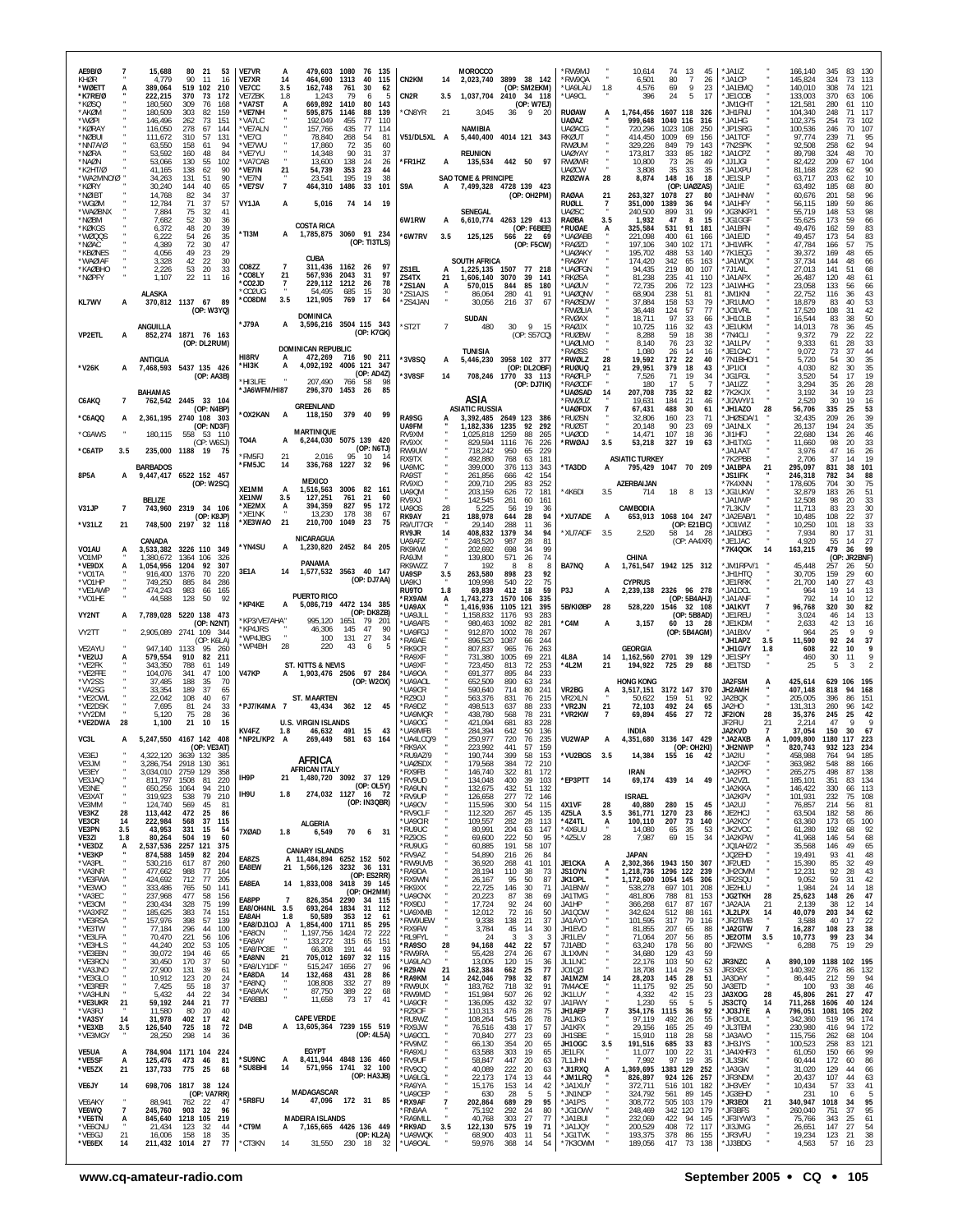| *JK3AHS<br>60<br>3<br>4<br>3<br>*JN3DSH<br>26,100<br>140<br>30<br>57<br>14<br>*JJ1BDX/3<br>15,980<br>99<br>24<br>44<br>*JA3AYX<br>7,725<br>75<br>20<br>35<br>*JL3OXR<br>1,392<br>21<br>14<br>15<br>*JK3DGX<br>$\overline{7}$<br>39,788<br>174<br>28<br>70<br>*ЈАЗНС<br>6,946<br>-71<br>18<br>28<br>*JG3LGD<br>3.5<br>18,590<br>127<br>23<br>42<br>*JA3GN<br>16,813<br>126<br>22<br>47<br>JH4UYB<br>5,048,535<br>3144 183<br>432<br>А<br>461<br>JA4EZA<br>303,858<br>105<br>201<br>JM4WUZ<br>229,414<br>388<br>92<br>159<br>JA4AQZ<br>25,492<br>142<br>23<br>50<br>14 | <b>MONGOLIA</b><br>JT1DA<br>418,692<br>1245 68 154<br>JT1CD<br>92<br>101.660<br>485<br>-38<br>JT1BH<br>28<br>154,245<br>932 29<br>76<br>*JT1BJ<br>A<br>553,340<br>1215 109<br>- 256<br>OMAN<br>10,488,336 5547 173 533<br>A45XR<br>A<br>*A45WG<br>Α<br>37.985<br>183 32<br>- 75<br>*A45WD<br>$\overline{7}$<br>403,795<br>1210 34 105<br>(OP: YO9HP)<br><b>SINGAPORE</b><br>9V1YC<br>2981 150 406<br>3,546,724<br>A                                                                                                                                                                 | <b>BELGIUM</b><br><b>ON4AEK</b><br>370,173<br>1701<br>36 127<br>А<br>ON4WW<br>151,368<br>1.8<br>1153<br>23<br>83<br>ON5ZO*<br>1,039,350<br>1609<br>94<br>316<br>A<br>*ON4CAS<br>668,507<br>1152<br>80<br>263<br>'ON5SV<br>246,648<br>690<br>62<br>177<br>454<br>*ON4XG<br>176,152<br>63<br>187<br>*ON6LY<br>112,955<br>419<br>47<br>158<br>*ON4LDP<br>38<br>54,665<br>284<br>107<br>ON6UO <sup>*</sup><br>14.391<br>179<br>30<br>87<br>*ON4KVA<br>12,096<br>125<br>21<br>63<br>$\overline{1}$<br>17<br><b>'ON6TJ</b><br>32,277<br>262<br>70<br>*ON4MIC<br>70<br>32<br>507<br>-7<br>1.8<br>4,576<br>131<br>38<br>ON4AAM*<br>6 | 'OK2BH<br>286,754<br>586<br>73<br>196<br>'OK1FID<br>242,760<br>706<br>67<br>222<br>*OK2BNC<br>495<br>71<br>210<br>216,530<br>'OK2PBG<br>182,009<br>380<br>75<br>232<br>'OK2BDF<br>169,884<br>404<br>65<br>177<br>'OK1FWW<br>155,875<br>530<br>50<br>165<br>*OK2VP<br>149,856<br>458<br>50<br>173<br>*OK1MZO<br>147,371<br>390<br>63<br>196<br>*OK2BJ<br>143,136<br>352<br>61<br>163<br>*OK1KZ<br>129.833<br>505<br>55<br>179<br>'OK2BND<br>129,684<br>426<br>52<br>162<br>123,375<br>49<br>*OK2VX<br>403<br>126<br>'OK1BMW<br>120,782<br>295<br>66<br>196<br>*OK2NO<br>48<br>108.580<br>130<br>364 | *MØCOP<br>13.158<br>130<br>32<br>70<br>'G4MKP<br>4,928<br>89<br>28<br>49<br>'G6OKU<br>65<br>38<br>3.416<br>18<br>'G3VCP<br>2,673<br>118<br>23<br>58<br>24<br><b>GØRDO</b><br>28<br>3.515<br>44<br>13<br>90<br><b>GØLZL</b><br>21<br>117,360<br>425<br>30<br>67<br>`G3ZRJ<br>55,419<br>284<br>24<br><b>G3KKJ</b><br>22,981<br>244<br>18<br>49<br>'G6M<br>1274<br>107<br>14<br>320,951<br>-32<br>G3VYI<br>50<br>18.480<br>155<br>20<br>*MØIPX<br>3.5<br>56,108<br>676<br>16<br>67<br>*G4ZOB<br>324<br>12<br>63<br>31.800<br>$\bullet$<br>'G4EBK<br>26,733<br>373<br>9<br>58<br>24<br>1.8<br>$\overline{4}$<br>'G4KIV<br>1,568<br>63 |
|----------------------------------------------------------------------------------------------------------------------------------------------------------------------------------------------------------------------------------------------------------------------------------------------------------------------------------------------------------------------------------------------------------------------------------------------------------------------------------------------------------------------------------------------------------------------|-------------------------------------------------------------------------------------------------------------------------------------------------------------------------------------------------------------------------------------------------------------------------------------------------------------------------------------------------------------------------------------------------------------------------------------------------------------------------------------------------------------------------------------------------------------------------------------|------------------------------------------------------------------------------------------------------------------------------------------------------------------------------------------------------------------------------------------------------------------------------------------------------------------------------------------------------------------------------------------------------------------------------------------------------------------------------------------------------------------------------------------------------------------------------------------------------------------------------|----------------------------------------------------------------------------------------------------------------------------------------------------------------------------------------------------------------------------------------------------------------------------------------------------------------------------------------------------------------------------------------------------------------------------------------------------------------------------------------------------------------------------------------------------------------------------------------------------|-----------------------------------------------------------------------------------------------------------------------------------------------------------------------------------------------------------------------------------------------------------------------------------------------------------------------------------------------------------------------------------------------------------------------------------------------------------------------------------------------------------------------------------------------------------------------------------------------------------------------------------|
| *JA4BAA<br>137,096<br>341<br>74<br>121<br>A<br>292<br>*JA4AQR<br>55<br>105.820<br>93<br>*JH1MTR/4<br>94,520<br>233<br>69<br>101<br>15,400<br>104<br>54<br>*JA4AZS<br>46<br>*JH4OYA<br>7,776<br>61<br>25<br>35<br>*JA4CZM<br>6,716<br>57<br>18<br>28<br>*JH4JUK<br>225<br>9<br>5<br>*JJ4CDW<br>28<br>4,981<br>54<br>18<br>31<br>*JR4GPA<br>59<br>21<br>116,688<br>503<br>29<br>287<br>47<br>*JM4MGM<br>40,115<br>24<br>JA5DQH<br>746,346<br>1707<br>37<br>122<br>21                                                                                                   | *9V1GO<br>66,063<br>243 71<br>112<br>А<br>*9V1CW<br>110<br>45<br>27.258<br>-73<br><b>SRI LANKA</b><br>*4S7NI<br>14<br>5<br>$\overline{4}$<br>5<br>81<br><b>TAIWAN</b><br>*BU2AI<br>357 69 108<br>A<br>126,732<br><b>TAJIKISTAN</b><br>EY8MM<br>917.000<br>2006 38 137<br>-14<br>EY8CQ<br>$\overline{7}$<br>695,310<br>1688<br>129<br>36                                                                                                                                                                                                                                             | BOSNIA-HERZEGOVINA<br>T97M<br>590,226<br>36<br>125<br>21<br>1722<br><b>T9/9A5E</b><br>1,048,017<br>3295<br>39<br>138<br>7<br>37<br>T99W<br>748,494<br>2814<br>129<br>40<br>*T94GZ<br>А<br>65,534<br>334<br>111<br>*T98R<br>28<br>11,780<br>84<br>19<br>43<br>371<br>85<br>*T92M<br>21<br>78,300<br>31<br>263,790<br>30<br>*T94FC<br>7<br>1236<br>105<br>*T94KW<br>68,142<br>411<br>-23<br>93<br>BULGARIA                                                                                                                                                                                                                     | 'OK1SF<br>99,892<br>239<br>69<br>152<br>OK1AOU<br>71<br>144<br>92,429<br>283<br>*OK2TRN<br>85,635<br>382<br>42<br>131<br>*OK2SWD<br>60,828<br>289<br>36<br>112<br>275<br>34<br>'OK2BQL<br>47,950<br>103<br>'OK2PCL<br>48<br>47,250<br>164<br>-77<br>195<br>'OK2AB<br>20,244<br>23<br>-61<br>29<br>*OK1AKB<br>15,960<br>130<br>91<br>39<br>*OK1CJN<br>10,165<br>61<br>56<br>*OK1WWJ<br>39<br>15<br>3,920<br>20<br>'OK1FPE<br>2,654<br>67<br>15<br>45<br>*OK2HZ<br>28<br>44,720<br>183<br>30<br>74                                                                                                   | <b>ESTONIA</b><br>ES5TV<br>3,848,544<br>3537 159<br>485<br>A<br>*ES2DJ<br>641,802<br>990<br>94<br>319<br>'ES4MM<br>115,280<br>252<br>72<br>190<br>*ES6KW<br>1.161<br>35<br>17<br>26<br>53<br>*ES4RC<br>28<br>4,312<br>28<br>16<br>92<br>'ES6DO<br>$\overline{1}$<br>124,474<br>828<br>27<br>72<br><b>ES8DH</b><br>28,179<br>311<br>21<br>3.5<br>30<br>'ES3VI<br>3,132<br>96<br>6<br>51<br>30<br>*ES6CO<br>2.220<br>$\overline{7}$<br>*ES6PZ<br>1.8<br>35,264<br>504<br>11<br>53                                                                                                                                                   |
| JA5APU<br>163,471<br>745<br>34<br>87<br>14<br>*JA5RB<br>42,588<br>159<br>51<br>A<br>66<br>*JG5DHX<br>9.396<br>76<br>20<br>-14<br>-34<br>*JA5ATN<br>6,194<br>77<br>15<br>23<br>3.5<br>*JA5JGV<br>1.8<br>196<br>6<br>6<br>6<br>3,437,497<br>JA6GCE<br>2657 157<br>354<br>A<br>*JA6CYL/6<br>389,462<br>570<br>95<br>182<br>A<br>*JA6VU<br>165,912<br>364<br>83<br>165<br>*JA6BWB<br>16,568<br>126<br>42<br>61<br>17<br>*JA6AKW<br>3.906<br>42<br>14<br>*JH6KDY<br>2,825<br>42<br>28<br>23<br>*JH6WHN<br>294<br>61<br>-28<br>62,376<br>31                                | EY7AF<br>1094<br>24<br>292.880<br>88<br>3.5<br>*EY7AB<br>21<br>130,462<br>774<br>21<br>65<br>THAILAND<br><b>HSØZAR</b><br>1,396,992 1625 116 292<br>А<br>(OP: K3ZO)<br><b>HSØZDR</b><br>21<br>115,115<br>442 30<br>-85<br>(OP: N4CT)<br>*HS8KGG<br>6,560<br>62<br>34<br>46<br>*HSØEHF<br>3,456<br>24<br>30<br>31<br>*HS10VH<br>29<br>29<br>3.190<br>47<br>*E2ØYLM<br>1,836<br>45<br>19<br>32<br>*HSØZDY<br>1.748<br>21 18<br>-20                                                                                                                                                    | LZ1ABC<br>2,508,996<br>2578 135<br>453<br>А<br>LZ1BJ<br>1,579,604<br>1988<br>115<br>366<br>LZ2PL<br>563,745<br>1193<br>76<br>197<br>LZ1RW<br>121,336<br>328<br>67<br>165<br><b>171FP</b><br>304<br>44<br>197<br>14.808<br>LZ9X<br>28<br>174,178<br>594<br>33<br>113<br>(OP: LZ1RW)<br>LZ5W<br>21<br>263,228<br>963<br>35<br>-123<br>LZ1YG<br>5,425<br>103<br>12<br>-23<br><b>LZ2SSB</b><br>14<br>304,732<br>1611<br>38<br>104<br>35<br>LZ1V<br>266,412<br>1241<br>114<br>*LZ1QV<br>980,208<br>1568<br>106<br>326<br>Ą<br>*LZ2BE<br>241.942<br>433<br>77<br>197                                                               | 29<br>*OK1GI<br>38,214<br>157<br>70<br>*OK1DJS<br>3,552<br>47<br>14<br>23<br>*OK2NN<br>175,595<br>575<br>32<br>21<br>113<br>*OK1ZP<br>146,205<br>554<br>32<br>103<br>OK1CZ*<br>416<br>31<br>117.652<br>103<br>*OK2KJ<br>77,418<br>330<br>28<br>71<br>OK2PO*<br>53,204<br>258<br>27<br>67<br>'OK1DMO<br>22<br>21,942<br>162<br>47<br>97<br>14<br>*OK2QR<br>9.957<br>33<br>*OK1ARO<br>9,636<br>111<br>15<br>29<br>*OK1BLU<br>7,336<br>113<br>16<br>40<br>*OK1DLD<br>3,496<br>33<br>16<br>30<br>270,413<br>1019<br>32<br>*OK1EP<br>14<br>111                                                          | <b>EUROPEAN RUSSIA</b><br><b>RK4FF</b><br>4,771,950<br>3891 164 561<br>A<br>RW1ZA<br>2,479,598<br>2605 115<br>336<br>1978 127 442<br>RT3T<br>1,627,909<br>(OP: UA3TU)<br>RN6FA<br>1,152,039<br>1770 112<br>- 349<br>RD4WA<br>1,131,140<br>1832<br>108<br>352<br>RA3SL<br>807.139<br>1277<br>110<br>-327<br>UA3TCJ<br>805,239<br>1069<br>103<br>220<br>RK3BA<br>751,308<br>1204<br>99<br>358<br>RV1AT<br>706,875<br>1214<br>85<br>290<br>RV6YZ/6<br>684,560<br>866<br>124<br>-306                                                                                                                                                  |
| *JA6BIF<br>26,784<br>169<br>24<br>48<br>21<br>*JS60FT<br>14<br>8,517<br>81<br>24<br>32<br>19<br>*JA6SHL<br>7,520<br>91<br>28<br>3.5<br>JH7XGN<br>1,917,552<br>1663 149<br>290<br>Ą.<br>JA7IC<br>3,000<br>29<br>20<br>20<br>JH7XMO<br>77,964<br>389<br>29<br>28<br>60<br><b>JI7NUF</b><br>360,045<br>1055<br>91<br>21<br>36<br>317,897<br>1224<br>74<br>JA7NVF<br>33<br>JA7COI<br>64,500<br>248<br>34<br>66<br>14<br>20<br><b>JA7MJ</b><br>3.5<br>16,576<br>114<br>44<br>*JA7BME<br>153,510<br>285<br>91<br>147<br>A<br>*JA7DNO<br>151,076<br>339<br>57<br>122        | (OP: SM3DYU)<br><b>TURKMENISTAN</b><br>*EZ4XX<br>449,328<br>963 43 133<br>*EZ8CW<br>14<br>8<br>5<br>251<br>UK BASES ON CYPRUS<br>ZC4LI<br>993.876 2889 34 104<br>21<br>UNITED ARAB EMIRATES<br>A61AJ<br>1,245,904 2830<br>38 138<br>14<br>(OP: N2AA)<br>A61AJ<br>1,655,109 3690 37 134<br>7                                                                                                                                                                                                                                                                                         | *LZ1VQ<br>27.453<br>262<br>26<br>72<br>*LZ1FJ<br>18,050<br>185<br>17<br>78<br>83<br>28<br>*1.71MC<br>16,560<br>62<br>*LZ1GU<br>15,035<br>38<br>59<br>62<br>*LZ1IA<br>47<br>30<br>40<br>8,050<br>*LZ5PL<br>7,616<br>81<br>22<br>46<br>25<br>*I 74BU<br>5.278<br>39<br>33<br>*LZ1AG<br>28<br>21,526<br>103<br>29<br>65<br>131<br>*I 72.IA<br>19.564<br>23<br>50<br>30<br>*LZ4AE<br>14<br>105,896<br>540<br>94<br>*LZ3SM<br>287<br>68<br>46,828<br>24<br>32<br>*LZ9R<br>$\overline{7}$<br>293,832<br>1275<br>122<br>(OP: LZ3YY)                                                                                                 | OK2TBC<br>32<br>120.228<br>523<br>97<br>'OK1DSA<br>68,908<br>383<br>27<br>80<br>47,502<br>297<br>24<br>'OK2BRA<br>-67<br>*OK1MKI<br>41,625<br>323<br>22<br>75<br>*OK1MMN<br>29,607<br>252<br>15<br>56<br>*OK2BYW<br>$\overline{7}$<br>116,176<br>547<br>28<br>109<br>32<br>'OK2HI<br>92.436<br>438<br>111<br>*OL4W<br>3.5<br>88,401<br>1020<br>-11<br>68<br>(OP: OK1IF)<br>'OK1FHI<br>84,817<br>812<br>16<br>-73<br>*OK2PWJ<br>60,456<br>539<br>-17<br>-71<br>*OK2PXD<br>36,564<br>478<br>11<br>55<br>*OK1FOG<br>28,084<br>9<br>429<br>50                                                          | RU6MM<br>644,448<br>1069<br>104<br>307<br>RK3ZZ<br>594,042<br>1087<br>84<br>278<br>562,494<br>RX30M<br>1015<br>98<br>291<br>UA3UJE<br>524,112<br>280<br>869<br>86<br>223<br>RA3TT<br>396,417<br>702<br>78<br>RA3XO<br>377,865<br>526<br>109<br>296<br>237<br>RW6HX<br>362,595<br>403<br>108<br>UA3EDQ<br>356,616<br>711<br>74<br>238<br>234<br>RW3AH<br>333,592<br>745<br>88<br>RA4PO<br>329,337<br>777<br>81<br>252<br>329,212<br>522<br>227<br>UA6AF<br>111<br>UA3LEO<br>280,280<br>552<br>75<br>233<br>188<br>UA4NCI<br>251,251<br>655<br>63                                                                                   |
| *JA7AEM<br>52,304<br>208<br>51<br>61<br>*JH7QNG<br>16,740<br>115<br>36<br>57<br>*JA7CPW<br>12,166<br>65<br>45<br>34<br>*JN7NSV<br>8,704<br>52<br>32<br>36<br>42<br>17<br>19<br>*JN7OJA<br>3,436<br>*JA7ARW<br>12<br>8<br>$\overline{7}$<br>480<br>* JA7AXP<br>380<br>12<br>8<br>6<br>*JH7CJM<br>21<br>90,873<br>379<br>34<br>77<br>* JH7VIB<br>130<br>47<br>24.024<br>-31<br>*JF7GDF<br>5,181<br>55<br>15<br>18<br>*JA7EMH<br>4,300<br>21<br>29<br>3.5<br>81<br>6,593<br>JA8LN<br>62<br>18<br>41<br>JA8DNV<br>16,513<br>44<br>3.5<br>123<br>26                       | (OP: S53R)<br>432,279 1638 30<br>A61AJ<br>3.5<br>-99<br>(OP: SM7PKK)<br>*A61AV<br>14,208<br>175 33<br>A<br><b>UZBEKISTAN</b><br>UK9AA<br>683,145 1842 36 117<br>14<br>*UK/JI2MED A<br>988,470 1354<br>80<br>- 235<br><b>WEST MALAYSIA</b><br>9M2/G4ZFE A<br>3,359,444 3066 129 355<br>'9M2TO<br>459,774 1204<br>76<br>191<br>А<br>*9M2/G3TMA *<br>155.618<br>500<br>72<br>- 127                                                                                                                                                                                                     | LZ7H<br>12,503<br>$117 - 11$<br>65<br>1,056<br>*LZ1FH<br>53<br>8<br>25<br>CRETE<br><b>SVØXAI/9</b><br>390,000<br>1366 56 184<br>A<br>'SV9/DJ9RR<br>276,130<br>55<br>210<br>891<br>CROATIA<br>9A2VR<br>1303 104<br>970,536<br>320<br>A<br>9A8A<br>590<br>56<br>283.335<br>139<br>9A3ST<br>201<br>67,940<br>54<br>104<br>9A6A<br>28<br>146,765<br>575<br>34<br>115<br><b>9A8ØA</b><br>21<br>760,416<br>2005<br>-37<br>-141<br>(OP: 9A9A)                                                                                                                                                                                       | *OL6T<br>1.8<br>29,315<br>559<br>8<br>47<br>(OP:<br>OK1DCF)<br>'OK1JOK<br>457<br>23,688<br>50<br>6<br>'OK1YO<br>17,704<br>312<br>10<br>51<br>4,748<br>OL6M*<br>120<br>$\overline{7}$<br>39<br><b>DENMARK</b><br>OZ1AA<br>2,683,450<br>2912 132 418<br>OZ1LO<br>2,334,409<br>2773 125<br>414<br><b>OZØKD</b><br>2026<br>103<br>1.105.610<br>315<br>0Z4RT<br>295,515<br>675<br>-65<br>232<br>OZ8SW<br>293,748<br>435<br>86<br>278<br>524<br>0Z40<br>1.8<br>30,016<br>8<br>48<br>'OZ8AE<br>862,687<br>1017 116<br>375<br>A                                                                            | RV1CC<br>168,144<br>532<br>59<br>167<br>159,565<br>523<br>181<br>UA4PN<br>54<br>UA3DEE<br>140,315<br>332<br>61<br>150<br>RK3AZ<br>138,073<br>178<br>306<br>69<br>RA1TV<br>377<br>104,976<br>50<br>166<br>UA4SU<br>99,066<br>307<br>54<br>155<br>87.750<br>297<br>147<br>UA3UBN<br>48<br>RA1WJ<br>79,092<br>355<br>41<br>128<br>198<br>75<br>UA10R1<br>33<br>43.524<br>UA1AKE<br>37,284<br>93<br>68<br>88<br>RA6GW<br>294<br>128<br>35.496<br>46<br>RX3AP<br>23,707<br>171<br>30<br>64<br>35<br>UA6LP<br>18<br>3,498<br>-39<br>5<br>RX3TWA<br>120<br>6<br>5                                                                        |
| 410<br>87<br>132<br>*JA8AJE<br>A<br>220,752<br>*JG8HVD<br>1,560<br>22<br>15<br>15<br>JF9JTS<br>431<br>235,265<br>86<br>137<br>A<br>JA9CWJ<br>14<br>285,870<br>824<br>33<br>97<br>*JA9RPU<br>28<br>23,100<br>152<br>26<br>40<br>*JR9NVB<br>62,612<br>281<br>70<br>-7<br>29<br><b>JHØFUW</b><br>2,161,614<br>1764<br>337<br>A<br>144<br>80<br><b>JAØQWO</b><br>355,028<br>604<br>147<br><b>JHØEQN</b><br>28<br>11,275<br>85<br>22<br>33<br><b>JRØPJR</b><br>25,536<br>123<br>29<br>55<br>7<br><b>JEØEHE</b><br>6,247<br>61<br>20<br>30                                 | <b>EUROPE</b><br><b>ALAND ISLANDS</b><br>OHØZ<br>28<br>263,238<br>1035 33 113<br>(OP: OH5DX)<br>OHØV<br>670,806<br>21<br>1817<br>38 128<br>(OP: OH6LI)<br>OHØB<br>898,275 2886 39 136<br>-7<br>(OP: OH2UA)<br>OHØM<br>381,545 2129 29 108<br>3.5<br>(OP: OH1MM)<br>*OHØI<br>231,516 1656 22<br>3.5<br>(OP: YL2KL)                                                                                                                                                                                                                                                                   | <b>9A5W</b><br>812,337<br>2362<br>39<br>14<br>144<br>9A9D<br>529,424<br>1746<br>37<br>126<br>(OP: HA3LN)<br>9A5MT<br>492,854<br>1795<br>$\overline{7}$<br>36<br>130<br>9A4WW<br>3.5<br>247,256<br>1300<br>28<br>96<br><b>9A8W</b><br>108,194<br>1022<br>20<br>74<br>1.8<br>*9A6XX<br>265,568<br>992<br>40<br>132<br>A<br>*9A4RC<br>181,692<br>53<br>624<br>153<br>*9A7V<br>118,498<br>351<br>55<br>124<br>47<br>'9A3KS<br>31.339<br>111<br>74<br>*9A3VM<br>28<br>130,458<br>519<br>29<br>73<br>*9A7D<br>114.720<br>408<br>33<br>87<br>*9A7DM<br>58,000<br>210<br>31<br>85                                                    | *OZ1CBW<br>279.900<br>633<br>-72<br>228<br>*OZ1BMA<br>186,450<br>495<br>60<br>166<br>49<br>OZØRS*<br>163,982<br>542<br>172<br>'OZ7NB<br>91<br>21<br>129.064<br>60<br>*OZØF<br>68,992<br>387<br>35<br>119<br>'OZ4FF<br>49,964<br>200<br>48<br>99<br>*OZ1DUG<br>39,456<br>298<br>31<br>106<br>52<br>22<br>O77AFI<br>3,584<br>42<br>OZ1DGQ*<br>100<br>64<br>13<br>29<br>3.5<br>'OZ7YL<br>6,711<br>166<br>8<br>-38<br><b>DODECANESE</b><br>J45KLN<br>652,026 2005<br>64 207<br>A                                                                                                                       | (OP: RV3TG)<br>RF4R<br>239,612<br>28<br>921<br>33 115<br>(OP: UA4RC)<br>RA3XA<br>172,205<br>21<br>34 121<br>678<br>RA3AN<br>146,880<br>581<br>31<br>113<br>UA4SAW<br>87,200<br>504<br>27<br>82<br>UA3WW<br>10,725<br>113<br>19<br>56<br>RT3A<br>333,760<br>1339<br>36<br>124<br>14<br>UA6LTI<br>302,755<br>1215<br>34<br>117<br>RA6DB<br>915<br>34<br>107<br>216,858<br>RA4YW<br>129,780<br>873<br>26<br>77<br>RW6CF<br>120<br>173,736<br>826<br>-32<br>RA3DUT<br>62,720<br>296<br>29<br>99                                                                                                                                       |
| <b>JEØVJV</b><br>3.5<br>17,600<br>100<br>28<br>53<br>*JIØNXA<br>129,440<br>368<br>98<br>62<br>A<br>90<br>*JAØBMS<br>113,724<br>310<br>66<br>*JHØSGG<br>65,383<br>174<br>60<br>91<br>JAØXZD<br>135<br>62<br>33,734<br>39<br>*JAØDOW<br>108<br>42<br>54<br>24.480<br>*JAØRCK<br>16,560<br>73<br>35<br>57<br>*JAØGEY<br>28<br>385<br>10<br>8<br>-8<br>*JAØBJY<br>21<br>40,488<br>201<br>26<br>58<br>*JHØNEC<br>211,332<br>96<br>14<br>651<br>-36<br>*JHØEPI<br>140,455<br>531<br>84<br>33<br>*JHØNVX<br>$\overline{7}$<br>44,704<br>199<br>28<br>60                     | *OHØRB<br>1.8<br>56,355<br>904 11<br>(OP: YL2GM)<br><b>ALBANIA</b><br>ZA/Z35M<br>1820 65 229<br>A<br>749.406<br><b>AUSTRIA</b><br>OE2G<br>1,586,250 2103 107 343<br>A<br>(OP: DK5AD)<br>OE3GSA<br>1,097,628<br>1541 120 318<br>OE1TKW<br>26,520<br>152 35<br>-85<br>204,350<br>96<br>OE3I<br>3.5<br>1266 26<br>(OP: OE1JNB)                                                                                                                                                                                                                                                         | 22<br>37<br>*9A4RV<br>21<br>20.709<br>130<br>*9A4KL<br>12,100<br>101<br>19<br>31<br>14<br>27<br>85<br>*9A1AA<br>77,168<br>420<br>*9A3RE<br>33,600<br>565<br>9<br>51<br>1.8<br><b>CZECH REPUBLIC</b><br>OK1AVY<br>2,066,474 2178 131<br>431<br>1,187,934 1504 109<br>OK2PDT<br>-342<br>OK1TN<br>992,580<br>1193 114<br>352<br>1170 107<br>OK2PBM<br>938,410<br>342<br>OL4M<br>634,180<br>1173<br>89<br>281<br>OK1AXB<br>90<br>420,640<br>776<br>262<br>OK8ANM<br>320,264<br>606<br>82<br>219                                                                                                                                  | (OP: SMØCMH)<br>'SX5R<br>28<br>72,675<br>591 25<br>70<br>(OP: SV5DKL)<br><b>ENGLAND</b><br>M7M<br>1,113,216 1503 95 289<br>А<br>(OP: GØCKP)<br>G8D<br>996,628<br>1412 99 313<br>(OP: G3SJJ)<br>G4IIY<br>987,552<br>1399 94 338<br><b>GØWKW</b><br>884,941<br>2002<br>67 216<br>M4A<br>307,200<br>1016<br>56<br>- 200<br>(OP: MØBBB)                                                                                                                                                                                                                                                                | 69<br>RA6LBS<br>29.440<br>235<br>-23<br>UA6AKD<br>26,904<br>279<br>20<br>56<br>UA4AOM<br>45<br>6,960<br>96<br>15<br>UA10MS<br>3.5<br>171,350<br>1128<br>26<br>89<br>RU4CO<br>41, Z Y U<br>UA3PW<br>29,120<br>311<br>12<br>58<br>RZ3DA<br>27,984<br>328<br>72<br>16<br>RW4WZ<br>51<br>140<br>13.068<br>15<br>RZ3DX<br>1.8<br>30,686<br>434<br>13<br>54<br>38<br>UA6JFG<br>9.706<br>216<br>-8<br>*UA4FER<br>А<br>2,183,800<br>2162 142 468<br>*RW3GU<br>2008 126<br>423<br>1,766,682<br>*RZ4AG<br>1,248,102<br>1408<br>122<br>400                                                                                                   |
| KAZAKHSTAN<br>UN7TX<br>345,254 916 46 136<br>A<br><b>UN7CW</b><br>389,375 1374<br>27<br>3.5<br>-98<br>*U02M<br>2364 106 348<br>2,804,358<br>А<br>(OP: UN7MO)<br>*UP6P<br>2,187,714<br>1937 126 372<br>(OP: UN6P)<br>*UN2E<br>602 63 192<br>391,680<br>*UN7PV<br>78,000<br>206<br>57<br>151<br>*UNØC<br>6,132<br>50<br>45<br>-28<br>*UN7EX<br>28<br>25,724<br>163<br>24<br>61<br>*UN7BN<br>21<br>-6                                                                                                                                                                   | *OE5CYL<br>75,075<br>315 41<br>134<br>A<br>*OE1WIU<br>40,698<br>158<br>41<br>78<br>*OE1BKA<br>21,604<br>125<br>-31<br>56<br>*OE5CWL/6 3.5<br>103,656<br>1090<br>15<br>69<br><b>AZORES</b><br>CU3AA<br>$\overline{7}$<br>541,107 2165 31 116<br>*CU2JT<br>$\overline{7}$<br>796 21<br>82<br>159,547<br><b>BALEARIC ISLANDS</b><br>*EA6AFF<br>542,538 1208 78 228<br>А<br>*EA6NB<br>296,155<br>709 81 224                                                                                                                                                                             | 77<br>OK1AYY<br>296,406<br>635<br>220<br>OK2SG<br>228,852<br>302 107<br>244<br>OK1DVK<br>169,634<br>323<br>-81<br>240<br>OK1FRO<br>7,171<br>88<br>14<br>57<br>OK1FPG<br>21<br>176,821<br>568<br>33<br>118<br>OK1EV<br>40,040<br>358<br>29<br>75<br>OK2PVF<br>14<br>221,368<br>100<br>1034<br>- 34<br>OK1DG<br>342,684<br>1213<br>34<br>7<br>133<br>293,820<br>35<br>131<br>OL1A<br>1153<br>(OP: OK1DF)<br>OL7X<br>180,830<br>1058<br>28<br>102<br>$\cdot$<br>OK2FB<br>50.016<br>337<br>73<br>-23<br>1990                                                                                                                     | MØCCE<br>740<br>266,936<br>58<br>186<br>G3VPS<br>260,072<br>727<br>54<br>178<br>G4BJM<br>204,078<br>544<br>62<br>196<br>G4FAL<br>198,744<br>510<br>70<br>203<br>G4HZV<br>151,620<br>370<br>60<br>168<br>G40WT<br>136,591<br>392<br>64<br>183<br>122,008<br>M8C<br>405<br>56<br>146<br>(OP: G4DBL)<br>G4IRN<br>111,864<br>358<br>69<br>168<br>GØDAY<br>139<br>71,421<br>394<br>40<br>G3BFP<br>69,190<br>259<br>50<br>135<br>M1SMH<br>219<br>44<br>56,564<br>114<br>40                                                                                                                               | *RZ4FA<br>1339 115<br>384<br>1,079,337<br>*RV3FF<br>1,057,238<br>1382<br>125<br>393<br>*RA3UT<br>1,051,600<br>1484 112<br>- 366<br>*RV6LFE<br>929,070<br>1406<br>110<br>355<br>*UA3ABJ<br>849,528<br>107<br>330<br>1267<br>*RA3NZ<br>817,050<br>1327<br>94<br>325<br>*RV3QX<br>98<br>312<br>660,920<br>1139<br>RN6CF<br>1150<br>276<br>596,786<br>82<br>*RW4FO<br>528,753<br>1208<br>73<br>264<br>*RK3DH<br>527,877<br>551<br>128<br>385<br>*UA6HON<br>505,264<br>879<br>93<br>275<br>497,660<br>*RN4SS<br>1342<br>70<br>264<br>*RX3RZ<br>934<br>83                                                                               |
| *UN6LN<br>408,960 1166<br>35<br>107<br>14<br>*UN7JX<br>209,748<br>716<br>-34<br>98<br>99<br>*UN7QF<br>8,150<br>17<br>33<br>KOREA<br>HL2WP<br>28<br>471 28<br>97,279<br>63<br>HL5UOG<br>84<br>113,768<br>479<br>35<br>14<br>*HL2SQQ<br>137,416<br>360<br>71<br>122<br>A<br>*DS5DNO<br>239<br>84<br>72,100<br>56<br>28<br>*HL5AP<br>3,212<br>40<br>14<br>25<br>*HL2FDW<br>426<br>21<br>75,383<br>27<br>62<br>*HL2/JH1FXF14<br>21,708<br>235<br>30<br>37<br>*DS5KJR 1.8<br>82<br>420<br>-3<br>4                                                                         | <b>BELARUS</b><br>EW7LO<br>819,376<br>1965 81 251<br>A<br>EU4LY<br>613,696<br>1233<br>83<br>261<br>EW6AF<br>405,944<br>990<br>73<br>235<br>689<br>EW3LN<br>386,799<br>86<br>253<br>EU4CQ<br>89,370<br>432<br>69<br>201<br>EU7SA<br>4,880<br>36<br>27<br>-34<br>EU1DX<br>316,100<br>1159<br>109<br>14<br>36<br>EW8EW<br>$\overline{7}$<br>411,346<br>1841<br>35<br>134<br>EU1PA<br>100,298<br>903<br>77<br>3.5<br>20<br>EU6EU<br>96,140<br>906<br>70<br>1.8<br>22<br>993<br>84<br>*EW1CQ<br>541,516<br>247<br>A<br>61                                                                | OK2RZ<br>3.5<br>511,820<br>34<br>123<br>OK1FZM<br>25<br>125,545<br>783<br>94<br>٠<br>OK1TD<br>73,784<br>16<br>76<br>666<br>393<br>50<br>OK2BZ<br>1.8<br>22,059<br>$\overline{7}$<br>OK1DWJ<br>117<br>5<br>-5<br>1,634,932<br>1698 132 466<br>*OK2ZC<br>А<br>*OL6P<br>1,524,582<br>1835 110 376<br>(OP: OK2WTM)<br><b>*OK2TCW</b><br>1,031,745<br>1327<br>95 334<br>*OK2DU<br>1,012,419<br>1578 100<br>331<br>*OK1DOL<br>1,010,699<br>1388<br>- 99<br>350<br>*OK2QX<br>999,900<br>1233 121<br>374<br>98<br>*OK1HX<br>941,227<br>1430<br>315<br>345                                                                            | G3TXF<br>14<br>699,524<br>1967<br>132<br>990<br>-25<br>M3C<br>147,288<br>- 77<br>(OP: GØVQR)<br>G5LP<br>304,140<br>7<br>1617<br>30 118<br>GØIVZ<br>3.5<br>376,740<br>1810<br>31<br>95<br>G4WFQ<br>29,574<br>390<br>14<br>48<br>G3GLL<br>1.8<br>25,315<br>411<br>9<br>52<br>MØAJT<br>4,687<br>115<br>6<br>-37<br>*G3RSD<br>А<br>300,573<br>773<br>62<br>211<br>*G3ККР<br>295,360<br>676<br>66<br>218<br><b>G4KFT</b><br>190<br>288,540<br>614<br>62<br>*G6EFX<br>254,610<br>708<br>176<br>-54<br><b>GØRTN</b><br>50<br>246,888<br>724<br>193<br>51                                                  | 488,019<br>274<br>254<br>*RV3FI<br>474,614<br>1046<br>80<br>*UA4YA<br>473,855<br>859<br>94<br>308<br>*UA3DMO<br>298<br>473,605<br>807<br>97<br>'UA4AN<br>472,600<br>1053<br>74<br>204<br>642<br>102<br>*RK4HD<br>442,458<br>321<br>*UA10AM<br>433,370<br>1042<br>73<br>229<br>*RW1AI<br>413,700<br>820<br>-82<br>-268<br>'RX3ZX<br>404,248<br>746<br>72<br>227<br>*RU3DM<br>112 304<br>394,368<br>542<br>*UA4FEN<br>392,092<br>1027<br>262<br>70<br>*UA3AMZ<br>385,947<br>73<br>260<br>882<br>*RV3EDZ<br>377,546<br>257<br>802<br>81<br>78                                                                                        |
| KYRGYZSTAN<br>EX2M<br>5,069,571 4052 141 418<br>A<br><b>EX80</b><br>27,244<br>130<br>58<br>81<br>*EX2A<br>A<br>1,589,542<br>1830<br>93<br>269<br>*EX2X<br>1,202,624<br>1314<br>88 280<br>LAOS<br>*XW8KPL/RU3DX A 147,343<br>538 81 136<br>(OP: RU3DX)<br>LEBANON<br>OD5NJ<br>572 41 127<br>A<br>247,632                                                                                                                                                                                                                                                              | *EW6GL<br>239,852<br>606<br>183<br>75<br>*EW8OS<br>235,804<br>478<br>259<br>*EW1KT<br>110,168<br>371<br>55<br>133<br>*EW4CN<br>72<br>48,120<br>328<br>28<br>*EW6DX<br>28<br>10,680<br>75<br>20<br>40<br>21<br>260<br>*EW6EW<br>49,290<br>25<br>81<br>*EU6AA<br>22,046<br>164<br>18<br>55<br>14<br>21,597<br>200<br>53<br>*EV6Z<br>16<br>*EW2AA<br>8,517<br>83<br>17<br>34<br>*EW6MM<br>5,198<br>69<br>12<br>34<br>*EU1AI<br>715<br>19<br>80<br>78,284<br>3.5<br>*EW2EG<br>-3<br>$\mathbf{1}$<br>-2<br>27,432<br>486<br>*EW8DX<br>1.8<br>8<br>46<br>*EV6M<br>8,280<br>204<br>8<br>32 | *OL8R<br>765,450<br>1172 105<br>(OP: OK1FCJ)<br>*OK1TC<br>712,400<br>1271<br>90<br>310<br>*OK2MBP<br>708,100<br>1291<br>76<br>289<br>*OK1VD<br>575,976<br>951<br>97<br>315<br>*OK2EC<br>491,729<br>823<br>84<br>269<br>*OK1DKR<br>468,790<br>752<br>90<br>280<br>*OK1MLP<br>439,956<br>858<br>71<br>232<br>*OK1DKO<br>355,524<br>634<br>81<br>237<br>85<br>243<br>*OK1AJR<br>352,928<br>573<br>*OK1FCA<br>330,165<br>970<br>54<br>199<br>*OK2PTS<br>232<br>324,666<br>709<br>74<br>*OK1DOR<br>296,751<br>813<br>208<br>65<br>*OK2BPL<br>288,705<br>546<br>70<br>215                                                          | 'G4DDX<br>231,768<br>690<br>181<br>G/LY3BQ<br>198,030<br>676<br>56<br>174<br>'GØUKX<br>151,515<br>439<br>43<br>142<br>"G4GOY<br>150,136<br>574<br>44<br>152<br>*M5FUN<br>143,010<br>467<br>50<br>177<br>'G4DDL<br>133,272<br>460<br>51<br>165<br>M3CVN*<br>89,646<br>657<br>42<br>181<br>"G4SLE<br>39,525<br>268<br>41<br>114<br><b>GØHDB</b><br>36,352<br>187<br>30<br>98<br>145<br>'G3JJZ<br>27,652<br>-35<br>89<br>*MØGMB<br>27,459<br>188<br>28<br>85<br>*G3NKS<br>24,628<br>141<br>26<br>68<br>*GØMRH<br>240<br>21<br>90<br>23,088<br>"G2HDR<br>15,840<br>133<br>24<br>66                     | *RU3VD<br>370,175<br>685<br>257<br>317,100<br>817<br>232<br>*RU3ZV<br>70<br>*RA6FP<br>274,828<br>728<br>57 197<br>217<br>*UA1ZZ<br>247,210<br>655<br>70<br>*RW3GB<br>240,948<br>460<br>81<br>210<br>*RX3DBG<br>190<br>240,465<br>566<br>65<br>*UA4FCO<br>236,697<br>536<br>74<br>233<br>*UA4ALI<br>203<br>217,080<br>575<br>65<br>'RV2FW/1<br>209,024<br>456<br>72<br>212<br>207,904<br>214<br>*RA6AAW<br>458<br>78<br>204,098<br>*RA3FD<br>552<br>196<br>66<br>228<br>*RA1OD<br>187,860<br>337<br>82<br>*UA10M<br>186,470<br>339<br>84 206<br>*UA3ABW<br>179,124<br>568<br>52 184                                                |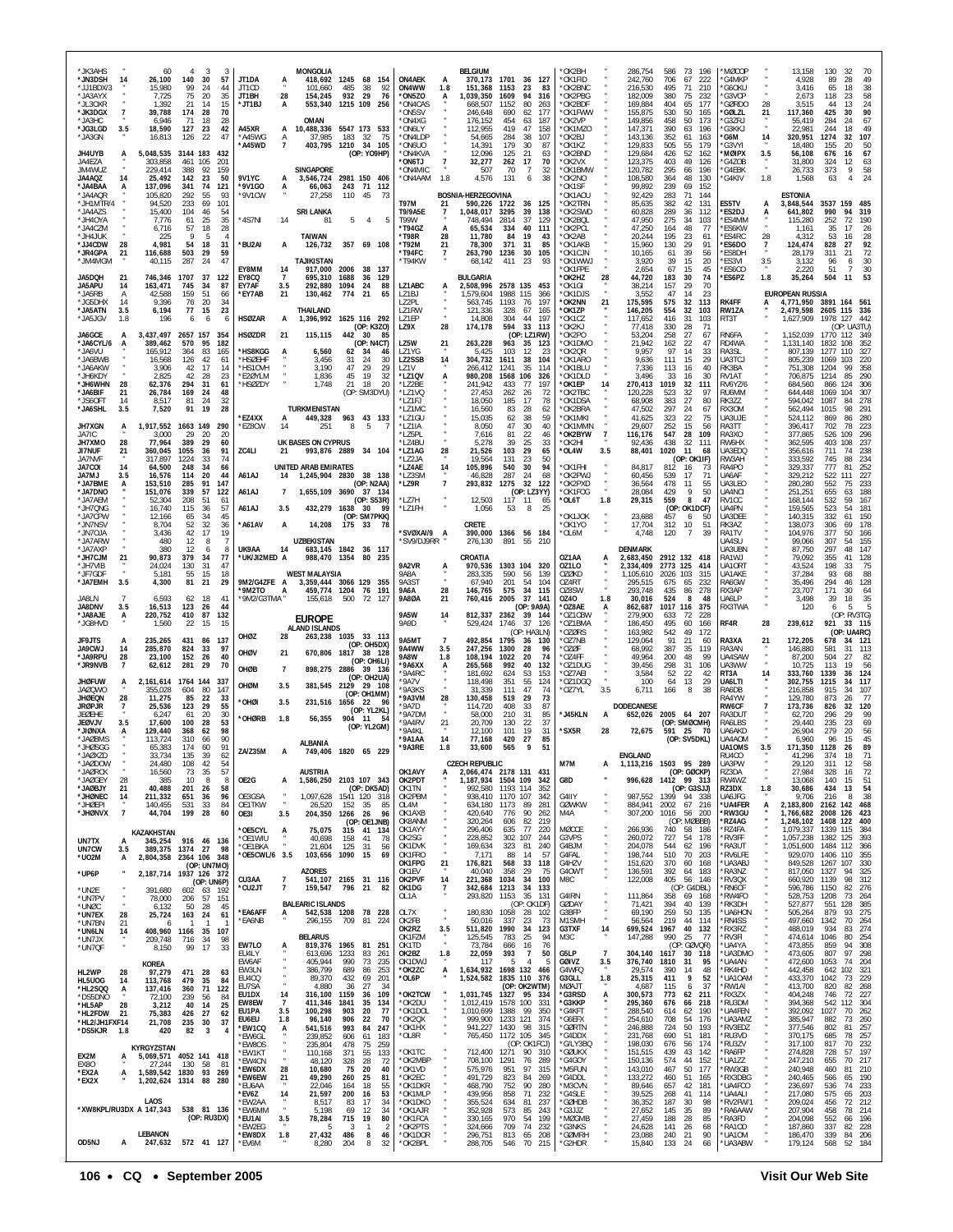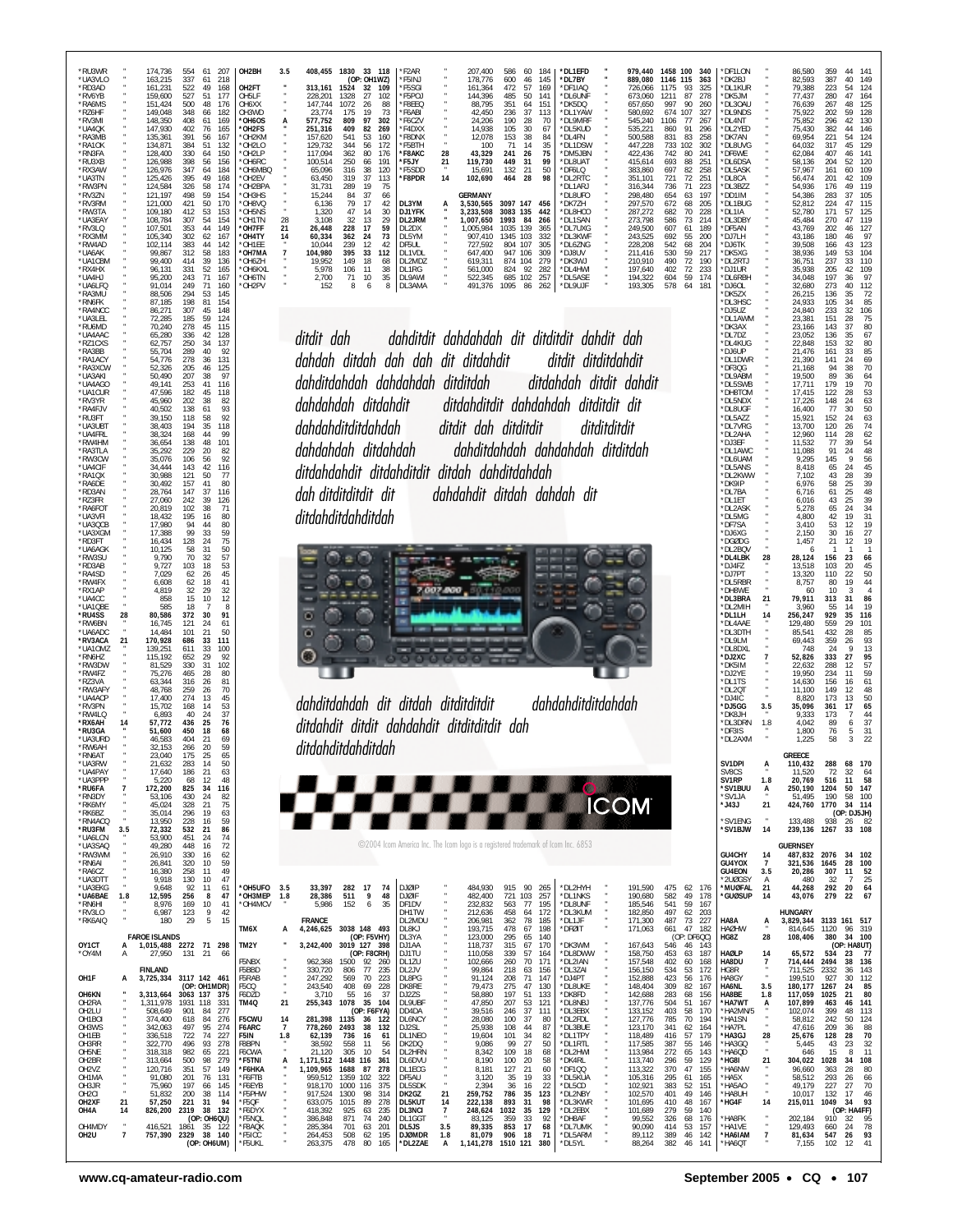| *HA8MD<br>*HA8CQ                       | 3.5                   | 132.114 1139<br>4.452<br><b>ICELAND</b>  | 20<br>77<br>$\overline{7}$<br>101<br>35                                    | *LY2BOS<br>*LY2TX<br>*LY2DX<br>*LY3RA    |                | 102,109<br>92,901<br>27,720                    | 406<br>52<br>151<br>425<br>40<br>133<br>146<br>36<br>90<br>103                             | *SP4JCQ<br>*SP9GFI<br>*SP2DNI<br>*SP6LV    |                | 824,772<br>561,792<br>553,602                       | 1557 107<br>335<br>1088<br>78<br>274<br>1133<br>82<br>261<br>1099<br>78               | YR7M<br>Y07BGA<br>Y09BGV                         |                             | 686,154                                   | 2,669,651 3758 111 350<br>(OP: YO3JR)<br>1267<br>87<br>90<br>18 | -270<br>-36                         | EA5FV<br>EA2URD                           | А              | <b>SPAIN</b><br>4,448,125<br>1,632,280             | 3809 141 484<br>2283<br>107<br>323<br>1460<br>75                                  |
|----------------------------------------|-----------------------|------------------------------------------|----------------------------------------------------------------------------|------------------------------------------|----------------|------------------------------------------------|--------------------------------------------------------------------------------------------|--------------------------------------------|----------------|-----------------------------------------------------|---------------------------------------------------------------------------------------|--------------------------------------------------|-----------------------------|-------------------------------------------|-----------------------------------------------------------------|-------------------------------------|-------------------------------------------|----------------|----------------------------------------------------|-----------------------------------------------------------------------------------|
| TF3CW<br>JI1NJC/TF<br>*TF3GB<br>*TF3MA | A<br>A                | 922,863<br>577.915<br>392,770<br>3.724   | 1831<br>69 214<br>55<br>1602<br>166<br>1070<br>49<br>168<br>43<br>16<br>22 | *LY2BNL<br>*LY1DM<br>*LY2FF<br>*LY2TE    | 21             | 19,503<br>17,622<br>11,316<br>7,742<br>161,280 | 32<br>67<br>216<br>15<br>74<br>28<br>61<br>54<br>103<br>13<br>36<br>952<br>27<br>-85       | 'SQ9FMU<br>*SP2HPD<br>*SP3ASN<br>*SN6A     |                | 506,726<br>485,082<br>445,484<br>433,225<br>383,724 | 263<br>884<br>81<br>270<br>995<br>78<br>260<br>839<br>73<br>252<br>856<br>-84<br>-222 | Y06BHN<br>YO2AQB<br>YR2I                         | 14<br>3.5<br>1.8            | 8,694<br>346,860<br>34,385<br>125,557     | 1278<br>36<br>466<br>17<br>1083<br>22<br>(OP: YO2LDC)           | 128<br>56<br>81                     | EA4KA<br>EA1JO<br>EA1FD<br>EA7CA<br>EA3NB |                | 928,620<br>515,970<br>442.555<br>124,218<br>13,260 | 233<br>845<br>84<br>267<br>230<br>987<br>75<br>361<br>51<br>150<br>54<br>71<br>31 |
| E14DW                                  |                       | <b>IRELAND</b><br>531,335                | 816<br>- 79<br>250                                                         | *LY1DT<br>*LY2LF<br>*I Y3ID              |                | 145,435<br>61,655<br>38.790                    | 638<br>35<br>110<br>404<br>24<br>71<br>267<br>23<br>67                                     | 'SQ9MZ<br><i><b>SP5LGS</b></i>             |                | 367,291<br>313,617                                  | (OP)<br>: SP6CES)<br>722<br>85<br>226<br>779<br>75<br>246                             | Y02RR<br>*YO3APJ<br>*Y05CBX                      |                             | 15,552<br>2,257,668<br>319,056            | 338<br>$\overline{7}$<br>2267<br>138<br>758<br>74               | $\mathbf{4}^{\prime}$<br>440<br>215 | EA5HT<br>EA3AKY<br>*EA7RM                 | 28<br>14<br>A  | 154,854<br>637,920<br>3,152,800                    | 95<br>644<br>31<br>2219<br>39<br>121<br>439<br>124<br>2861                        |
| EI2JD<br>*EI/SP4Z<br>*EI5DI            | A                     | 188,160<br>1,154,550<br>1,075,620        | 592<br>62<br>183<br>1785<br>91<br>339<br>1619<br>82<br>308                 | *LY6A<br>*LY2CI                          | $\overline{7}$ | 210,648<br>62,604                              | 1120<br>31<br>103<br>(OP: LY2BM)<br>19<br>562<br>75                                        | *SP3DIK<br>'SP6BEN<br>*SP3V                |                | 293,664<br>259,558<br>219,457                       | 671<br>74<br>202<br>77<br>520<br>221<br>414<br>81<br>212                              | *YO7LGI<br>*Y03FRI<br>*Y05CRO                    |                             | 259,000<br>234.256<br>198,004             | 599<br>65<br>480<br>84<br>492<br>71                             | 194<br>242<br>165                   | *EA4NP<br>*EA4DRV<br>`EA7TG               |                | 1,721,937<br>1,590,105<br>1,391,688                | 386<br>2062<br>115<br>322<br>2239<br>97<br>99<br>309<br>1763                      |
| *FI7CC<br>*EI7JK<br>*FI9FS             |                       | 62.643<br>29,882<br>2.009                | 199<br>48<br>109<br>215<br>34<br>100<br>45<br>10<br>31                     | *LY1CT<br>*LY2GW<br>*I Y3CW              | 3.5            | 104,742<br>84,830<br>67,235                    | 930<br>19<br>80<br>862<br>15<br>70<br>709<br>15<br>70                                      | *SP6TRX<br>*3Z8Z                           |                | 199,515<br>190,896                                  | 488<br>73<br>210<br>447<br>69<br>177<br>(OP: SP8AJC)                                  | *YO4AAC<br>*YO8KGA<br>*YO3BL                     |                             | 195,803<br>149,295<br>117,208             | 579<br>58<br>686<br>42<br>385<br>57                             | 200<br>143<br>139                   | *EA2AZ<br>*EA7AJR<br>*EA7WA               |                | 1,344,688<br>955,240<br>751,365                    | 2071<br>106<br>352<br>85<br>249<br>1392<br>212<br>71<br>1425                      |
| *EI4CF<br>*E19JN                       | 28<br>$\overline{7}$  | 15,785<br>89,395                         | 109<br>20<br>57<br>269<br>8<br>45                                          | *LY2FN<br>*LY20U                         | 1.8            | 18,444<br>6,740                                | 401<br>9<br>44<br>175<br>8<br>37                                                           | 'SP1NY<br>*SP2GMA                          |                | 185,261<br>177,475                                  | 572<br>59<br>170<br>424<br>64<br>165                                                  | 'YO4GDP<br>'YO2GL                                |                             | 94,830<br>80,030                          | 400<br>45<br>284<br>47                                          | 129<br>104                          | <b>EA2BNU</b><br>`EA2PA                   |                | 727,583<br>659.543                                 | 1187<br>81<br>256<br>222<br>1518<br>71                                            |
| IR7G                                   | A                     | <b>ITALY</b><br>4,456,917                | 3697 150 471                                                               | LX1NO                                    | А              | LUXEMBOURG<br>129,087                          | 440<br>59<br>130                                                                           | SP30L*<br>'SQ9DXN<br>*SP8EDD               |                | 173,880<br>163,098<br>149,868                       | 578<br>174<br>56<br>467<br>56<br>165<br>508<br>55<br>152                              | *Y04CSL<br>'YO8MI<br>'Y03RZ                      |                             | 75,294<br>49,586<br>45,731                | 354<br>36<br>324<br>37<br>149<br>48                             | 155<br>120<br>91                    | 'EA7MT<br>*EA5EOH<br>'EA1CXH              |                | 388,800<br>243,651<br>212,298                      | 710<br>76<br>244<br>169<br>439<br>72<br>505<br>57<br>189                          |
| IØ/N6CY                                |                       | 580,320                                  | (OP: N6AA)<br>931<br>98<br>262                                             | *LX/G3VQO<br>*LX1JH                      | A              | 717.282<br>51,207                              | 1208<br>86<br>273<br>234<br>39<br>130                                                      | *SP9ODL<br>*SP5MBA                         |                | 145,644<br>142,680                                  | 386<br>62<br>150<br>359<br>64<br>182                                                  | *Y08RFS<br>*Y07AWZ                               |                             | 30,459<br>28,457                          | 233<br>36<br>229<br>37                                          | 107<br>106                          | *EA3BOW<br>*EA3ESE                        |                | 156,844<br>137,144                                 | 57<br>169<br>515<br>383<br>61<br>156                                              |
| <b>IK2UCK</b><br>IV3RLB<br><b>IO2A</b> |                       | 472,056<br>45.580<br>39,114              | 747<br>85<br>227<br>392<br>21<br>85<br>173<br>46<br>113                    | *LX1RQ<br>*LX1KC                         | $\overline{7}$ | 16,896<br>11,396                               | 104<br>28<br>68<br>119 16<br>61                                                            | *SP8FHJ<br>*SP3DOF<br>'SP9LAS              |                | 136,800<br>135,876<br>132,132                       | 525<br>58<br>182<br>349<br>60<br>141<br>341<br>62<br>180                              | *YO9FYP<br>*YO8MF<br>*YO3FN                      |                             | 27,615<br>21,448<br>7,235                 | 186<br>31<br>23<br>124<br>60<br>23                              | 74<br>88<br>40                      | *EA7CWA<br>*EA4TX<br>*EA5DCL              |                | 131,502<br>99,704<br>91,125                        | 328<br>58<br>144<br>39<br>423<br>64<br>210<br>74<br>169                           |
| <b>IK1WEG</b><br><b>IU3X</b>           | 21                    | 100<br>491,508                           | (OP: IK2RZP)<br>34<br>8<br>-20<br>1394<br>35<br>127                        | Z32AF                                    | 3.5            | <b>MACEDONIA</b><br>36,982                     | 354 15<br>67                                                                               | 'SP9FT<br>*SP8JUS<br>'SP7FAH               |                | 126,166<br>122,562<br>120,802                       | 364<br>53<br>146<br>480<br>46<br>152<br>352<br>147<br>62                              | *YO7HHI<br>*Y07ARY<br>'YO7BGB                    |                             | 5,328<br>5,070<br>2,706                   | 100<br>23<br>89<br>28<br>57<br>14                               | 49<br>50<br>27                      | EA3ALV<br>*EA5LA<br><b>EA4SV</b>          |                | 85.020<br>73.530<br>64,578                         | 260<br>143<br>52<br>258<br>49<br>122<br>96<br>45<br>266                           |
| IK2A00<br><b>IKØYUT</b>                | 14                    | 44.737<br>52,164                         | (OP: IV3SKB)<br>264<br>22<br>61<br>494<br>15<br>48                         | *ER5GB                                   | 1.8            | MOLDOVA<br>41,210                              | 636 10 55                                                                                  | 'SP3JUN<br>*SP9IHP<br>'SP9UMJ              |                | 112,012<br>104,228<br>101,430                       | 354<br>48<br>116<br>259<br>51<br>91<br>313<br>46<br>101                               | *YO7LTQ<br>*Y07ARZ<br>*YO7LYM                    |                             | 1,540<br>1,104<br>1,014                   | 55<br>16<br>22<br>10<br>56<br>14                                | 28<br>-13<br>25                     | *EA1VM<br>*EA1DGG<br>*EA4OA               |                | 57,720<br>39.889<br>31,242                         | 218<br>42<br>106<br>32<br>206<br>81<br>166<br>40<br>87                            |
| IK2AHB<br>IZ1GAR                       | 7<br>3.5              | 35,530<br>108,066                        | 303<br>-17<br>68<br>1153<br>17<br>66                                       | PA3AAV                                   | А              | <b>NETHERLANDS</b><br>1,756,950                | 2192 113<br>397                                                                            | 'SP2AYC<br>'SQ6NES                         |                | 96,695<br>93,526                                    | 227<br>54<br>179<br>269<br>64<br>138                                                  | *YO3JW<br>*YO9AGI                                | 28<br>21                    | 5,060<br>75,544                           | 57<br>14<br>399<br>29                                           | 30<br>81                            | *EA1AUS<br>'EA3AXM                        |                | 24.444<br>16,929                                   | 41<br>85<br>112<br>72<br>122<br>27                                                |
| *IK4EWX<br>*IZ8DVD<br>*IK4UNH          | A                     | 786,361<br>419,040<br>358,785            | 1142<br>98<br>303<br>814<br>93<br>267<br>640<br>76<br>239                  | PA5TT<br>PAØLOU<br>PA5KT                 |                | 768.587<br>515,352<br>409,676                  | 896 113<br>380<br>878 100<br>294<br>952<br>-81<br>211                                      | 'SP3HC<br>'SP3DSC<br>'SP3XR                |                | 86,320<br>74,185<br>70,839                          | 45<br>365<br>121<br>390<br>50<br>135<br>322<br>39<br>114                              | 'YO6EZ<br>*YO4AH<br>*YO6EX                       | 14                          | 8,250<br>6,519<br>88,250                  | 117<br>15<br>82<br>15<br>604<br>29                              | 40<br>38<br>88                      | *EA4IE<br>*EC3CJN<br>'EA5QB               |                | 10,787<br>7,519<br>7,104                           | 21<br>92<br>46<br>88<br>22<br>51<br>80<br>41<br>23                                |
| *IK2SND<br>*IK1YLL                     |                       | 169,890<br>163,750                       | 645<br>53<br>157<br>418<br>69<br>193                                       | PA4T<br>PA2R                             | 14             | 112,424<br>282,480                             | 270<br>58<br>130<br>964<br>37<br>128                                                       | *SP9IBJ<br>'SP9ODY                         |                | 56,154<br>54,014                                    | 295<br>37<br>110<br>194<br>43<br>70                                                   | 'YO8BIG<br>*YO4BBH                               |                             | 87,714<br>31,463                          | 22<br>695<br>283<br>21                                          | 77<br>64                            | <b>EA3CWT</b>                             |                | 6,970                                              | (OP: EA5QB)<br>120<br>29<br>56                                                    |
| *IK30RD<br>*IK2AIT<br>$*12A7$          |                       | 145,934<br>116,242<br>82,967             | 190<br>363<br>72<br>46<br>401<br>115<br>41<br>333<br>122                   | PA5WT<br>PAØBWL<br>*PA3BFH               | 7<br>A         | 55,104<br>18,544<br>649,571                    | 458<br>19<br>-77<br>194<br>17<br>59<br>297<br>1236<br>80                                   | *SP9GKM<br>*SO1RON<br><i><b>SP4AAZ</b></i> |                | 52,390<br>49,612<br>45,600                          | 185<br>42<br>127<br>278<br>40<br>117<br>272<br>50<br>150                              | *Y08RIX<br>*Y02/DL1CW 7<br>*YO2CJX               |                             | 19.050<br>68,432<br>49,632                | 194<br>17<br>537<br>25<br>422<br>20                             | 58<br>79<br>74                      | *EA4CRP<br>*EA4WD<br>*EC1DMY              |                | 6,351<br>6,314<br>5.073                            | 31<br>56<br>66<br>101<br>23<br>54<br>41<br>77<br>16                               |
| *IK5TUZ<br>*IN3ZWF                     |                       | 63,794<br>49.300                         | 302<br>45<br>122<br>31<br>297<br>114                                       | *PAØADP<br><b>PA3FMN</b>                 |                | 444,664<br>415.324                             | 957<br>81<br>260<br>818<br>74<br>252                                                       | 'SP1DTG<br>*SP7FBQ                         |                | 41,888<br>40,086                                    | 135<br>52<br>102<br>226<br>29<br>102                                                  | *Y08BPY<br>*YO6CFB                               |                             | 27,544<br>19,180                          | 248<br>21<br>231<br>14                                          | 67<br>56                            | *EA2AHZ<br>*EA1CRL                        |                | 2,480<br>1.920                                     | 35<br>27<br>13<br>37<br>19<br>11                                                  |
| *IZ1DUG<br>*IK2NCF<br>*IZ1DXS          |                       | 46,782<br>43,977<br>41,648               | 179<br>38<br>100<br>200<br>39<br>98<br>194<br>47<br>90                     | *PAØJNH<br>*PA3DJY<br>*PA2W              |                | 403,544<br>222,640<br>128,594                  | 958<br>60<br>232<br>798<br>56<br>164<br>421<br>55<br>171                                   | 'SP9MCU<br>'SP2HXY<br>'SP2IW               |                | 37,629<br>36,352<br>35,866                          | 196<br>33<br>78<br>41<br>196<br>101<br>193<br>48<br>110                               | *Y080T<br>YO2LGW                                 |                             | 2,770<br>1,972                            | 45<br>11<br>59<br>6                                             | 31<br>28                            | EA3CEC/1<br>*EA1DFP<br>'EA3GE             |                | 1,581<br>1,518<br>790                              | 39<br>18<br>13<br>17<br>23<br>10<br>50<br>112<br>29                               |
| *IZ4DYX<br>$^*$ II2B                   |                       | 38,252<br>33,858                         | 281<br>29<br>102<br>199<br>61<br>101                                       | *PA50<br>*PA3ADJ                         |                | 120,780<br>97,440                              | 48<br>366<br>132<br>312<br>54<br>156                                                       | *SP7CXV<br>*SP3MEP                         |                | 31,320<br>30,629                                    | 92<br>60<br>85<br>225<br>30<br>79                                                     | <b>ISØHQJ</b>                                    | A                           | SARDINIA<br>483,000                       | 1124 65 185                                                     |                                     | 'EA4CWN<br>*EA5AED                        |                | 345<br>100                                         | 8<br>20<br>20<br>19                                                               |
| *IK2WYI<br>*IK4ZHH                     |                       | 28,282<br>26,269                         | (OP: IZ2BKC)<br>142<br>-29<br>50<br>40<br>116<br>69                        | *PG7V<br>*PA5V<br>*PA3GBI                |                | 79,857<br>76,300<br>57.771                     | 53<br>118<br>246<br>316<br>48<br>123<br>35<br>264<br>112                                   | 'SP1DOZ<br>'SP6GJY<br>'SP7BDS              |                | 28,194<br>22,018<br>20,952                          | 91<br>139<br>36<br>153<br>31<br>78<br>194<br>24<br>84                                 | *ISØSDX<br>*ISØUWX<br>*ISØRDY                    | -21<br>14<br>3.5            | 110.288<br>11,440<br>11,448               | 544<br>-31<br>122<br>28<br>216<br>6                             | -91<br>50<br>47                     | *EA3FM<br>*EA2RA<br>*EA7GV                | 28             | 100<br>55,186<br>43,960                            | 57<br>12<br>27<br>400<br>19<br>63<br>20<br>36<br>321                              |
| *IK2NUX<br>*IK8UND                     |                       | 25,920<br>25,132                         | 130<br>28<br>44<br>38<br>84<br>166                                         | *PA5GU<br>*PA2ALF                        |                | 41,401<br>31,408                               | 202<br>37<br>80<br>160<br>36<br>68                                                         | 'SP2MKI<br>'SP1DPA                         |                | 19,594<br>17,500                                    | 107<br>35<br>66<br>76<br>66<br>34                                                     |                                                  |                             | SCOTLAND                                  |                                                                 |                                     | 'EA7GYS<br>'EA4AYD                        |                | 17,094<br>1,925                                    | 55<br>132<br>22<br>23<br>39<br>12                                                 |
| *IK2RLS<br>*IZ2EJU<br>*IZ7EUB          |                       | 22,790<br>21,297<br>20,634               | 108<br>34<br>72<br>113<br>32<br>61<br>107<br>40<br>74                      | *PA3GVI<br>*PAØFAW<br>*PAØI SK           |                | 29,718<br>28,462<br>21,632                     | 201<br>32<br>85<br>241<br>32<br>101<br>158<br>28<br>76                                     | 'SP5ULV<br>*SP7EXJ<br>*SP6DNZ              |                | 17,025<br>14,688<br>11,132                          | 84<br>30<br>45<br>76<br>44<br>64<br>59<br>36<br>56                                    | <b>GMØF</b><br>GM2Z                              | A                           | 1,484,366<br>1,022,925                    | 1948 112 369<br>(OP: GM4AFF)<br>1962<br>78 267                  |                                     | *EA4KR<br>'EA7KJ<br>*EA1BRB               | 21             | 344,410<br>105,100<br>67,260                       | 121<br>1131<br>34<br>658<br>22<br>78<br>579<br>18<br>58                           |
| *IK30II<br>*IK2SAE                     |                       | 18,540<br>15,552                         | 41<br>126<br>62<br>32<br>104<br>64                                         | *PA1BX<br>*PA3HGF                        |                | 15,435<br>14,208                               | 101<br>71<br>34<br>113<br>30<br>66                                                         | *SP5CGN<br>'SP3PLD                         |                | 9,798<br>9,744                                      | 53<br>30<br>41<br>52<br>49<br>38                                                      | GM4SID                                           |                             | 414.936                                   | (OP: MMØDFV)<br>947                                             | 60 246                              | *EA5KB                                    |                | 33,116                                             | 279<br>20<br>48<br>(OP)<br>: EC5CPL)                                              |
| *IV3ARJ<br>*IV3IPS<br>*I5NXH           |                       | 11,938<br>8,352<br>5,445                 | 110<br>27<br>67<br>29<br>48<br>43<br>76<br>17<br>38                        | *PE1HWO<br>*PC2T<br>*PA3EZC              |                | 14,168<br>4.995<br>4,176                       | 78<br>34<br>58<br>17<br>76<br>10<br>77<br>19<br>53                                         | 'SP6BSL<br>*SP5ELW                         |                | 5,561<br>3,630                                      | (OP<br>SP3IBM)<br>37<br>30<br>-37<br>60<br>29<br>37                                   | <b>MMØMSS</b><br><b>GM4YXI</b><br><b>'GM4FAM</b> | 3.5<br>A                    | 50,384<br>197,496<br>1,282,560            | 160<br>52<br>22<br>1386<br>1593<br>108                          | 136<br>82<br>393                    | EC2BBX<br>EA4EU<br><b>EA4BF</b>           | 14             | 12,480<br>1,620<br>48,118                          | 134<br>16<br>44<br>37<br>383<br>21<br>77                                          |
| *IK2YSE<br>*IK5YJK                     |                       | 5,025<br>3,906                           | 39<br>51<br>28<br>56<br>14<br>17                                           | *PA3AQL<br>*PA3FGJ                       |                | 4,118<br>390                                   | 18<br>53<br>-71<br>10<br>8                                                                 | *SP9KJU<br>SP3CDQ/2                        |                | 3,002<br>1,704                                      | 35<br>14<br>24<br>28<br>10<br>14                                                      | 'GM7TUD<br><b>'GM3CFS</b>                        | 21                          | 24,150<br>49,985                          | 119<br>35<br>269<br>24                                          | - 70<br>83                          | <b>EA1FBU</b><br>'EA7BHO                  |                | 25,620<br>5,415                                    | 55<br>371<br>15<br>38<br>68<br>19                                                 |
|                                        |                       |                                          |                                                                            |                                          |                |                                                |                                                                                            |                                            |                |                                                     |                                                                                       |                                                  |                             |                                           |                                                                 |                                     |                                           |                |                                                    |                                                                                   |
| *IV3KSE<br>*IZ2FME<br>*IKØVAQ          |                       | 1,037<br>416<br>198                      | 29<br>-9<br>8<br>22<br>9<br>17<br>6<br>-5<br>6                             | *PAØRRS<br>*PA1XA<br>*PG4I               | 21<br>14       | 43,992<br>14,145<br>69,190                     | 227<br>23<br>71<br>92<br>20<br>49<br>362<br>-26<br>84                                      | *SP2DKI<br>*SP9SOU<br>*SP3JIA              |                | 1,650<br>1,386<br>1,147                             | 12<br>18<br>20<br>22<br>13<br>20<br>9<br>33<br>22                                     | *IT9ORA                                          | А                           | <b>SICILY</b><br>537,204                  | 981<br>82 274                                                   |                                     | 'EA5OL                                    | $\overline{7}$ | 1,748<br><b>SVALBARD</b>                           | 30<br>44<br>8                                                                     |
| *IR8M                                  | 28                    | 943                                      | 15<br>11<br>12<br>(OP: IZ8CCW)                                             | *PAØB<br>*PA7XG                          | $\overline{7}$ | 6,480<br>13,662                                | 110<br>12<br>36<br>199<br>11<br>55                                                         | 'SP3BJK<br>*SP3SLA                         |                | 432<br>325                                          | 12<br>12<br>12<br>9<br>6                                                              | *IT9GXE                                          | 21                          | 2,176                                     | 60<br>10                                                        | 22                                  | <b>JW1CCA</b>                             | А              | 365,738                                            | 389<br>63 103                                                                     |
| $*$ IØOM<br>*IZ2FDU<br>*IU1A           | 21<br>14              | 76,960<br>24,414<br>162,810              | 376<br>27<br>77<br>192<br>25<br>53<br>781<br>34<br>100                     | *PA2CHM<br>*PAØMIR                       | 3.5            | 3,619<br>24,960                                | 93<br>10<br>34<br>346<br>10<br>55                                                          | *SP1RWA<br>*SQ4NR<br>'SO6FI V              | 28             | 96<br>60,393<br>28,170                              | Δ<br>Δ<br>278<br>29<br>94<br>134<br>27<br>63                                          | OM3DX                                            | А                           | <b>SLOVAK REPUBLIC</b><br>209,135         | 59<br>390                                                       | 218                                 | 8S5A                                      | А              | <b>SWEDEN</b><br>2,031,855                         | 2369 127 428<br>(OP: SM5AJV)                                                      |
| *IK3SSO<br>*IR5B                       | $\overline{7}$<br>3.5 | 125,415<br>17,344                        | (OP: IK1SPR)<br>30<br>690<br>105<br>260<br>12<br>-52                       | GI1W                                     | A              | <b>NORTHERN IRELAND</b>                        | 5,215,284 4909 137 497<br>(OP: GIØNWG)                                                     | 'SP2EXN<br>*SP2AVE<br>*SP3PL               | 21             | 9,360<br>84,478<br>78.125                           | 105<br>27<br>63<br>95<br>382<br>31<br>291<br>94<br>31                                 | OM3MB<br>OM7PY<br>OM6NM                          | 21<br>$\overline{7}$<br>3.5 | 17.446<br>54,556<br>129,066               | 109<br>22<br>21<br>560<br>1052<br>18                            | 39<br>71<br>80                      | SA5C<br>SM5Q                              |                | 991,532<br>638,803                                 | 1295 140 369<br>(OP: SM5CEU)<br>109 311<br>965                                    |
|                                        |                       | <b>JERSEY</b>                            | (OP: I5VXG)                                                                |                                          |                | <b>NORWAY</b>                                  | -240                                                                                       | HF7ØAOT                                    |                | 17,816                                              | 159<br>45<br>23<br>(OP)<br>SP3AOT)<br>83<br>14<br>39                                  | *OM8AQ<br>OM80N                                  | A                           | 836,836<br>830,793                        | 1196 104<br>861<br>116<br>102                                   | 314<br>351<br>$30^\circ$            | SM5CLE<br>SM6E                            |                | 581,247<br>338,832                                 | 98 295<br>883<br>723<br>72 240                                                    |
| *MJØASP                                | 21                    | 52,470                                   | 273 22 77                                                                  | LA3ANA<br>LA7SI<br>LA8XM                 |                | 650,167<br>140,454<br>67,076                   | 1572 77<br>397<br>178<br>65<br>199<br>43<br>121                                            | 'SP6DMI<br>*SP7ENU<br>'SP5ENG              |                | 9,116<br>4,516<br>4,042                             | 92<br>20<br>40<br>46<br>16<br>27                                                      | *OM7CA<br>'OM4DN<br>'OM6RM                       |                             | 811,642<br>723,026<br>608,047             | 1339<br>1196<br>82<br>1281<br>72                                | 277<br>259                          | 8S6M                                      |                | 250,439                                            | (OP: SM6FUD)<br>740<br>62 207<br>(OP: SM6NM)                                      |
| UA2CZ<br><b>'UA2FT</b>                 |                       | <b>KALININGRAD</b><br>111,456<br>201.544 | 326 47 169<br>695<br>42 194                                                | LA2IJ<br>LA4LN<br>LA20                   | 3.5            | 37.668<br>33,519<br>18.816                     | 151<br>42<br>104<br>120<br>48<br>90<br>430<br>48<br>8                                      | 'SP6DHH<br>*SP8DHJ<br>*SN5Z                | 14             | 3,151<br>2,039                                      | 72<br>10<br>19<br>27<br>13<br>23<br>687<br>31<br>107                                  | 'OM7AG<br>*OM5NL<br>*OM4WW                       |                             | 544,255<br>436,840<br>419.263             | 1111<br>73<br>77<br>868<br>885<br>80                            | 250<br>249<br>256                   | SM5CCE<br>SM7BJW<br>SM7COY                |                | 223,226<br>125,417<br>95.312                       | 57<br>182<br>632<br>359<br>-54<br>113<br>321<br>51<br>133                         |
| *RK2FXG                                | 14                    | 18,224                                   | 195 15 53                                                                  | *LA3S                                    | A              |                                                | 839,016 1494 81 306<br>(OP: LA3BO)                                                         | <b>SP8BAB</b>                              |                | 167,532<br>105,462                                  | (OP: SP7NJX)<br>448 29<br>-97                                                         | *OM7YC<br>*OM3TZO                                |                             | 254,856<br>204,580                        | 553<br>73<br>654<br>55                                          | 186<br>157                          | SM1TDE<br>SM6IOD                          |                | 77,859<br>19,716                                   | 178<br>69<br>142<br>180<br>21<br>85                                               |
| YL6W                                   | A                     | LATVIA                                   | 1,865,860 1970 147 433<br>(OP: YL2GD)                                      | *LA8OM<br>*LA7TO<br>*LA1PHA              |                | 152,872<br>37,366<br>27,126                    | 519 47<br>150<br>223<br>-31<br>-88<br>151<br>29<br>70                                      | 'SP9IKN<br>*SP1BLE<br>*SQ5EK/6             |                | 1,255<br>916<br>540                                 | 34<br>$\overline{7}$<br>14<br>56<br>20<br>$\overline{4}$<br>10<br>8<br>10             | *OM7AT<br>*OM3BA<br>*OM1AW                       |                             | 204,077<br>143,226<br>140,526             | 534<br>47<br>463<br>52<br>468<br>51                             | 110<br>-167<br>171                  | SM6FHZ<br><b>SMØKV</b><br>SM6X            | 28<br>21       | 20,430<br>69,002<br>33,600                         | 107<br>23<br>67<br>99<br>325<br>31<br>275<br>27<br>69                             |
| YL2PQ<br>YL2BJ                         |                       | 667,290                                  | 1,708,200 2904 106 344<br>1213<br>97<br>293                                | *I B8AF<br>*LA8GK                        |                | 17,500<br>7,668                                | 145<br>25<br>75<br>29<br>58<br>42<br>45                                                    | *SP3CCT<br>*SP9EMI/9                       | $\overline{1}$ | 152,615<br>51,615                                   | 921<br>29<br>102<br>270<br>85<br>26                                                   | *OM5UM<br>*OM4DA                                 |                             | 130,168<br>112,704                        | 516<br>44<br>446<br>42                                          | 168<br>150                          | SM2JEB                                    | 14             | 140,283                                            | (OP: SM6CLU)<br>613<br>28<br>81                                                   |
| YL2PA<br>YL2VW<br>*YL5M                | 1.8<br>А              | 200.020<br>68,080<br>1,449,053           | 539<br>66<br>208<br>709<br>17<br>-63<br>2297 120 311                       | *LA4NE<br>*LA5XQ<br>*LA9AU               |                | 6,829<br>6,210<br>1,491                        | 49<br>35<br>98<br>23<br>67<br>36<br>10<br>11                                               | *SP5CNA<br>*SP4GHL<br>*SP5BNB              |                | 34,594<br>16,416<br>11,935                          | 77<br>290<br>21<br>228<br>18<br>58<br>58<br>118<br>-19                                | *OM3TLE<br>*OM3GB<br>*OM6AL                      |                             | 105,123<br>54,264<br>52,608               | 385<br>46<br>182<br>43<br>416<br>44                             | 155<br>71<br>148                    | SM5QU<br>SK3W                             | $\overline{7}$ | 46,920<br>748,744                                  | 337<br>- 69<br>23<br>2401<br>38 135<br>(OP: SM3SGP)                               |
| *YL5W                                  |                       |                                          | (OP: YL2UZ)<br>902,825 1322 111 358                                        | *LA9DK<br>*LA1YE                         | 21<br>14       | 9,614<br>53,010                                | 135<br>11<br>27<br>394<br>22<br>68<br>61                                                   | *SP7FGA<br>*SP6LMX                         | $\cdot$        | 4,903<br>3,822                                      | 56<br>14<br>40<br>106<br>-8<br>41<br>6                                                | *OM3CFR<br>*OM7VF                                |                             | 23,377<br>20,048                          | 31<br>209<br>108<br>37                                          | 66<br>75                            | SK3GW                                     | 3.5<br>$\cdot$ | 200,860                                            | 1185<br>25 96<br>(OP: SM3OSM)                                                     |
| *YL2CV<br>*YL2PJ<br>*YL2TW             |                       | 406,224<br>287,100<br>248,496            | 645<br>85<br>318<br>532<br>83<br>236<br>492<br>83<br>251                   | *LA1QDA<br>*LA8WG                        | 1.8            | 27,740<br>8,008                                | 265<br>15<br>195<br>$\overline{7}$<br>41                                                   | *SP9LWH<br>*SP5KEH                         | 3.5            | 425<br>141,350                                      | 13<br>11<br>1100<br>23<br>-87<br>(OP: SP5JTF)                                         | *OM1TD<br>*OM3OM<br>*OM8HG                       | 21                          | 7,854<br>170,952<br>33,440                | 131<br>21<br>563<br>33<br>178<br>25                             | 56<br>103<br>51                     | SM7WT<br>SM2YIZ<br>SMØAJU                 | $\cdot$<br>1.8 | 39,188<br>19,008<br>50,560                         | 295<br>18<br>- 82<br>57<br>275<br>- 9<br>540<br>16 64                             |
| *YL2CZ<br>*YL2CR                       |                       | 206,032<br>155,262                       | 454<br>75<br>251<br>609<br>177<br>52<br>247<br>68<br>175                   | SP4BEU<br><b>SP20G</b>                   | Ă.             | POLAND                                         | 803,880 1164 107 313<br>96<br>-317                                                         | 'SN2N<br>*SP9XCN                           |                | 120,696<br>109,564                                  | 1067<br>24<br>-83<br>(OP: SP2ASJ)<br>1007<br>-75                                      | *OM2AK<br>*OM3ROM                                | 14                          | 83,780<br>62,100                          | 426<br>30<br>382<br>21<br>(OP: OM4TQ)                           | 88<br>71                            | 7S2E                                      |                | 43,282                                             | 672<br>11<br>56<br>(OP: SM2DMU)<br>100<br>5 24                                    |
| *YL2IP<br>*YL2PN<br>*YL3GFR            |                       | 92,340<br>86,963<br>65,626               | 307<br>49<br>150<br>372<br>35<br>122                                       | SP <sub>6</sub> A<br>SP6IEQ              |                | 802,872 1318<br>535.600<br>410,696             | 979<br>97<br>303<br>536<br>98<br>261                                                       | *SP3VT<br>'SQ9IET                          |                | 90,489<br>57,096                                    | 16<br>75<br>862<br>18<br>701<br>10<br>68                                              | *OM5NA<br>*OM6TX                                 | $\boldsymbol{7}$            | 61,152<br>44,620                          | 348<br>24<br>358<br>20                                          | -80<br>72                           | SA1A<br>*SM3PZG                           | А              | 2,726<br>1,045,207                                 | (OP: SM1TDE)<br>1722 98 285                                                       |
| *YL3GCU<br>*YL2II<br>*YL2HK            | 14                    | 35.814<br>29,729<br>8,760                | 328<br>28<br>113<br>229<br>32<br>105<br>169<br>12<br>48                    | SP <sub>2</sub> III<br>SP9KRT<br>SP2HYO  |                | 334,800<br>272,640<br>108,454                  | 707<br>81<br>229<br>944<br>83<br>272<br>270<br>64<br>147                                   | *SP8BVN<br>*SN5J                           |                | 52,516<br>36,500                                    | 13<br>635<br>63<br>467<br>10<br>63<br>(OP: SP5JXK)                                    | *OM8AG<br>*OM7RU<br>*OMØTT                       | 3.5<br>1.8                  | 1.288<br>65,373<br>23,517                 | - 25<br>10 <sup>1</sup><br>753<br>13<br>497<br>9                | 18<br>64<br>46                      | 'SM5G<br>'SM6D                            |                | 784,586<br>594,799                                 | 1156<br>94 324<br>(OP: SM5JBM)<br>86 297<br>1188                                  |
| *YL3DX<br>*YL2NK                       | $\overline{7}$<br>1.8 | 75,920<br>15,190                         | 611<br>21<br>83<br>341<br>8<br>41                                          | SQ3A<br>SQ7B                             |                | 60,680<br>57,984                               | 357<br>37<br>111<br>254<br>47<br>145                                                       | 'SP7JOA<br>*SP9DUX                         |                | 28,470<br>12,320                                    | 298<br>15<br>58<br>199<br>8<br>48                                                     | *OM7TJ                                           |                             | 7,409                                     | 200<br>$\overline{7}$                                           | 37                                  | 'SM7EH                                    | ٠              | 260,848                                            | (OP: SM6DER)<br>57 217<br>719                                                     |
| LY1CX                                  | A                     | LITHUANIA                                | 822,312 1301 95 328                                                        | SP4AVG<br>SP9ATE<br>SP3CUG               |                | 53,682<br>40,600<br>13,959                     | 217<br>35<br>103<br>530<br>23<br>-77<br>91<br>39<br>60                                     | *SP9UOP<br>*SP7HKK<br>'SP2HMT              | 1.8            | 6,864<br>12,685<br>8,832                            | 156<br>8<br>40<br>37<br>333<br>6<br>179<br>8<br>40                                    | S57DX<br>S53XX                                   | А                           | <b>SLOVENIA</b><br>3,675,246<br>2,077,634 | 3293 158 468<br>2092 139                                        | 394                                 | 'SM2KAL<br>*SAØQ                          | $\bullet$      | 250,580<br>249,186                                 | 58 162<br>764<br>815<br>47 191<br>(OP: SMØOGQ)                                    |
| LY2MM<br>LY3BU                         |                       | 444,144 1106                             | 821,844 1171 110<br>334<br>74<br>230                                       | SP <sub>2</sub> B <sub>K</sub><br>SP6EQZ | 28             | 660<br>28,210                                  | 93<br>18<br>48<br>161<br>27<br>64                                                          | *SP6IHE<br>*SP9PZU                         |                | 7,392<br>7,348                                      | 160<br>7<br>41<br>193<br>6<br>38                                                      | S520P<br>S52EZ                                   | 3.5                         | 1,411,611<br>269,862                      | 1830 104<br>1545<br>28                                          | 315<br>95                           | 'SMØW                                     |                | 150,150                                            | 571 52 179<br>(OP: SMØWKA)                                                        |
| LY20X<br>LY5R<br>LY3BH                 |                       | 103,376<br>98,196<br>21,306              | 390<br>56<br>152<br>305<br>59<br>137<br>132<br>39<br>95                    | SP5GH<br>SP2FWC<br>SO2R                  | 21<br>14       | 11,963<br>99,036<br>788,072 2104               | 63<br>30<br>64<br>380<br>30<br>101<br>40<br>144                                            | *SQ7FPD                                    |                | 5,890                                               | (OP: SP9WR)<br>5<br>155<br>-33                                                        | <b>S52W</b><br><b>S57M</b><br>*S57U              | 1.8                         | 119,082<br>118,464<br>1,278,536           | 1028<br>18<br>1139<br>20<br>1537<br>106                         | 71<br>76<br>370                     | *7S5C<br>'SM7CWI                          |                | 67,080<br>65,031                                   | 284<br>46 110<br>(OP: SM5CBM)<br>249<br>44<br>115                                 |
| LY3BN<br>LY7Z                          | 21<br>$\overline{7}$  | 222,530                                  | 645<br>34<br>120<br>734,635 2332 38<br>147                                 | SP9NLK<br>SQ4MP                          |                | 360,360                                        | (OP: SP2FAX)<br>1276<br>36 120<br>754<br>-89                                               | CT8T                                       | А              | <b>PORTUGAL</b><br>6,646,626                        | 5437 139 503                                                                          | *S54X<br>*S51RJ<br>*S51MF                        | Ą                           | 1,081,080<br>925,760                      | 1332 111<br>1183<br>106<br>387<br>90                            | 357<br>334<br>197                   | *SMØWRA<br>*SM3AVW<br>'SM5CNQ             |                | 64,152<br>55,890                                   | 215<br>50 112<br>259<br>40<br>95<br>171<br>37                                     |
| LY7M                                   | 3.5                   |                                          | (OP: LY2TA)<br>220,456 1311 30 106<br>(OP: LY2BW)                          | SP4DEU<br>SP9W                           | $\overline{7}$ | 150,420<br>319,113 1315<br>59,623              | 26<br>34<br>125<br>422<br>-26<br>-83                                                       | *CT7B                                      | A              | 4,741,380                                           | (OP: OH1NOA)<br>3966 137 502<br>(OP: CT1ILT)                                          | *S51DX<br>*S58RU                                 |                             | 226,443<br>57,440<br>52,536               | 331<br>43<br>408<br>51                                          | 117<br>148                          | 'SM3EAE<br>'SM7BQX                        |                | 40,716<br>29,973<br>23,688                         | 119<br>240<br>24<br>73<br>71<br>205<br>-23                                        |
| LY3UM<br>LY2KM<br>LY2LE                | 1.8                   | 114,777<br>10,387<br>8,874               | 991 26<br>83<br>226<br>-7<br>40<br>9<br>130<br>49                          | SP9QJL<br>SN3A<br>SP5DIR                 | 3.5            | 26,330<br>541,650 2065<br>78,960               | 223<br>18<br>69<br>33<br>124<br>622<br>83                                                  | *CT1EEN<br>*CT1DJE<br>*CT1AOZ              | ٠.<br>28       | 417,788<br>76,440<br>163,215                        | 677<br>82 265<br>207<br>51<br>131<br>596<br>30<br>87                                  | *S57L<br>*S53AK<br>*S52GO                        | 21                          | 209,166<br>120,756<br>90,132              | 647<br>35<br>579<br>30<br>490<br>29                             | 107<br>86<br>87                     | *SM7BVO<br>'SM6U                          |                | 16,470<br>13,640                                   | 42<br>119<br>19<br>27<br>61<br>101                                                |
| *LY9A                                  | А                     | 1,672,825                                | 1852 129 424<br>(OP: LY3BA)                                                | SP3BQ                                    | 1.8            | 155,870                                        | 22<br>27<br>1167<br>-82<br>(OP: SP8NR)                                                     | *CT4DX<br>*CT1FNT                          | 14<br>3.5      | 21,525<br>7,832                                     | 79<br>148<br>26<br>$\overline{7}$<br>37<br>82                                         | *S54A<br>$*$ S57Z                                | 14<br>7                     | 249,312<br>211,068                        | 1140<br>33<br>1148<br>33                                        | 126<br>110                          | 'SM6DUA<br>*SM4TU                         |                | 13,478<br>10,613                                   | (OP: SM6YOU)<br>22<br>86<br>82<br>58<br>71<br>31                                  |
| *LY200<br>*LY20M<br>*LY1BX<br>*LY2AT   |                       | 439,956<br>323,129<br>244,557<br>122,688 | 956 86 277<br>765<br>78 233<br>675<br>66<br>195<br>403<br>157<br>56        | SP7JQQ<br>SP2GJV<br>*SP4R<br>*SP9DAE     | А              | 52,224<br>38,927                               | 761<br>12<br>-56<br>581<br>12<br>55<br>1,909,200 1972 145<br>447<br>842,996 1520 85<br>289 | YP3A                                       | A              | <b>ROMANIA</b><br>4,670,469                         | 3970 157 534<br>(OP: YO9GZU)                                                          | *S51NM<br>*S53F<br>*S59N<br>*S5ØJ                | 3.5<br>1.8                  | 26,350<br>129,164<br>97,064<br>6,854      | 157<br>22<br>1126<br>19<br>1131<br>17<br>157<br>6               | 63<br>79<br>71<br>40                | 'SM3Q<br>*SM6WET<br>*SM6NET               | ×              | 5,220<br>3,968<br>3,213                            | 33<br>55<br>- 27<br>(OP: SM3BFH)<br>52<br>23<br>-41<br>35<br>52<br>16             |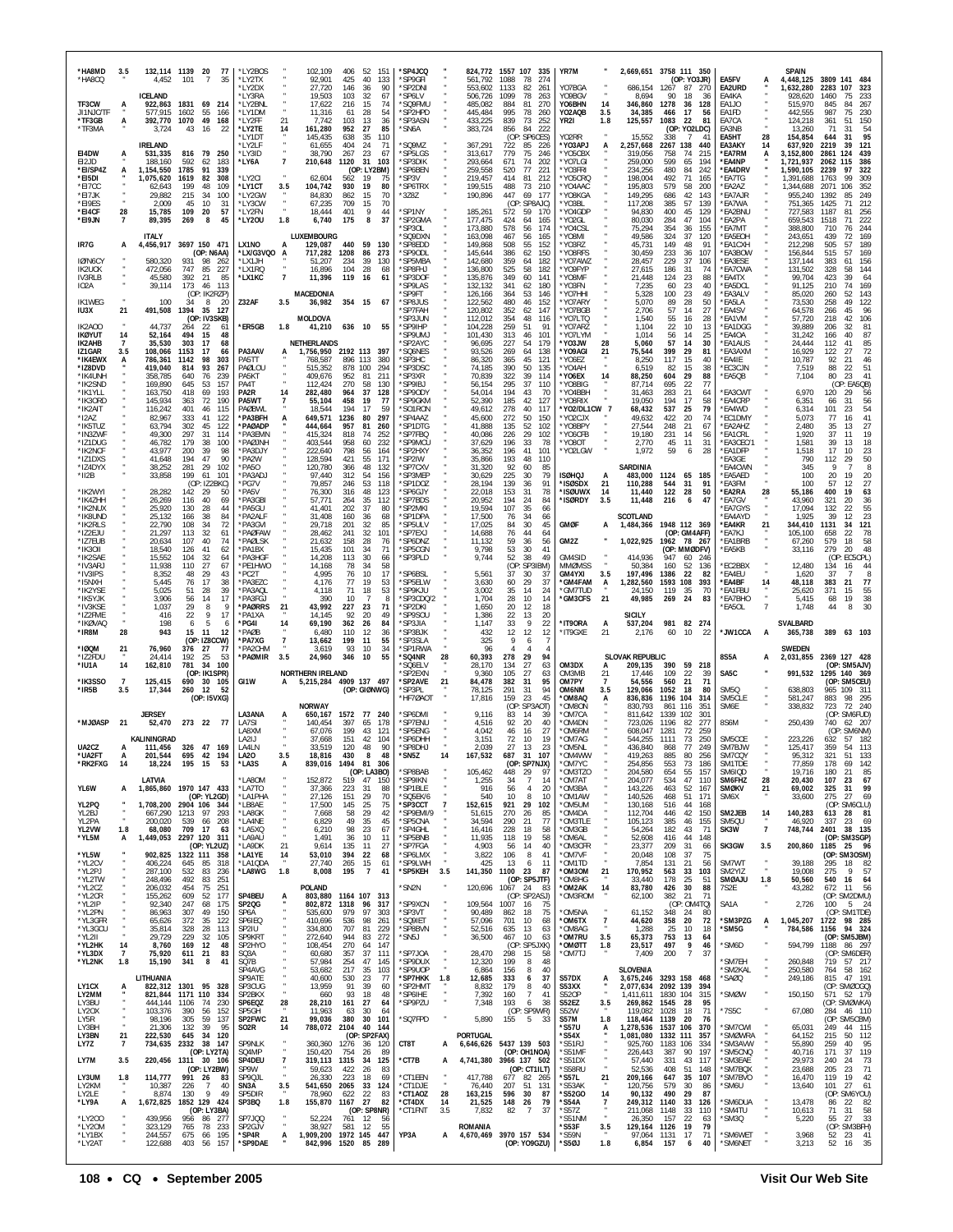| *SM3D<br>*7S7V                   | 14             | 117<br>166,500                | 8<br>- 6<br>(OP: SM3WMU)<br>618<br>36 114         | *YU8/OK1CRM<br>YU7AM<br>*YU1ED |                     | 505,254<br>480.004<br>68,322  | 82<br>239<br>1166<br>842<br>82<br>234<br>255<br>46<br>131 | *LU4HKN<br>*LU8ADX          | 3.5                   | 57,015<br>864                    | 345<br>-23<br>40<br>13<br>18<br>11                 | KG5U<br>EA2CAR<br>EA7AAW    |    | 210,154<br>206,448<br>205,842 | 75<br>364<br>163<br>373<br>72<br>200<br>581<br>39<br>135 | RZ6HX<br>JI1AQY<br>UA9MAZ      |                | 107,457<br>98,208<br>96,480    | 32<br>481<br>68<br>404<br>31<br>472<br>20<br>60       |
|----------------------------------|----------------|-------------------------------|---------------------------------------------------|--------------------------------|---------------------|-------------------------------|-----------------------------------------------------------|-----------------------------|-----------------------|----------------------------------|----------------------------------------------------|-----------------------------|----|-------------------------------|----------------------------------------------------------|--------------------------------|----------------|--------------------------------|-------------------------------------------------------|
| 'SM3JUR                          | $\overline{7}$ | 10,416                        | (OP: SM7VZX)<br>176<br>10<br>-46                  | YU1JW<br>*4N1N                 | 28                  | 14,464<br>80,228              | 213<br>-34<br>94<br>337<br>31<br>93                       | P4ØQ                        | A                     | <b>ARUBA</b>                     | 10,597,877 6406 141 448                            | G4DBW<br>OL3M               |    | 195,567<br>192,768            | 606<br>49<br>170<br>729<br>52<br>199                     | SP9H<br>K7ZD                   |                | 91,728<br>86,536               | 87<br>347<br>30<br>282<br>32<br>84                    |
| *SM5AQI                          | 3.5            | 2,300                         | 32<br>66<br>6                                     | *YT7Z                          | 21                  | 454,020                       | 1369<br>36<br>125<br>(OP: YU7EE)                          | P43JB                       | 21                    | 176,015                          | (OP: KØDQ)<br>743 26 81                            | 10ZUT                       |    | 178,294                       | (OP: OK1TGI)<br>439<br>62<br>177                         | <b>JQ1NGT</b><br>JR1NKN        |                | 74,841<br>61,337               | 72<br>29<br>340<br>58<br>303<br>25                    |
| HB9CPS                           | A              | SWITZERLAND<br>362,260        | 751<br>67 240                                     | YT1RA<br>*YU1IG                |                     | 192,172<br>158,873            | 973<br>25<br>82<br>551<br>33<br>110                       | P4ØJ                        | 7                     | 936,720                          | 2465<br>33 111<br>(OP: WX4G)                       | I1BAY<br>K40RD              |    | 170,522<br>156,524            | 551<br>63<br>190<br>283<br>65<br>153                     | W9JUV<br>JA4DQX                |                | 49,653<br>44,240               | 83<br>205<br>24<br>56<br>236<br>23                    |
| HB9APJ<br>HB9IQB                 | 14             | 172,702<br>167,314            | 530<br>63<br>160<br>715<br>32<br>101              | YU1EL<br>YU1HH                 |                     | 130,698<br>27,141             | 504<br>32<br>105<br>200<br>23<br>60                       |                             |                       | <b>BRAZIL</b>                    |                                                    | NU4B<br>LA5EKA              |    | 145,842<br>142,847            | 277<br>64<br>154<br>500<br>44<br>167                     | JL3SBE<br>EW6CU                |                | 32,682<br>30,189               | 57<br>21<br>178<br>206<br>23<br>64                    |
| *HB9CZF<br>*HB9ARF               | A              | 1,123,402                     | 1476 107<br>-299<br>1196 103<br>312               | YZ1EZ                          | 14                  | 18,928                        | 473<br>30<br>82<br>1783<br>37<br>119                      | PT2ZEG                      | А                     | 39,298                           | 194 35<br>63<br>1106<br>-34<br>99                  | DL2ANM<br>K <sub>2</sub> JT |    | 141,984                       | 401<br>62<br>170<br>300                                  | JM2RUV<br>JE7RIT               |                | 28,211                         | 29<br>54<br>146<br>27<br>51                           |
| *HB9DCM<br>*HB9HQX               |                | 904,285<br>582,912            | 814 109<br>305                                    | YZ2A<br>YU7KM                  |                     | 489,372<br>52.042             | (OP: YZ1AU)                                               | PS2E<br>PX2A                | 28                    | 415,758                          | (OP: PY2EX)                                        | NO8C                        |    | 140,822<br>138,012            | 55<br>157<br>245<br>66<br>146<br>358                     | MØO                            |                | 24,336<br>20,706               | 168<br>194<br>17<br>41                                |
| *HB9AUS<br>*HB9CBR               | 14             | 90,246<br>7,344               | 456<br>33<br>136<br>66<br>26<br>42<br>294<br>69   | *YZ1W                          | $\overline{1}$      | 515,732 2204                  | 343<br>- 25<br>-76<br>35<br>128<br>(OP: YZ1TT)            | PS2T                        | 21<br>14              | 365,864<br>994,004               | 861 38 114<br>(OP: PY2WB)<br>38 126                | DK6AJ<br>K8ZT<br>WB8RTJ     |    | 135,374<br>127,813            | 60<br>166<br>260<br>69<br>148<br>54<br>144               | ES1CR<br>LW5DR                 |                | 19,672                         | (OP: G4JZO)<br>156<br>22<br>53<br>22<br>144           |
|                                  |                | 45,632<br><b>UKRAINE</b>      | 23                                                | *4N1FG<br>YU1LA                |                     | 508,680<br>228,816 1064       | 1975<br>32<br>125<br>31<br>113                            | PY7ZY                       | $\overline{7}$        | 349,568                          | 2237<br>(OP: PY2NY)<br>1032 29<br>99               | AA1CA                       |    | 117,810<br>116,484<br>116,116 | 234<br>245<br>63<br>141<br>41<br>141                     | KR2Q<br>EA1BP                  |                | 18,574<br>16,796               | 52<br>91<br>17<br>51<br>31<br>15                      |
| UV5U                             | A              |                               | 2,001,926 1976 141 430                            | 'YT6Y                          |                     | 107,734                       | 640<br>23<br>95                                           | *PY3DX                      | A                     | 430,650                          | 635<br>90<br>185                                   | RU2FM<br>DL8MBS             |    | 115,455                       | 422<br>470<br>44<br>171                                  | WA6FGV                         |                | 15,180<br>14,250               | 129<br>32<br>112<br>18                                |
| UY5HF                            |                | 1.174.500                     | (OP: UX1UA)<br>1402 120<br>402                    | 'YU2A<br>YU7HC                 |                     | 30,515<br>11,214              | 17<br>289<br>68<br>138<br>12<br>51                        | *PY5BLG<br>*PY30L           |                       | 336,564<br>296,370               | 756<br>68<br>120<br>468<br>83<br>184               | OK1SI<br>EA1FAQ             |    | 107,915<br>107,642            | 486<br>43<br>148<br>649<br>52<br>162                     | GU4YBW<br>F5VBT                |                | 11,826<br>10,927               | 40<br>118<br>14<br>33<br>132<br>16                    |
| UY5ZZ<br>UR6QS                   |                | 888,000<br>857,120            | 1226 121<br>359<br>1293<br>108<br>332             | <b>YU7CB</b><br>YT2A           | 3.5                 | 192,572<br>159,430            | 29<br>95<br>1186<br>1225<br>21<br>86                      | *PY7GK<br>*PY7EG            |                       | 167,528<br>160,083               | 434<br>115<br>57<br>427<br>51<br>96                | HB9AYZ<br>KT8K              |    | 105,468<br>102,432            | 442<br>43<br>144<br>241<br>52<br>142                     | BD4ALC<br>JA7JNF               |                | 8.112<br>6,383                 | 29<br>19<br>81<br>29<br>66<br>18                      |
| US5II<br>UT2UB                   |                | 777.096<br>651,744            | 1024 122<br>380<br>1110<br>107<br>331             | YZ5W                           |                     | 138,075                       | 1169<br>22<br>83<br>(OP: YZ1EW)                           | *PY3AU<br>*PT2BW            |                       | 138,075<br>129,398               | 311<br>61<br>114<br>286<br>128<br>66               | WØETC<br>W5KDJ              |    | 101.080<br>100,608            | 223<br>67<br>123<br>277<br>53<br>139                     | OH6NPV<br>OK1AIJ               |                | 4,639<br>3,973                 | 30<br>54<br>19<br>19<br>81<br>10                      |
| UR7EQ<br>UT4EK                   |                | 627,900<br>611,292            | 274<br>1330<br>76<br>93<br>270<br>986             | YU1BN<br>YU1RA                 | 1.8                 | 23,622<br>25,515              | 373<br>10<br>52<br>417<br>9<br>54                         | *PP2JT<br>*PY8DAN           |                       | 97,410<br>68,607                 | 238<br>56<br>114<br>287<br>42<br>79                | RX9JM<br>DL1LAW             |    | 100,062<br>95,206             | 271<br>38<br>115<br>482<br>34<br>147                     | YO4ATW<br>DU1SDT               |                | 3,234<br>1,462                 | 22<br>44<br>11<br>36<br>10<br>$\overline{7}$          |
| UT5ECZ<br>UY3QW                  |                | 216,916<br>132.924            | 620<br>59<br>195<br>745<br>31<br>128              | YU1AST                         |                     | 8,976<br>OCEANIA              | 217<br>6<br>38                                            | *PY70J<br>*PP7CW            |                       | 31,496<br>26.536                 | 107<br>51<br>73<br>139<br>39<br>68                 | SM6CRM<br>NØUR              |    | 93,684<br>93.472              | 261<br>54<br>157<br>215<br>56<br>128                     | KL7GN<br>IZ1DBY                |                | 937<br>330                     | 24<br>8<br>18<br>8<br>3<br>9<br>$\overline{7}$        |
| UTØIL<br>US7IB                   |                | 56,924<br>39.295              | 298<br>32<br>101<br>45<br>163<br>100              |                                |                     | <b>AUSTRALIA</b>              |                                                           | *PY4PW<br>*PR7NJ            |                       | 19,598<br>12,155                 | 46<br>164<br>36<br>100<br>31<br>54                 | DL2YMR<br><b>W8VF</b>       |    | 85,560<br>79,352              | 336<br>44<br>140<br>211<br>55<br>127                     | SP2FAP<br>JM6XXU/1             |                | 320<br>210                     | 12<br>8<br>10                                         |
| UR5IAW<br>UU5WW                  | 21             | 294,600<br>110,998            | 1226<br>35<br>115<br>534<br>32<br>95              | VK1KI<br>VK4BUI                |                     | 5,137,182<br>178,996          | 3622 161<br>352<br>241<br>90<br>-202                      | *PY2BRZ<br>*PR7HR           |                       | 6,908<br>5,616                   | 22<br>61<br>22<br>22<br>26<br>57                   | LA2MOA<br>ES1UA             |    | 79,285<br>72,900              | 442<br>34<br>123<br>384<br>33<br>117                     | <b>S56A</b><br>G4EDG           | 14             | 201,035<br>139,656             | 724<br>35<br>120<br>31<br>609<br>101                  |
| U5WF<br>UU1JO                    | 14             | 305,456<br>16,605             | 1269<br>31<br>105<br>166<br>-18<br>52             | VK7GN<br><b>VK2CZ</b>          | 28                  | 43,648<br>15,540<br>1.055.835 | 195<br>40<br>48<br>95<br>24<br>46                         | *PT7VB<br>*PW800            |                       |                                  | $\overline{2}$<br>$\overline{2}$<br>2              | Z32ZM<br>VC3W               |    | 70,455<br>70,195              | 239<br>46<br>137<br>244<br>45<br>94<br>(OP: VA3JFF)      | DK1MAX<br>OK2VWB               |                | 129,270<br>115,080             | 507<br>31<br>108<br>504<br>93<br>27                   |
| UT4ZG<br>US2WU                   | 3.5            | 75,050<br>70,406              | 771<br>16<br>63<br>665<br>21<br>86                | <b>VK6LW</b><br>VK6DXI         | 14<br>3.5           | 103,140                       | 39<br>2236<br>126<br>25<br>487<br>65                      | *PY4CEL<br>*PY1MK           | 28                    | 39,748<br>11,592                 | 211<br>24<br>52<br>173<br>12<br>16                 | EA1GT                       |    | 66,960                        | 336<br>36<br>108<br>$\overline{7}$                       | HA3NU<br>DL1DQY                |                | 104,535<br>78,711              | 86<br>544<br>29<br>327<br>30<br>94                    |
| UX7IA<br>UR4ZWL                  |                | 56,120<br>43,384              | 484<br>20<br>72<br>572<br>12<br>56                | *VK2IMM<br>*VK2NU              | А                   | 621,960<br>391,552            | 782<br>95<br>197<br>92<br>535<br>212<br>435<br>99         | *PT2IW<br>*PY2NA<br>*PY8MGB | 21                    | 8,548<br>498,641                 | 18<br>36<br>66<br>1299<br>110<br>33                | 7K1CPT/1<br>RV6LA           |    | 66,720<br>63,080              | 196<br>62<br>37<br>339<br>115                            | G3LHJ<br>LY4BF<br>YL2PP        |                | 72,362<br>65,439               | 76<br>423<br>21<br>77<br>22<br>405<br>349<br>25<br>80 |
| UT7NY                            |                | 18,323                        | (OP: UT5ZA)<br>184<br>19<br>-54<br>547<br>12      | *VK8AV<br>'VK2GR<br>VK3DBO     |                     | 371,841<br>111,162            | 218<br>67<br>298<br>124                                   | *PY4FQ<br>*PY3FBI           |                       | 134,865<br>103,272<br>93.156     | 629<br>20<br>61<br>372<br>27<br>77<br>26           | K3WWP<br>LZ2ITU             |    | 62,800<br>59.597              | 166<br>47<br>110<br>453<br>40<br>80                      | <b>RA1ZZ/3</b>                 |                | 61,005<br>54,824<br>49.491     | 70<br>415<br>18<br>378<br>18                          |
| <b>UYØZG</b><br>*UR3HC<br>*UT2UZ | 1.8<br>A       | 45,372<br>1,657,436           | -64<br>1777 132<br>424<br>375                     | *VK3YB<br><b>VK4AN</b>         |                     | 27,474<br>8,064               | 139<br>45<br>69<br>26<br>64<br>38<br>96                   | *PY2IQ<br>*PY4MVL           |                       | 11,562<br>1.959                  | 428<br>58<br>98<br>19<br>28<br>9<br>41             | VE3QDR<br>N6WG<br>VF3XI     |    | 59,214<br>56,500<br>53.046    | 266<br>45<br>94<br>204<br>49<br>76<br>200                | PG2AA<br>EU8RZ                 |                | 47,793<br>40.764               | 63<br>337<br>20<br>69<br>402                          |
| *UY8IF                           |                | 1,029,000<br>942,208          | 1230 115<br>1021 125<br>419<br>82                 | *VK4DX                         | 21<br>14            | 96,390<br>138,496             | 281<br>30<br>390<br>32<br>96                              | *ZZ8Z                       | 14                    | 560,120                          | 16<br>1364<br>35<br>117<br>(OP: PY8AZT)            | K7TQ<br><b>WA8RFI</b>       |    | 52,910                        | 48<br>78<br>220<br>44<br>66<br>44<br>87                  | RU4WE<br>SP6T                  |                | 37,412                         | 15<br>64<br>71<br>211<br>23<br>19<br>267              |
| *UV1G<br>*UX4UA                  |                | 712,391<br>642.948            | 1541<br>265<br>(OP: UT7GX                         |                                |                     | COCOS-KEELING ISLAND          |                                                           | *PY3CGX                     |                       | 100                              | 13                                                 | RV3DBK                      |    | 49,649<br>46,996              | 188<br>280<br>25<br>99                                   | <b>T93R</b><br>EW1NA           |                | 34,800<br>33.696               | 68<br>58<br>302<br>14                                 |
| *UW5U                            |                | 570,044                       | 989<br>95<br>298<br>1190<br>78<br>254             | VK9AA                          | A                   |                               | 5,341,410 3548 137 405<br>(OP: VK2IA)                     | *PV8DX<br>*PV8AA            | $\overline{7}$<br>3.5 | 272,160<br>2,184                 | 892<br>24<br>84<br>58<br>6                         | RW6CW<br>K2EKM/4            |    | 46,813<br>45,760              | 224<br>43<br>126<br>141<br>48<br>95                      | W6YJ<br>SP9NSV                 |                | 32,200<br>25,500               | 28<br>64<br>151<br>57<br>197<br>18                    |
| *UY5TE                           |                | 464,224                       | (OP: UY2UA)<br>1021<br>73<br>253                  |                                |                     | <b>EAST MALAYSIA</b>          |                                                           | *XQ4ZW                      |                       | CHILE                            |                                                    | GM4HOF<br>OK2NA             |    | 42,946<br>39,893              | 79<br>236<br>30<br>98<br>190<br>41                       | SMØJ                           |                | 15,399                         | 48<br>226<br>11<br>(OP<br>SMØDZH)                     |
| *USØKW<br>*UY5ZI                 |                | 384,395<br>369,555            | 235<br>902<br>84<br>666<br>93<br>254<br>71<br>726 | 9M6NA<br>9M8YY                 | 7                   | 370,370                       | 6,316,800 3926 156 408<br>(OP: JE1JKL)<br>989 35<br>95    |                             | А                     | COLOMBIA                         | 1,555,245 1776 99 222                              | VE6BF<br>K4GT               |    | 37,351<br>37,281              | 154<br>77<br>50<br>142<br>42<br>87<br>146                | <b>SQ9QR</b><br>9A8MM<br>K4NVJ |                | 10,670<br>7,938                | 150<br>11<br>44<br>113<br>40<br>56<br>17<br>41        |
| *US3QQ<br>*UR8IDX                |                | 310,156<br>288,904            | 237<br>655<br>76<br>232<br>678<br>236<br>78       |                                |                     |                               | (OP: JR3WXA)                                              | HK1XX<br>*5K5Z              | 14<br>14              |                                  | 910,364 2152 39 125<br>1540 35 113                 | AA5CK<br>US3QW<br>ON7CC     |    | 35,853<br>34,720<br>34,104    | 45<br>66<br>249<br>35<br>120<br>281<br>25<br>91          | SV5DKL<br>UR5WCQ               |                | 7,482<br>6,864<br>5.203        | 144<br>31<br>8<br>114<br>12<br>31                     |
| *US6IMA<br>*UR5FAV               |                | 284,484<br>191.111<br>167,958 | 549<br>159<br>64<br>496<br>53                     | KH2/WX8C                       | A                   | <b>GUAM</b>                   |                                                           |                             |                       | 618,788                          | (OP: N7BG)                                         | N5ZE<br>LZ2KLE              |    | 31.548<br>29,488              | 107<br>52<br>80<br>301<br>20                             | Y04RLP<br>DH3FAW               |                | 4.752<br>4,708                 | 91<br>11<br>33<br>35<br>110<br>9                      |
| *UT7WR<br>*UR5FS<br>*UX8IR       |                | 107,282<br>98,072             | 164<br>307<br>60<br>134<br>276<br>54<br>130       | WH2A                           | 21                  | 2,089,278                     | 2126 124 218<br>900,136 2209 35 113                       |                             | 21                    | <b>GUYANA</b>                    |                                                    | IT9LNH/1<br>K4AQ            |    | 29,464<br>28,044              | 75<br>233<br>24<br>92<br>45<br>69                        | HA5GY<br>SP50XJ                |                | 2.210<br>1,380                 | 27<br>73<br>$\overline{7}$<br>8                       |
| *UT200<br>*UU7JN                 |                | 94.920<br>94,552              | 68<br>158<br>342<br>271<br>71<br>141              |                                |                     | HAWAII                        | (OP: KG6DX)                                               | <b>8R1K</b>                 |                       |                                  | 1,316,412 3145 34 119<br>(OP: OHØXX)               | RV9COI<br>PA1B              |    | 24,568<br>24,309              | 123<br>114<br>23<br>60<br>253<br>21<br>90                | SM6PPS<br>N8KV                 |                | 551<br>368                     | 32<br>22<br>15<br>36<br>$\overline{4}$<br>9<br>12     |
| *UX3MZ<br>*UR3IQ0                |                | 84,318<br>82,824              | 387<br>34<br>107<br>304<br>39<br>135              | KH6NF                          | A                   |                               | 1,492,504 2130 101 153<br>(OP: KH6SH)                     | CX5BW                       |                       | <b>URUGUAY</b><br>1,196,103 3134 | 34 107                                             | DI 2WR.<br>USØYA            |    | 24,165<br>23,712              | 196<br>34<br>101<br>98<br>36<br>60                       | W1MT/4<br>EA6BB                |                | 216<br>100                     | $\overline{7}$<br>11<br>11<br>92<br>40<br>13          |
| *US7IID<br>*UTØRM                |                | 77,385<br>31,428              | 268<br>121<br>44<br>210<br>30<br>78               | KH6BK<br>K1ER/KH6              |                     | 495,948<br>25,560             | 809<br>92<br>130<br>116<br>42<br>48                       | CX6VM<br>CX7BY              | 28<br>21              | 1,086,192<br>612,549             | 2492<br>35<br>117<br>1486<br>36<br>111             | F6BFH<br>W1AMF              |    | 21,962<br>21,200              | 110<br>35<br>71<br>36<br>82<br>64                        | DL2TM<br>OM7DX                 | $\overline{7}$ | -96<br>150,516                 | $\overline{4}$<br>32<br>853<br>116                    |
| *UT1IA<br>*UT8EL                 |                | 24,592<br>5,244               | 27<br>79<br>138<br>106<br>18<br>58                | KH7Q<br>KH7X                   | 21<br>14            | 879,573<br>1,156,809          | 2621<br>37<br>86<br>2487<br>38<br>129                     | CX7CO<br>*CW2A              | 7<br>21               | 152,110<br>438,216               | 603<br>28<br>78<br>1250<br>31<br>93                | JA1GTF<br>W2JEK             |    | 21.114<br>20,931              | 109<br>40<br>51<br>104<br>43<br>68                       | UU2CW<br>RW6FO                 |                | 69,360<br>44,375               | 409<br>28<br>92<br>93<br>198<br>32                    |
| *UR7MA<br>*UR7EM                 |                | 4,002<br>3,432                | 53<br>24<br>-34<br>50<br>14<br>38                 | AH6OZ                          | 3.5                 | 98,766                        | (OP: KH6ND)<br>751<br>21<br>33                            | *CX5AO                      | 14                    | 799,444                          | (OP: SM4DHF)<br>1847<br>38 119                     | VK8AN<br>W7VXS              |    | 18,480<br>16,170              | 94<br>43<br>62<br>113<br>40<br>58                        | N7IR.<br>LA6FJA                |                | 39,960<br>37,600               | 28<br>62<br>170<br>60<br>237<br>20                    |
| *UY5YA<br>*UT3FM                 | 28<br>21       | 11,470<br>141,960             | 107<br>50<br>24<br>578<br>30<br>100               | *KH6/NØCO<br>KH6/WØCN          | A                   | 64,630<br>54,064              | 241<br>53<br>62<br>195<br>49<br>60                        | *CX9AU                      |                       | 504,668                          | 1317<br>33<br>109                                  | HB9QA<br><b>JK1TCV</b>      |    | 15,750<br>15,340              | 38<br>88<br>113<br>31<br>84<br>34                        | UN7CN<br>UN7CM                 |                | 33.902<br>30,758               | 52<br>15<br>220<br>160<br>69<br>22                    |
| *UX5EF<br>*UX3HA                 |                | 56,487<br>12,739              | 257<br>28<br>80<br>40<br>163<br>14                | *АН6НН<br>*KH6FI               |                     | 47,594<br>18,837              | 176<br>48<br>58<br>82<br>43<br>48                         | 4M5X                        | 14                    | VENEZUELA<br>1,304,206           | 2968<br>39<br>139                                  | DJ50K<br>NI8W               |    | 15,295<br>13,528              | 102<br>21<br>69<br>23<br>84<br>53                        | HB9CEY<br>F5UL                 |                | 26,394<br>20,935               | 238<br>14<br>69<br>64<br>233<br>15                    |
| *US7IGF<br>*UXØZX                | 14             | 275,710<br>165.688            | 1088<br>35<br>123<br>34<br>105<br>744             |                                |                     | <b>INDONESIA</b>              |                                                           | YV50HW<br>4M5F              | 3.5                   | 258,156<br>127.131               | 1025<br>23<br>78<br>22<br>701<br>71                | DHØJAE<br>DL3NGN            |    | 12,998<br>11,390              | 109<br>23<br>74<br>203<br>37<br>97                       | DL6MHW<br>UU4J                 |                | 17,420<br>17,360               | 57<br>237<br>10<br>49<br>207<br>13                    |
| *UY5LQ<br>*UX7QD                 |                | 118,000<br>101,280            | 842<br>24<br>76<br>718<br>18<br>78                | YEØX                           | 3.5                 | 58,872                        | 311 24<br>64<br>(OP: OK1JR)                               | *YV5LIX                     | А                     | 60,653                           | (OP: YV5GRV)<br>196<br>-43<br>88                   | LA8PV<br>NA4BW              |    | 11,135<br>10,735              | 84<br>26<br>59<br>88<br>33<br>62                         | UT5UQV                         |                | 8.896                          | (OP: UU4JO)<br>110<br>12 52                           |
| *UT5KO<br>*UT4NY                 |                | 90,480<br>88.704              | 532<br>26<br>78<br>515<br>88<br>24                | *YBØWWW A<br>YB7XO             |                     | 258,852<br>12,068             | 495<br>74<br>148<br>96<br>-24<br>30                       | *YV5KG<br>*YV5NWG           |                       | 9,625<br>725                     | 86<br>30<br>47<br>13<br>-12<br>13                  | PAØATG<br>W5TVW             |    | 10,396<br>9,280               | 72<br>153<br>20<br>98<br>70<br>46                        | W6QU                           |                | 5,662                          | 25<br>61<br>13<br>(OP: W8QZA)                         |
| *ut1ir<br>*UY500                 |                | 59,706<br>29.484              | 297<br>24<br>83<br>249<br>18<br>60                | *YB5QZ<br>YD3KWR               | 28<br>-21           | 64,872<br>23,668              | 363<br>21<br>51<br>212<br>- 19<br>42                      | *YV6BTF<br>*YV7QP           | 14<br>7               | 38,400<br>25,256                 | 149<br>30<br>90<br>252<br>20<br>62                 | DL2BQD<br>VE3IGJ            |    | 9,266<br>8,910                | 100<br>25<br>57<br>21<br>24<br>130                       | SP5TAT<br>JA1BVA               |                | 1,488<br>264                   | 55<br>-5<br>26<br>13<br>6                             |
| UT5JAB<br>*UR7QM                 |                | 18.034<br>18,200              | 423<br>19.<br>58<br>144<br>18<br>52               | <b>YBZUBL</b>                  |                     | 11,200                        | 88<br>- 23<br>4                                           |                             |                       | QRP                              |                                                    | G3KKU<br>G4ZME              |    | 8.142<br>7,251                | 38<br>$\sqrt{2}$<br>$\mathbf{Z}$<br>52<br>117<br>12      | <b>VKZBAA</b><br>PY3ML         |                | 240<br>54                      | 10<br>$\circ$<br>$\circ$<br>8<br>$\overline{4}$<br>-5 |
| *UT3EK<br>*UT5EPP                |                | 4,214<br>1,040                | 73<br>10<br>39<br>34<br>6<br>20                   | *V73NS                         | А                   | <b>MARSHALL ISLANDS</b>       | 235,320 609 78<br>- 81                                    | <b>P40A</b>                 | А                     |                                  | 4,078,977 3566 109 290<br>(OP: KK9A)               | EA3FHC<br>AI2P/4            |    | 7,238<br>6,237                | 56<br>106<br>21<br>35<br>28<br>65                        | SP6GCU<br>ES1CW                | 3.5            | 76,608<br>28,296               | 78<br>668<br>18<br>11<br>61<br>370                    |
| *USØHZ<br>*UY7LM                 | 7              | 53,447<br>29,400              | 386<br>20<br>77<br>347<br>20<br>80                |                                |                     | <b>NEW ZEALAND</b>            |                                                           | YT7TY<br>TI5N               |                       | 1,295,256                        | 1,348,496 1520 127 415<br>1786 100 248             | KE2WB/4<br>PAØRBO           |    | 6,016<br>6,006                | 49<br>23<br>41<br>110<br>26<br>52                        | OZ7BQ<br>RA3XAR                |                | 15,618<br>11,271               | 275<br>49<br>8<br>199<br>8<br>43                      |
| *UY6IM<br>*UR5IKN                | $3.5\,$        | 99,064<br>26,676              | 756<br>26<br>90<br>235<br>13<br>63                | ZL2AZ<br>ZL3JT                 | A                   | 152,272                       | 281,939 443 102 172<br>271 93<br>155                      | HG5Z                        |                       |                                  | (OP: NØKE)<br>1,159,878 1610 115 359               | KB9TQO<br>UR5ZQV            |    | 5,824<br>5,192                | 47<br>28<br>36<br>64<br>18<br>41                         | DF3KV<br>OM4APD                |                | 11,016<br>4,305                | 270<br>12<br>56<br>30<br>133<br>5                     |
| *UR8QR<br>*UT1FA                 | 1.8            | 18,239<br>29,504              | 302<br>9<br>52<br>461<br>10<br>54                 | ZL2BR<br>*ZL3TE                | $\overline{7}$<br>A |                               | 417,571 1274 30<br>-89<br>979,803 1220 104 193            | KT8X                        |                       | 953,520                          | 870 100 311<br>(OP: KK8I)                          | SM5CJW<br>NV9Z              |    | 4,416<br>4,240                | 56<br>13<br>19<br>39<br>21<br>32                         | SP9ROH<br>LY5A                 | 1.8            | 3,321<br>37,014                | $\overline{7}$<br>$\frac{34}{52}$<br>-76<br>10<br>570 |
| *US4EX<br>*UR8RF                 |                | 23,838<br>15,930              | 422<br>-8<br>50<br>246<br>10<br>49                |                                |                     | <b>NORFOLK ISLAND</b>         |                                                           | LY4XX<br>N4KG               |                       | 782,768                          | 905,464 1365 103 334<br>738 110 296                | KI4FWE<br>AB8DF             |    | 3,944<br>3,750                | 47<br>24<br>34<br>41<br>17<br>33                         | DL9SXX                         |                | 16,912                         | (OP: LY2PAJ)<br>9<br>316<br>47                        |
| *USØIV<br>*UT3NK                 |                | 12,173<br>9,870               | 9<br>38<br>273<br>259<br>6<br>36                  | *VK9NW                         | А                   |                               | 994,994 1268 96 190<br>(OP: K9NW)                         | RN6AL<br>YT2T               | $\mathbf{u}$          |                                  | 739,276 1196 98 323<br>695,622 1310 89 293         | UN7CX<br>JH1NXU             |    | 3,060<br>2,863                | 32<br>39<br>19<br>42<br>24<br>17                         | SP4GFG<br>G4CWH                |                | 12,936<br>7,436                | 42<br>$\overline{7}$<br>267<br>38<br>187<br>6         |
| *US8ICM                          |                | 6,952                         | 197<br>8<br>36                                    |                                |                     | <b>NORTHERN MARIANAS</b>      |                                                           | OK1VBA                      |                       | 651,024                          | (OP: 4N1JA)<br>911 101 295                         | K <sub>1</sub> XS<br>K6MI   |    | 2,852<br>2,784                | 28<br>35<br>18<br>41<br>24<br>24                         | OH3BU<br>OK1MPM                | ×              | 7,137<br>6,384                 | 34<br>187<br>5<br>36<br>160<br>6                      |
| MW5A                             | A              | WALES                         | 3,378,080 3599 116 375                            | WHØV                           | A                   |                               | 898,450 1142 117 185                                      | UA9SG<br>N8ET               |                       | 635,987<br>631,220               | 849 77<br>246<br>689<br>96<br>274                  | N7RVD<br>OH9VM              |    | 2,660<br>2,288                | 48<br>13<br>15<br>28<br>38<br>16                         | YU1AAV                         |                | 2,754                          | 45<br>9<br>47<br>(OP: 4N1FAN)                         |
| GW3NJW                           |                | 1,549,583                     | (OP: G3WVG)<br>2253 91 336                        | DU3NXE                         | A                   | <b>PHILIPPINES</b>            | 798,084 1163 84 168                                       | S52P<br>LY5G                |                       | 594,688<br>531,456 1071          | 1092<br>89<br>279<br>75 271                        | JA6RJD<br>KD9B/4            |    | 2,244<br>2,166                | 31<br>16<br>18<br>25<br>24<br>14                         | DJ3GE<br>YO3III                |                | 2,356<br>2,074                 | 84<br>3<br>28<br>28<br>72<br>6                        |
| GW3JXN<br>*GW4MVA                | $\mathbf{A}$   | 252,120<br>240,240            | 513 80<br>184<br>402<br>68<br>-240                | DU9/NØNM                       |                     |                               | 751,917 1079 96 167                                       | JR4DAH                      |                       | 494.910                          | (OP: LY2FE)<br>699 92 190                          | <b>UAØLOD</b><br>DI 3BVA    |    | 2,052<br>1,920                | 44<br>18<br>20<br>28<br>34<br>12                         | SQ3GNA<br>9A777                |                | 1,680<br>1.462                 | 142<br>6<br>36<br>29<br>61<br>5                       |
| *GWØETF<br>*MWØYDX               |                | 127,624<br>48,100             | 365<br>47<br>125<br>225<br>38<br>92               | *ZK1DRA                        | $\overline{7}$      | SOUTH COOK ISLANDS            | 115,216 673 25 51                                         | HB9DAX<br>KA1IS<br>OH4MFA   |                       | 461,898<br>457,146               | 562<br>49<br>180<br>540<br>85 242                  | HB9DOZ<br>KX71              |    | 1,881<br>1,830                | 32<br>15<br>18<br>28<br>15<br>15                         | W2MF<br>KIØG                   |                | 253<br>55                      | 19<br>5<br>6<br>$\overline{7}$<br>5<br>6              |
| *GW3KJN<br>*GW3INW               | 28             | 31,815<br>9,384               | 205<br>26<br>79<br>109<br>20<br>48                |                                |                     | SOUTH AMERICA                 | (OP: W7DRA)                                               | SM3C                        |                       | 440,176<br>439,227               | 898<br>79<br>249<br>904<br>80 253                  | VE3WMB<br>SP2MHC            |    | 1,596<br>960                  | 27<br>16<br>22<br>23<br>14<br>16                         |                                |                | <b>ASSISTED</b>                |                                                       |
| YZ1V                             |                | YUGOSLAVIA                    |                                                   | EM1HO                          |                     | ANTARCTICA                    |                                                           | W6JTI                       |                       | 431,235                          | (OP: SM5CCT)<br>529 107 208<br>887                 | IK1RAC/1<br>PA1W            |    | 600<br>420                    | 20<br>10<br>14<br>5<br>24<br>16                          |                                |                | NORTH AMERICA<br>UNITED STATES |                                                       |
| YZ5Z                             | 28<br>21       | 60,255                        | 239 29 74<br>(OP: YZ1ZV)<br>449,226 1527 37 125   | *R1ANB                         | A<br>A              | 227,056                       | 970,207 1344 79 184<br>(OP: UX2UO)<br>496 53 131          | YU1LM<br>UA4ARL<br>OK1JOC   |                       | 417,880<br>386,182<br>380,770    | 78<br>232<br>691<br>86<br>267<br>1041<br>58<br>232 | SP1EK<br>NU7T<br>K4DXU      |    | 204<br>192<br>100             | 14<br>6<br>11<br>-9<br>6<br>6<br>9<br>23<br>11           | <b>K2KQ/1</b><br>K1PT          | А              | 1,517,562                      | 2,846,528 1673 138 494<br>1101 133 404                |
| YT6A<br>YZ9A                     | 14             | 901,458 2750<br>704,802 2172  | 40 143<br>39<br>134                               |                                |                     | ARGENTINA                     |                                                           | <b>HAØGK</b><br>DF3AX       |                       | 369,460<br>354,622               | 791<br>68<br>222<br>847<br>64<br>217               | WG4S<br>Y08K0S              | 28 | -10<br>34,650                 | 8<br>$\overline{4}$<br>Δ<br>172 28<br>77                 | W1CSM<br>K1KD                  |                | 1,317,448<br>1,265,481         | 1024<br>113 371<br>1241<br>98 281                     |
| YU7CF<br>YT9M                    |                | 270,340 1143<br>173,007       | - 34<br>106<br>898<br>34<br>107                   | LU7EE<br>LU7DIR                | А                   | 229.008                       | 2,127,788 2096 112 265<br>611 50 106                      | VA3DF<br>DF1DX              |                       | 349,001<br>346,250               | 562<br>74<br>189<br>736<br>214<br>63               | SQ9UM                       |    | 33,616                        | (OP: YO4BII)<br>153 26<br>-62                            | N1DG<br>W1EBI                  |                | 1,241,000<br>1,168,080         | 791 129 455<br>966 102<br>363                         |
| YT7A<br>YTØA                     | $\overline{7}$ | 771,711 2497                  | 38<br>145<br>697,048 2277 38<br>140               | LPØH                           | 21                  |                               | 762,682 2113 35<br>107<br>(OP: LU7HN)                     | DK5WL<br><b>GW4ALG</b>      |                       | 333,606<br>313,722               | 750<br>62<br>211<br>959<br>53 208                  | <b>JR3RWB</b><br>NA4CW      |    | 27,380<br>24,563              | 169<br>25<br>49<br>23<br>124<br>54                       | N6RFM/1<br>KC1F                |                | 1,163,674<br>1,127,496         | 816 124 418<br>953 111 320                            |
| YU7AV                            | 3.5            |                               | (OP: YZ1BX)<br>389,536 1846 33 115                | *LW5EE<br>*LU1EWL              | A                   |                               | 788,914 1143 81 178<br>526,452 1132 73<br>-121            | RL3DZ<br>G3YMC              |                       | 307,743<br>291,460               | 550<br>72<br>234<br>832<br>210<br>50               | RA6FQL<br><b>UT800</b>      |    | 14,514<br>12,834              | 199<br>16<br>43<br>106<br>42<br>20                       | W1NT<br>N <sub>1</sub> K       |                | 970,405<br>958,365             | 858 105 316<br>801 104 361                            |
| 4N8A                             |                | 122,995                       | 1265<br>21<br>-64<br>(OP: YU1KR)                  | *LU2XX<br>*LT7W                | 28                  | 320,494<br>506,883 1477       | 925<br>40<br>102<br>29<br>94                              | OK1ES<br>S59D               |                       | 253,680<br>241,890               | 499<br>84<br>252<br>79<br>251<br>669               | SN8A                        |    | 12,702                        | 92<br>26<br>47<br>(OP: SP8AQA)                           | AA1V<br>W1NR                   | ×              | 943,114<br>847,667             | 657 126 412<br>615 129 392                            |
| YU1CC<br>YZ7A                    | 1.8            | 42,675                        | 505 13<br>62<br>100,905 1041 20<br>73             | *LW2DX<br>*LU5FC               | 21                  | 20,916<br>664,724 1769        | 198<br>15<br>27<br>33<br>104                              | UA6LCJ<br>RW3AI             |                       | 236,645<br>227,304               | 634<br>53<br>212<br>563<br>63<br>224               | OK1TNM<br>KO1H              |    | 6,045<br>4,730                | 73<br>15<br>24<br>39<br>63<br>16                         | W1SRG                          |                | 815,654                        | 777 99 307<br>(OP: K1RDD)                             |
| YU7BW                            |                | 26,775                        | (OP: YU7KC)<br>403 12<br>- 51                     | *LO2F                          |                     | 661,149                       | 1852<br>35<br>106<br>(OP: LW9EOC)                         | <b>GØDCK</b><br>EA3IW       |                       | 225,423<br>224,352               | 728<br>57<br>196<br>555<br>63<br>183               | SN8M<br>MM00                |    | 1,485<br>1,344                | 15<br>28<br>14<br>9<br>29<br>15                          | W1TO<br>W1RZF                  |                | 753,388<br>707,955             | 651 116 321<br>685 97 336                             |
| *4NØW                            | A              |                               | 2,551,060 2876 134 423<br>(OP: YT7AW)             | *LU8HZ<br>*LW5DD               | $\sim$              | 183,582<br>11,160             | 742<br>25<br>68<br>117 21<br>-41                          | HA1BC<br>N1TM               |                       | 221,742<br>216,381               | 512<br>64<br>190<br>67<br>182<br>350               | RV3GM                       |    | 192                           | (OP: MMØBQI)<br>5<br>-11                                 | N1RK<br>K <sub>1</sub> RV      | $\alpha$       | 693,770<br>392,408             | 674 87 287<br>89 273<br>414                           |
| *YU1EQ                           |                | 719,940                       | 998 107 319                                       | *LU5FF                         | 14                  |                               | 331,835 1006 33 100                                       | US2IZ                       |                       | 211,024                          | 692 50 192                                         | DL9ZP                       | 21 | 112,560                       | 400 33 101                                               | W1DAD                          |                | 347,548                        | 425 95 228                                            |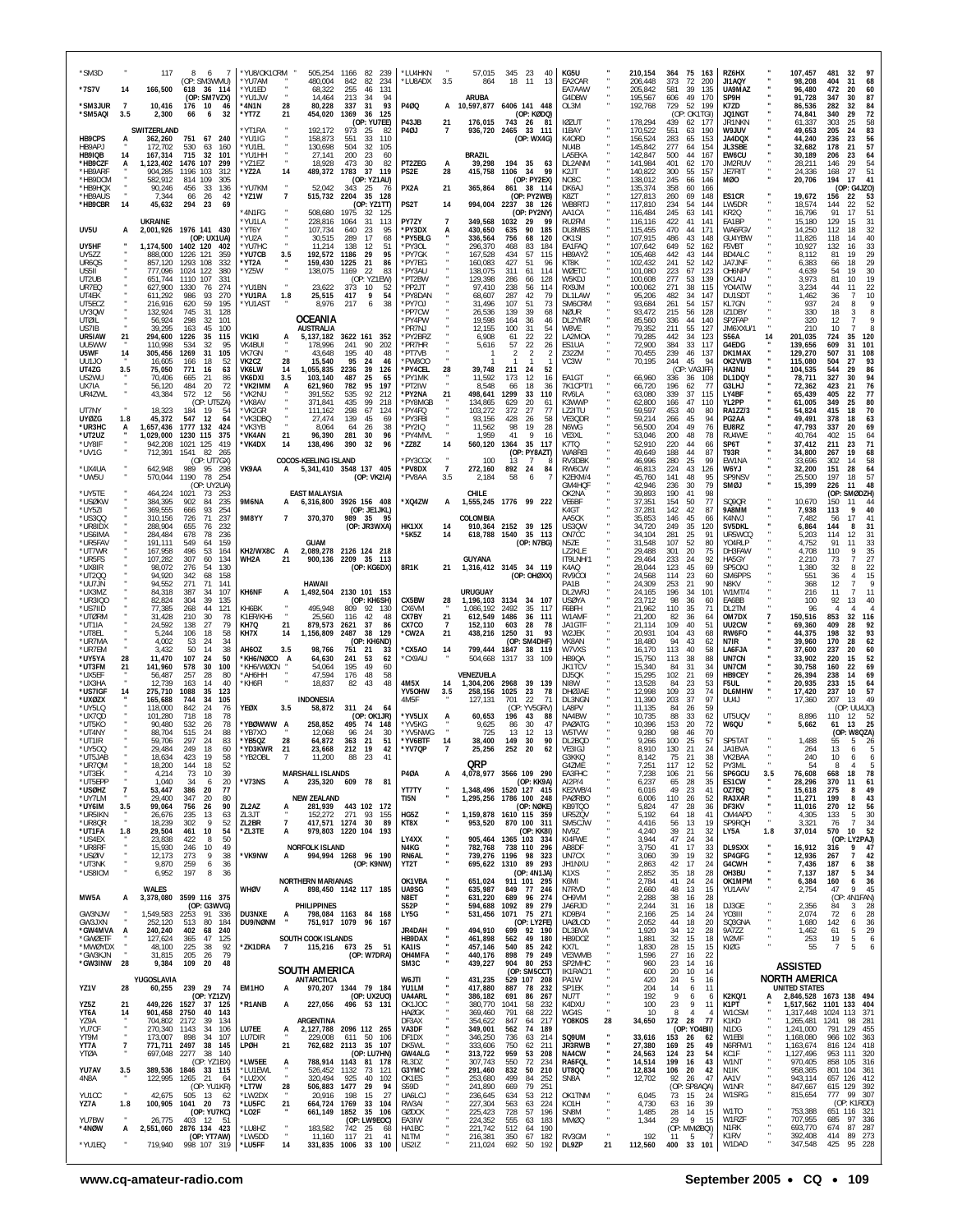| K1MZ<br>K1NU<br>K1BD                                        |                | 338,365<br>322,870<br>294,752                       | 429<br>311 103<br>403            | 76 219<br>286<br>75<br>227                    | K5UN<br>K5AF<br>N <sub>5</sub> BO                                         |                       | 833,310<br>559,404<br>471,549         | 846 123 347<br>626 101<br>278<br>639<br>91<br>248                          |                                       |                       | ASIA<br><b>ASIATIC RUSSIA</b>                    |                               |                                         | F6IRF<br>TM2S                            |                       | 96,466                              | 644,112 2106 36 132<br>512 31 108<br>(OP: F5PED)                   | S53AU<br>S51FB<br>S5ØR              | 21              | 33,536<br>402,480<br>337,976                                      | 108<br>1192<br>977 | 85<br>46<br>37 119<br>37 129                 |
|-------------------------------------------------------------|----------------|-----------------------------------------------------|----------------------------------|-----------------------------------------------|---------------------------------------------------------------------------|-----------------------|---------------------------------------|----------------------------------------------------------------------------|---------------------------------------|-----------------------|--------------------------------------------------|-------------------------------|-----------------------------------------|------------------------------------------|-----------------------|-------------------------------------|--------------------------------------------------------------------|-------------------------------------|-----------------|-------------------------------------------------------------------|--------------------|----------------------------------------------|
| NC <sub>1</sub> N<br>K1TW<br>W1HR                           |                | 231,312<br>225,071<br>216,550                       | 364<br>319<br>264                | 67<br>170<br>70<br>189<br>83<br>222           | KU <sub>5</sub> S<br>N <sub>1</sub> CC/5<br>K <sub>5</sub> I <sub>P</sub> |                       | 206,700<br>176,252<br>148,740         | 99<br>266<br>201<br>291<br>79<br>199<br>200<br>95<br>173                   | RG9A<br>RN9XA<br>UA9XC                | А                     | 3,455,097 2110 144 485<br>348,726<br>37,366      | 349 113<br>156                | (OP: UA9AM)<br>324<br>-37<br>-82        | DJ5MW                                    |                       | <b>GERMANY</b><br>5,004,964         | 3513 165 599                                                       | <b>S53M</b>                         | $\overline{7}$  | 581,525 2011 37 138                                               |                    | (OP: S53ZO)                                  |
| N <sub>1</sub> AU<br>K1AE                                   |                | 162,526<br>125,994                                  | 257<br>190                       | (OP: K1QX)<br>73<br>174<br>74<br>179          | K5HDU<br>NEØP/5<br>N5TJ                                                   |                       | 54,600<br>47,655<br>24,522            | 145<br>53<br>103<br>141<br>52<br>83<br>78<br>48<br>74                      | RA9FTM<br><b>RK9CWW</b>               | 21                    | 4,905<br>520,133                                 | 43<br>1315                    | 12<br>33<br>-34<br>129<br>(OP: RA9CMO)  | DK3GI<br>DJ2YA<br>DJ9DZ                  |                       | 3,249,372<br>2,125,088<br>1,723,898 | 2367 165<br>542<br>1500 161<br>555<br>1736 139<br>478              | EA7TN                               | A               | <b>SPAIN</b><br>1,460,700                                         |                    | 1577 114 426<br>(OP: EA1AK)                  |
| KV1J<br>N1API<br>W1NK                                       |                | 103,917<br>63,448<br>10,530                         | 216<br>172<br>51                 | 65<br>136<br>48<br>106<br>29<br>49            | AC5AA<br>NØRQ/5<br>N5ER                                                   | $\overline{7}$        | 7,280<br>5,145<br>30,870              | 47<br>25<br>40<br>40<br>13<br>36<br>157<br>22<br>68                        | RA9AC<br>RU9MY<br>UA9AT               | 3.5<br>1.8            | 195,851<br>65,280<br>147,117                     | 583<br>338<br>664             | 32<br>107<br>16<br>64<br>-21<br>68      | DL1MGB<br>DL5XAT<br>DL6KVA               |                       | 1,055,232<br>707,980<br>638,300     | 1038 126<br>386<br>785<br>121<br>334<br>649<br>125<br>366          | EA3GM<br>EA4KD<br>EA5VN             |                 | 632,271<br>541,683<br>64,368                                      | 1200<br>709<br>215 | 93 326<br>103<br>330<br>98<br>46             |
| W1MAT<br>W1AWB                                              |                | 7,345<br>5,475                                      | 48<br>44                         | 27<br>38<br>33<br>42                          | NA4M/5<br><b>N6CW</b>                                                     | 3.5<br>А              | 4,704<br>1,334,647                    | 40<br>15<br>33<br>948 156<br>385                                           | <b>UAØQBR</b><br>RUØBB<br>RZØAF       | A<br>28               | 125,290<br>16,440<br>90,625                      | 366<br>131<br>298             | 64<br>123<br>18<br>42<br>30<br>95       | DL2RMC<br><b>DHØGHU</b><br>DK8FS         |                       | 625,456<br>526,513<br>497,352       | 1001<br>93<br>295<br>92<br>309<br>722<br>693<br>103<br>305         | EA1FBJ<br>EA5RS<br>EA2AYD           | 14<br>7         | 49,680<br>613,645<br>1,924                                        | 315<br>1853<br>55  | 36<br>108<br>147<br>38<br>11<br>26           |
| K2NG<br>W2RE<br>N1EU/2                                      |                | 3,522,717 1682 170<br>2,972,365<br>2,875,640        | 2000 135<br>1564 152             | 613<br>470<br>518                             | N6WS<br>W6TK<br>KI6T                                                      |                       | 1,227,172<br>883,535<br>697,694       | 999 143<br>339<br>842 128<br>287<br>683 126<br>272                         | BA4RF                                 | A                     | CHINA<br>1,756,170 1777 142 352                  |                               |                                         | DF5ZV<br>DF2UU<br>DF6QV                  |                       | 423,330<br>415,472<br>414,180       | 659<br>95<br>316<br>833<br>96<br>272<br>628<br>91<br>263           | EA5BY<br>EA5FID                     | 3.5             | 170,520<br>67,770                                                 | 897<br>602         | 109<br>31<br>74<br>16                        |
| N <sub>2</sub> MM<br>NO <sub>2</sub> R<br>NA <sub>2U</sub>  |                | 2,269,326<br>2,173,444<br>1.944.075                 | 1527<br>1284<br>1269 134         | 143<br>474<br>142<br>495<br>441               | WT6G<br>K6RIM<br>N6DA                                                     |                       | 542.916<br>469,216<br>460,010         | 628 130<br>266<br>511<br>101<br>240<br>565 105<br>209                      | B4TB                                  | 14                    | 64,672                                           | 476 29                        | - 65<br>(OP: BA4TB)                     | DL4FAY<br>DL8NFU<br>DK30.1               |                       | 411.930<br>380,640<br>281,784       | 560<br>102<br>296<br>701<br>88<br>278<br>458<br>89<br>265          | SM6CNN<br>SM5D                      | А               | <b>SWEDEN</b><br>2,063,452<br>630,482                             |                    | 1855 148 520<br>814 111 367                  |
| N <sub>2ED</sub><br>W2EN<br>W1GD/2                          |                | 1,920,696<br>1,759,835<br>1,443,344                 | 1452 136<br>1241 134<br>990      | 437<br>405<br>123<br>403                      | WK6I<br>N6VH<br>NI6T                                                      |                       | 306,464<br>304.977<br>290,019         | 380 105<br>209<br>409<br>94<br>183<br>343<br>119<br>230                    | 5B/AA1TN                              |                       | <b>CYPRUS</b><br>A 13,715,573 6381 170 627       |                               | (OP: RW3QC)                             | DL8YR<br>DK3WN<br>DJ4SN                  |                       | 281,614<br>280,418<br>210,469       | 644<br>212<br>66<br>721<br>231<br>67<br>527<br>70<br>211           | SM6BSK<br>SM2M                      |                 | 235,200<br>234,479                                                | 512<br>501         | (OP: SM5DJZ)<br>70 210<br>73<br>228          |
| K <sub>2</sub> SG<br>K2TE<br>W2CG                           |                | 1,341,198<br>1,322,692<br>1,176,946                 | 1090 116<br>1030<br>1001         | 371<br>115<br>372<br>114<br>349               | N6IC<br>K6GT<br>N6QQ                                                      |                       | 274,131<br>213,980<br>175,392         | 386<br>97<br>200<br>323<br>93<br>167<br>344<br>-80<br>172                  | 4Z5MU                                 | A                     | <b>ISRAEL</b><br>1,523,340 1475 104 299          |                               |                                         | DL8QS<br>DK2JP<br>DJ80G                  |                       | 198,386<br>178,308<br>155,295       | 346<br>104<br>249<br>410<br>65<br>189<br>188<br>416<br>73          | SM7E                                |                 | 202,692                                                           | 495                | (OP: SM2LIY)<br>62 192<br>(OP: SM7BHM)       |
| W2GDJ<br>W2LE<br>K2EP                                       |                | 1,013,592<br>974.398<br>859,500                     | 823<br>855 103<br>696 105        | 116<br>355<br>319<br>345                      | K6EP<br>K6OWL<br>W6RKC                                                    |                       | 161,188<br>150,288<br>136,827         | 257<br>85<br>151<br>331<br>73<br>113<br>243<br>74<br>133                   | JF1PJK                                | A                     | <b>JAPAN</b><br>2,268,802                        |                               | 2032 134 312                            | DF2RG<br>DL9NDV<br>DF2LH                 |                       | 152,568<br>126,730<br>116,464       | 337<br>64<br>170<br>294<br>60<br>170<br>331<br>62<br>170           | 8SØW<br>SM6WQB                      |                 | 198,170<br>121,800                                                | 428<br>412         | 86 212<br>(OP: SMØNJO)<br>47 156             |
| K2SB<br>N1JP/2<br>K2GN                                      |                | 772,926<br>748,200<br>682,500                       | 689 111<br>728<br>688            | 351<br>108<br>322<br>98<br>292                | WØYK/6<br>W6FRH<br>KD6WW                                                  |                       | 78,772<br>36,064<br>34,200            | 172<br>67<br>121<br>124<br>47<br>65<br>111<br>43<br>71                     | JO7KMB<br>JA3PYC<br>JF2SKV            |                       | 660,672<br>503,998<br>314,280                    | 780 128<br>595 123<br>466 112 | 205<br>218<br>179                       | DM3PKK<br>DL4RCK<br>DF8AA                |                       | 116,424<br>94,132<br>83,467         | 227<br>73<br>143<br>253<br>65<br>168<br>312<br>44<br>147           | SM6EQO<br>SM4XIH<br>SF3ØA           | $\overline{7}$  | 95,200<br>9,000<br>124,020                                        | 494<br>55<br>915   | 30 140<br>33<br>- 42<br>37 122               |
| K <sub>2</sub> XF<br>N <sub>2</sub> AB<br>KA <sub>2</sub> D |                | 615,445<br>612,122<br>573,650                       | 588<br>696<br>571                | 101<br>314<br>71<br>251<br>89<br>296          | W6ISO<br>K6DGW                                                            |                       | 20,274<br>7,378                       | 76<br>42<br>67<br>52<br>24<br>38                                           | JA1IST<br>JA1XRH<br>JA1HTG            |                       | 311.264<br>270,072<br>89.080                     | 448<br>386<br>211             | 95<br>189<br>101<br>178<br>76<br>94     | DL9NCR<br>DL5MBY<br>DL3APO               |                       | 81,175<br>71,448<br>60.775          | 302<br>55<br>136<br>182<br>50<br>106<br>132<br>119<br>68           | SM2ODB<br>SM7EHU                    | 3.5             | 44,838<br>714                                                     | 380<br>17          | (OP: SM5AQD)<br>25<br>-81<br>9<br>8          |
| K2ONP<br>N <sub>2</sub> NI<br><b>NJ1F/2</b>                 |                | 514,285<br>358,772<br>346.112                       | 527<br>404<br>419                | 93<br>272<br>92<br>257<br>93<br>245           | W7GG<br>KY7M<br>K7GQ                                                      | А                     | 1,438,421<br>911.078<br>549,120       | 1397 144<br>299<br>880 120<br>293<br>589 116<br>236                        | jeøiur<br><b>JA70WD</b><br>JH4UTP     | 28                    | 43,080<br>20,672<br>14,701                       | 133<br>121<br>117             | 51<br>69<br>49<br>27<br>21<br>40        | DL8ZAJ<br>DE5RF<br>DL5MEV                |                       | 58,368<br>38.115<br>30,120          | 212<br>46<br>106<br>150<br>40<br>81<br>125<br>41<br>79             | HB9CIP                              | A               | <b>SWITZERLAND</b><br>205,030                                     |                    | 678 57 146                                   |
| N2CQ<br>WK2H<br>AJ3K/2                                      |                | 258,189<br>247,968<br>221,709                       | 378<br>380<br>324                | 73<br>194<br>69<br>219<br>77<br>204           | W7CT<br>K7ABV<br>N7OR                                                     |                       | 455,406<br>357,348<br>271,946         | 585<br>201<br>93<br>471<br>91<br>200<br>430<br>70<br>157                   | JH9KVF<br><b>JA1PCY</b><br>JK3GWT     | 21                    | 278,932<br>247,722<br>123,284                    | 831<br>806<br>407             | 101<br>36<br>34<br>89<br>87<br>32       | DG1CMZ<br>DF2AP<br>DL6FCB                |                       | 29,008<br>22,032<br>7,373           | 109<br>46<br>102<br>84<br>196<br>24<br>52<br>28<br>45              | UW8M                                | A               | <b>UKRAINE</b><br>3,288,976                                       |                    | 3079 166 532                                 |
| W2RD<br>K2BX<br>WA2PIP                                      |                | 183,376<br>170,269<br>154,377                       | 239<br>267<br>252                | 95<br>219<br>66<br>187<br>83<br>207           | W6SA/7<br>W7SW<br>WA1PMA/7                                                |                       | 255,636<br>208,116<br>181,222         | 416<br>91<br>152<br>350<br>91<br>155<br>298<br>78<br>173                   | JM1NKT<br>JL8AQH<br>JA9XBW            | 14                    | 171,936<br>105,169<br>96,820                     | 453<br>357<br>370             | 38<br>106<br>36<br>97<br>30<br>73       | DL8AAM<br>DF9ZP<br>DF6JC                 | 21                    | 4,698<br>214,170<br>96,876          | 50<br>44<br>14<br>131<br>636<br>-34<br>434<br>32<br>106            | <b>UW50</b>                         |                 | 2,982,554                                                         |                    | (OP: UR5MID)<br>2479 155 543<br>(OP: UR3QCW) |
| N <sub>2</sub> FF<br>NJ20M<br>AA2GF                         |                | 119,706<br>114,480<br>61,359                        | 222<br>230<br>156                | 55<br>158<br>65<br>151<br>58<br>123           | W7VP<br>KU7T<br>N7JB                                                      |                       | 178,620<br>18,936<br>14,625           | 359<br>73<br>156<br>102<br>25<br>47<br>73<br>33<br>42                      | JM1LPN<br>JG3WCZ<br>JM7TKK            | $\overline{7}$<br>3.5 | 285,968<br>9,576<br>1,512                        | 484<br>76<br>24               | 146<br>98<br>23<br>34<br>14<br>14       | DL7UIO<br>DL70N<br>DL7CX                 | 3.5<br>1.8            | 33.504<br>268,494<br>96,900         | 257<br>22<br>-74<br>1271<br>32<br>114<br>987<br>20<br>75           | UW2M<br><b>UU2JQ</b>                |                 | 2,300,000<br>41,561                                               | 202                | 1664 166 570<br>(OP: URØMC)<br>38 101        |
| N <sub>2</sub> SS<br>W2NRA<br>KF <sub>20</sub>              |                | 50.711<br>11,664<br>513                             | 122<br>60<br>10                  | 53<br>104<br>19<br>53<br>9<br>10              | <b>WU9B/7</b><br>AB7CF<br>W7ZR                                            | 21                    | 10,250<br>1,107<br>124,371            | 66<br>31<br>51<br>17<br>11<br>16<br>431<br>31<br>86                        | <b>DS4NMJ</b>                         | A                     | KOREA<br>474,438                                 |                               | 876 114 207                             | DK77T                                    |                       | 4,059<br><b>HUNGARY</b>             | 98<br>6<br>35                                                      | UZ8M                                | 21              | 251,823                                                           | 1101               | 32 111<br>(OP: USØMR)                        |
| K3WW<br>K3PH                                                |                | 4.435.981 2522 154<br>2,689,206                     | 1668 136                         | 517<br>462                                    | K8IA/7<br>N8BJQ                                                           |                       | 346,164                               | 874<br>36<br>120<br>1,727,372 1144 136<br>418                              | HL1VAU                                |                       | 183,416<br>THAILAND                              | 435                           | 72<br>130                               | HA5PT<br>HG3M                            | 14                    | 71,136<br>502,503                   | 322 40<br>- 116<br>1932<br>39<br>138<br>(ОР: НАЗМҮ)                | YU9VK<br>YU5A                       | A<br>28         | YUGOSLAVIA<br>122,540<br>202,419                                  | 662                | 372 59 161<br>34 119                         |
| KQ3F<br><b>W2UP/3</b><br>W3FV                               |                | 2.658.225<br>2,640,330<br>2,204,410                 | 1701 130<br>1687 138<br>1483 122 | 445<br>456<br>425                             | N8RA<br>K5ZG/8<br>WC8VOA                                                  |                       | 1,075,804<br>58,432<br>48,216         | 862 106<br>343<br>153<br>58<br>108<br>192<br>49<br>115                     | <b>HSØZDJ</b>                         | А                     | 627,840                                          |                               | 868 114 246<br>(OP: W2YR)               | HA9PP<br>HA5A                            | -7<br>3.5             | 517,789<br>406,848                  | 1839<br>38 135<br>1960 34 122<br>(OP: HA7ANT)                      | YZ5B<br>YT5T                        | 21<br>14        | 267,450<br>425,802                                                | 1539               | (OP: YU1EW)<br>901 35 115<br>38 121          |
| N3AM<br>WE3C<br>W3GG                                        |                | 2,167,452<br>1,792,752<br>1,623,942                 | 1405<br>1102<br>1217 121         | 135<br>429<br>153<br>510<br>401               | AB8SC<br>K8CC<br>KM4YY/8                                                  |                       | 9,520<br>4,559<br>3,360               | 66<br>24<br>44<br>19<br>39<br>28<br>76<br>20<br>50                         | 4U1ITU                                | $\overline{7}$        | EUROPE<br><b>4U-GENEVA</b><br>837,558            |                               | 3045 38 133                             | EI/AB2E                                  | A                     | <b>IRELAND</b>                      | 1,070,520 1453 94 346                                              | YT9X                                | 3.5             | 245,322 1619                                                      |                    | (OP: YT1XX)<br>28 90<br>(OP: YU1ZZ)          |
| K3ND<br>NN3Q<br>N3NA                                        |                | 1,399,080<br>1,397,925<br>1,349,759                 | 999 125<br>1012 124<br>997 124   | 409<br>389<br>367                             | N9CK<br>W9MU                                                              |                       | 1,641,325<br>1,259,280                | 1091 137<br>428<br>938 128<br>402                                          |                                       |                       | AUSTRIA                                          |                               | (OP: OM3CGN)                            | IR <sub>2</sub> A                        | A                     | <b>ITALY</b>                        | 1,534,160 2710 77 225                                              |                                     |                 | <b>OCEANIA</b><br><b>AUSTRALIA</b>                                |                    |                                              |
| K3NM<br>K3TW<br>W2CDO/3                                     |                | 1,126,820<br>1,120,878<br>914,175                   | 829 143<br>950 121<br>843        | 404<br>338<br>97<br>328                       | K9IG<br>K9UQN<br>N2BJ/9                                                   |                       | 518,287<br>455.706<br>340,100         | 521<br>97<br>274<br>588<br>78<br>213<br>405<br>96<br>262                   | OE8CIQ<br>OE3ZK<br>OE5OHO             | A                     | 1,285,920<br>185,280<br>60.720                   | 472 61<br>256                 | 1866 119 361<br>179<br>77<br>-38        | <b>IKØYVV</b><br>IK2FGL                  |                       | 198.453                             | (OP: I2UIY)<br>1,187,340 1177 131<br>-383<br>588<br>178<br>-71     | VK1AA<br>VK6VZ                      | 14<br>1.8       | 921,052<br>7,955                                                  | 79                 | 1905 39 134<br>12<br>-31                     |
| W3CF<br>N3ZA<br>W3IQ                                        |                | 879,370<br>855,807<br>727,232                       | 783<br>701<br>783                | 109<br>361<br>110<br>361<br>84<br>268<br>-291 | KF9YR<br>K <sub>9</sub> CS<br>K90SH                                       |                       | 298,214<br>150,224<br>117,397         | 353<br>99<br>259<br>247<br>67<br>162<br>230<br>73<br>144                   | EU1SA                                 | $\overline{7}$        | <b>BELARUS</b><br>158,480                        |                               | 811 30 110                              | IZ8GCB<br><b>IC8POF</b><br><b>IKØBAL</b> | 21                    | 59,892<br>52,480<br>49,296          | 346<br>45<br>116<br>47<br>165<br>117<br>188<br>46<br>110           | AH6NF                               | A               | HAWAII<br>17,430<br><b>INDONESIA</b>                              | 100                | 31 39                                        |
| N3GJ<br>W4ZE/3<br>N3NR<br>K3SV                              |                | 645,183<br>639,516<br>507,078<br>452,244            | 605<br>620<br>533<br>524         | 108<br>103<br>308<br>101<br>293<br>87<br>251  | W9YO<br>NE9U<br>K9OR                                                      |                       | 89,024<br>87,210<br>81,928            | 212<br>66<br>142<br>178<br>69<br>121<br>152<br>73<br>136                   | EU1AZ                                 | 1.8                   | 50,967<br><b>BELGIUM</b>                         | 730                           | - 10<br>-53                             | <b>I1NVU</b><br><b>IK4ZGO</b>            | 14                    | 102,231<br>85,833<br>LATVIA         | 494<br>81<br>-30<br>640<br>25<br>74                                | YC3MM                               | A               | 134,900<br><b>NEW ZEALAND</b>                                     |                    | 269 62 128                                   |
| K3CP<br>W3EA<br>AA3YV                                       |                | 425,722<br>295,596<br>230,124                       | 435<br>356<br>342                | 96<br>311<br>96<br>261<br>60<br>194           | N9IO<br>K9PG<br>W9VA<br>N9AU                                              | 14<br>$\overline{7}$  | 35,612<br>9,880<br>123,824<br>122,400 | 126<br>39<br>-77<br>52<br>29<br>47<br>317<br>34<br>108<br>304<br>35<br>115 | ON4CCP<br>ON4IG<br>ON4ATW             | A<br>3.5              | 982,290<br>202,070<br>242,316 1346               | 1293 99<br>426                | 312<br>67<br>175<br>28<br>99            | YL7X<br>YL2KO                            | A                     | 2,490,625<br>2,362,989              | 2881 140 485<br>(OP: YL1ZF)<br>2261 150 483                        | ZL3GA<br>ZL2DX                      | А<br>14         | 3,825<br>258,556                                                  | 35<br>677          | 18<br>27<br>34 114                           |
| N3KN<br>K3UW<br>WA3RHW                                      |                | 206,916<br>135,585<br>89.199                        | 301<br>254<br>217                | 68<br>190<br>54<br>153<br>56<br>131           | KJ9C                                                                      |                       | 107,640                               | 324<br>-31<br>-99                                                          | <b>T94NO</b>                          | 3.5                   | BOSNIA-HERZEGOVINA<br>296,970 2001 26            |                               | 88                                      | YLØA<br>YL2KF                            |                       | 1,093,332<br>11,040                 | 1218 120<br>417<br>(OP: YL2KA)<br>72 31<br>49                      |                                     |                 | SOUTH AMERICA<br>ARGENTINA                                        |                    |                                              |
| N3GNW<br>N730<br>W3UTD                                      |                | 72,000<br>70.920<br>57,967                          | 179<br>148<br>152                | 60<br>120<br>59<br>121<br>52<br>117           | KU1CW/Ø<br>KØKX<br>N5IN/Ø                                                 | A                     | 3,024,558<br>2,502,027<br>767,944     | 1783 164 514<br>1542 152<br>445<br>725 131<br>-341                         | <b>9A2U</b>                           | 3.5                   | CROATIA<br>127,710 1075 19 80                    |                               |                                         | LY9Y                                     |                       | LITHUANIA                           | 3,023,943 2495 155 508                                             | LU1NDC                              | A               | 24,705                                                            |                    | 182 36 45                                    |
| KD3TB<br>K3JG<br>K3DNE                                      |                | 52,788<br>39,730<br>26,496                          | 152<br>120<br>104                | 49<br>117<br>30<br>107<br>29<br>63            | KØOB<br>KØUK<br>KØCS                                                      |                       | 510,354<br>418,652<br>330,956         | 585 100<br>251<br>537 111<br>221<br>472 94<br>220                          | OK2FD                                 | А                     | <b>CZECH REPUBLIC</b><br>1,831,263 1460 152      |                               | 527                                     | LY2CG<br>LY2IJ                           | $2^{\circ}$<br>14     | 3.534<br>634,734 1662               | (OP: LY2CY)<br>52<br>$\blacksquare$<br>$\overline{z}$<br>141<br>38 | <b>P40W</b>                         |                 | ARUBA<br>9,488,012 5009 166 526                                   |                    | (OP: W2GD)                                   |
| AJ3M<br>N3SD<br>NA3M                                        | $\overline{7}$ | 20,235<br>4,500<br>19,968                           | 89<br>36<br>111 17               | 31<br>-64<br>30<br>20<br>61                   | WØGJ<br><b>WOTT</b><br><b>WAØMHJ</b>                                      |                       | 281,058<br>277,552<br>275,753         | 408<br>109<br>228<br>358<br>91<br>241<br>351<br>93<br>220                  | OK1FDY<br>OK1DXD<br>OK1UU             |                       | 1,711,078 2138 114 412<br>1,042,230<br>86,478    | 1331 114<br>357               | 376<br>47<br>127                        | LY2IC                                    |                       | 239,732<br>NETHERLANDS              | 924<br>36<br>110                                                   | <b>P43E</b>                         | 14              | 283,443<br><b>BRAZIL</b>                                          |                    | 981 30 77                                    |
| <b>NI1N/4</b><br>N3JT/4                                     | A<br>A         | 3,051,100 1750 150<br>1,803,732 1231 137            |                                  | 500<br>454                                    | NØHJZ<br>KØPC<br>AC OW                                                    |                       | 244,584<br>214,345<br>158,592         | 314<br>86<br>230<br>335<br>76<br>187<br>299<br>71<br>153                   | OL1CW<br>OK2ZJ<br>OK1AOV              | 28<br>14<br>1.8       | 19,502<br>16,428<br>97,818                       | 133<br>95<br>396<br>566       | 34<br>64<br>50<br>24<br>33<br>104<br>82 | PA1CC<br><b>PAØKHS</b><br>PI4COM         | A<br>21               | 432,509<br>187,704<br>273,136       | 796<br>77 210<br>553<br>54<br>162<br>863<br>35 137                 | PR7AF<br>ZX2B                       | A               | 662,724 1110 62 184<br>434,576                                    |                    | 518 91 223<br>(OP: PY2MNL)                   |
| K8AC/4<br>N4DW<br>K3KO/4                                    |                | 1,764,201<br>1,280,680<br>1,017,343                 | 1294 135<br>939 120<br>759 115   | 406<br>385<br>372                             | KØBX<br>NGØR<br>N1SZ/Ø                                                    |                       | 120,120<br>72,009<br>61,950           | 257<br>56<br>126<br>165<br>123<br>66<br>166<br>60<br>90                    | OK1TP<br>OZ1KWG                       | 14                    | 46,119<br><b>DENMARK</b>                         |                               | 10<br>268 23 69                         | PI4TUE                                   |                       | 261,908                             | (OP: PA3EWP)<br>748 36 128<br>(OP: PC5A)                           | PY4RGS<br>PY20MS                    | ×               | 200,032<br>83,640                                                 | 208                | 411 77 147<br>62 184<br>(OP: PY5EG)          |
| N4VV<br>N4HB<br>K4TD                                        |                | 739,758<br>676,656<br>571,740                       | 657 107<br>621 108<br>597        | 310<br>-336<br>102<br>288                     | NØIM<br>KEØL<br>KØFG                                                      |                       | 58,712<br>50,400<br>40,810            | 150<br>64<br>115<br>153<br>62<br>113<br>49<br>131<br>105                   | G3XTT                                 |                       | 39,284<br><b>ENGLAND</b><br>1,735,140            |                               | 1646 128 477                            | PA5A                                     | 3.5                   | 25,620<br><b>NORWAY</b>             | 327 12 58                                                          | PT2CM<br>PY2XC                      | 28<br>×         | 469,490<br>91,238                                                 | 372                | 1303 30 103<br>(OP: YU1RL)<br>31 67          |
| W4NZ<br>W3GQ/4<br>W2YE/4                                    |                | 567,756<br>523,342<br>507,936                       | 553<br>551<br>555                | 99<br>279<br>98<br>269<br>90<br>262           | <b>NØEO</b><br><b>WØAMT</b>                                               |                       | 26,378<br>10,880                      | 39<br>107<br>70<br>(OP: AAØAW)<br>78<br>39<br>46                           | <b>MØTAO</b><br><b>MØBPQ</b><br>G3WKL | Ą.                    | 472,002<br>143,451<br>106,144                    | 976<br>484<br>412             | 88<br>203<br>54<br>177<br>187<br>61     | LA3R<br>LA5LJA                           | A                     | 481,068<br>168                      | 1036 77 255<br>(OP: LA5LJA)<br>6<br>6<br>ć                         | PR7AR<br>PY2WC<br>PY2NDX            | 14<br>-7<br>3.5 | 93,837<br>212,648<br>7,488                                        | 550<br>541<br>78   | 23 70<br>38 114<br>14 25                     |
| W4DD<br>N4LR<br>W30A/4                                      |                | 484,731<br>430,659<br>423,094                       | 509<br>498<br>497                | 85<br>266<br>88<br>239<br>83<br>246           | NØKIS<br><b>KSØT</b><br><b>NØFP</b>                                       | 21                    | 3,240<br>2,100<br>3,157               | 47<br>20<br>25<br>28<br>13<br>22<br>31<br>14<br>27                         | G4TSH<br>G3UHU<br>G3WPH               | 28<br>21<br>1.8       | 56,135<br>29,820<br>37,575                       | 289<br>201<br>475             | 22<br>87<br>-22<br>62<br>13<br>62       | SN8F                                     | А                     | POLAND                              | 2,754,000 2563 145 503                                             | CE6TBN                              | 28              | CHILE<br>100                                                      | 21                 | 8<br>8                                       |
| WØPV/4<br>AD4EB<br>N4KZ                                     |                | 403,157<br>292,608<br>266,630                       | 449<br>487<br>388                | 95<br>264<br>69<br>187<br>78<br>215           | <b>KVØQ</b><br><b>NØYY</b>                                                | $\overline{7}$<br>3.5 | 378,672<br>15,910                     | 907<br>39<br>129<br>90<br>19<br>55                                         | RX4HZ                                 | A                     | <b>EUROPEAN RUSSIA</b><br>3,622,592 3835 165 571 |                               |                                         | SPØDXC                                   |                       |                                     | (OP: SP8FHK)<br>2,421,682 2019 155 519<br>(OP: SP5UAF)             | PJ4M                                | A               | NETHERLANDS ANTILLES<br>4,645,888 3327 133 379                    |                    |                                              |
| N4GG<br>K2SD/4<br>W06M/4                                    |                | 244,816<br>165,300<br>138,908                       | 330<br>315<br>244                | 82<br>204<br>72<br>156<br>84<br>158           | KL <sub>1V</sub><br>AL1G                                                  | A                     | ALASKA<br>136,512<br>64.220           | 638 36<br>60<br>417<br>- 37<br>39                                          | RA6CM<br>UA6LV<br>RZ3AZ               |                       | 3,178,300<br>2,880,889<br>2,659,377              | 2036 192<br>2528 154          | 2546 172 568<br>629<br>533              | SQ3RX<br>SP1S<br>SP3MGM                  |                       | 333,126<br>135,952<br>85,613        | 738<br>71 208<br>327<br>67<br>165<br>350<br>49<br>132              |                                     |                 | <b>TRINIDAD &amp; TOBAGO</b>                                      |                    | (OP: K2QM)                                   |
| W6UB/4<br>K4WW<br>K4GMH                                     |                | 107,852<br>95,355<br>48,618                         | 201<br>221<br>159                | 72<br>164<br>46<br>117<br>36<br>110           |                                                                           |                       | CANADA                                |                                                                            | RN4WA<br>UA3AB<br>RN1AO               |                       | 934,325<br>513,295<br>106,190                    | 1537 111<br>648 125<br>273    | 364<br>284<br>73<br>186                 | SP3FAR<br>SP6NIF<br>SQ9IDE               |                       | 75,000<br>5,665<br>1,353            | 162<br>79<br>121<br>74<br>36<br>67<br>41<br>9<br>24                | 9Y4ZC                               |                 | A 14,581,665 6576 169 596                                         |                    | (OP: DL6FBL)                                 |
| WT4Q<br>KS4S<br>AF3X/4                                      |                | 47,277<br>36,580<br>23,278                          | 130<br>120<br>86                 | 50<br>103<br>39<br>85<br>42<br>71             | VE1OP<br>W1AJT/VE3<br>VE7FO                                               | A                     | 638,280<br>481,204                    | 2,090,620 2104 97 339<br>644<br>92<br>313<br>985<br>90<br>146              | RN3CT<br>RT41                         | ×<br>$\overline{7}$   | 6,565<br>433,650                                 | 57                            | 19<br>46<br>1518 38 139<br>(OP: RA3CW)  | SP3HUU<br>SN8V                           | 28<br>21              | 26,362<br>278,850                   | 27<br>71<br>122<br>834<br>36 133<br>(OP: SP8GQU)                   |                                     |                 | <b>MULTI-OPERATOR</b><br>SINGLE TRANSMITTER                       |                    |                                              |
| W4WNT<br>N4XMX<br>K4EVH                                     |                | 17,710<br>16,463<br>16,380                          | 99<br>69<br>97                   | 38<br>77<br>42<br>59<br>77<br>40              | VE3HG<br>VE2TZT<br>VE5MX                                                  |                       | 226,512<br>122,604<br>105,875         | 318<br>79<br>207<br>275<br>70<br>134<br>274<br>67<br>108                   | UA1ANA<br>RA6AU<br>RZ3DJ              | 3.5                   | 105,300<br>143,418<br>35,867                     | 594<br>768<br>305             | 28<br>102<br>93<br>30<br>17<br>72       | SP3GXH<br>SP6EIY<br>SP5ES                | ×,                    | 58,644<br>47,520<br>8,694           | 354<br>31<br>77<br>210<br>88<br>32<br>34<br>74<br>20               | K <sub>1</sub> IR                   |                 | <b>NORTH AMERICA</b><br><b>UNITED STATES</b><br>6,249,717<br>3209 |                    | 159 570                                      |
| KD4SN<br>K4EA<br>N4PN                                       | 21<br>7        | 14,195<br>422,450<br>371,604                        | 64<br>932<br>911                 | 30<br>55<br>35<br>140<br>141<br>38            | VF3NFA<br>VA6XDX                                                          | $\overline{7}$        | 88,842<br>41,514                      | 214 68<br>133<br>313<br>23<br>51<br>(OP: VE6LB)                            | RW4PL<br>RA6AX                        | 1.8                   | 108,019<br>97,900                                | 709<br>697                    | 25<br>84<br>85<br>25                    | SN7Q<br>SP8BRQ                           | $\overline{7}$<br>3.5 | 772,272                             | 2557<br>38<br>135<br>(OP: SP7GIQ)<br>343,500 1489 34 116           | W2FU<br>K2QMF                       |                 | 4,897,353<br>2663<br>638,260                                      | 167<br>729         | 572<br>76<br>253                             |
| W3YY/4<br>W4NTI<br>W6DSQ/4                                  |                | 291,816<br>41,650<br>19,734                         | 684<br>183<br>121                | 39<br>129<br>24<br>74<br>18<br>60             | <b>VE6RST</b><br>VE6WZ                                                    | 3.5                   | 54,369<br>13,446                      | 425 20<br>43<br>69<br>27<br>54                                             | OH6NIO<br>OH6BG                       | А<br>$^{21}$          | <b>FINLAND</b><br>2,337,456<br>680,056           | 1689 38                       | 1632 148 479<br>131                     | SP6CZ                                    | 1.8                   | 9,960<br><b>SCOTLAND</b>            | 249 10<br>50                                                       | K <sub>2</sub> Z<br>WA2UBK<br>K2OWE |                 | 409,248<br>313,728<br>228,404                                     | 639<br>376<br>347  | 210<br>84<br>89<br>255<br>234<br>85          |
| WW4LL<br>K5NA                                               |                | 18,601<br>2,480,540 1323 173                        | 109                              | 21<br>68<br>557                               | IH9GPI                                                                    | A                     | AFRICA<br><b>AFRICAN ITALY</b>        | 594,181 1270 47 156                                                        | OH6AC<br>OH2BO                        | 1.8                   | 623,912<br>28,804                                | 1566<br>345 15                | 35<br>132<br>61                         | GM3POI<br><b>MMØBSM</b><br><b>GMØGAV</b> | A<br>$\overline{7}$   | 679,637<br>10,500<br>469,695        | 653 125 428<br>76<br>-33<br>- 72<br>1784<br>38<br>135              | K300<br>K3MD                        |                 | 2553<br>4,710,015<br>2,210,908<br>1675                            | 158<br>131         | 537<br>431                                   |
| N9MM/5<br>W5GN<br>AB5K                                      |                | 1,543,399 1113 147<br>1,366,992 1100 130<br>982,890 | 803 131                          | 412<br>398<br>358                             | 5H3KK                                                                     | A                     | TANZANIA<br>5,470,958                 | 3911 128 359                                                               | F5VHJ<br>F5TSB                        | А                     | <b>FRANCE</b><br>349,899<br>86,518               | 360                           | 512 117 344<br>45<br>136                | <b>MMØBQI</b>                            |                       | 11,122<br><b>SLOVENIA</b>           | 117<br>-16<br>-67                                                  | W3EEE<br>N3MX<br>NE3F               |                 | 1,363,846<br>1053<br>1034<br>1,320,840<br>1,106,568<br>1039       | 119<br>121<br>102  | 398<br>419<br>334                            |
| N <sub>5</sub> JR                                           |                | 936,243                                             |                                  | 803 111 330                                   |                                                                           |                       |                                       | (OP: JE3MAS)                                                               | F6FJE                                 | 14                    | 41,847                                           | 261                           | 23<br>64                                | <b>S58WW</b>                             | А                     | 647,280                             | 871 99 273                                                         | NE3H                                |                 | 51,789                                                            | 180                | 125<br>58                                    |